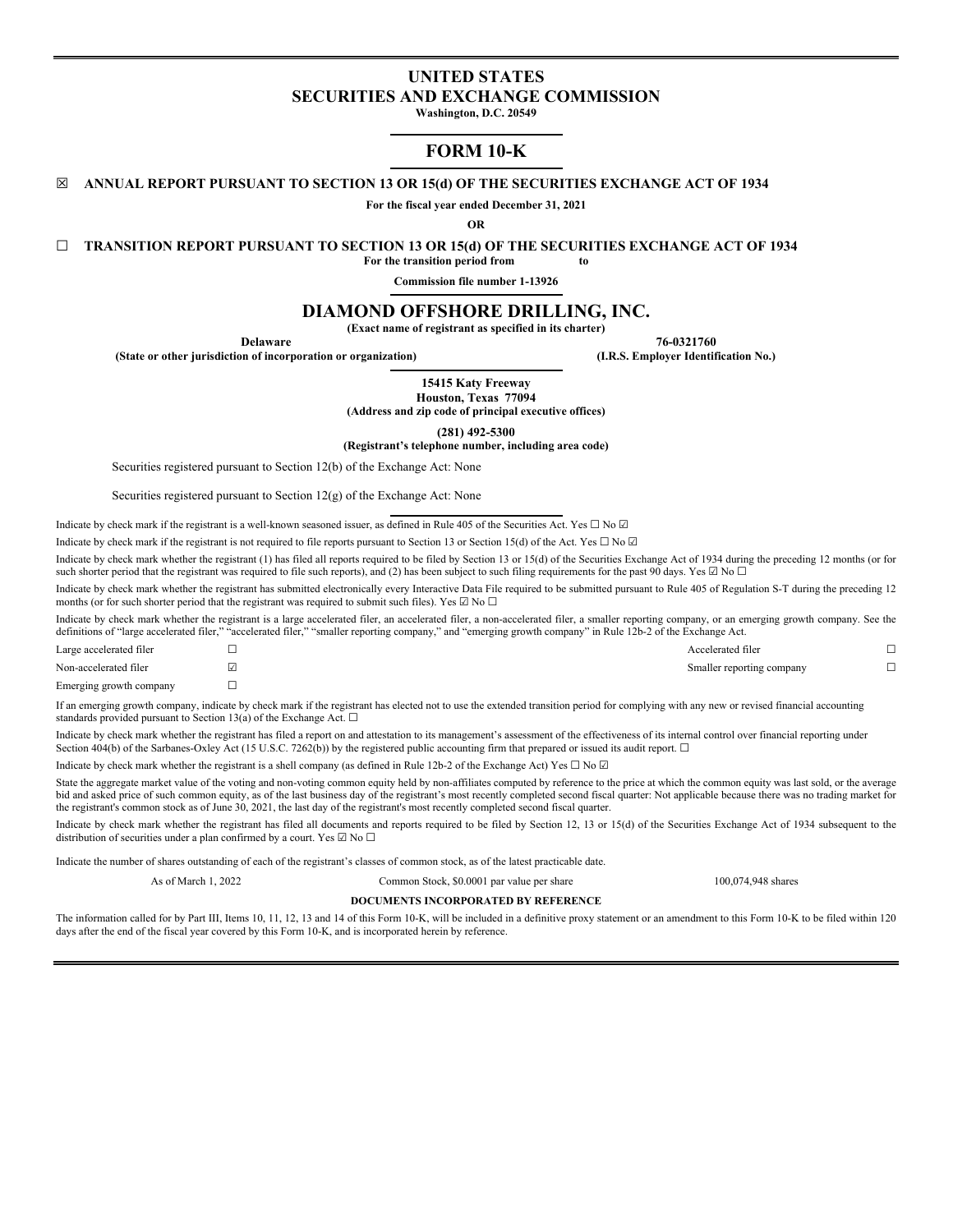# <span id="page-1-0"></span>**TABLE OF CONTENTS**

|                      |                                                                                   | Page No. |
|----------------------|-----------------------------------------------------------------------------------|----------|
|                      |                                                                                   |          |
|                      |                                                                                   | 2        |
| Part I               |                                                                                   |          |
| Item 1.              |                                                                                   | 3        |
| Item 1A.             |                                                                                   | 9        |
| Item 1B.             |                                                                                   | 27       |
| Item 2.              |                                                                                   | 27       |
| Item 3.              |                                                                                   | 28       |
| Item 4.              |                                                                                   | 28       |
| Part II<br>Item 5.   | Market for the Registrant's Common Equity, Related Stockholder Matters and Issuer | 29       |
| Item 6.              |                                                                                   | 29       |
| Item 7.              | Management's Discussion and Analysis of Financial Condition and Results of        | 30       |
| Item 7A.             |                                                                                   | 49       |
| Item 8.              |                                                                                   | 51       |
|                      |                                                                                   | 55       |
|                      |                                                                                   | 60       |
| Item 9.              | <b>Changes in and Disagreements with Accountants on Accounting and Financial</b>  | 109      |
| Item 9A.             |                                                                                   | 109      |
| Item 9B.             |                                                                                   | 109      |
| Item 9C.             |                                                                                   | 110      |
| Part III<br>Item 10. |                                                                                   | 111      |
| Item 11.             |                                                                                   | 111      |
| Item 12.             | <b>Security Ownership of Certain Beneficial Owners and Management and Related</b> | 111      |
| Item 13.             |                                                                                   | 111      |
| Item 14.             |                                                                                   | 111      |
| Part IV<br>Item 15.  |                                                                                   | 112      |
| Item 16.             |                                                                                   | 114      |
|                      |                                                                                   | 115      |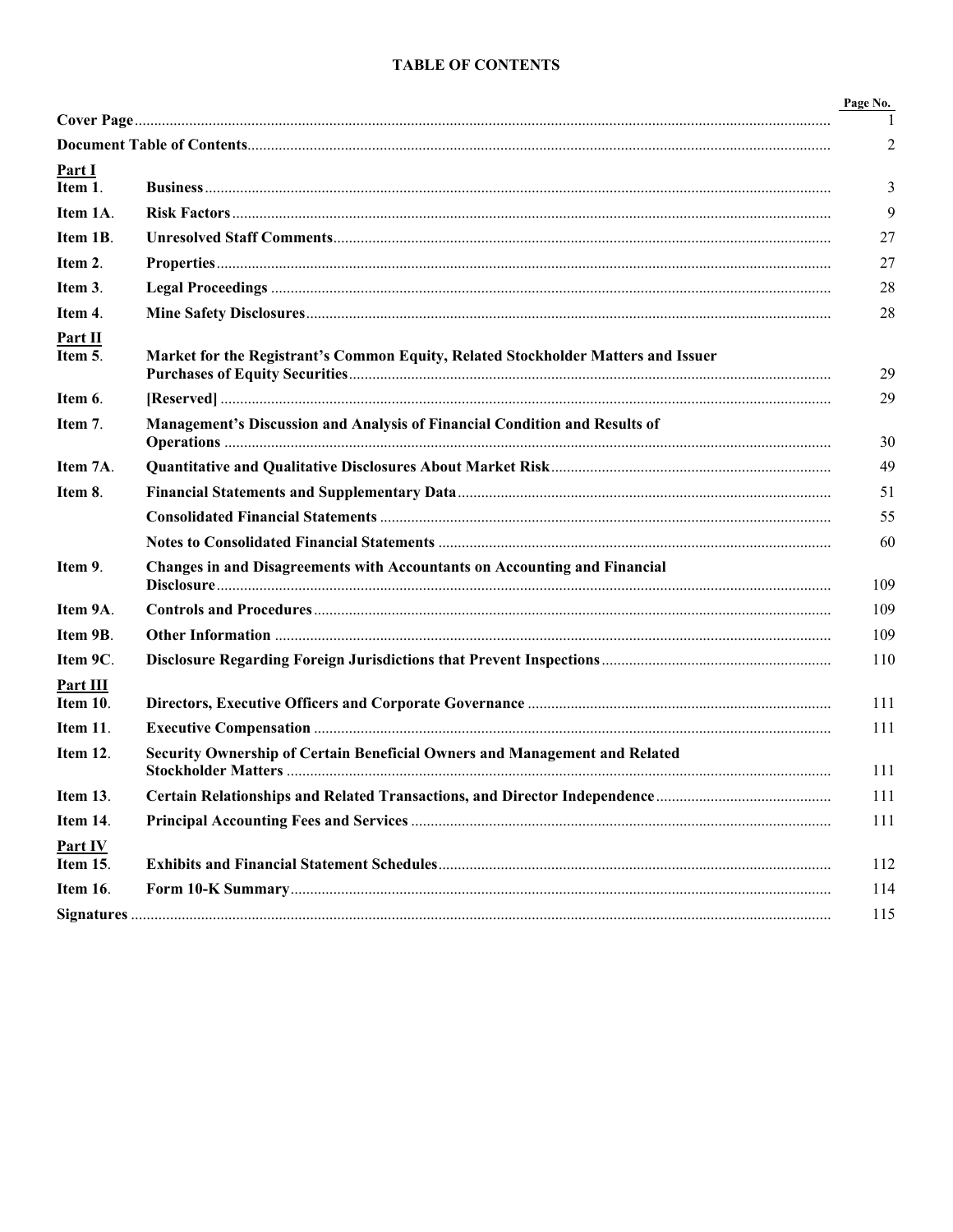## PART I

#### <span id="page-2-0"></span>**Item 1. Business.**

#### **General**

Diamond Offshore Drilling, Inc., incorporated in Delaware in 1989, provides contract drilling services to the energy industry around the globe with a fleet of 12 offshore drilling rigs, consisting of four drillships and eight semisubmersible rigs. *See* "– Our Fleet *– Fleet Status.*"

Unless the context otherwise requires, references in this report to "Diamond Offshore," "we," "us" or "our" mean Diamond Offshore Drilling, Inc. and our consolidated subsidiaries.

#### **Reorganization and Chapter 11 Proceedings**

On April 26, 2020 (or the Petition Date), Diamond Offshore Drilling, Inc. (or the Company) and certain of its direct and indirect subsidiaries (which we refer to, together with the Company, as the Debtors) commenced voluntary cases (or the Chapter 11 Cases) for relief under chapter 11 (or Chapter 11) of title 11 of the United States Code (or the Bankruptcy Code) in the United States Bankruptcy Court for the Southern District of Texas (or the Bankruptcy Court). The Chapter 11 Cases were jointly administered under the caption In re Diamond Offshore Drilling, Inc., *et al*., Case No. 20-32307 (DRJ).

On January 22, 2021, the Debtors entered into a Plan Support Agreement (or the PSA) among the Debtors, certain holders of the Company's then-existing 5.70% Senior Notes due 2039, 3.45% Senior Notes due 2023, 4.875% Senior Notes due 2043 and 7.875% Senior Notes due 2025 (collectively, the Senior Notes) party thereto and certain holders of claims (collectively, the RCF Claims) under the Company's then-existing \$950.0 million syndicated revolving credit facility (or RCF). Concurrently, the Debtors entered into the Backstop Agreement (as defined in the PSA) with certain holders of Senior Notes and entered into the Commitment Letter (as defined in the PSA) with certain holders of RCF Claims to provide exit financing upon emergence from bankruptcy.

The Debtors filed a joint Chapter 11 plan of reorganization with the Bankruptcy Court on January 22, 2021, which was subsequently amended on February 24, 2021 and February 26, 2021 (or the Plan). On March 23, 2021, the Debtors filed the plan supplement for the Plan with the Bankruptcy Court, which was subsequently amended on April 6, 2021 and April 22, 2021 (or the Plan Supplement).

 On April 8, 2021, the Bankruptcy Court entered an order confirming the Plan (or the Confirmation Order). On April 23, 2021 (or the Effective Date), all conditions precedent to the Plan were satisfied, the Plan became effective in accordance with its terms, and the Debtors emerged from Chapter 11 reorganization. Upon emergence from the Chapter 11 Cases, we eliminated a net \$2.2 billion of debt.

See "Management's Discussion and Analysis of Financial Condition and Results of Operations – Liquidity and Capital Resources" in Item 7 of this report and Note 2 "Chapter 11 Proceedings – *Chapter 11 Cases*" and Note 11 "Prepetition Revolving Credit Facility, Senior Notes and Exit Debt" to our Consolidated Financial Statements included in Item 8 of this report.

## **Fresh Start Accounting**

Upon emergence from bankruptcy, we met the criteria for and were required to adopt fresh start accounting in accordance with Financial Accounting Standards Board (or FASB) Accounting Standards Codification (or ASC) Topic 852, *Reorganizations* (or ASC 852), which on the Effective Date resulted in a new entity, the Successor, for financial reporting purposes, with no beginning retained earnings or deficit as of the fresh start reporting date.

Fresh start accounting requires that new fair values be established for the Company's assets, liabilities, and equity as of the date of emergence from bankruptcy on April 23, 2021. The Effective Date fair values of the Successor's assets and liabilities differ materially from their recorded values as reflected on the historical balance sheets of the Predecessor. In addition, as a result of the application of fresh start accounting and the effects of the implementation of the Plan, the financial statements for the period after April 23, 2021 will not be comparable with the financial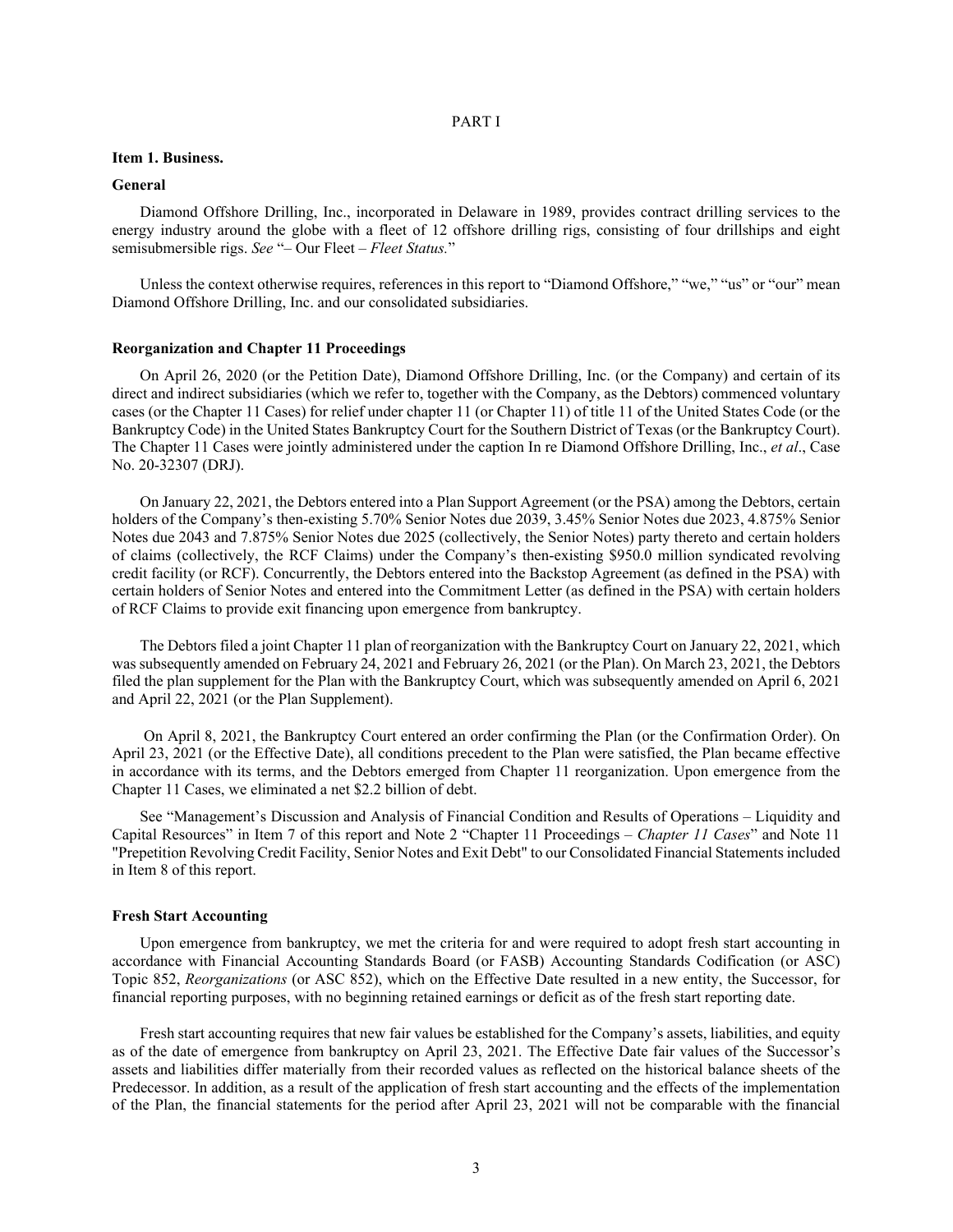statements prior to and including April 23, 2021. References to "Successor" refer to the Company and its financial position and results of operations after the Effective Date (or from April 24, 2021 to December 31, 2021). References to "Predecessor" refer to the Company and its financial position and results of operations on or before the Effective Date (or from January 1, 2021 to April 23, 2021) and the years 2020 and 2019.

See Note 3 "Fresh Start Accounting" to our Consolidated Financial Statements included in Item 8 of this report.

## **Our Fleet**

Our fleet enables us to offer services in the floater market on a worldwide basis. A floater rig is a type of mobile offshore drilling rig that floats and does not rest on the seafloor. This asset class includes self-propelled drillships and semisubmersible rigs.

Semisubmersible rigs are comprised of an upper working and living deck resting on vertical columns connected to lower hull members. Such rigs operate in a "semi-submerged" position, remaining afloat, off bottom. Semisubmersibles hold position while drilling either by use of a set of small propulsion units or thrusters that provide dynamic positioning (or DP) to keep the rig on location, or with anchors tethered to the seabed to moor the rig. Although DP semisubmersibles are generally self-propelled, such rigs may be moved long distances with the assistance of tug boats. Non-DP, or moored, semisubmersibles require tug boats or the use of a heavy lift vessel to move between locations.

A drillship is an adaptation of a ship-shaped maritime vessel that is designed and constructed to carry out drilling operations by means of a derrick with a moon pool centrally located in the hull. Drillships are typically self-propelled and are positioned over a drill site through the use of a DP system.

## *Fleet Status*

The following table presents additional information regarding our fleet at March 1, 2022:

|                          | <b>Rated Water</b>       |                            |                            |                |                           |
|--------------------------|--------------------------|----------------------------|----------------------------|----------------|---------------------------|
|                          | Depth                    |                            | Year Built/                | Current        |                           |
| <b>Rig Type and Name</b> | (in feet) <sup>(a)</sup> | <b>Attributes</b>          | Redelivered <sup>(b)</sup> | Location $(c)$ | Customer <sup>(d)</sup>   |
| <b>DRILLSHIPS (4):</b>   |                          |                            |                            |                |                           |
| Ocean BlackLion          |                          | 12,000 DP; MPD; 7R;<br>15K | 2015                       | <b>GOM</b>     | <b>BP</b>                 |
| Ocean BlackRhino         | 12,000                   | DP: 7R: 15K                | 2014                       | Senegal        | Woodside                  |
| Ocean BlackHornet        |                          | 12,000 DP; MPD; 7R;<br>15K | 2014                       | <b>GOM</b>     | <b>BP</b>                 |
| Ocean BlackHawk          |                          | 12,000 DP; 7R; 15K         | 2014                       | <b>GOM</b>     | Occidental                |
| <b>SEMISUBMERSIBLES</b>  |                          |                            |                            |                |                           |
| (8):                     |                          |                            |                            |                |                           |
| Ocean Great White        |                          | $10,000$ DP; $6R$ ; $15K$  | 2016                       | Canary Islands | Warm Stacked              |
| Ocean Courage            |                          | 10,000 DP; 6R; 15K         | 2009                       | <b>Brazil</b>  | Petrobras                 |
| Ocean Monarch            | 10,000 15K               |                            | 2008                       | Myanmar        | Posco                     |
| Ocean Endeavor           | 10,000 15K               |                            | 2007                       | North Sea/U.K. | Shipyard/Shell            |
| Ocean Apex               | 6,000 15K                |                            | 2014                       | Australia      | Contract Prep; Sapura OMV |
| Ocean Onyx               | 6,000 15K                |                            | 2013                       | Australia      | Beach                     |
| Ocean Valiant            | 5,500 15K                |                            | 1988                       | North Sea/U.K. | Cold Stacked              |
| Ocean Patriot            | 3,000 15K                |                            | 1983                       | North Sea/U.K. | Shipyard/Apache           |
| <b>MANAGED RIGS (e)</b>  |                          |                            |                            |                |                           |
| West Auriga              |                          | 10,000 DP; MPD; 15K        | 2013                       | <b>GOM</b>     | <b>Under Contract</b>     |
| West Capricorn           |                          | 10,000 DP; 15K             | 2011                       | Aruba          | Cold Stacked              |
|                          |                          |                            |                            |                |                           |

| <b>Attributes</b>                            |                                               |  |
|----------------------------------------------|-----------------------------------------------|--|
| $DP = Dynamically Positioned/Self-Propelled$ | MPD<br>$=$ Managed Pressure Drilling equipped |  |
| $7R = 2$ Seven ram blow out preventers       | $= 15,000$ psi well control system<br>15K     |  |
| $6R = Six ram blow out preventer$            |                                               |  |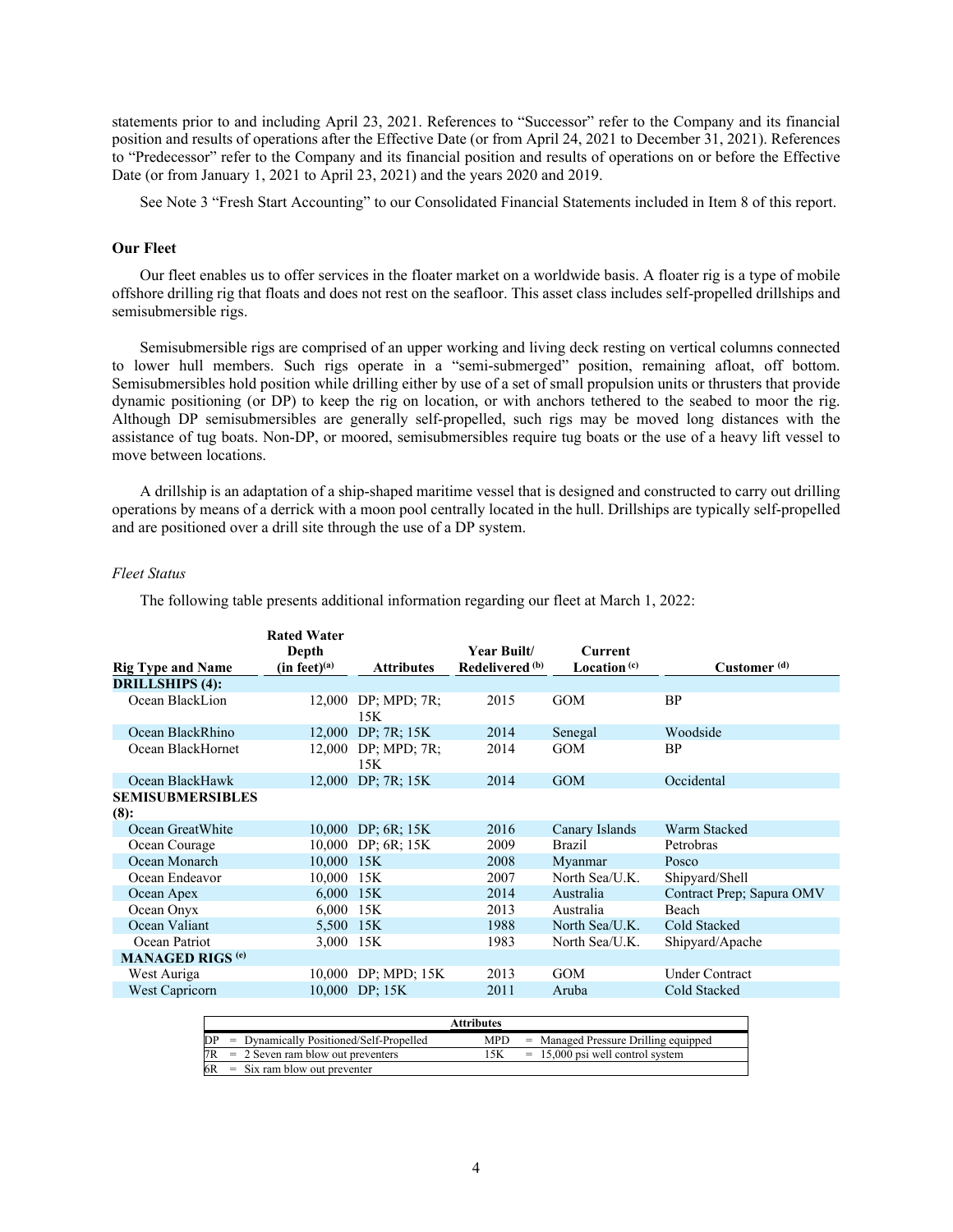- Rated water depth for drillships and semisubmersibles reflects the maximum water depth in which a floating rig has been designed for drilling operations. However, individual rigs are capable of drilling, or have drilled, in marginally greater water depths depending on various conditions (including, but not limited to, weather and sea conditions).
- (b) Represents year rig was built and originally placed in service or year rig was redelivered with significant enhancements that enabled the rig to be classified within a different floater category than originally constructed.
- (c) GOM means U.S. Gulf of Mexico.
- (d) For ease of presentation in this table, customer names have been shortened or abbreviated. Warm Stacked is used to describe a rig that is idled (not contracted) and maintained in a "ready" state with a crew sized to enable the rig to be quickly placed into service when contracted. Cold Stacked is used to describe an idled rig for which steps have been taken to preserve the rig and reduce certain costs, such as crew costs and maintenance expenses. Depending on the amount of time that a rig is cold stacked, significant expenditures may be required to return the rig to a "ready" state. Contract Prep is used to describe activities undertaken by a rig that is being made ready for a future contract and may include customer-requested modifications to the rig. Shipyard is used to describe a rig that is contracted but currently in a shipyard for regulatory inspections or repair and maintenance activities. Under Contract is used to indicate that a rig has been contracted; however, the customer has not been named.
- (e) Rigs owned by and managed on behalf of Aquadrill LLC. See "—Rig Management and Marketing Services."

### **Markets**

The principal markets for our offshore contract drilling services are:

- the Gulf of Mexico, including the United States, or U.S., and Mexico;
- Canada;
- South America, principally offshore Brazil;
- Australia and Southeast Asia;
- Europe, principally offshore the United Kingdom, or U.K.;
- East and West Africa; and
- the Mediterranean.

We actively market our rigs worldwide. From time to time, our fleet operates in various other markets throughout the world. See Note 18 "Segments and Geographic Area Analysis" to our Consolidated Financial Statements in Item 8 of this report.

## **Offshore Contract Drilling Services**

Our contracts to provide offshore drilling services vary in their terms and provisions. We typically obtain our contracts through a competitive bid process, although it is not unusual for us to be awarded drilling contracts following direct negotiations. Our drilling contracts generally provide for a basic dayrate regardless of whether or not drilling results in a productive well. Drilling contracts generally also provide for reductions in rates during periods when the rig is being moved or when drilling operations are interrupted or restricted by equipment breakdowns, adverse weather conditions or other circumstances. Under dayrate contracts, we generally pay the operating expenses of the rig, including wages and the cost of incidental supplies. Historically, dayrate contracts have accounted for the majority of our revenues. In addition, from time to time, our dayrate contracts may also provide us the ability to earn an incentive bonus from our customer based upon performance.

The duration of a dayrate drilling contract is generally tied to the time required to drill a single well or a group of wells, which we refer to as a well-to-well contract, or a fixed period of time, which we refer to as a term contract. Our drilling contracts may be terminated by the customer in the event the drilling unit is destroyed or lost, or if drilling operations are suspended for an extended period of time as a result of a breakdown of equipment or, in some cases, due to events beyond the control of either party to the contract. Certain of our contracts also permit the customer to terminate the contract early by giving notice; in most circumstances this requires the payment of an early termination fee by the customer. The contract term in many instances may also be extended by the customer exercising options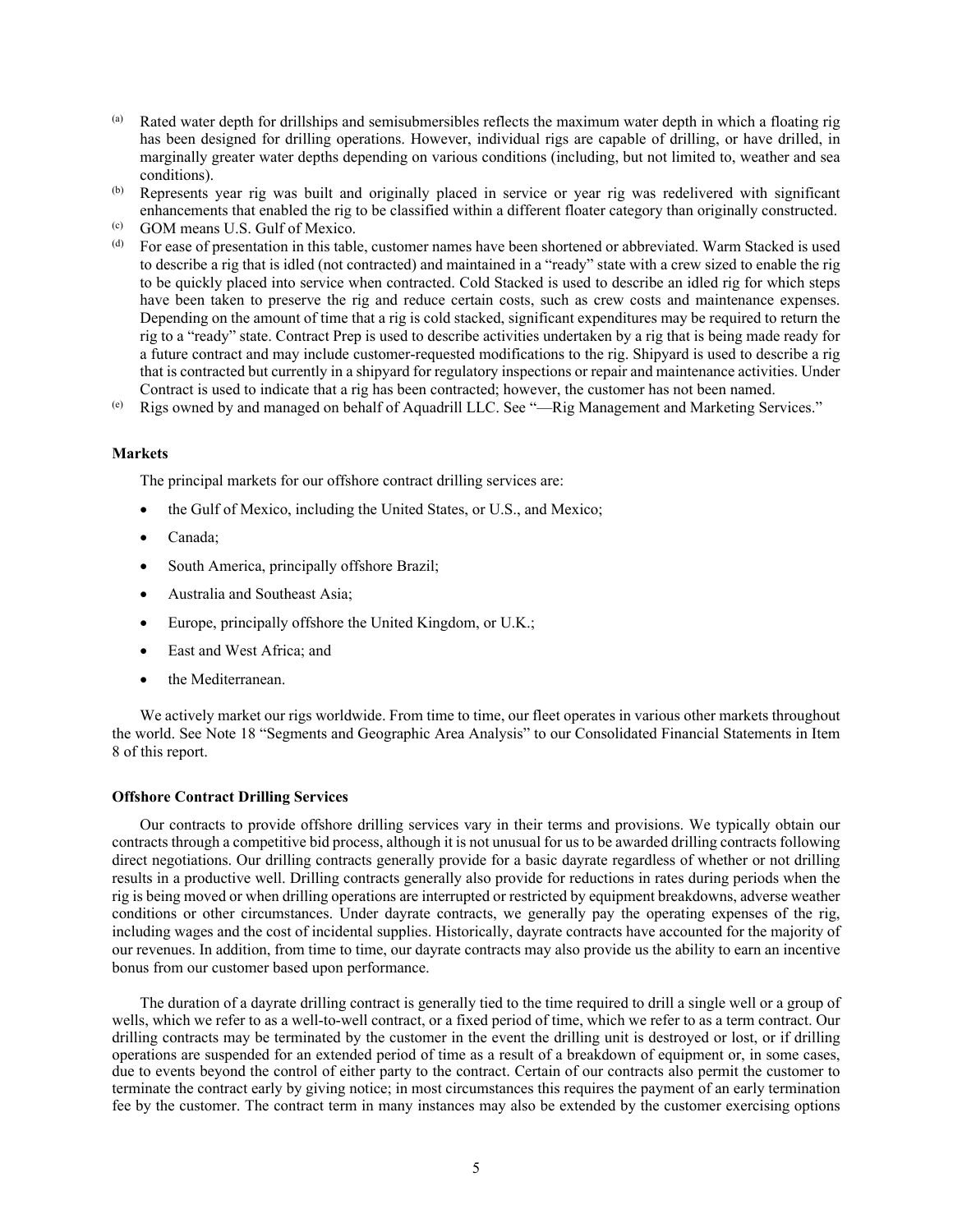for the drilling of additional wells or for an additional length of time, generally subject to mutually agreeable terms and rates at the time of the extension. In periods of decreasing demand for offshore rigs, drilling contractors may prefer longer term contracts to preserve dayrates at existing levels and ensure utilization, while customers may prefer shorter contracts that allow them to more quickly obtain the benefit of declining dayrates. Moreover, drilling contractors may accept lower dayrates in a declining market in order to obtain longer-term contracts and add backlog. See "Risk Factors – *Risks Related to Our Business and Operations* – *We may not be able to renew or replace expiring contracts for our rigs*" and "Risk Factors — *Risks Related to Our Business and Operations* — *Our business involves numerous operating hazards that could expose us to significant losses and significant damage claims. We are not fully insured against all of these risks and our contractual indemnity provisions may not fully protect us,*" in Item 1A of this report. For a discussion of our contract backlog, see "Management's Discussion and Analysis of Financial Condition and Results of Operations — Contract Drilling Backlog" in Item 7 of this report.

### **Rig Management and Marketing Services**

In May 2021, we entered into an arrangement with Aquadrill LLC (or Aquadrill), an offshore drilling company, whereby we would provide management and marketing services for three rigs (or the MMSA). Per the MMSA, we earn a fixed daily fee for each rig, based on the status of the rig as either cold stacked, warm stacked, reactivation or operating. In addition, while a rig is under the MMSA, we are entitled to reimbursement of direct costs incurred in accordance with the MMSA. When a rig is operating under contract, the MMSA also provides for the payment of a variable fee based on the gross margin attained by the rig, including a bonus/malice component dependent on the financial performance of the rig, plus a commission as a percentage of revenue related to marketing services.

We currently manage two of the three rigs, the West Auriga and the West Capricorn, neither of which were operating as of December 31, 2021. We expect to commence management of a third rig, the West Vela, in the first quarter of 2022.

Additionally, we have entered into a charter hire agreement with Aquadrill (or the Charter) for the West Auriga for an upcoming contract in the GOM. While the West Auriga is chartered, the MMSA for the West Auriga will be suspended and will resume upon termination of the Charter. The terms of the Charter are consistent with the MMSA, resulting in the same financial impact to us had the rig remained under the MMSA. See "Management's Discussion and Analysis of Financial Condition and Results of Operations – Contract Drilling Backlog" in Item 7 of this report and Note 4 "Revenue from Contracts with Customers – *Revenues Related to Managed Rigs*" to our Consolidated Financial Statements in Item 8 of this report.

#### **Customers**

We provide offshore drilling services to a customer base that includes major and independent oil and gas companies and government-owned oil companies. During the Successor period from April 24, 2021 through December 31, 2021 and the Predecessor periods from January 1, 2021 through April 23, 2021, and the years 2020 and 2019, we performed services for seven, eight, ten and twelve different customers, respectively. Our most significant customers during these periods were as follows:

|                          | <b>Successor</b>                                                       | Predecessor                                      |                                |       |  |
|--------------------------|------------------------------------------------------------------------|--------------------------------------------------|--------------------------------|-------|--|
|                          | <b>Period from</b><br><b>April 24, 2021</b><br>through<br>December 31, | <b>Period from</b><br>January 1,<br>2021 through | <b>Year Ended December 31,</b> |       |  |
| <b>Customer</b>          | 2021                                                                   | April 23, 2021                                   | 2020                           | 2019  |  |
| <b>BP</b>                | 25.4%                                                                  | 39.8%                                            | 20.6%                          | 3.1%  |  |
| Woodside                 | 22.4%                                                                  | $0.5\%$                                          | $7.0\%$                        | 3.6%  |  |
| Occidental               | 11.5%                                                                  | 21.4%                                            | $20.1\%$                       | 20.6% |  |
| Petróleo Brasileiro S.A. | $7.6\%$                                                                | $2.0\%$                                          | 21.2%                          | 19.5% |  |
| <b>Shell</b>             | $5.1\%$                                                                | $9.2\%$                                          | $10.1\%$                       | 5.2%  |  |
| Hess Corporation         |                                                                        |                                                  | $10.7\%$                       | 28.9% |  |

No other customer accounted for 10% or more of our annual total consolidated revenues during the Successor period from April 24, 2021 through December 31, 2021 and the Predecessor periods from January 1, 2021 through April 23, 2021, and the years 2020 and 2019. See "Risk Factors — *Risks Related to Our Business and Operations* – *Our industry is highly competitive, with an oversupply of drilling rigs and intense price competition*" and "Risk Factors — *Risks Related to Our Business and Operations — Our customer base is concentrated"* in Item 1A of this report.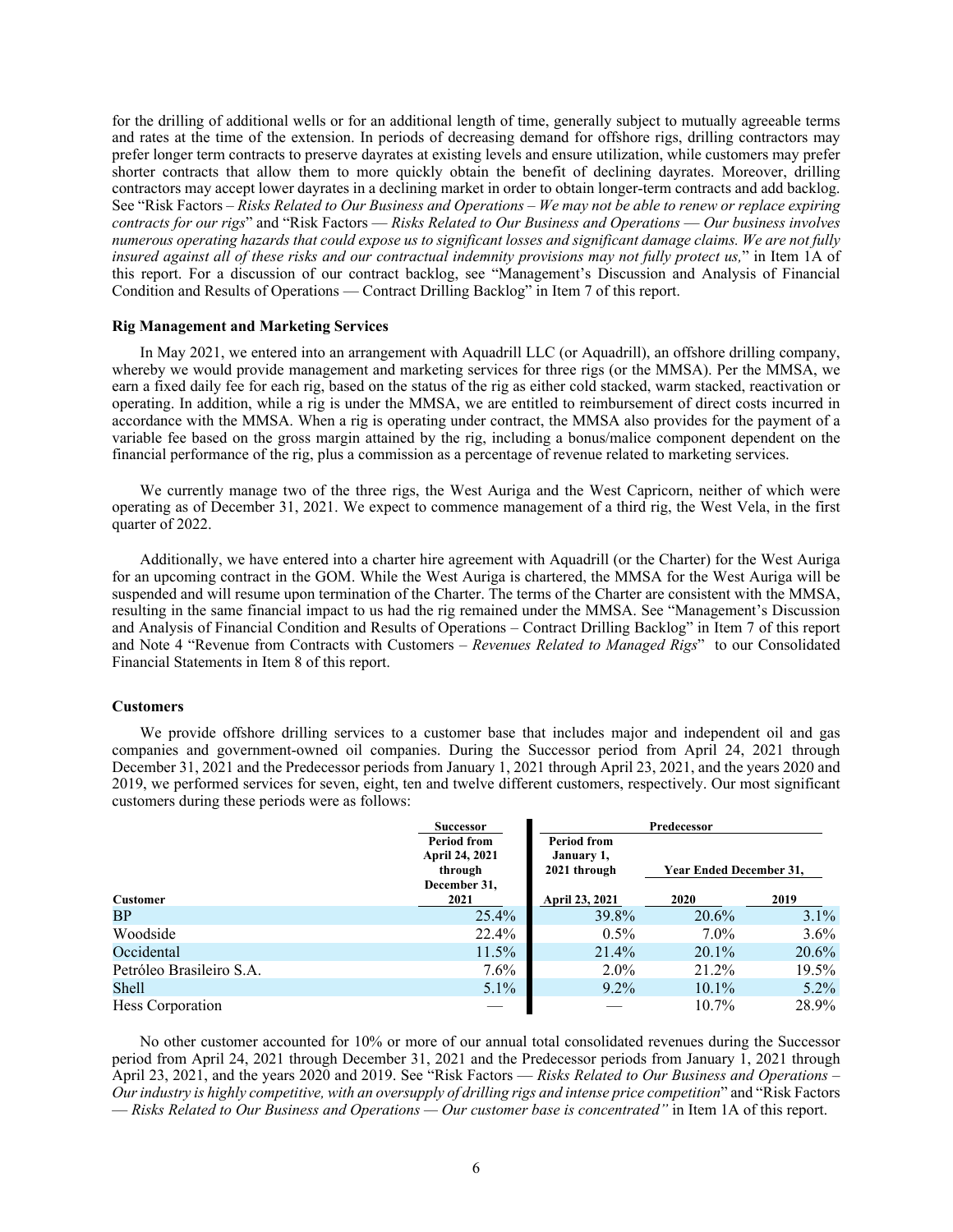#### **Backlog**

As of January 1, 2022, our contract backlog was an aggregate \$1.2 billion attributable to ten customers, compared to \$1.2 billion as of January 1, 2021 attributable to nine customers. For the three-year period 2022 to 2024, \$0.9 billion (or 80%) of our current contracted backlog is attributable to future operations with three customers, including two customers contracted for three rigs each. See "Management's Discussion and Analysis of Financial Condition and Results of Operations – Contract Drilling Backlog" in Item 7 of this report. See "Risk Factors — *Risks Related to Our Business and Operations* – *We can provide no assurance that our drilling contracts will not be terminated early or that our current backlog of contract drilling revenue ultimately will be realized*" in Item 1A of this report.

#### **Competition**

Based on industry data, as of the date of this report, there are approximately 690 mobile drilling rigs (drillships, semisubmersibles and jack-up rigs) in service worldwide, including approximately 190 floater rigs. Despite consolidation in previous years, the offshore contract drilling industry remains highly competitive with numerous industry participants, none of which at the present time has a dominant market share. Some of our competitors may have greater financial or other resources than we do.

Drilling contracts are traditionally awarded on a competitive bid basis. Price is typically the primary factor in determining which qualified contractor is awarded a job. Customers may also consider rig availability and location, a drilling contractor's operational and safety performance record, and condition and suitability of equipment. We believe we compete favorably with respect to these factors.

We compete in a single, global offshore drilling market, but competition may vary significantly by region at any particular time. See "– Markets." Competition for offshore rigs generally takes place on a worldwide basis, as these rigs are mobile and may be moved, although at a cost that may be substantial, from one region to another. It is characteristic of the offshore drilling industry to move rigs from areas of low utilization and dayrates to areas of greater activity and relatively higher dayrates. The current oversupply of offshore drilling rigs also intensifies price competition. See "Risk Factors – *Risks Related to Our Business and Operations – Our industry is highly competitive, with an oversupply of drilling rigs and intense price competition*" in Item 1A of this report.

### **Governmental Regulation and Environmental Matters**

Our operations are subject to numerous international, foreign, U.S., state and local laws and regulations that relate directly or indirectly to our operations, including regulations controlling the discharge of materials into the environment, requiring removal and clean-up under some circumstances, or otherwise relating to the protection of the environment, and may include laws or regulations pertaining to climate change, carbon emissions or energy use. See "Risk Factors – *Regulatory and Legal Risks* – *We are subject to extensive domestic and international laws and regulations that could significantly limit our business activities and revenues and increase our costs*," "Risk Factors – *Environmental, Social and Governance Risks* – *Any future regulations relating to greenhouse gases and climate change could have a material adverse effect on our business*" and "Risk Factors *– Regulatory and Legal Risks – If we, or our customers, are unable to acquire or renew permits and approvals required for drilling operations, we may be forced to delay, suspend or cease our operations*" in Item 1A of this report.

## **Human Capital**

#### *Employees*

As of December 31, 2021, we managed a global workforce of approximately 1,900 persons including international crew personnel, a portion of whom are furnished through independent labor contractors. A portion of our workforce outside of the U.S. is represented by collective bargaining agreements. As of December 31, 2021, over 67% of our global workforce had been employed by us for five years or more, with an average tenure of 10 years.

#### *Core Values and Culture*

Our global culture is shaped by our *Values & Behaviors*:

Take Ownership – Run to the challenge; deliver on what you promise.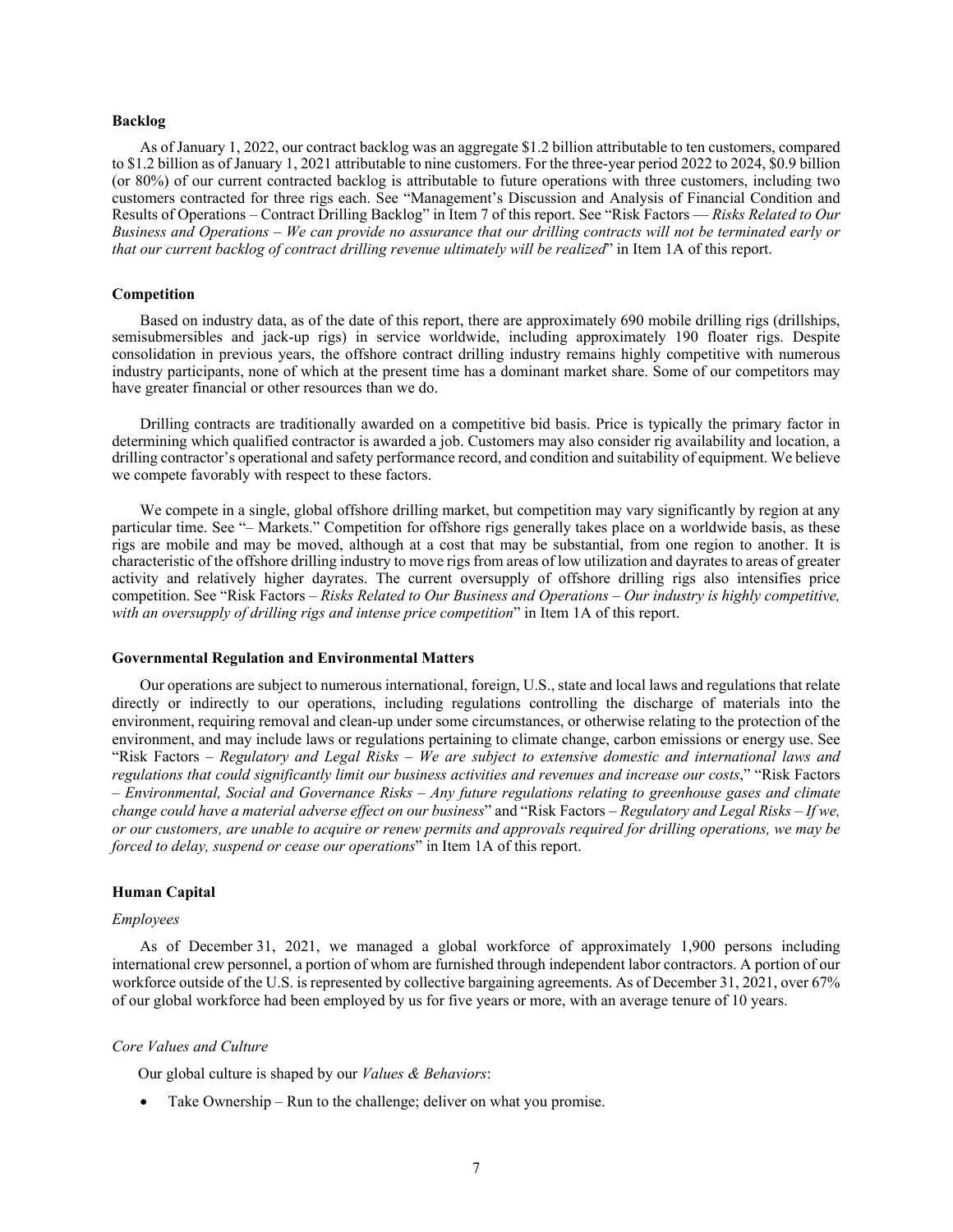- Go Beyond Solve tomorrow's problems today; make it better than you found it.
- Have Courage Challenge conventional thinking; speak up, even when it's tough.
- Exercise Care Respect that every action has consequences; never cut corners.
- Win Together Learn from each other; share success; champion a "Culture of We."

These core values establish the foundation for our culture and represent the key expectations we have of our employees. Our commitment to Health, Safety and the Environment (or HSE) applies throughout our business. In addition, we recognize the importance of identifying, assessing and promoting Environmental, Social and Governance (or ESG) issues as a fundamental part of conducting business.

Along with our core values, we expect our employees to act in accordance with our Code of Business Conduct and Ethics, which we refer to as our Code of Conduct. Our Code of Conduct covers various topics including legal compliance, conflicts of interest, accuracy of financial reporting and disclosure, confidentiality, discrimination and harassment, anti-corruption, safety and health and reporting ethical violations. The Code of Conduct reflects our commitment to operating in a fair, honest, responsible and ethical manner and also provides direction for reporting complaints in the event of alleged violations of our policies (including through an anonymous hotline).

#### *Talent Management and Training*

We take a systemic approach to hiring, training and developing our employees. This includes creating goals aligned to company priorities and providing employees periodic feedback in order to assess and adjust individual performance. We also employ a succession planning process that identifies suitable candidates, and their development needs, for key positions in our company. We generally review the succession plan annually.

We provide a comprehensive training program that endeavors to ensure that employees on our rig crews receive position-specific training as an integral part of their career development. We utilize a competency verification program for establishing and verifying the knowledge, skills and abilities needed by each employee to perform their assigned job function in a safe and environmentally sound manner.

#### *Safety*

The safety of our employees and stakeholders is our highest priority. We pride ourselves on being an innovative leader in the development and implementation of sophisticated and efficient job safety programs. We not only try to work safely; we also strive to achieve zero incident operations, or ZIO, through our comprehensive safety initiatives. Achieving ZIO means operating at peak performance and completing each task without harm to our people, the environment or our equipment.

### **Information About Our Executive Officers**

We have included information on our executive officers in Part I of this report in reliance on General Instruction G(3) to Form 10-K. Our executive officers are elected annually by our Board of Directors (or Board) and serve at the discretion of our Board until their successors are duly elected and qualified, or until their earlier death, resignation, disqualification or removal from office. Information with respect to our executive officers is set forth below.

|                     | Age as of               |                                                         |
|---------------------|-------------------------|---------------------------------------------------------|
| Name                | <b>January 31, 2022</b> | <b>Position</b>                                         |
| Bernie Wolford, Jr. | 62                      | President, Chief Executive Officer and Director         |
| David L. Roland     |                         | 60 Senior Vice President, General Counsel and Secretary |
| Dominic A. Savarino |                         | Senior Vice President and Chief Financial Officer       |

*Bernie Wolford, Jr.* has served as our President, Chief Executive Officer and a member of the Board since May 2021. Mr. Wolford previously served as the Chief Executive Officer and a director of Pacific Drilling S.A., an offshore drilling contractor, from November 2018 to April 2021. From 2010 to 2018, Mr. Wolford served in senior operational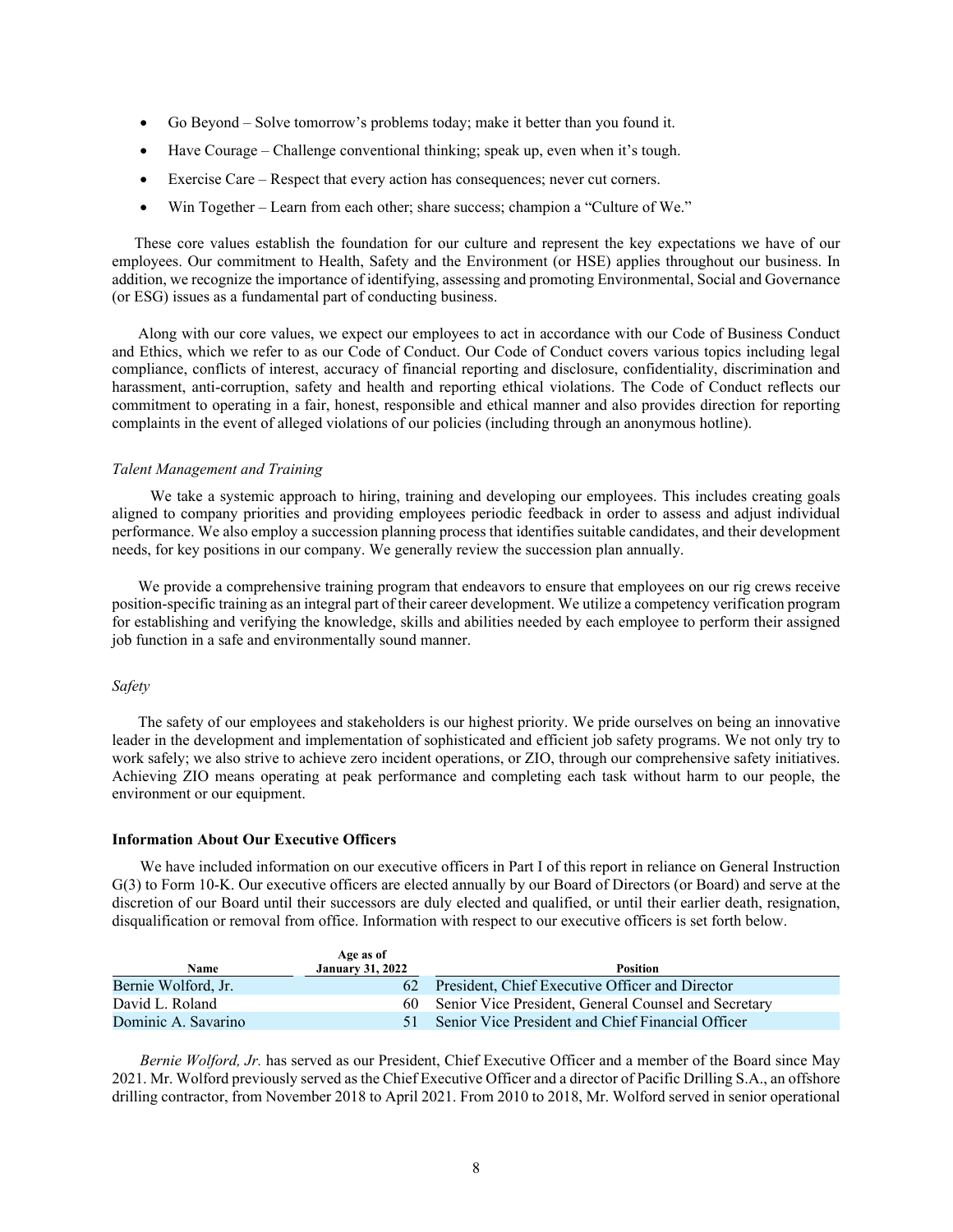roles at Noble Corporation, another offshore drilling contractor, including five years as the company's Senior Vice President – Operations.

*David L. Roland* has served as our Senior Vice President, General Counsel and Secretary since September 2014.

*Dominic A. Savarino* has served as our Senior Vice President and Chief Financial Officer since September 2021. Mr. Savarino previously served as our Vice President and Chief Accounting & Tax Officer since May 2020 and as our Vice President and Chief Tax Officer since November 2017. Prior to joining Diamond Offshore, Mr. Savarino served as Vice President, Tax at Baker Hughes, Inc. from 2016 to 2017 and held a variety of positions at McDermott International, Inc., including Vice President, Tax from 2015 to 2016.

## **Available Information**

We are subject to the informational requirements of the Securities Exchange Act of 1934, as amended, or the Exchange Act, and accordingly file annual, quarterly and current reports on Forms 10-K, 10-Q and 8-K, respectively, any amendments to those reports and other information with the United States Securities and Exchange Commission, or SEC. Our SEC filings are available to the public from the SEC's Internet site at www.sec.gov or from our Internet site at www.diamondoffshore.com. Our website provides a hyperlink to a third-party SEC filings website where these reports may be viewed and printed at no cost as soon as reasonably practicable after we have electronically filed such material with, or furnished it to, the SEC. The preceding Internet addresses and all other Internet addresses referenced in this report are for information purposes only and are not intended to be a hyperlink. Accordingly, no information found or provided at such Internet addresses or at our website in general (or at other websites linked to our website) is intended or deemed to be incorporated by reference into this report and should not be considered a part of this report or any other filing that we make with the SEC.

## <span id="page-8-0"></span>**Item 1A. Risk Factors.**

Our business is subject to a variety of risks and uncertainties, including those described below, that could have a material adverse effect on our business, reputation, financial condition, results of operations, cash flows (including negative cash flows) and prospects. You should carefully consider these risks when evaluating us and our securities. The following material risks and uncertainties are not the only ones facing our company. We are also subject to other risks and uncertainties not known to us or not described below as well as a variety of risks that affect many other companies generally that may also have a material adverse effect on our business, reputation, financial condition, results of operations, cash flows (including negative cash flows) and prospects.

## **Risk Factors Summary**

The following is a summary of the principal risks that could adversely affect our business, operations and financial results.

## *Risks Related to Our Emergence from Bankruptcy*

- We recently emerged from bankruptcy, which could adversely affect our business and relationships.
- Our financial performance after emergence from bankruptcy may not be comparable to our historical financial information as a result of the implementation of the Plan and the transactions contemplated thereby and our adoption of fresh start accounting.
- Following our emergence from bankruptcy, certain stockholders own a significant portion of our common stock and their interests may not always coincide with the interests of other holders of our common stock.
- Upon our emergence from bankruptcy, the composition of our Board changed significantly.
- The ability to attract and retain key personnel is critical to the success of our business and may be affected by our emergence from bankruptcy.

## *Risks Related to Our Business and Operations*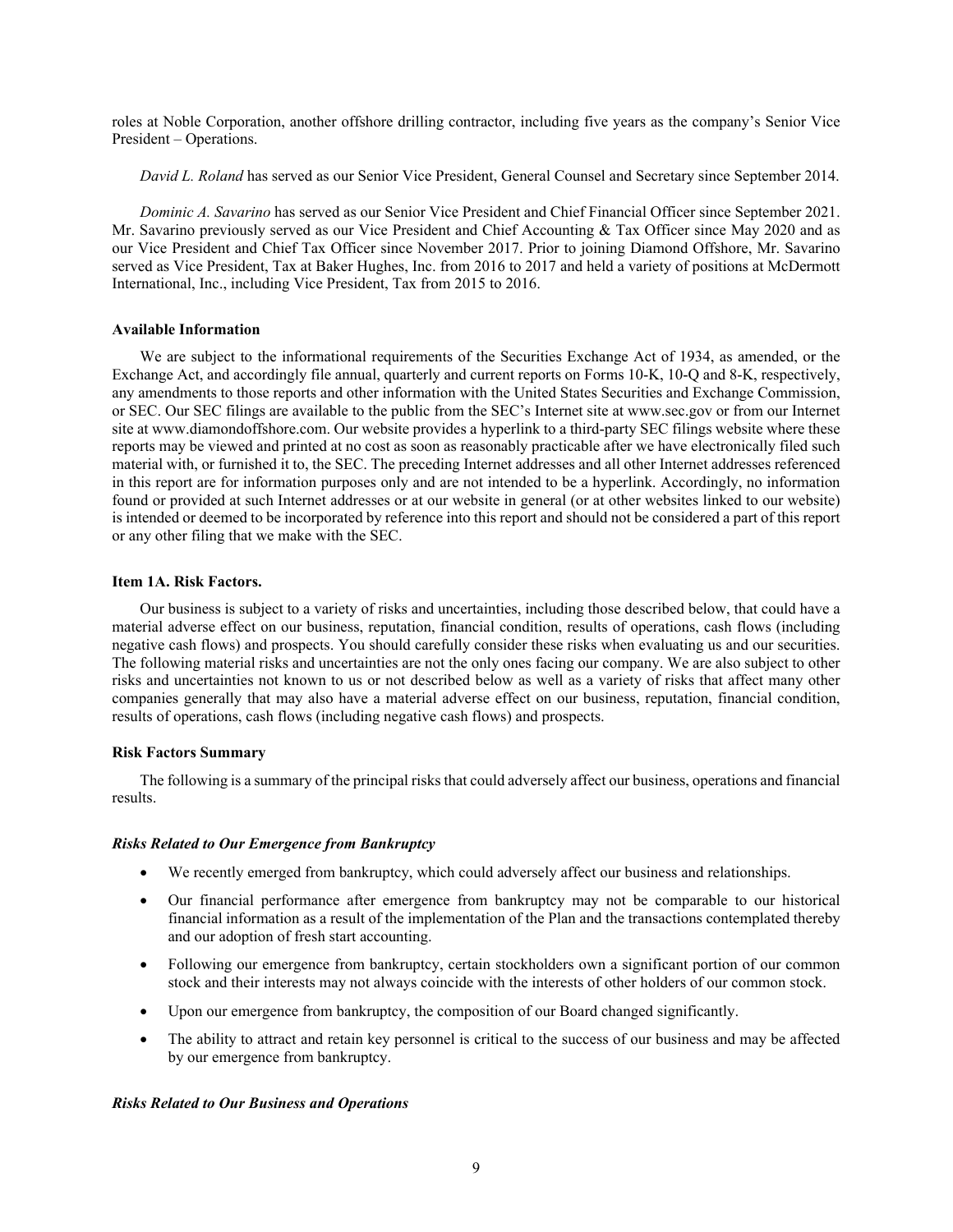- The impacts of the COVID-19 pandemic and efforts to mitigate the spread of the virus have had a material adverse effect on and could continue to have a material adverse effect on us.
- The worldwide demand for drilling services has historically been dependent on the price of oil.
- Our business depends on the level of activity in the offshore oil and gas industry, which has been cyclical, is currently emerging from a protracted downturn and is significantly affected by many factors outside of our control.
- Our industry is highly competitive, with an oversupply of drilling rigs and intense price competition.
- We can provide no assurance that our drilling contracts will not be terminated early or that our current backlog of contract drilling revenue ultimately will be realized.
- We may not be able to renew or replace expiring contracts for our rigs.
- Our customer base is concentrated.
- Our contract drilling expense includes fixed costs that will not decline in proportion to decreases in rig utilization and dayrates.
- We must make substantial capital and operating expenditures to reactivate, build, maintain and upgrade our drilling fleet.
- Our business involves numerous operating hazards that could expose us to significant losses and significant damage claims. We are not fully insured against all of these risks and our contractual indemnity provisions may not fully protect us.
- Any significant cyber-attack or other interruption in network security or the operation of critical information technology systems could materially disrupt our operations and adversely affect our business.
- Acts of terrorism, piracy and political and social unrest could affect the markets for drilling services, which may have a material adverse effect on us.
- We rely on third parties to secure and service equipment, components and parts used in rig operations, conversions, upgrades and construction.
- Contracts for our drilling rigs are generally fixed dayrate contracts, and increases in our operating costs could adversely affect our profitability.
- Failure to obtain and retain highly skilled personnel could hurt our operations.
- As part of our business strategy, we may pursue business opportunities that include acquisitions of businesses or drilling rigs, mergers or joint ventures or other investments, and such transactions would present various risks and uncertainties.

## *Financial and Tax Risks*

- The debt instruments we entered into on the Effective Date contain various restrictive covenants limiting the discretion of our management in operating our business.
- Our variable rate indebtedness subjects us to interest rate risk and the transition away from LIBOR could have an adverse impact on us.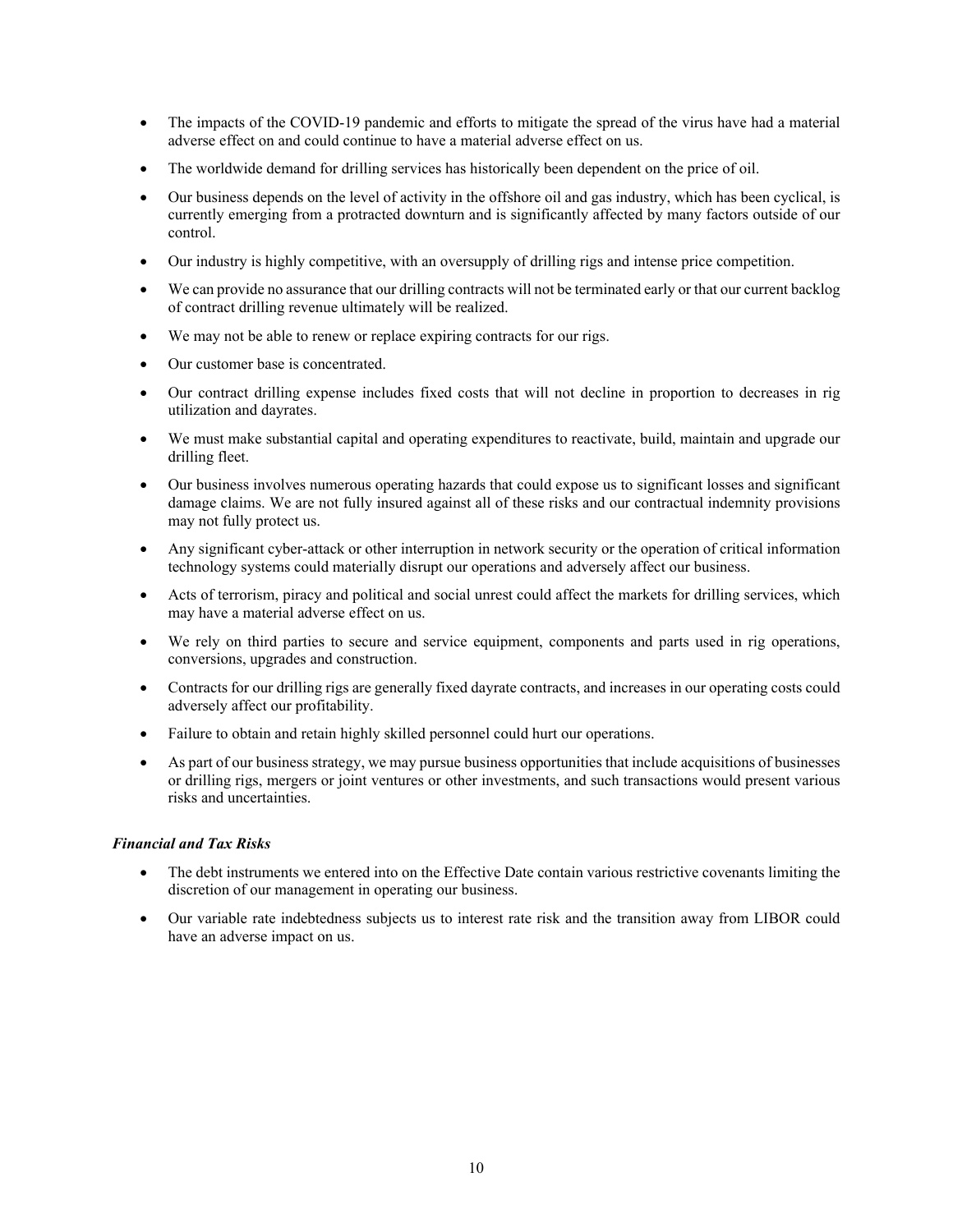- We may incur additional asset impairments and/or rig retirements as a result of reduced demand for certain offshore drilling rigs.
- Changes in tax laws and policies, effective income tax rates or adverse outcomes resulting from examination of our tax returns could adversely affect our financial results.
- Our consolidated effective income tax rate may vary substantially from one reporting period to another.
- Changes in accounting principles and financial reporting requirements could adversely affect us.

### *Environmental, Social and Governance Risks*

- Any future regulations relating to greenhouse gases and climate change could have a material adverse effect on our business.
- Consumer preference for alternative fuels and electric-powered vehicles may lead to reduced demand for contract drilling services.
- Increased focus on climate change, the environmental and social impacts of fossil fuel extraction and use and other ESG matters could result in additional costs or risks and adversely impact our business and reputation and our access to capital and ability to refinance our debt.
- Global energy supply may shift from our industry's basis, hydrocarbons, to non-hydrocarbon sources, including wind, solar, nuclear and hydroelectric, which, in turn, may adversely affect demand for our services.

## *Regulatory and Legal Risks*

- We are subject to extensive domestic and international laws and regulations that could significantly limit our business activities and revenues and increase our costs.
- If we, or our customers, are unable to acquire or renew permits and approvals required for drilling operations, we may be forced to delay, suspend or cease our operations.
- Significant portions of our operations are conducted outside the U.S. and involve additional risks not associated with U.S. domestic operations.
- We may be subject to litigation and disputes that could have a material adverse effect on us.
- Our business, operating results and the value of our common stock could be negatively affected as a result of actions by activist stockholders.

For a more complete discussion of the material risks facing our business, see below.

### *Risks Related to Our Emergence from Bankruptcy*

#### *We recently emerged from bankruptcy, which could adversely affect our business and relationships.*

It is possible that our having filed for bankruptcy and our recent emergence from the Chapter 11 Cases could adversely affect our business and relationships with vendors, suppliers, service providers, customers, employees and other third parties. Many risks exist as a result of the Chapter 11 Cases and our emergence, including the following:

- negotiated fee arrangements with certain key suppliers and vendors designed to provide relief during the pendency of the Chapter 11 cases will expire in the near term, and we will be required to negotiate new arrangements at terms that may be less favorable than those existing prior to the Petition Date;
- other key suppliers, vendors, customers or other contract counterparties could, among other things, renegotiate the terms of our agreements, attempt to terminate their relationships with us or require financial assurances from us;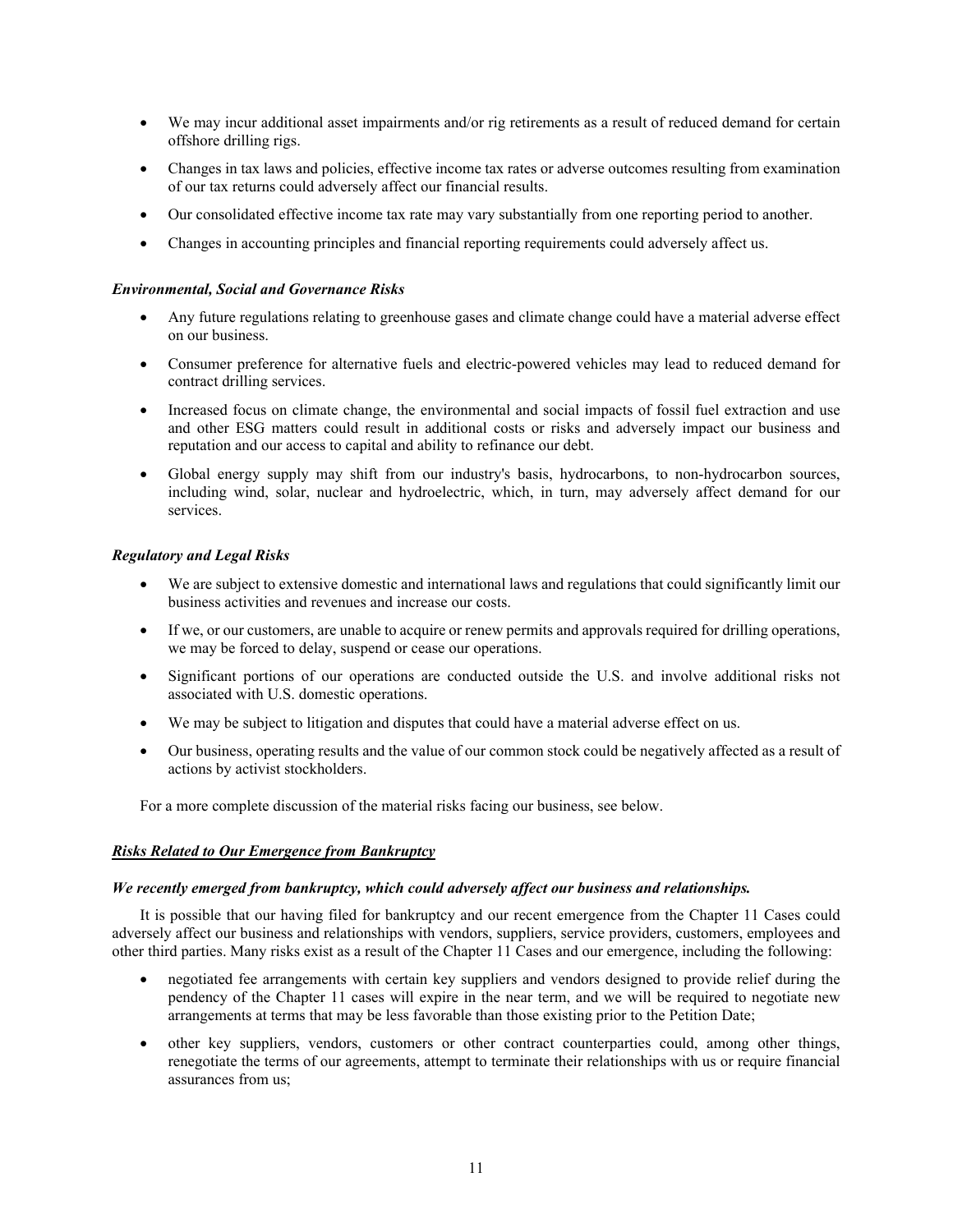- our ability to renew existing contracts and obtain new contracts on reasonably acceptable terms and conditions may be adversely affected;
- we may have difficulty obtaining acceptable and sufficient financing to execute our business plan;
- our ability to attract, motivate and/or retain key executives and employees may be adversely affected; and
- competitors may take business away from us, and our ability to compete for new business and attract and retain customers may be negatively impacted.

The occurrence of one or more of these events could have a material and adverse effect on our operations, financial condition and reputation. We cannot assure you that having been subject to bankruptcy protection will not adversely affect our operations in the future.

## *Our financial performance after emergence from bankruptcy may not be comparable to our historical financial information as a result of the implementation of the Plan and the transactions contemplated thereby and our adoption of fresh start accounting.*

Our capital structure was significantly impacted by the Plan. We emerged from bankruptcy under Chapter 11 of the Bankruptcy Code on April 23, 2021. Upon our emergence from bankruptcy, we adopted fresh start accounting, as a consequence of which our assets and liabilities were adjusted to fair values and our accumulated deficit reset to zero. Accordingly, because fresh start accounting rules apply, our financial condition and results of operations following emergence from the Chapter 11 Cases may not be comparable to the financial condition or results of operations reflected in our historical financial statements.

## *Following our emergence from bankruptcy, certain stockholders own a significant portion of our common stock and their interests may not always coincide with the interests of other holders of our common stock.*

After giving effect to the Plan upon our emergence from bankruptcy, a significant percentage of the outstanding shares of our common stock is held by a relatively small number of investors. As a result of this concentration of our equity ownership, these investors could have significant influence over all matters presented to our stockholders for approval, including, but not limited to, electing directors and approving corporate transactions. These investors may have interests that differ from other stockholders. Circumstances may occur in which the interests of these investors could be in conflict with the interests of other stockholders, and these investors could have substantial influence to cause us to take actions that align with their interests. Should conflicts arise, we can provide no assurance that these investors would act in the best interests of other stockholders or that any conflicts of interest would be resolved in a manner favorable to our other stockholders.

#### *Upon our emergence from bankruptcy, the composition of our Board changed significantly.*

Pursuant to the Plan, the composition of our Board changed significantly upon our emergence from bankruptcy. Our Board is now made up of seven directors, with a non-executive Chairperson of the Board, all of whom had not previously served on the Board. These directors have different backgrounds, experiences and perspectives from those individuals who previously served on the Board and, thus, may have different views on the issues that will determine the future of the Company. There is no guarantee that our current Board will pursue, or will pursue in the same manner, our strategic plans in the same manner as our prior Board. As a result, the future strategy and plans of the Company may differ materially from those of the past.

## *The ability to attract and retain key personnel is critical to the success of our business and may be affected by our emergence from bankruptcy.*

The success of our business depends on key personnel. The ability to attract and retain these key personnel may be difficult in light of our emergence from bankruptcy, the uncertainties currently facing the business and changes we may make to the organizational structure to adjust to changing circumstances. We may need to enter into retention or other arrangements that could be costly to maintain. If executives, managers or other key personnel resign, retire or are terminated or their service is otherwise interrupted, we may not be able to replace them in a timely manner and we could experience significant declines in productivity.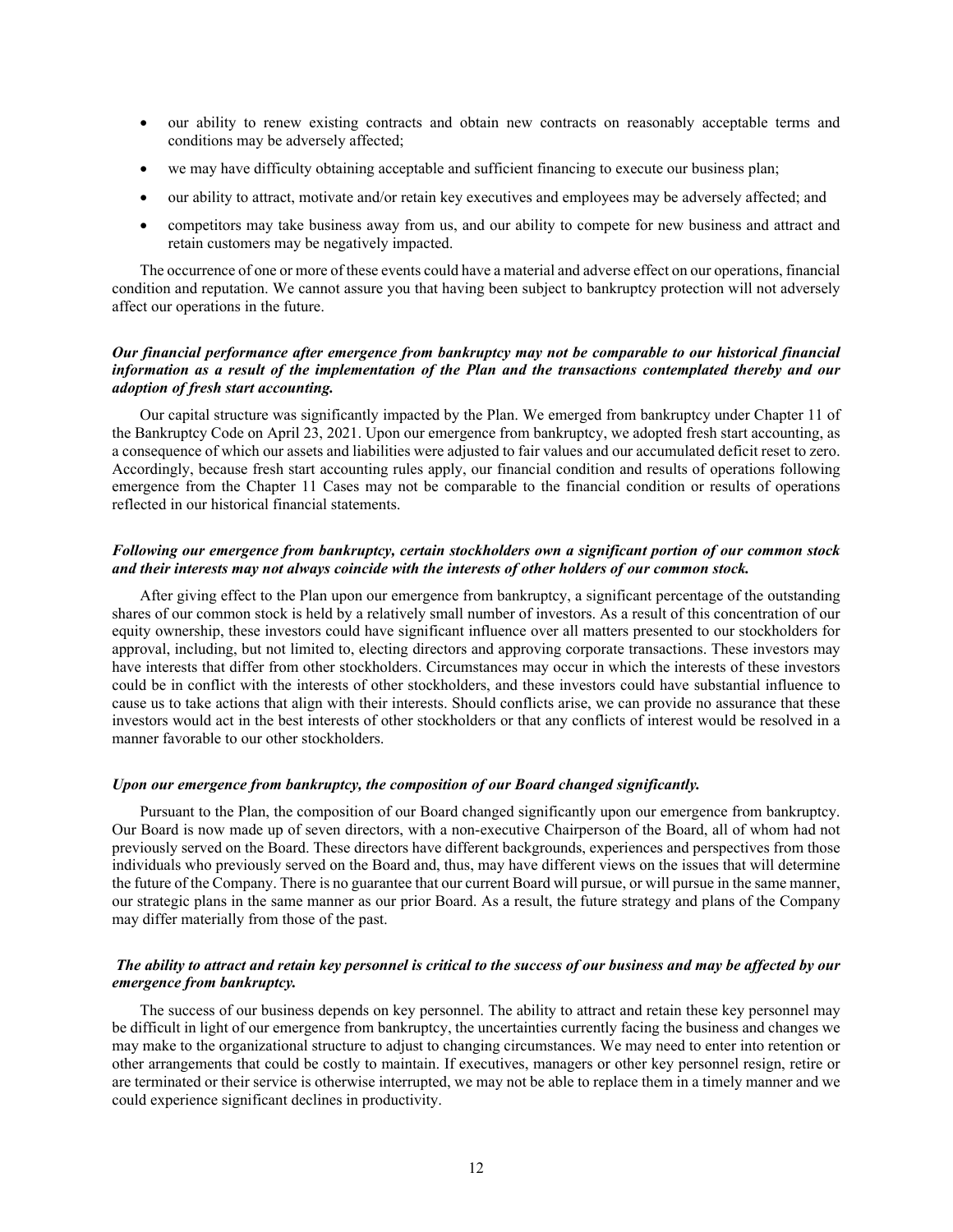#### *Risks Related to Our Business and Operations*

## *The impacts of the COVID-19 pandemic and efforts to mitigate the spread of the virus have had a material adverse effect on and could continue to have a material adverse effect on our business, operations and financial results.*

The COVID-19 outbreak and its development into a pandemic in March 2020 continue to significantly impact our business and the geographical areas in which we operate. These events continue to result in various actions by governmental authorities in many parts of the world designed to mitigate the spread of COVID-19, such as imposing vaccination requirements, mandatory closures of non-essential business facilities, seeking voluntary closures of other business facilities, declaring border closings, and imposing restrictions on, or advisories with respect to, travel, business operations and public gatherings or interactions. Moreover, any resurgence in COVID-19 infections could result in the imposition of new governmental lockdowns, quarantine requirements or other restrictions in an effort to slow the spread of the virus. In addition, the risk of infection and health risk associated with COVID-19, including new variants of the virus, and the related death or illness of many individuals across the globe, continue to result in actions by individuals and companies seeking to curtail the spread of COVID-19, such as companies requiring employees to work remotely, suspending non-essential travel for employees and discouraging employee attendance at in-person work-related meetings, as well as individuals voluntarily social distancing and self-quarantining. While many of these measures and restrictions initially implemented during 2020 have since been relaxed or lifted in certain areas around the world in varying degrees, and the development, manufacture and distribution of COVID-19 vaccines during 2021 helped initiate an economic recovery from the pandemic, any resurgence in COVID-19 infections, including the emergence of more contagious and/or vaccine-resistant strains of COVID-19, combined with the effects of low vaccination rates in some populations, could result in the imposition of new governmental lockdowns, quarantine requirements or other restrictions.

 The COVID-19 pandemic and the early actions taken by businesses and governments in response to it have significantly slowed global economic activity as a result of, among other things, the dramatic decrease in the number of businesses open for operation and a substantial reduction in the number of people across the world that have been leaving their residence to commute to work or to purchase goods and services. This reduction has also resulted in airlines dramatically reducing flights and led to a sharp reduction in the demand for oil and a precipitous decline in oil prices, although as of the date of this report oil prices have recently risen to the highest level since 2014. In addition, the global economy has been further impacted by the COVID-19 pandemic through the disruption of financial markets and international trade, resulting in increased unemployment levels and significantly impacting global supply chains and travel networks.

These events have had a material adverse effect on and could continue to have a material adverse effect on our business. Due to worldwide travel restrictions and mandatory quarantine measures designed to prevent or reduce the spread of COVID-19 in certain regions, we have experienced, and expect to continue to experience, increased difficulties, delays and costs in moving our personnel in and out of, and to work in, the various jurisdictions in which we operate. Such difficulties and delays may result in increased costs and a shortage of available experienced rig personnel or rig personnel working unusually long periods before rotating off the rig. We may be unable to fully recover these increased costs from our customers. We may also experience permitting and regulatory delays attributable to the COVID-19 pandemic or reduced staffing at various regulatory agencies. We have also experienced temporary shutdowns due to COVID-19 outbreaks on several of our drilling rigs, which could result in a loss of revenue or contract termination and have substantial adverse consequences for our business and results of operations. Our requirement for the vaccination of all U.S.-based offshore employees and U.S.-based onshore employees who travel to any of our global offshore locations against COVID-19 could lead to the loss of skilled personnel based on vaccination preference.

 Additionally, disruptions to or restrictions on the ability of our suppliers, manufacturers and service providers to supply parts, equipment or services in the jurisdictions in which we operate, whether as a result of government actions, labor shortages, the inability to source parts or equipment from affected locations, or other effects related to the COVID-19 outbreak, may have significant adverse consequences on our ability to meet our commitments to customers, including by increasing our operating costs and increasing the risk of rig downtime and could result in contract delays or terminations.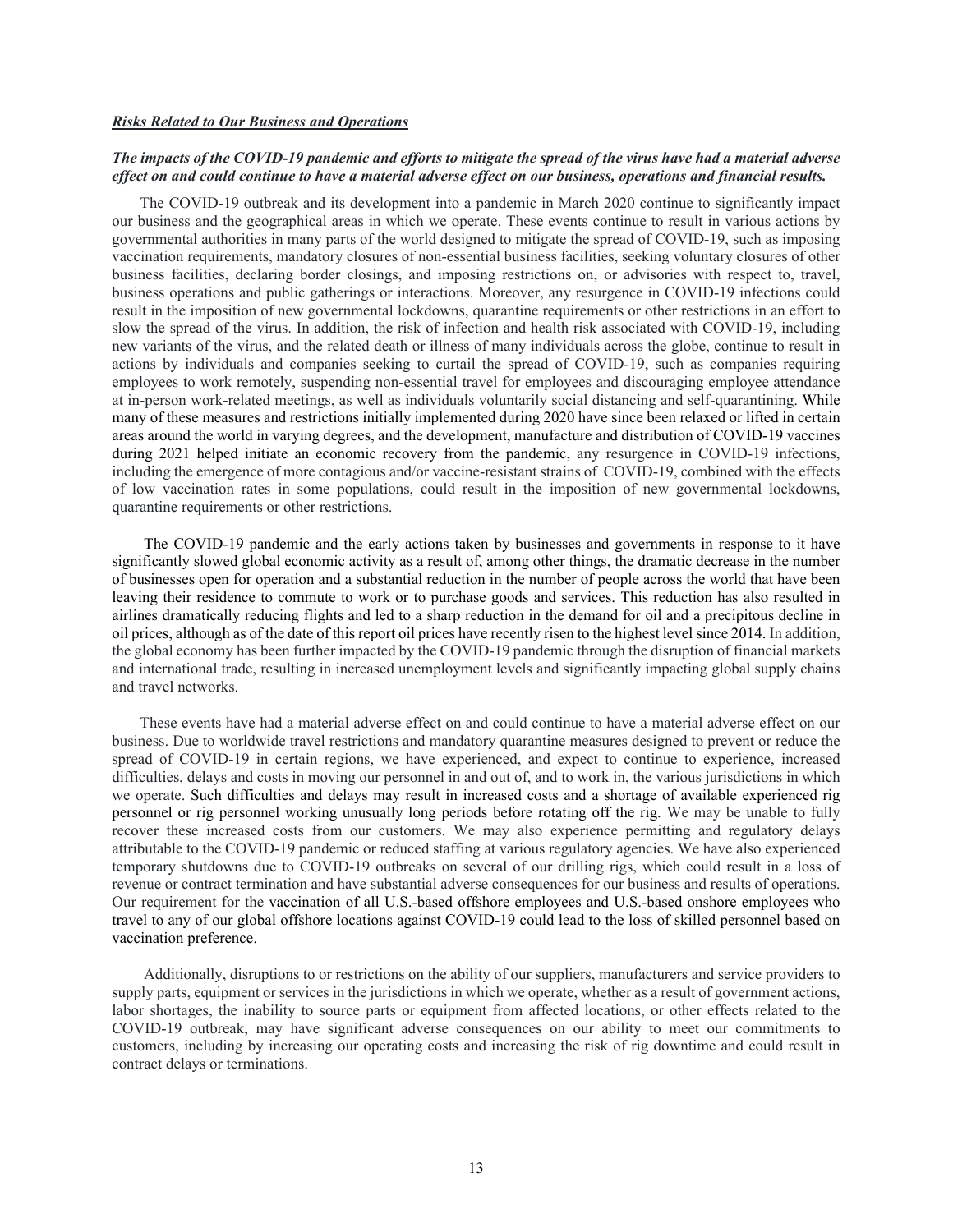In spite of the fact that COVID-19 vaccines are being distributed, the situation surrounding the COVID-19 pandemic remains fluid. Due to delays in the distribution of COVID-19 vaccines and potential resurgences in COVID-19 infections, we cannot reasonably estimate the period of time that the COVID-19 pandemic and related market conditions will persist, the extent of the impact they will have on our results of operations, financial condition and liquidity, or the pace or extent of any subsequent recovery. The ultimate extent of the impact of the COVID-19 outbreak on our business and financial position will continue to depend significantly on future developments, including the emergence of more contagious or vaccine-resistant strains of COVID-19, the speed of distribution and efficacy of COVID-19 vaccines, the future duration, spread or containment of the outbreak, particularly within the geographic locations where we operate, and the related impact on overall economic activity and demand for oil and gas, all of which continue to be highly uncertain at this time.

Many of the other risks we face are, and will be, exacerbated by the COVID-19 pandemic and any worsening of the business and economic environment as a result of it.

#### *The worldwide demand for drilling services has historically been dependent on the price of oil.*

Demand for our drilling services depends in large part upon the oil and natural gas industry's offshore exploration and production activity and expenditure levels, which are directly affected by oil and gas prices and market expectations of potential changes in oil and gas prices. Beginning in the second half of 2014, oil prices declined significantly, resulting in a sharp decline in the demand for offshore drilling services, including services that we provide, and have had a material adverse effect on our results of operations and cash flows compared to years before the decline. Although oil prices have increased from previous lows, the return of low oil prices could stall the recovery of our industry and would continue to have a material adverse effect on many of our customers and, therefore, demand for our services and our financial condition, results of operations and cash flows, including negative cash flows.

Oil prices have been, and are expected to continue to be, volatile and are affected by numerous factors beyond our control, including:

- worldwide supply and demand for oil and gas;
- the level of economic activity in energy-consuming markets;
- the worldwide economic environment and economic trends, including recessions and the level of international trade activity;
- the ability of the Organization of Petroleum Exporting Countries, and 10 other oil producing countries, including Russia and Mexico, or OPEC+, to set and maintain production levels and pricing;
- the level of production in non-OPEC+ countries, including U.S. domestic onshore oil production;
- civil unrest and the worldwide political and military environment, including uncertainty or instability resulting from an escalation or additional outbreak of armed hostilities involving the Middle East, Russia, Myanmar, other oil-producing regions or other geographic areas or further acts of terrorism in the U.S. or elsewhere, such as the conflict between Russia and Ukraine;
- the cost of exploring for, developing, producing and delivering oil and gas, both onshore and offshore;
- the discovery rate of new oil and gas reserves;
- the rate of decline of existing and new oil and gas reserves and production;
- available pipeline and other oil and gas transportation and refining capacity;
- the ability of oil and gas companies to raise capital;
- weather conditions, including hurricanes, which can affect oil and gas operations over a wide area;
- natural disasters or incidents resulting from operating hazards inherent in offshore drilling, such as oil spills;
- the policies of various governments regarding exploration and development of their oil and gas reserves;
- international sanctions on oil-producing countries, or the lifting of such sanctions;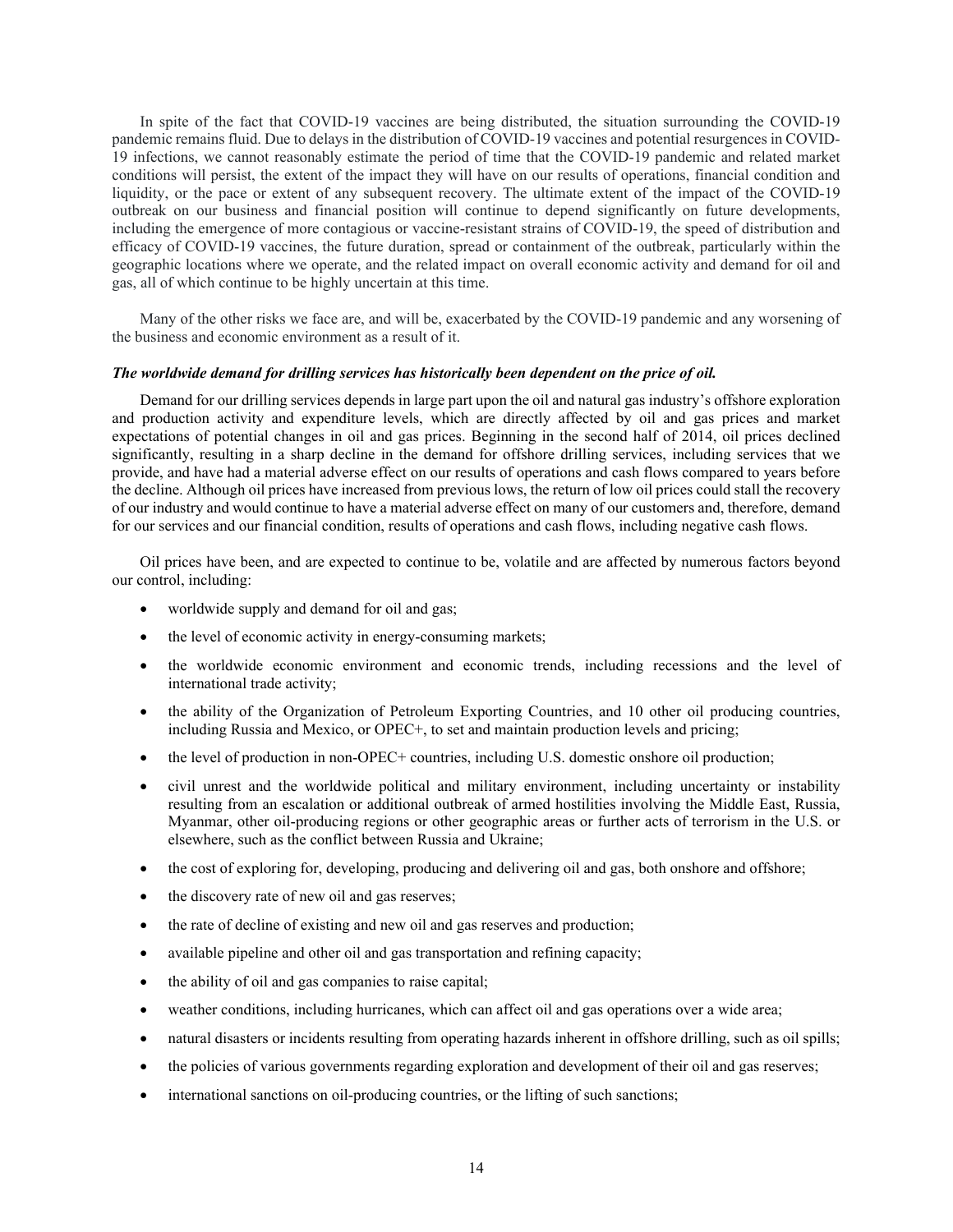- technological advances affecting energy consumption, including development and exploitation of alternative fuels or energy sources;
- laws and regulations relating to environmental or energy security matters, including those addressing alternative energy sources, the phase-out of fossil fuel vehicles or the risks of global climate change;
- domestic and foreign tax policy; and
- advances in exploration and development technology.

Although, historically, higher sustained commodity prices have generally resulted in increases in offshore drilling projects, short-term or temporary increases in the price of oil and gas will not necessarily result in an increase in offshore drilling activity or an increase in the market demand for our rigs. The timing of commitment to offshore activity in a cycle depends on project deployment times, reserve replacement needs, availability of capital and alternative options for resource development, among other things. Timing can also be affected by availability, access to, and cost of equipment to perform work.

## *Our business depends on the level of activity in the offshore oil and gas industry, which has been cyclical, is currently emerging from a protracted downturn and is significantly affected by many factors outside of our control.*

Demand for our drilling services depends upon the level of offshore oil and gas exploration, development and production in markets worldwide, and those activities depend in large part on oil and gas prices, worldwide demand for oil and gas and a variety of political and economic factors. The level of offshore drilling activity is adversely affected when operators reduce or defer new investment in offshore projects, reduce or suspend their drilling budgets or reallocate their drilling budgets away from offshore drilling in favor of other priorities, such as renewable energy or other land-based projects, which have reduced, and may in the future further reduce demand for our rigs. As a result, our business and the oil and gas industry in general are subject to cyclical fluctuations.

As a result of the cyclical fluctuations in the market, there have been periods of lower demand, excess rig supply and lower dayrates, followed by periods of higher demand, shorter rig supply and higher dayrates. We cannot predict the timing or duration of such fluctuations. Periods of lower demand or excess rig supply intensify the competition in the industry and often result in periods of lower utilization and lower dayrates. During these periods, our rigs may not be able to obtain contracts for future work and may be idle for long periods of time or may be able to obtain work only under contracts with lower dayrates or less favorable terms. Additionally, prolonged periods of low utilization and dayrates have in the past resulted in, and may in the future result in, the recognition of further impairment charges on certain of our drilling rigs if future cash flow estimates, based upon information available to management at the time, indicate that the carrying value of these rigs may not be recoverable. See "- *We may incur additional asset impairments and/or rig retirements as a result of reduced demand for certain offshore drilling rigs*."

#### *Our industry is highly competitive, with an oversupply of drilling rigs and intense price competition.*

The offshore contract drilling industry remains highly competitive with numerous industry participants. Some of our competitors are larger companies, have larger or more technologically advanced fleets and have greater financial or other resources than we do. The drilling industry has experienced consolidation and may experience additional consolidation, which could create additional large competitors. Moreover, as a result of the recent reductions in demand for oil and natural gas services, certain of our competitors have engaged in bankruptcy proceedings, debt refinancing transactions, management changes or other strategic initiatives in an attempt to reduce operating costs to maintain a favorable position in the market. This could result in such competitors emerging with stronger or healthier balance sheets and in turn an improved ability to compete with us in the future.

Drilling contracts are traditionally awarded on a competitive bid basis. Price is typically the primary factor in determining which qualified contractor is awarded a job; however, rig availability and location, a drilling contractor's safety record and the quality and technical capability of service and equipment are also considered.

As of the date of this report, based on industry data, there are approximately 190 floater rigs currently available to meet customer drilling needs in the offshore contract drilling market, and many of these rigs are not currently contracted and/or are cold stacked. Although an additional 44 rigs were retired since the start of 2020, the market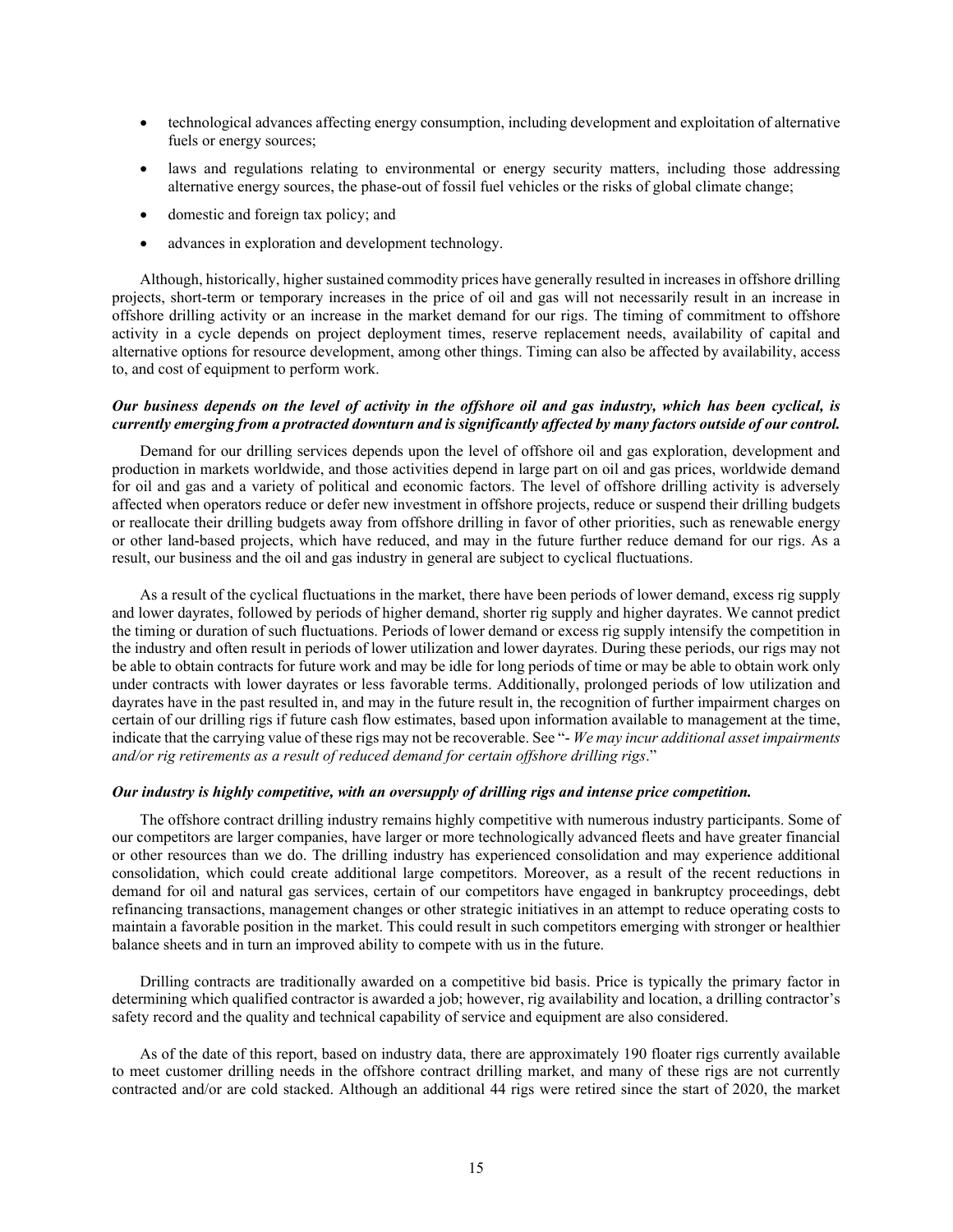remains oversupplied as new rig construction and established rigs coming off contract have contributed to the current oversupply, intensifying price competition.

In addition, during industry downturns like the one we are emerging from, rig operators may take lower dayrates and shorter contract durations to keep their rigs operational.

## *We can provide no assurance that our drilling contracts will not be terminated early or that our current backlog of contract drilling revenue ultimately will be realized.*

Our customers may terminate our drilling contracts under certain circumstances, such as the destruction or loss of a drilling rig, our suspension of drilling operations for a specified period of time as a result of a breakdown of major equipment, excessive downtime for repairs, failure to meet minimum performance criteria (including customer acceptance testing) or, in some cases, due to other events beyond the control of either party.

In addition, some of our drilling contracts permit the customer to terminate the contract after specified notice periods, often by tendering contractually specified termination amounts, which may not fully compensate us for the loss of the contract. In some cases, our drilling contracts may permit the customer to terminate the contract without cause, upon little or no notice or without making an early termination payment to us. During depressed market conditions, certain customers have utilized, and may in the future utilize, such contract clauses to seek to renegotiate or terminate a drilling contract or claim that we have breached provisions of our drilling contracts in order to avoid their obligations to us under circumstances where we believe we are in compliance with the contracts. Additionally, because of depressed commodity prices, restricted credit markets, economic downturns, changes in priorities or strategy or other factors beyond our control, a customer may no longer want or need a rig that is currently under contract or may be able to obtain a comparable rig at a lower dayrate. For these reasons, customers have sought and may in the future seek to renegotiate the terms of our existing drilling contracts, terminate our contracts without justification or repudiate or otherwise fail to perform their obligations under our contracts. As a result of such contract renegotiations or terminations, our contract backlog has been and may in the future be adversely impacted. We might not recover any compensation (or any recovery we obtain may not fully compensate us for the loss of the contract) and we may be required to idle one or more rigs for an extended period of time. Each of these results in some cases has had, and may in the future have, a material adverse effect on our financial condition, results of operations and cash flows. See "- *Our industry is highly competitive, with an oversupply of drilling rigs and intense price competition*".

## *We may not be able to renew or replace expiring contracts for our rigs.*

As of the date of this report, three of our drilling rigs have contract backlog that provides for continuous work through various months in 2022. Four of our drilling rigs have contract backlog that provides for continuous work through various times in 2023 and three of our drilling rigs have contract backlog that extends into 2024. Two of our drilling rigs are not currently contracted, one of which is cold stacked.

Our ability to renew or replace expiring contracts or obtain new contracts, and the terms of any such contracts, will depend on various factors, including market conditions and the specific needs of our customers, at such times. Given the historically cyclical and highly competitive nature of our industry, we may not be able to renew or replace the contracts or we may be required to renew or replace expiring contracts or obtain new contracts at dayrates that are below existing dayrates, or that have terms that are less favorable to us, including shorter durations, than our existing contracts. Moreover, we may be unable to secure contracts for these rigs. Failure to secure contracts for a rig may result in a decision to cold stack the rig, which puts the rig at risk for impairment and may competitively disadvantage the rig as many customers have expressed a preference for ready or warm-stacked rigs over cold-stacked rigs. If a decision is made to cold stack a rig, our operating costs for the rig are typically reduced; however, we will incur additional costs associated with cold stacking the rig (particularly if we cold stack a newer rig, such as a drillship or other DP semisubmersible rig, for which cold-stacking costs are typically substantially higher than for an older non-DP rig). In addition, the costs to reactivate a cold-stacked rig may be substantial. See "- *We must make substantial capital and operating expenditures to reactivate, build, maintain and upgrade our drilling fleet*."

#### *Our customer base is concentrated.*

We provide offshore drilling services to a customer base that includes major and independent oil and gas companies and government-owned oil companies. During the Successor period from April 24, 2021 through December 31, 2021, our two customers in the GOM (in the aggregate) and one customer with operations in two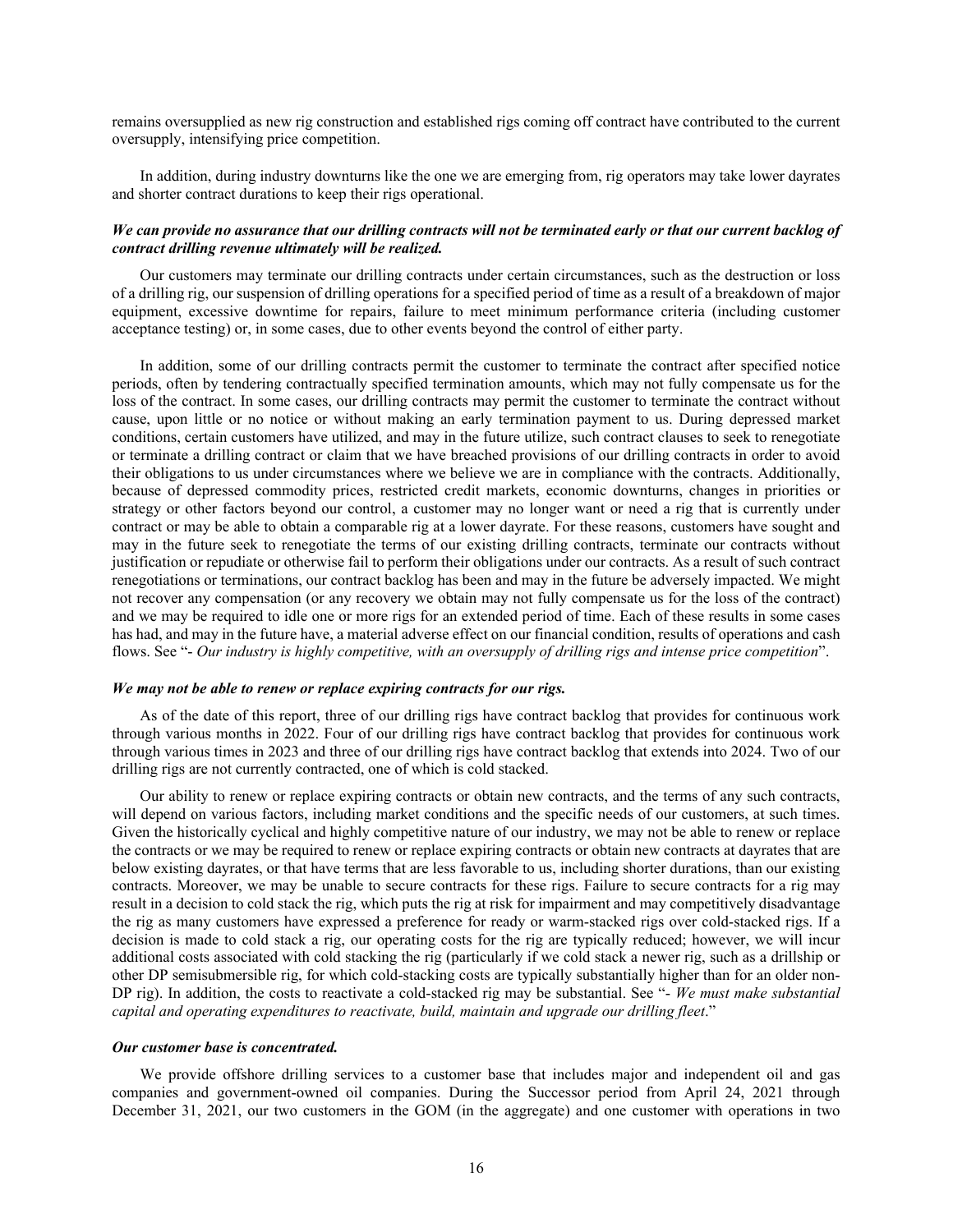locations outside the U.S. accounted for 37% and 22%, respectively, of our total consolidated revenue for the period. During the Predecessor period from January 1, 2021 through April 23, 2021, our two customers in the GOM in the aggregate accounted for 59% of our total consolidated revenue for the period. In addition, the number of customers we have performed services for has declined from 35 in 2014 to eight in 2021. For the three-year period from 2022 to 2024, \$0.9 billion (or 80%) of our current contracted backlog is attributable to future operations with three customers, including two customers contracted for three rigs each. The loss of a significant customer could have a material adverse impact on our financial condition, results of operations and cash flows, especially in a declining market where the number of our working drilling rigs is declining along with the number of our active customers. In addition, if a significant customer experiences liquidity constraints or other financial difficulties, or elects to terminate one of our drilling contracts, it could have a material adverse effect on our utilization rates in the affected market and also displace demand for our other drilling rigs as the resulting excess supply enters the market.

## *Our contract drilling expense includes fixed costs that will not decline in proportion to decreases in rig utilization and dayrates.*

Our contract drilling expense includes all direct and indirect costs associated with the operation, maintenance and support of our drilling equipment, which is often not affected by changes in dayrates and utilization. During periods of reduced revenue and/or activity, certain of our fixed costs will not decline and often we may incur additional operating costs, such as fuel and catering costs, for which the customer generally reimburses us when a rig is under contract. During times of reduced dayrates and utilization, reductions in costs may not be immediate as we may incur additional costs associated with cold stacking a rig (particularly if we cold stack a newer rig, such as a drillship or other DP semisubmersible rig, for which cold-stacking costs are typically substantially higher than for an older non-DP rig), or we may not be able to fully reduce the cost of our support operations in a particular geographic region due to the need to support the remaining drilling rigs in that region. Accordingly, a decline in revenue due to lower dayrates and/or utilization may not be offset by a corresponding decrease in contract drilling expense.

## *We must make substantial capital and operating expenditures to reactivate, build, maintain and upgrade our drilling fleet.*

Our business is highly capital intensive and dependent on having sufficient cash flow and/or available sources of financing in order to fund our capital expenditure requirements. Our expenditures could increase as a result of changes in offshore drilling technology; the cost of labor and materials; customer requirements; the cost of replacement parts for existing drilling rigs; the geographic location of the rigs; and industry standards. Changes in offshore drilling technology, customer requirements for new or upgraded equipment and competition within our industry may require us to make significant capital expenditures in order to maintain our competitiveness. In addition, changes in governmental regulations, safety or other equipment standards, including those relating to the COVID-19 pandemic, as well as compliance with standards imposed by maritime self-regulatory organizations, may require us to make additional unforeseen capital expenditures. As a result, we may be required to take our rigs out of service for extended periods of time, with corresponding losses of revenues, in order to make such alterations or to add such equipment. Depending on the length of time that a rig has been cold stacked, we may incur significant costs to restore the rig to drilling capability, which may also include capital expenditures due to the possible technological obsolescence of the rig. Market conditions, such as during an industry downturn, may not justify these expenditures or enable us to operate our older rigs profitably during the remainder of their economic lives. We can provide no assurance that we will have access to adequate or economical sources of capital to fund our capital and operating expenditures.

## *Our business involves numerous operating hazards that could expose us to significant losses and significant damage claims. We are not fully insured against all of these risks and our contractual indemnity provisions may not fully protect us.*

Our operations are subject to the significant hazards inherent in drilling for oil and gas offshore, such as blowouts, reservoir damage, loss of production, loss of well control, unstable or faulty sea floor conditions, fires and natural disasters such as hurricanes, and the frequency and severity of such natural disasters could be increased due to climate change. The occurrence of any of these types of events could result in the suspension of drilling operations, damage to or destruction of the equipment involved and injury or death to rig personnel and damage to producing or potentially productive oil and gas formations, oil spillage, oil leaks, well blowouts and extensive uncontrolled fires, any of which could cause significant environmental damage. In addition, offshore drilling operations are subject to marine hazards, including capsizing, grounding, collision and loss or damage from severe weather. Operations also may be suspended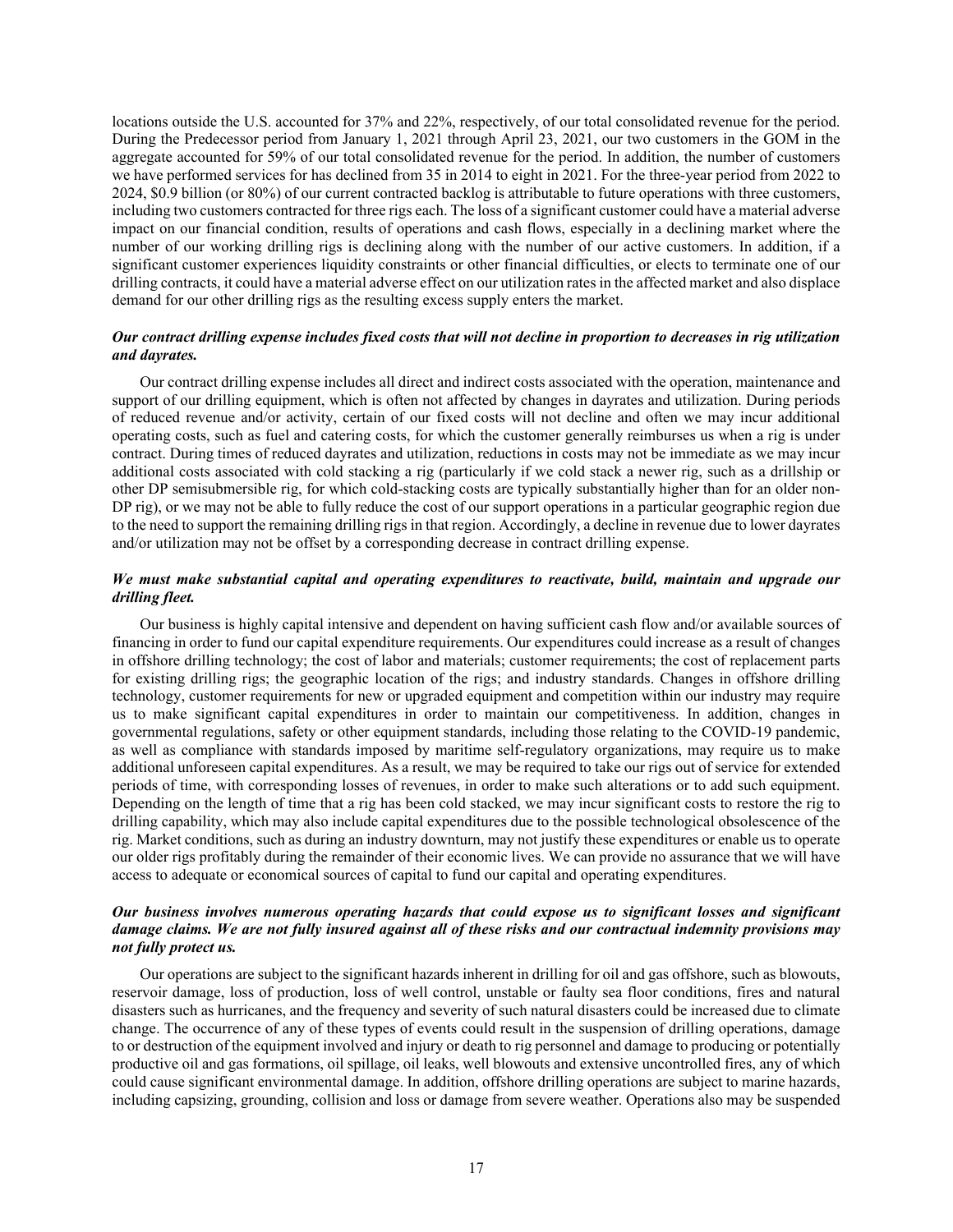because of machinery breakdowns, abnormal drilling conditions, failure of suppliers or subcontractors to perform or supply goods or services or personnel shortages. Any of the foregoing events could result in significant damage or loss to our properties and assets or the properties and assets of others, injury or death to rig personnel or others, significant loss of revenues and significant damage claims against us.

Our drilling contracts with our customers provide for varying levels of indemnity and allocation of liabilities between our customers and us with respect to the hazards and risks inherent in, and damages or losses arising out of, our operations, and we may not be fully protected. Our contracts are individually negotiated, and the levels of indemnity and allocation of liabilities in them can vary from contract to contract depending on market conditions, particular customer requirements and other factors existing at the time a contract is negotiated. We may incur liability for significant losses or damages under such provisions.

Additionally, the enforceability of indemnification provisions in our contracts may be limited or prohibited by applicable law or such provisions may not be enforced by courts having jurisdiction, and we could be held liable for substantial losses or damages and for fines and penalties imposed by regulatory authorities. The indemnification provisions in our contracts may be subject to differing interpretations, and the laws or courts of certain jurisdictions may enforce such provisions while other laws or courts may find them to be unenforceable. The law with respect to the enforceability of indemnities varies from jurisdiction to jurisdiction and is unsettled under certain laws that are applicable to our contracts. There can be no assurance that our contracts with our customers, suppliers and subcontractors will fully protect us against all hazards and risks inherent in our operations. There can also be no assurance that those parties with contractual obligations to indemnify us will be financially able to do so or will otherwise honor their contractual obligations.

We maintain liability insurance, which generally includes coverage for environmental damage; however, because of contractual provisions and policy limits, our insurance coverage may not adequately cover our losses and claim costs. In addition, certain risks and contingencies related to pollution, reservoir damage and environmental risks are generally not fully insurable. Although we currently have loss-of-hire insurance for some of our rigs to cover lost cash flow when a rig is unable to work, we have not purchased loss-of-hire insurance for our entire fleet. There can be no assurance that we will continue to carry the insurance we currently maintain, that our insurance will cover all types of losses or that we will be able to maintain adequate insurance in the future at rates we consider to be reasonable or that we will be able to obtain insurance against some risks. In addition, our insurance may not cover losses associated with pandemics such as the COVID-19 pandemic.

We are self-insured for physical damage to rigs and equipment caused by named windstorms in the GOM. This results in a higher risk of material losses that are not covered by third party insurance contracts. In addition, certain of our shore-based facilities are located in geographic regions that are susceptible to damage or disruption from hurricanes and other weather events. Future hurricanes or similar natural disasters that impact our facilities, our personnel located at those facilities or our ongoing operations may negatively affect our financial position and operating results.

If an accident or other event occurs that exceeds our insurance coverage limits or is not an insurable event under our insurance policies, or is not fully covered by contractual indemnity, it could result in a significant loss to us and could have a material adverse effect on our financial condition, results of operations and cash flows.

## *Any significant cyber-attack or other interruption in network security or the operation of critical information technology systems could materially disrupt our operations and adversely affect our business.*

Our business has become increasingly dependent upon information technologies, computer systems and networks, including those maintained by us and those maintained and provided to us by third parties (for example, "softwareas-a-service" and cloud solutions), to conduct day-to-day operations, and we are placing greater reliance on information technology to help support our operations and increase efficiency in our business functions. We are dependent upon our information technology and infrastructure, including operational and financial computer systems, to process the data necessary to conduct almost all aspects of our business. Computer, telecommunications and other business facilities and systems could become unavailable or impaired from a variety of causes including, among others, storms and other natural disasters, terrorist attacks, utility outages, theft, design defects, human error or complications encountered as existing systems are maintained, repaired, replaced or upgraded. It has been reported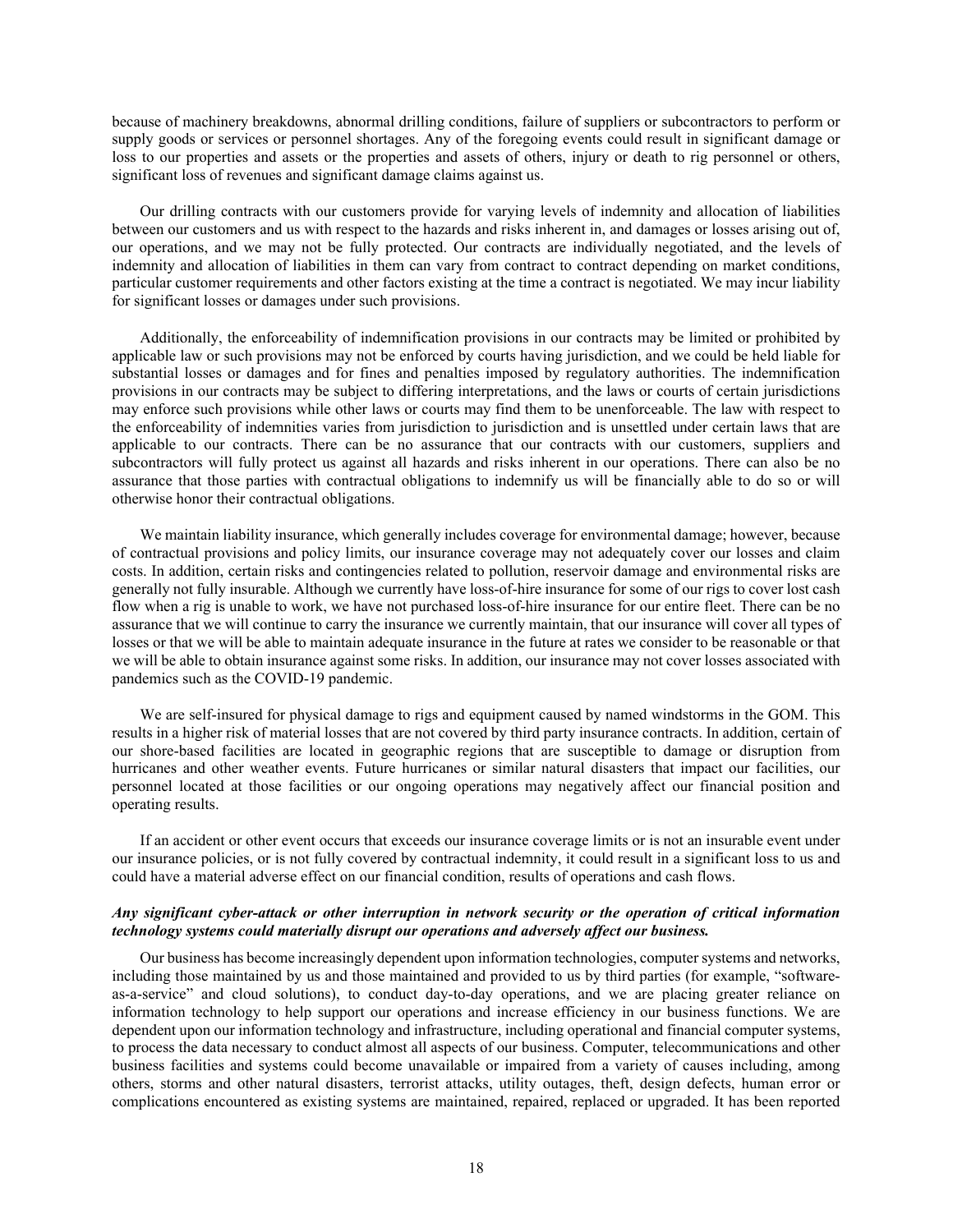that known or unknown entities or groups have mounted so-called "cyber-attacks" on businesses and other organizations solely to disable or disrupt computer systems, disrupt operations and, in some cases, steal data. In addition, the U.S. government has issued public warnings that indicate that energy assets might be specific targets of cybersecurity threats. Cybersecurity risks and threats continue to grow and may be difficult to anticipate, prevent, discover or mitigate. A breach, failure or circumvention of our computer systems or networks, or those of our customers, vendors or others with whom we do business, including by ransomware or other attacks, could materially disrupt our business operations and our customers' operations and could result in the alteration, loss, theft or corruption of data, and unauthorized release of, unauthorized access to, or our loss of access to confidential, proprietary, sensitive or other critical data or systems concerning our company, business activities, employees, customers or vendors. As of the date of this report, many of our non-operational employees, including employees at our corporate headquarters, have a hybrid work arrangement, working both in the office and remotely, which increases various logistical challenges, inefficiencies and operational risks. Working remotely has significantly increased the use of remote networking and online conferencing services that enable employees to work outside of our corporate infrastructure and, in some cases, use their own personal devices. This "remote work" model has resulted in increased demand for information technology resources and may expose us to risk of security breaches or other cyber-incidents or attacks, loss of data, fraud and other disruptions as a consequence of more employees accessing sensitive and critical information from remote locations. Any such breach, failure or circumvention could result in loss of customers, financial losses, regulatory fines, substantial damage to property, bodily injury or loss of life, or misuse or corruption of critical data and proprietary information and could have a material adverse effect on our operations, business or reputation. Further, as cyber incidents continue to evolve, we may be required to incur additional costs to continue to modify or enhance our protective measures or to investigate or remediate the effects of cyber incidents.

## *Acts of terrorism, piracy and political and social unrest could affect the markets for drilling services, which may have a material adverse effect on our results of operations.*

Acts of terrorism and social unrest, brought about by world political events or otherwise, have caused instability in the world's financial and insurance markets in the past and may occur in the future. Such acts could be directed against companies such as ours. In addition, acts of terrorism, piracy and social unrest could lead to increased volatility in prices for crude oil and natural gas and could adversely affect the market for offshore drilling services. Insurance premiums could increase and coverage may be unavailable in the future. Government regulations may effectively preclude us from engaging in business activities in certain countries. These regulations could be amended to cover countries where we currently operate or where we may wish to operate in the future.

## *We rely on third-party suppliers, manufacturers and service providers to secure and service equipment, components and parts used in rig operations, conversions, upgrades and construction.*

Our reliance on third-party suppliers, manufacturers and service providers to provide equipment and services exposes us to volatility in the quality, price and availability of such items. Certain components, parts and equipment that we use in our operations may be available only from a small number of suppliers, manufacturers or service providers. The failure of one or more third-party suppliers, manufacturers or service providers to provide equipment, components, parts or services, whether due to capacity constraints, production or delivery disruptions, price increases, quality control issues, recalls or other decreased availability of parts and equipment, is beyond our control and could materially disrupt our operations or result in the delay, renegotiation or cancellation of drilling contracts, thereby causing a loss of contract drilling backlog and/or revenue to us, as well as an increase in operating costs and an increased risk of additional asset impairments.

Additionally, some of our suppliers, manufacturers and service providers have been negatively impacted by the recent industry downturn, global economic conditions and/or COVID-19 pandemic. If certain of our suppliers, manufacturers or service providers were to experience significant cash flow issues, become insolvent or otherwise curtail or discontinue their business as a result of such conditions, it could result in a reduction or interruption in supplies, equipment or services available to us and/or a significant increase in the price of such supplies, equipment and services.

## *Contracts for our drilling rigs are generally fixed dayrate contracts, and increases in our operating costs could adversely affect our profitability on those contracts.*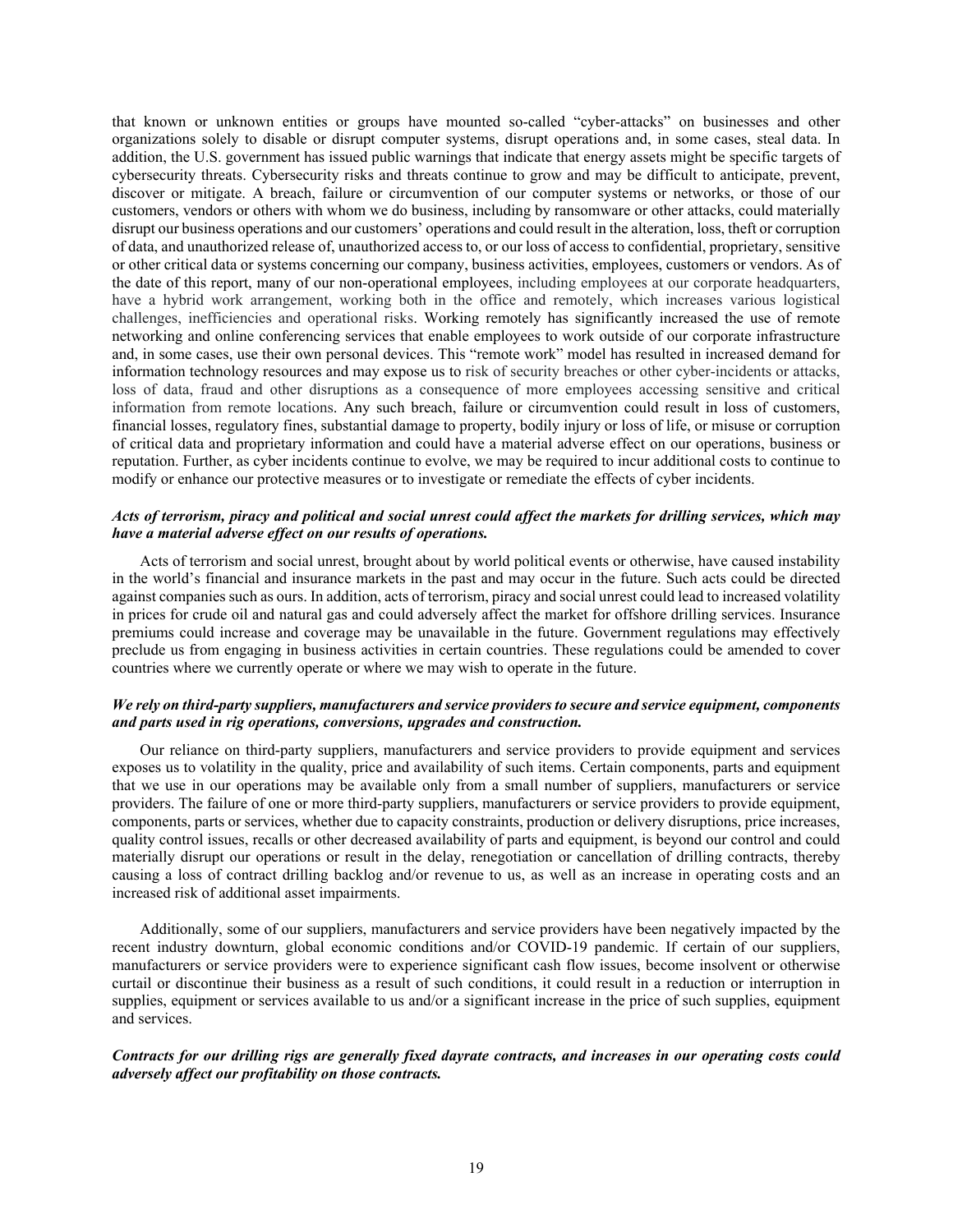Our contracts for our drilling rigs generally provide for the payment of an agreed dayrate per rig operating day, although some contracts do provide for a limited escalation in dayrate due to increased operating costs we incur on the project. Over the term of a drilling contract, our operating costs may fluctuate due to events beyond our control. In addition, equipment repair and maintenance expenses vary depending on the type of activity the rig is performing, the age and condition of the equipment and general market factors impacting relevant parts, components and services. The gross margin that we realize on these fixed dayrate contracts will fluctuate based on variations in our operating costs over the terms of the contracts. In addition, for contracts with dayrate escalation clauses, we may not be able to fully recover increased or unforeseen costs from our customers.

#### *Failure to obtain and retain highly skilled personnel could hurt our operations.*

We require highly skilled personnel to operate and provide technical services and support for our business. A well-trained, motivated and adequately-staffed work force has a positive impact on our ability to attract and retain business. As a result, our future success depends on our continuing ability to identify, hire, develop, motivate and retain skilled personnel for all areas of our organization. To the extent that demand for drilling services and/or the size of the active worldwide industry fleet increases, shortages of qualified personnel could arise, creating upward pressure on wages and difficulty in staffing and servicing our rigs. Our continued ability to compete effectively depends on our ability to attract new employees and to retain and motivate our existing employees. Heightened competition for skilled personnel could materially and adversely limit our operations and further increase our costs. In addition, the unexpected loss of members of management, qualified personnel or a significant number of employees due to disease, including COVID-19, disability or death, could have a material adverse effect on us.

## *As part of our business strategy, we may pursue business opportunities that include acquisitions of businesses or drilling rigs, mergers or joint ventures or other investments, and such transactions would present various risks and uncertainties.*

We may pursue transactions that involve the acquisition of businesses or assets, mergers or joint ventures or other investments that we believe will enable us to further expand or enhance our business. Any such transaction would be evaluated on a case-by-case basis, and its consummation would depend upon numerous factors, including identifying suitable targets or assets that align with our business strategy, reaching agreement with the potential counterparties on acceptable terms, the receipt of any applicable regulatory and other approvals, and other conditions. Any such transactions would involve various risks, including among others (i) difficulties related to integrating or managing applicable parts of an acquired business or joint venture and unanticipated changes in customer and other third-party relationships subsequent to closing, (ii) diversion of management's attention from day-to-day operations, (iii) failure to realize anticipated benefits, such as cost savings, revenue enhancements or business synergies, (iv) the potential for substantial transaction expenses and (v) potential accounting impairment or actual diminution or loss of value of our investment if future market, business or other conditions ultimately differ from our assumptions at the time any such transaction is consummated.

## *Financial and Tax Risks*

### *The debt instruments we entered into on the Effective Date contain various restrictive covenants limiting the discretion of our management in operating our business.*

Our debt instruments contain various restrictive covenants that may limit our management's discretion in certain respects and contain negative covenants that limit the borrower's ability and the ability of its restricted subsidiaries to, among other things and subject to a number of important limitations and exceptions: (i) incur, assume or guarantee additional indebtedness; (ii) create, incur or assume liens; (iii) make investments; (iv) merge or consolidate with or into any other person or undergo certain other fundamental changes; (v) transfer or sell assets; (vi) enter into sale and leaseback transactions; (vii) pay dividends or distributions on capital stock or redeem or repurchase capital stock; (viii) enter into transactions with certain affiliates; (ix) repay, redeem or amend certain indebtedness; (x) sell stock of its subsidiaries; or (xi) enter into certain burdensome agreements. Our failure to comply with these covenants could result in an event of default which, if not cured or waived, could result in all obligations under our debt instruments to be declared due and immediately payable, and all commitments under our revolving credit agreement to be terminated.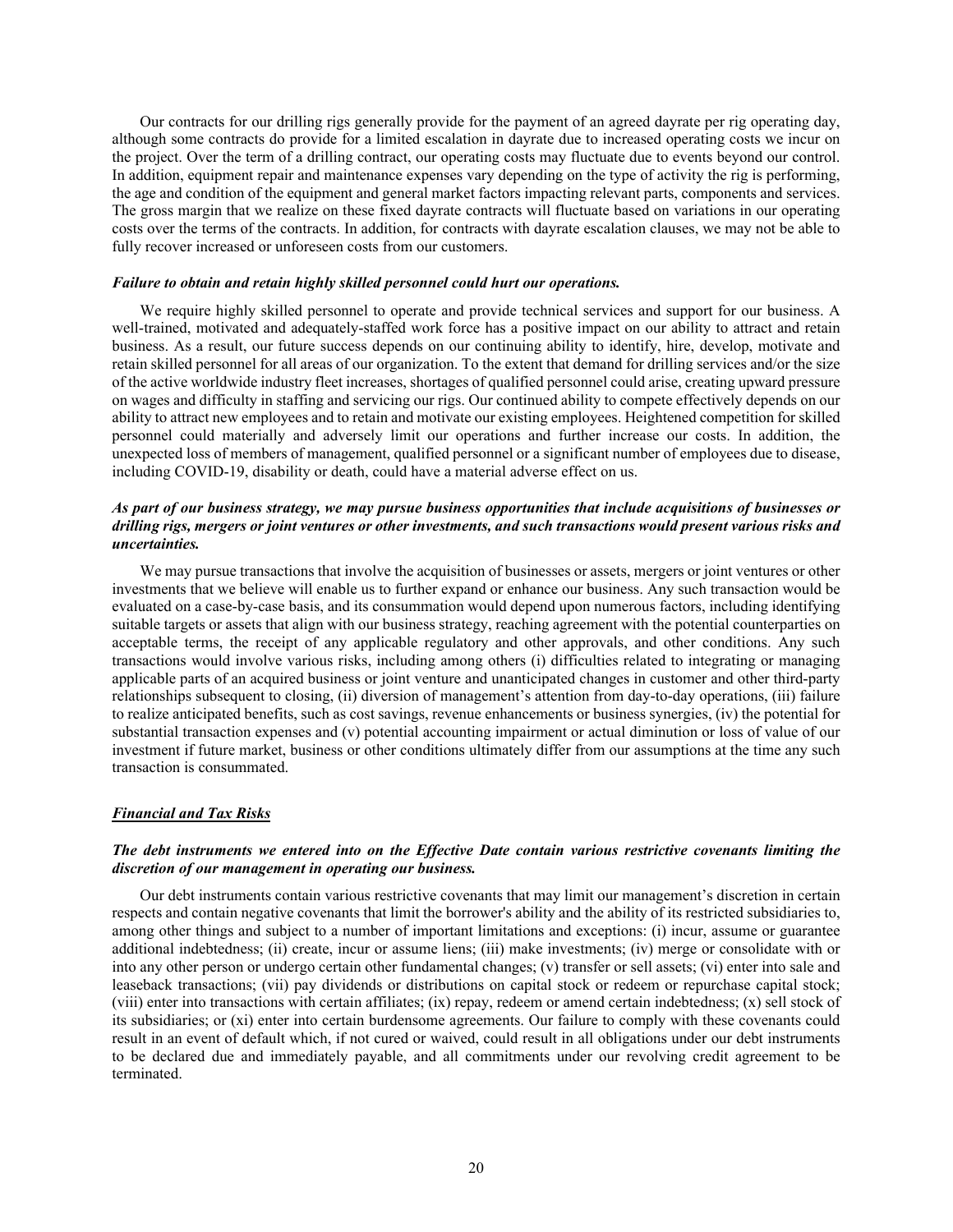In addition, our revolving credit agreement obligates the borrower and its restricted subsidiaries to comply with certain financial maintenance covenants and, under certain conditions, to make mandatory prepayments and reduce the amount of credit available under the revolving credit agreement. Such mandatory prepayments and commitment reductions may affect cash available for use in our business.

See Note 11 "Prepetition Revolving Credit Facility, Senior Notes and Exit Debt" to our Consolidated Financial Statements included in Item 8 of this report.

## *Our variable rate indebtedness subjects us to interest rate risk and the transition away from LIBOR could have an adverse impact on us.*

Borrowings under our term loan credit agreement and revolving credit agreement bear interest at variable rates, based on the applicable margin over market interest rates. If market interest rates increase, our cost to borrow under these credit facilities may also increase even if the amount borrowed remains the same, and our net income and cash flows, including cash available for servicing our indebtedness, will correspondingly decrease. Although we may employ hedging strategies such that a portion of the aggregate principal amount outstanding under these credit facilities would effectively carry a fixed rate of interest, any hedging arrangement put in place may not offer complete protection from this risk.

Additionally, financial markets are in the process of transitioning away from the London Interbank Offered Rate (or LIBOR) to alternative benchmark rate(s), which transition is scheduled to be complete by mid-2023. At this time, there can be no assurance as to whether any alternative benchmark or resulting interest rates may be more or less favorable than LIBOR or any other unforeseen impacts of the discontinuation of LIBOR. As a result, the proposals or consequences related to this transition could adversely affect our debt service obligations, financing costs, liquidity, financial condition, results of operations or cash flows and could impair our access to the capital markets.

## *We may incur additional asset impairments and/or rig retirements as a result of reduced demand for certain offshore drilling rigs.*

The current oversupply of drilling rigs in the offshore drilling market has resulted in numerous rigs being idled and, in some cases, retired and/or scrapped. We evaluate our property and equipment for impairment whenever changes in circumstances indicate that the carrying amount of an asset may not be recoverable. We have incurred impairment charges in the past, and may incur additional impairment charges in the future related to the carrying value of our drilling rigs. Impairment write-offs could result if, for example, any of our rigs become obsolete or commercially less desirable due to changes in technology, market demand or market expectations or their carrying values become excessive due to the condition of the rig, cold stacking the rig, the expectation of cold stacking the rig in the near future, a decision to retire or scrap the rig, or spending in excess of budget on a newbuild, construction project, reactivation or major rig upgrade. We utilize an undiscounted probability-weighted cash flow analysis in testing an asset for potential impairment, reflecting management's assumptions and estimates regarding the appropriate risk-adjusted dayrate by rig, future industry conditions and operations and other factors. Asset impairment evaluations are, by their nature, highly subjective. The use of different estimates and assumptions could result in materially different carrying values of our assets, which could impact the need to record an impairment charge and the amount of any charge taken. From 2012 to the date of this report, we have retired and sold 38 drilling rigs and recorded impairment losses aggregating \$2.9 billion. Historically, the longer a drilling rig remains cold stacked, the higher the cost of reactivation and, depending on the age, technological obsolescence and condition of the rig, the lower the likelihood that the rig will be reactivated at a future date. The current oversupply of rigs in our industry heightens the risk of future rig impairments. See "Management's Discussion and Analysis of Financial Condition and Results of Operations - Critical Accounting Estimates - *Property, Plant and Equipment*" in Item 7 of this report and Note 5 "Asset Impairments" to our Consolidated Financial Statements in Item 8 of this report.

We can provide no assurance that our assumptions and estimates used in our asset impairment evaluations will ultimately be realized or that the current carrying value of our property and equipment will ultimately be realized.

## *Changes in tax laws and policies, effective income tax rates or adverse outcomes resulting from examination of our tax returns could adversely affect our financial results.*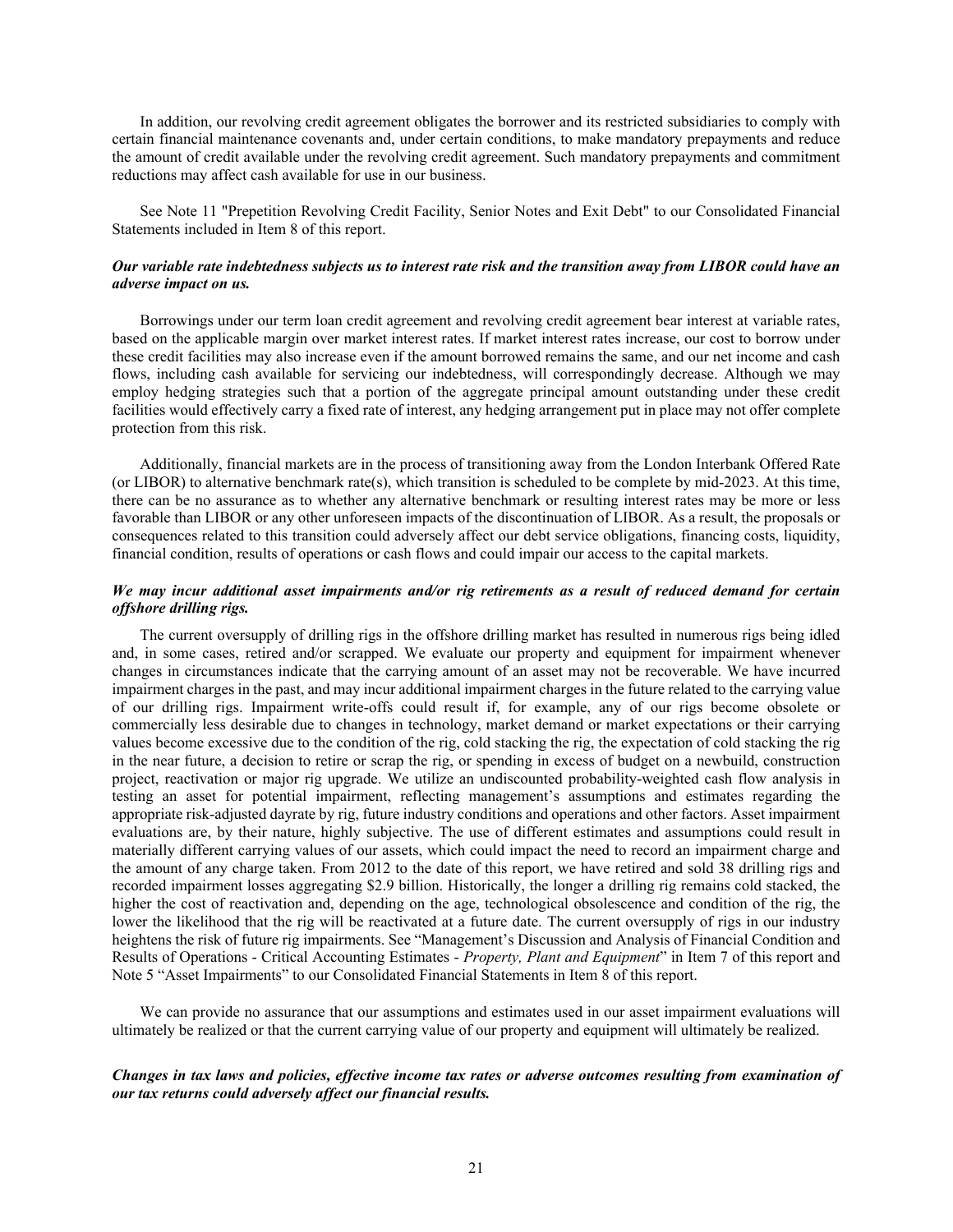Tax laws and regulations are highly complex and subject to interpretation and disputes. We conduct our worldwide operations through various subsidiaries in a number of countries throughout the world. As a result, we are subject to highly complex tax laws, regulations and income tax treaties within and between the countries in which we operate as well as countries in which we may be resident, which may change and are subject to interpretation. In addition, in several of the international locations in which we operate, certain of our wholly-owned subsidiaries enter into agreements with each other to provide specialized services and equipment in support of our foreign operations. In such cases, we apply an intercompany transfer pricing methodology to determine the arm's length amount to be charged for providing the services and equipment. In most cases, there are alternative transfer pricing methodologies that could be applied to these transactions and, if applied, could result in different chargeable amounts.

As a result, we determine our income tax expense based on our interpretation of the applicable tax laws and regulations in effect in each jurisdiction for the period during which we operate and earn income. Our overall effective tax rate could be adversely affected by lower than anticipated earnings in countries where we have lower statutory rates and higher than anticipated earnings in countries where we have higher statutory rates, by changes in the valuation of our deferred tax assets and liabilities or by changes in tax laws, tax treaties, regulations, accounting principles or interpretations thereof in one or more countries in which we operate. In addition, changes in laws, treaties and regulations and the interpretation of such laws, treaties and regulations may put us at risk for future tax assessments and liabilities which could be substantial.

Our income tax returns are subject to review and examination. We recognize the benefit of income tax positions we believe are more likely than not to be sustained on their merit should they be challenged by a tax authority. If any tax authority successfully challenges any tax position taken or any of our intercompany transfer pricing policies, or if the terms of certain income tax treaties are interpreted in a manner that is adverse to us or our operations, or if we lose a material tax dispute in any country, our effective tax rate on our worldwide earnings could increase substantially.

#### *Our consolidated effective income tax rate may vary substantially from one reporting period to another.*

Our consolidated effective income tax rate is impacted by the mix between our domestic and international pretax earnings or losses, as well as the mix of the international tax jurisdictions in which we operate. We cannot provide any assurance as to what our consolidated effective income tax rate will be in the future due to, among other factors, uncertainty regarding the nature and extent of our business activities in any particular jurisdiction in the future and the tax laws of such jurisdictions, as well as potential changes in U.S. and foreign tax laws, regulations or treaties or the interpretation or enforcement thereof, changes in the administrative practices and precedents of tax authorities or any reclassification or other matter (such as changes in applicable accounting rules) that increases the amounts we have provided for income taxes or deferred tax assets and liabilities in our consolidated financial statements. This variability may cause our consolidated effective income tax rate to vary substantially from one reporting period to another.

## *Changes in accounting principles and financial reporting requirements could adversely affect our results of operations or financial condition.*

We are required to prepare our financial statements in accordance with accounting principles generally accepted in the U.S. (or GAAP), as promulgated by the FASB. It is possible that future accounting standards that we are required to adopt could change the current accounting treatment that we apply to our consolidated financial statements and that such changes could have a material adverse effect on our results of operations and financial condition.

## *Environmental, Social and Governance Risks*

## *Any future regulations relating to greenhouse gases and climate change could have a material adverse effect on our business.*

Governments around the world are increasingly considering and adopting laws and regulations to address climate change issues. Lawmakers and regulators in the U.S. and other jurisdictions where we operate have focused increasingly on restricting the emission of carbon dioxide, methane and other "greenhouse" gases. This may result in new environmental regulations that may unfavorably impact us, our suppliers and our customers. Moreover, there is increased focus, including by governmental and non-governmental organizations, investors and other stakeholders on these and other sustainability matters. In addition, efforts have been made and continue to be made in the international community toward the adoption of international treaties or protocols that would address global climate change issues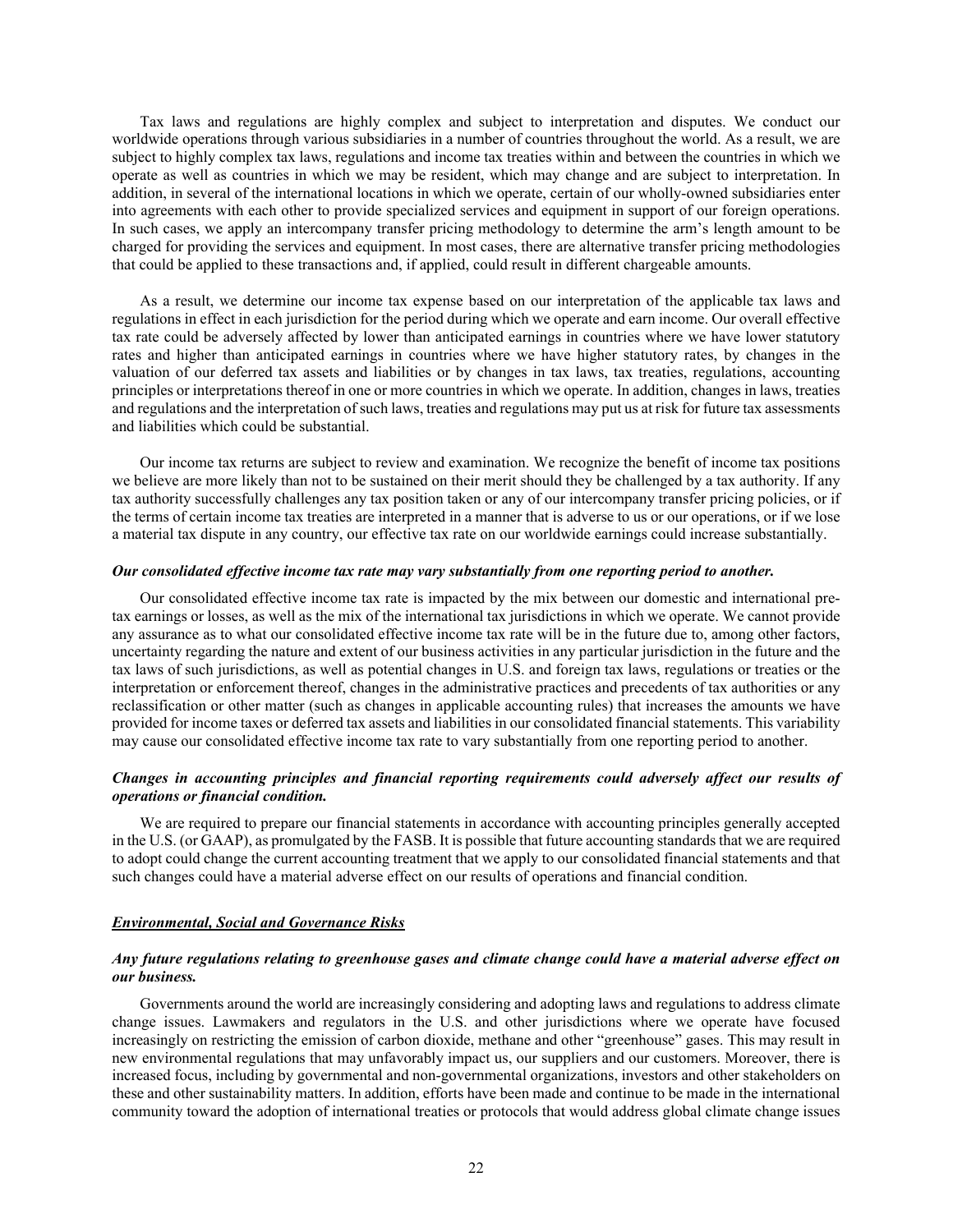and impose reductions of hydrocarbon-based fuels. We may be exposed to risks related to new laws, regulations, treaties or international agreements pertaining to climate change, greenhouse gases, carbon emissions or energy use that could decrease the use of oil or natural gas, thus reducing demand for hydrocarbon-based fuel and our drilling services. Governments may also pass laws or regulations incentivizing or mandating the use of alternative energy sources, such as wind power and solar energy, or the phase-out of fossil fuel vehicles, which may reduce demand for oil and natural gas and our drilling services. Such laws, regulations, treaties or international agreements could result in increased compliance costs or additional operating restrictions, or adversely affect the demand for hydrocarbons, which may have a material adverse effect on our business, and could have a material adverse effect on our operations by limiting drilling opportunities.

## *Consumer preference and increasing demand for alternative fuels, energy sources and electric-powered vehicles may lead to reduced demand for contract drilling services.*

The increasing penetration of renewable energy into the energy supply mix, and consumer preference and increasing demand for alternative fuels, energy sources and electric-powered vehicles may adversely impact the demand for oil and natural gas and, consequently, our contract drilling services. The evolving shift of the global energy system from fossil-based and other non-renewable energy sources to more renewable energy sources, commonly referred to as the energy transition, could have a material adverse impact on our results of operations, financial position and cash flows. As a result of changes in consumer preferences and uncertainty regarding the pace of the energy transition and expected impacts on oil and natural gas demand, some customers are transitioning their businesses to renewable energy projects and away from oil and natural gas exploration and production, which could result in reduced capital spending on oil and natural gas projects and in turn reduced demand for contract drilling services.

## *Increased focus on climate change, the environmental and social impacts of fossil fuel extraction and use, and other ESG matters could result in additional costs or risks and adversely impact our business and reputation and our access to capital and ability to refinance our debt.*

Stakeholders, such as investors, customers, regulators and the lending community, have recently increased their focus on environmental, social and governance matters, including practices related to greenhouse gas emissions and climate change. Additionally, an increasing percentage of the investment community considers sustainability factors in making investment decisions, and an increasing number of entities are considering sustainability factors in awarding business. If we are unable to meet our commitments and targets and appropriately address sustainability enhancement, we may lose customers or business partners, and our reputation may be negatively affected. It may be more difficult for us to compete effectively, all of which could have a material adverse effect on our business, reputation, financial condition, results of operations, cash flows (including negative cash flows) and prospects.

Moreover, in recent years some leading asset managers have expressed a commitment to divest from investments in fossil fuels due to concerns over climate change, and some pension and endowment funds and other investors have begun to divest fossil fuel equities and pressure lenders to limit funding to companies engaged in the extraction of fossil fuels. These efforts have intensified during the COVID-19 pandemic, both in the U.S. and throughout the world. In addition, the increased focus by the investment community on ESG-related practices and disclosures, including emission rates and overall impacts to global climate, has created, and will create for the foreseeable future, increased pressure regarding enhancement and modification of the disclosure and governance practices in our industry. The initiatives aimed at limiting climate change and reducing air pollution and the emission of greenhouse gases, including divestment from the oil and gas industry, could significantly interfere with our operations and business activities and restrict our ability to access the capital markets and refinance our debt.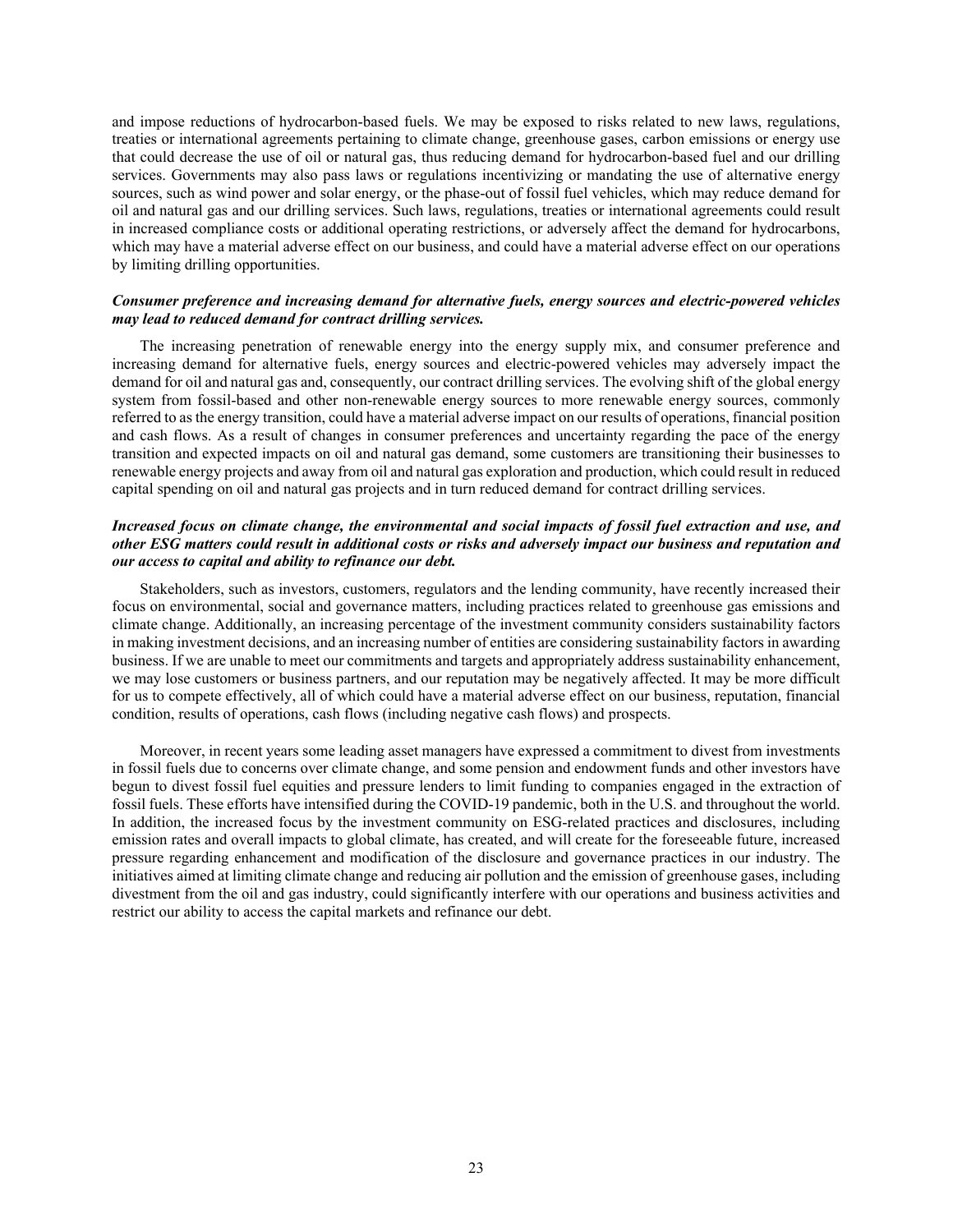## *Global energy supply may shift from our industry's basis, hydrocarbons, to non-hydrocarbon sources, including wind, solar, nuclear and hydroelectric, which, in turn, may adversely affect demand for our services.*

Our business involves the extraction of hydrocarbons or fossil fuels from the seabed. The U.S. Energy Information Administration anticipates that oil and natural gas will continue to account for a significant portion of energy fuel mix both in the U.S. and globally through 2040. However, driven by concerns over the risks of climate change, a number of countries have adopted or are considering the adoption of regulatory frameworks to reduce greenhouse gas emissions, including emissions from the production and use of oil and gas and their product, with an ultimate goal of the abolishment of coal and other non-renewable energy sources such as oil and gas. Energy transition, or the shift to sustainable economies by means of renewable energy, has become more prevalent due to the negative effects of climate change. As our customers become more fully committed to energy transition, demand for our services may decrease. A decrease in demand for our services could have a material adverse effect on our financial condition, results of operations and cash flows.

### *Regulatory and Legal Risks*

## *We are subject to extensive domestic and international laws and regulations that could significantly limit our business activities and revenues and increase our costs.*

Certain countries are subject to restrictions, sanctions and embargoes imposed by the U.S. government or other governmental or international authorities. These restrictions, sanctions and embargoes may prohibit or limit us from participating in certain business activities in those countries. Our operations are also subject to numerous local, state and federal laws and regulations in the U.S. and in foreign jurisdictions concerning the containment and disposal of hazardous materials, the remediation of contaminated properties and the protection of the environment. Laws and regulations protecting the environment have become increasingly stringent, and may in some cases impose "strict liability," rendering a person liable for environmental damage without regard to negligence or fault on the part of that person. Failure to comply with such laws and regulations could subject us to civil or criminal enforcement action, for which we may not receive contractual indemnification or have insurance coverage, and could result in the issuance of injunctions restricting some or all of our activities in the affected areas. We may be required to make significant expenditures for additional capital equipment or inspection and recertification thereof to comply with existing or new governmental laws and regulations. It is also possible that these laws and regulations may in the future add significantly to our operating costs or result in a substantial reduction in revenues associated with downtime required to install such equipment or may otherwise significantly limit drilling activity.

In addition, these laws and regulations require us to perform certain regulatory inspections, which we refer to as a special survey. For most of our rigs, these special surveys are due every five years, although the inspection interval for our North Sea rigs is two-and-one-half years. Our operating income is negatively impacted during these special surveys. These special surveys are generally performed in a shipyard and require scheduled downtime, which can negatively impact operating revenue. Operating expenses may also increase as a result of these special surveys due to repair and maintenance costs that arise as a result of the inspection process. Repair and maintenance activities may also have been previously planned to take place during this mandatory downtime. The number of rigs undergoing a special survey will vary from year to year, as well as from quarter to quarter. Operating income may also be negatively impacted by intermediate surveys, which are performed at interim periods between special surveys. Although an intermediate survey normally does not require shipyard time, the survey may require some downtime for the rig. We can provide no assurance as to the exact timing and/or duration of downtime and/or the costs or lost revenues associated with regulatory inspections, planned rig mobilizations and other shipyard projects.

In addition, the offshore drilling industry is dependent on demand for services from the oil and gas exploration industry and, accordingly, can be affected by changes in tax and other laws relating to the energy business generally. In early 2021, the newly-elected U.S. President and administration took actions to temporarily suspend the issuance of new oil and gas permits on federal lands and waters in the U.S. for 60 days and signed an executive order directing a pause in new oil and gas leasing on public lands and offshore waters, concurrent with a comprehensive review of the federal oil and gas program. A timeline for the review period has not been specified. We are unable to predict the direct impact of these measures, but such measures could materially adversely impact domestic drilling activities should they be prolonged. In addition, the energy sector could be negatively impacted by additional executive orders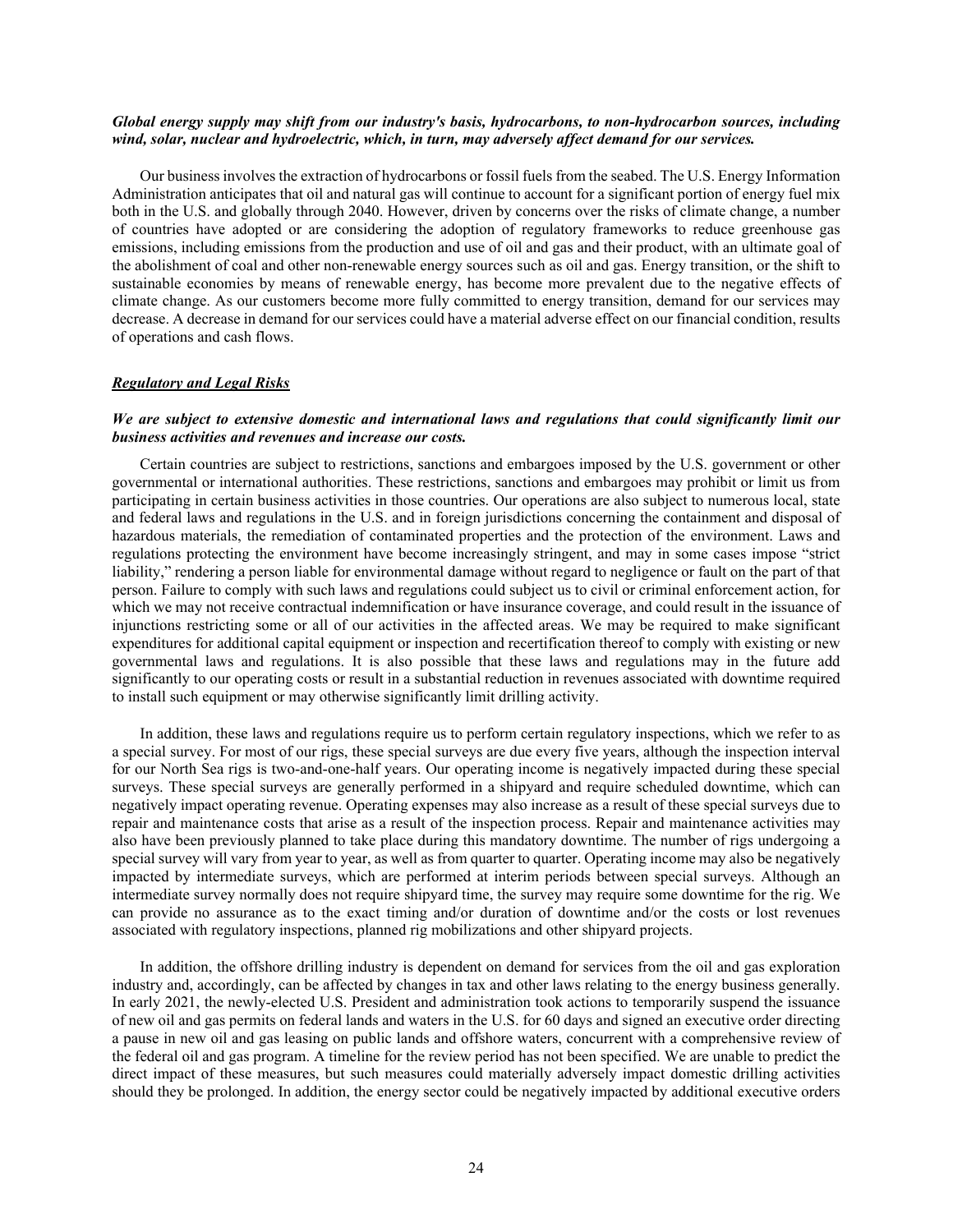and suspensions, as the administration focuses on the impact of climate change, targeting a fully clean energy economy and net-zero emissions by 2050.

Governments in some countries are increasingly active in regulating and controlling the ownership of concessions, the exploration for oil and gas and other aspects of the oil and gas industry. The modification of existing laws or regulations or the adoption of new laws or regulations curtailing exploratory or developmental drilling for oil and gas for economic, environmental or other reasons could limit drilling opportunities.

U.S. federal, state, foreign and international laws and regulations address oil spill prevention and control and impose a variety of obligations on us related to the prevention of oil spills and liability for damages resulting from such spills. Some of these laws and regulations have significantly expanded liability exposure across all segments of the oil and gas industry. For example, the United States Oil Pollution Act of 1990 imposes strict and, with limited exceptions, joint and several liability upon each responsible party for oil removal costs and a variety of public and private damages. Failure to comply with such laws and regulations could subject us to civil or criminal enforcement action, for which we may not receive contractual indemnification or have insurance coverage, and could result in the issuance of injunctions restricting some or all of our activities in the affected areas. In addition, legislative and regulatory developments may occur that could substantially increase our exposure to liabilities that might arise in connection with our operations.

## *If we, or our customers, are unable to acquire or renew permits and approvals required for drilling operations, we may be forced to delay, suspend or cease our operations.*

Oil and natural gas exploration and production operations require numerous permits and approvals for us and our customers from governmental agencies in the areas in which we operate or expect to operate. Depending on the area of operation, the burden of obtaining such permits and approvals to commence such operations may reside with us, our customers or both. Obtaining all necessary permits and approvals may necessitate substantial expenditures to comply with the requirements of these permits and approvals, future changes to these permits or approvals, or any adverse change in the interpretation of existing permits and approvals. In addition, such regulatory requirements and restrictions could also delay or curtail our operations.

## *Significant portions of our operations are conducted outside the U.S. and involve additional risks not associated with U.S. domestic operations.*

Our operations outside the U.S. accounted for approximately 41%, 55%, 54% and 47% of our total consolidated revenues for the Successor period from April 24, 2021 through December 31, 2021 and the Predecessor periods from January 1, 2021 through April 23, 2021 and the years ended December 31, 2020 and 2019, respectively, and include, or have included, operations in South America, Australia and Southeast Asia, Europe and Mexico. Because we operate in various regions throughout the world, we are exposed to a variety of risks inherent in international operations, including risks of war or conflicts; political and economic instability and disruption; civil disturbance; acts of piracy, terrorism or other assaults on property or personnel; corruption; possible economic and legal sanctions (such as possible restrictions against countries that the U.S. government may consider to be state sponsors of terrorism); changes in global monetary and trade policies, laws and regulations; fluctuations in currency exchange rates; restrictions on currency exchange; controls over the repatriation of income or capital; and other risks. We may not have insurance coverage for these risks, or we may not be able to obtain adequate insurance coverage for such events at reasonable rates. Our operations may become restricted, disrupted or prohibited in any country in which any of these risks occur.

On January 29, 2020, the European Parliament approved the U.K.'s withdrawal from the European Union, commonly referred to as Brexit. The U.K. officially left the European Union on January 31, 2020. In December 2020, the U.K. and the European Union announced they had entered into a post-Brexit agreement regarding certain aspects of trade and other strategic and political issues, potentially avoiding some of the anticipated disruption of a no-deal Brexit. The impact of Brexit, the December 2020 post-Brexit agreement between the U.K. and the European Union, and the terms of their post-Brexit relationship not addressed in that agreement, as well as the future relationship between the U.K. and the European Union, remain uncertain for companies that do business in the U.K. and the overall global economy. Approximately 18% and 11% of our total revenues for the Successor period from April 24, 2021 through December 31, 2021 and the Predecessor period from January 1, 2021 through April 23, 2021, respectively,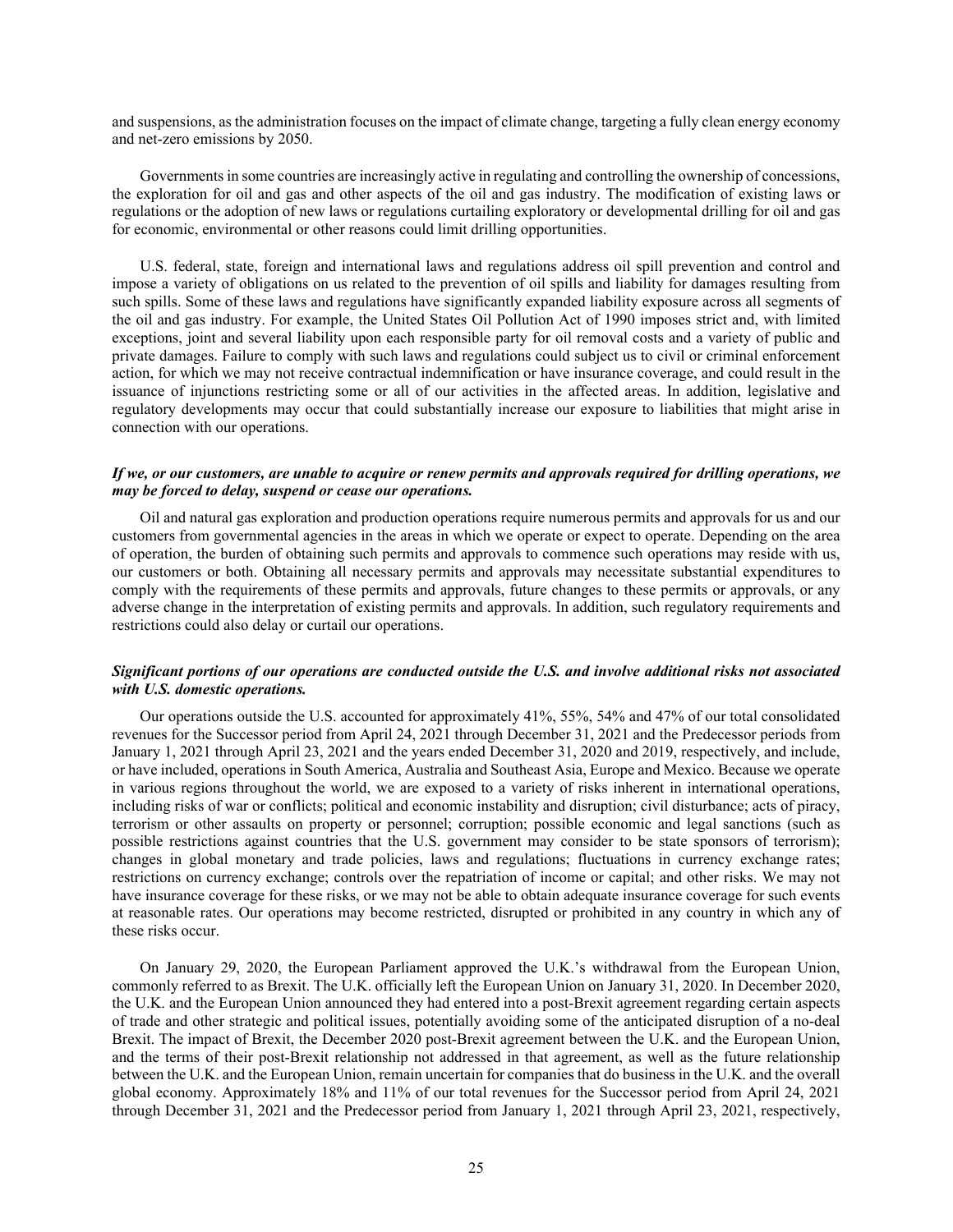were generated in the U.K. The effects of Brexit and the December 2020 post-Brexit agreement between the U.K. and the European Union, or similar events in other jurisdictions, could depress economic activity or impact global markets, including foreign exchange and securities markets, which may have an adverse impact on our business and operations as a result of changes in currency exchange rates, tariffs, treaties and other regulatory matters.

We are also subject to the following risks in connection with our international operations:

- kidnapping of personnel;
- seizure, expropriation, nationalization, deprivation, malicious damage or other loss of possession or use of property or equipment;
- renegotiation or nullification of existing contracts;
- disputes and legal proceedings in international jurisdictions;
- changing social, political and economic conditions;
- imposition of wage and price controls, trade barriers, export controls or import-export quotas;
- difficulties in collecting accounts receivable and longer collection periods;
- fluctuations in currency exchange rates and restrictions on currency exchange;
- regulatory or financial requirements to comply with foreign bureaucratic actions;
- restriction or disruption of business activities;
- limitation of our access to markets for periods of time;
- travel limitations or operational problems caused by public health threats, including the COVID-19 pandemic, or changes in immigration policies;
- difficulties in supplying, repairing or replacing equipment or transporting personnel in remote locations;
- difficulties in obtaining visas or work permits for our employees on a timely basis; and
- changing taxation policies and confiscatory or discriminatory taxation.

We are also subject to the regulations of the U.S. Treasury Department's Office of Foreign Assets Control and other U.S. laws and regulations governing our international operations in addition to domestic and international antibribery laws and sanctions, trade laws and regulations, customs laws and regulations, and other restrictions imposed by other governmental or international authorities. Failure to comply with these laws and regulations could result in criminal and civil penalties, economic sanctions, seizure of shipments and/or the contractual withholding of monies owed to us, among other things. We have operated and may in the future operate in parts of the world where strict compliance with anti-corruption and anti-bribery laws may conflict with local customs and practices. Any failure to comply with the U.S. Foreign Corrupt Practices Act, the U.K. Bribery Act 2010 or other anti-corruption laws due to our own acts or omissions or the acts or omissions of others, including our partners, agents or vendors, could subject us to substantial fines, sanctions, civil and/or criminal penalties and curtailment of operations in certain jurisdictions. In addition, international contract drilling operations are subject to various laws and regulations in countries in which we operate, including laws and regulations relating to the equipping and operation of drilling rigs; import-export quotas or other trade barriers; repatriation of foreign earnings or capital; oil and gas exploration and development; local content requirements; taxation of offshore earnings and earnings of expatriate personnel; and use and compensation of local employees and suppliers by foreign contractors.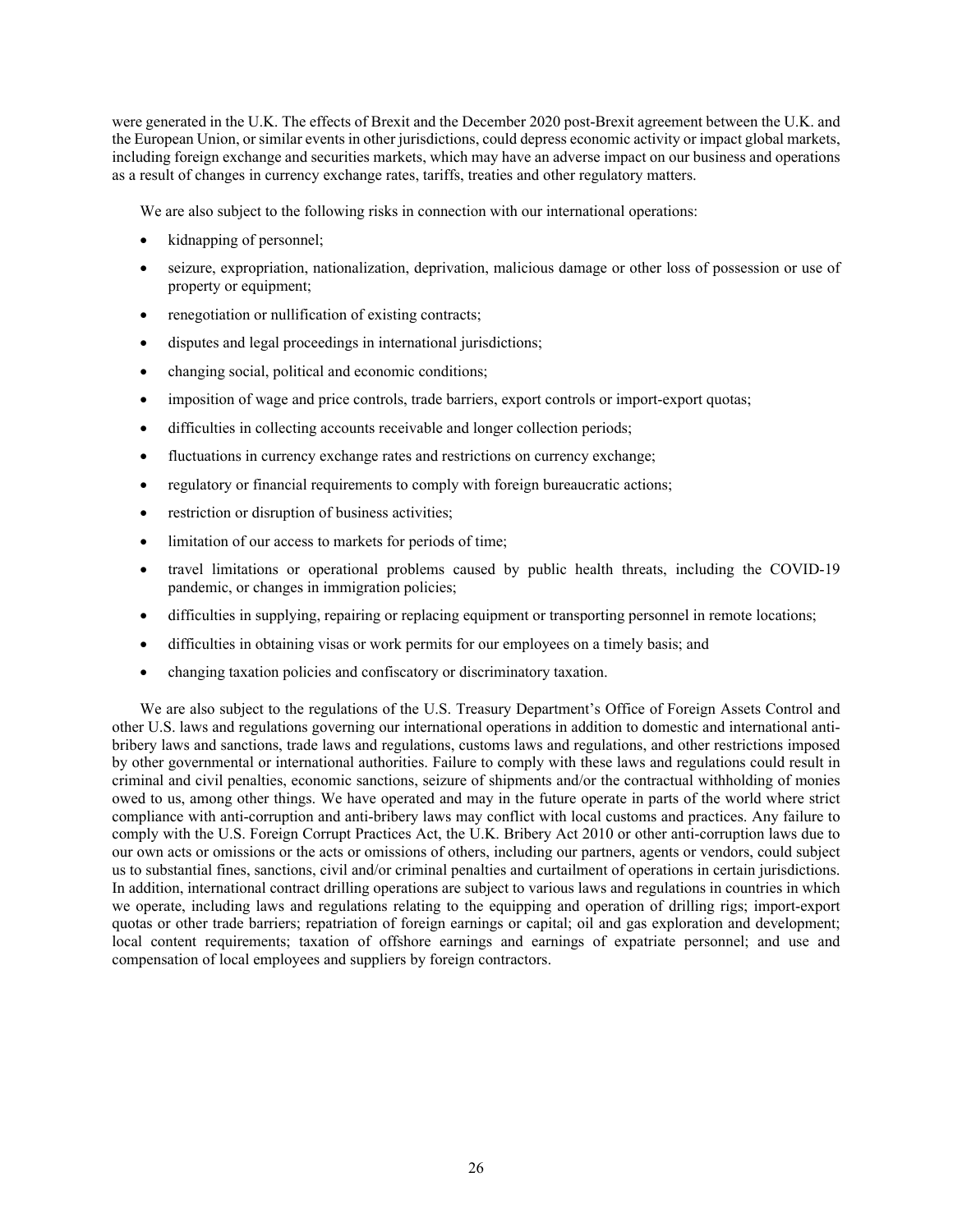## *We may be subject to litigation and disputes that could have a material adverse effect on us.*

We are, from time to time, involved in litigation and disputes. These matters may include, among other things, contract disputes, personal injury claims, environmental claims or proceedings, asbestos and other toxic tort claims, employment and tax matters, claims of infringement of patent and other intellectual property rights, and other litigation that arises in the ordinary course of our business. We cannot predict with certainty the outcome or effect of any dispute, claim or other litigation matter, and there can be no assurance as to the ultimate outcome of any litigation. We may not have insurance for litigation or claims that may arise, or if we do have insurance coverage it may not be sufficient, insurers may not remain solvent, other claims may exhaust some or all of the insurance available to us or insurers may interpret our insurance policies such that they do not cover losses for which we make claims or may otherwise dispute claims made. Litigation may have a material adverse effect on us because of potential adverse outcomes, defense costs, the diversion of our management's resources and other risk factors inherent in litigation or relating to the claims that may arise.

## *Our business, operating results and the value of our common stock could be negatively affected as a result of actions by activist stockholders.*

We value constructive input from investors and regularly engage in dialogue with our stockholders regarding strategy and performance. Our Board and management team are committed to acting in the best interests of all of our stockholders. There is no assurance that the actions taken by our Board and management in seeking to maintain constructive engagement with our stockholders will be successful. Activist stockholders who disagree with our operations, including the composition of our Board, our management team or our strategic direction, may seek to effect change through various strategies that range from private engagement to publicity campaigns, proxy contests, efforts to force transactions not supported by our Board and litigation.

If faced with a proxy contest or other stockholder action or request, we may not be able or willing to respond successfully to the contest, action, or request, which could be significantly disruptive to our business. Even if we are successful, our business and operations could be adversely affected by a proxy contest or activist stockholder action or request because:

- responding to proxy contests and other actions or requests by activist stockholders, including responding to, or initiating, litigation as a result of a proxy contest or matters arising from a proxy contest, can be costly and time-consuming, disrupting operations and diverting the attention of management and employees, and can lead to uncertainty among employees, customers, suppliers and investors about the strategic direction of our business;
- perceived uncertainties as to the future direction of our company or our business may make it more difficult to attract and retain customers and skilled employees; and
- if individuals are elected to our Board with a specific agenda, it may adversely affect our ability to effectively implement our strategic plan in a timely manner and create additional value for our stockholders.

Any activist stockholder contests, actions or requests, or the mere public presence of activist stockholders among our stockholder base, could cause the market price for our common stock to experience periods of significant volatility based on temporary or speculative market perceptions that do not necessarily reflect our business operations.

### **Item 1B**. **Unresolved Staff Comments**.

<span id="page-26-1"></span><span id="page-26-0"></span>Not applicable.

#### **Item 2**. **Properties**.

We lease office space in Houston, Texas, where our corporate headquarters are located. Additionally, we lease various office, warehouse and storage facilities in Australia, Brazil, Louisiana, Malaysia, Singapore and the U.K. to support our offshore drilling operations. We own offices and other facilities in New Iberia, Louisiana; Aberdeen, Scotland; Macae, Brazil; and Ciudad del Carmen, Mexico.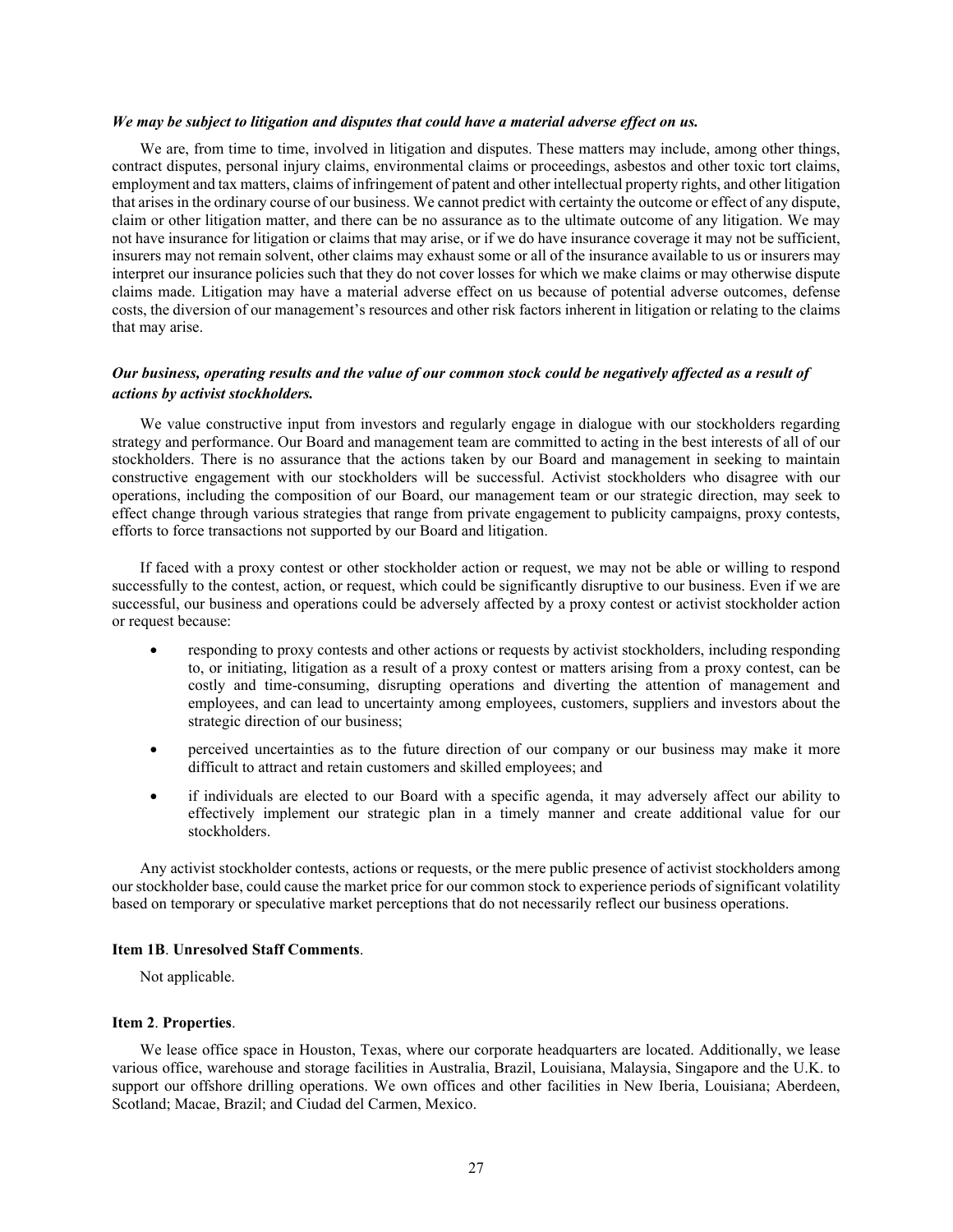#### <span id="page-27-0"></span>**Item 3**. **Legal Proceedings**.

As previously disclosed, on July 26, 2021, Avenue Energy Opportunities Fund II AIV, L.P. (or AEOF), a stockholder of the Company, and AEOF's investment manager, Avenue Capital Management II, L.P. (or, collectively with AEOF, Avenue Capital), filed a complaint against the Company to compel an annual meeting of stockholders pursuant to 8 Del. C. Section 211(c) before the Court of Chancery of the State of Delaware (or the Court, and such proceeding, the Litigation). The Company and Avenue Capital agreed to settle the complaint on August 31, 2021 and, at the request of the parties, on September 1, 2021, the Court ordered the action dismissed with prejudice.

The Company scheduled its annual meeting of stockholders to be held on January 21, 2022 (or the Annual Meeting). On November 18, 2021, Avenue Capital delivered to the Company a purported notice of nominations with respect to the election of Class I directors at the Annual Meeting (or the Nominations Notice). The Company notified Avenue Capital that the Nominations Notice was invalid because neither the Nominations Notice nor Avenue complied with the requirements set forth in the Company's Bylaws, and therefore the notice could not be accepted. On November 30, 2021, Avenue Capital filed a Motion to Enforce Settlement Agreement in the Litigation (including related motions, the Motion to Enforce), seeking an order compelling the Company to accept the Nominations Notice.

On December 29, 2021, the Company and Avenue Capital entered into an agreement providing for the settlement of any and all disputes among them relating to the Litigation, the Nominations Notice and the Motion to Enforce, without any admissions of guilt, liability, obligation or otherwise (or the Settlement Agreement). Pursuant to the Settlement Agreement, the Nominations Notice and the related demand by Avenue Capital to review certain books and records of the Company under Section 220 of the Delaware General Corporation Law were deemed withdrawn, and the Motion to Enforce and all other pending motions in the Litigation were withdrawn.

Under the terms of the Settlement Agreement, Avenue Capital is subject to customary standstill restrictions during the period from December 29, 2021 until the earlier of  $(x)$  the date that is 30 days prior to the deadline for the submission of stockholder nominations of director candidates for the Company's 2023 annual meeting of stockholders and (y) any public announcement by the Company of an extraordinary transaction (or the Standstill Period). Under the Settlement Agreement, during the Standstill Period, Avenue Capital has agreed to cause its common stock in the Company to be present for quorum purposes at any meeting of the Company's stockholders at which directors are elected and to vote in favor of the slate of directors nominated by the Company's Board for election. In addition, the Company has agreed that in the event a vacancy on the Company's Board arises as a result of certain events occurring prior to the one-year anniversary of the Settlement Agreement, the Company will appoint one director designated by Avenue Capital to fill such vacancy.

Also see information with respect to legal proceedings in Note 12 "Commitments and Contingencies" to our Consolidated Financial Statements in Item 8 of this report.

## **Item 4**. **Mine Safety Disclosures**.

<span id="page-27-1"></span>Not applicable.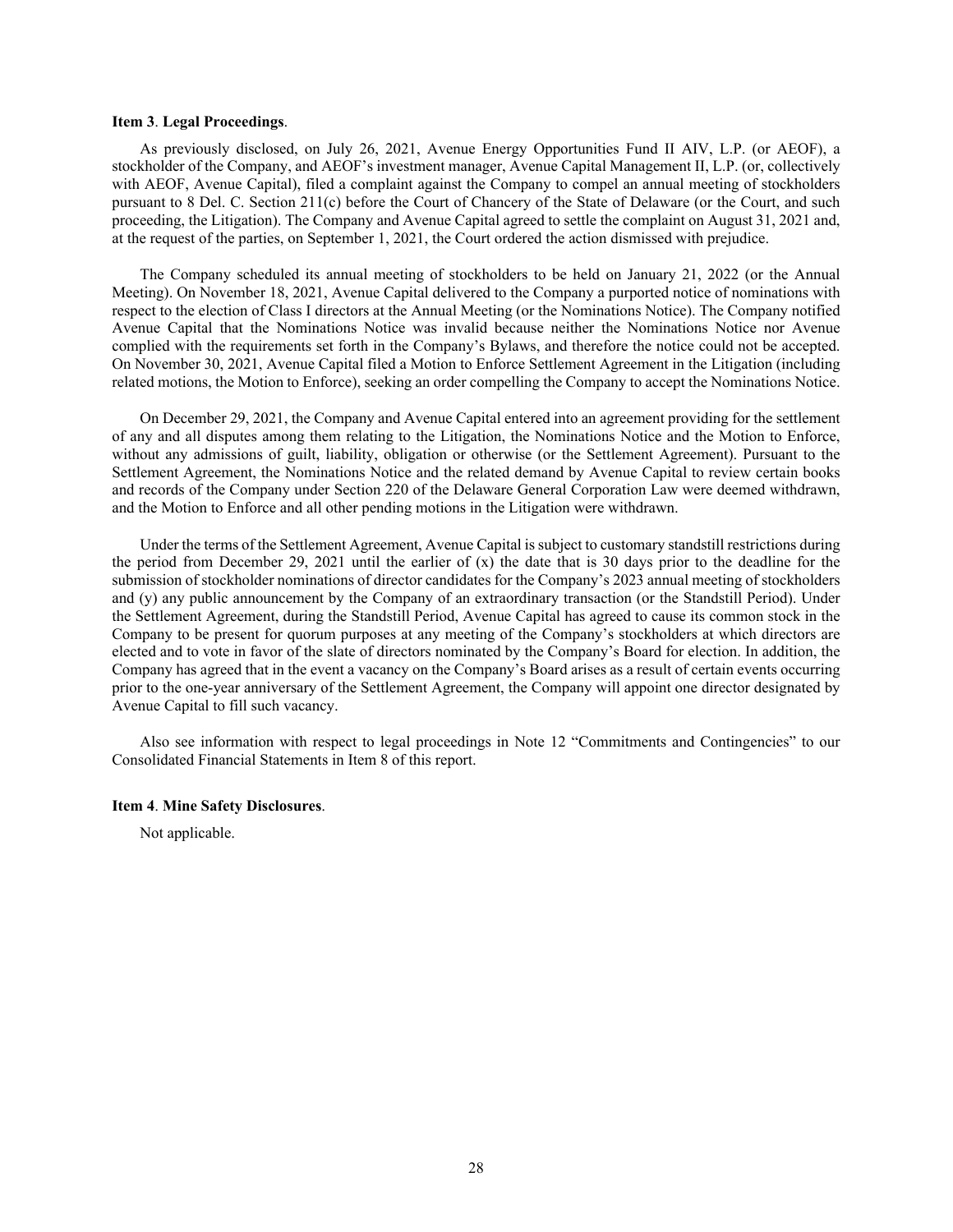### <span id="page-28-0"></span>**PART II**

#### **Item 5. Market for the Registrant's Common Equity, Related Stockholder Matters and Issuer Purchases of Equity Securities.**

### **Market Information and Holders of Record**

#### *Predecessor*

The Predecessor common stock traded on the New York Stock Exchange (or NYSE) under the symbol "DO" until April 27, 2020, at which time it was removed from trading on the NYSE and subsequently delisted due to our voluntary filing of the Chapter 11 Cases. From April 28, 2020 to April 23, 2021, our Predecessor common stock was quoted on the OTC Pink Open Market under the symbol "DOFSQ." On the Effective Date, in connection with the effectiveness of, and pursuant to the terms of, the Plan and the Confirmation Order, the Predecessor company's common stock outstanding immediately before the Effective Date was canceled.

#### *Successor*

On the Effective Date, pursuant to the Plan, the Successor company issued an aggregate of approximately 100.0 million shares of common stock, par value \$0.0001 per share, representing 100% of the equity interests in the reorganized company, and 7.5 million five-year warrants to purchase our common stock. See "Management's Discussion and Analysis of Financial Condition and Results of Operations – Liquidity and Capital Resources" in Item 7 of this report and Note 2 "Chapter 11 Proceedings – *New Diamond Common Shares and New Warrants*" to our Consolidated Financial Statements included in Item 8 of this report. There is currently no established public trading market for our common stock.

As of March 1, 2022, there were approximately 12 holders of record of our common stock. This number represents registered stockholders of record and does not include stockholders who hold their shares through an institution.

#### **Dividend Policy**

The Predecessor company had not paid a dividend to stockholders since 2015. For the Successor company, any future dividends will be at the discretion of our Board after taking into account various factors it deems relevant, including our financial position, earnings, earnings outlook, capital spending plans, outlook on current and future market conditions and business needs and contractual obligations. The Board's dividend policy may change from time to time, but there can be no assurance that we will declare any cash dividends at all or in any particular amounts. Our ability to declare dividends is generally prohibited by our post-emergence debt. See Note 11 "Prepetition Revolving Credit Facility, Senior Notes and Exit Debt" to our Consolidated Financial Statements included in Item 8 of this report.

## <span id="page-28-1"></span>**Item 6. [Reserved].**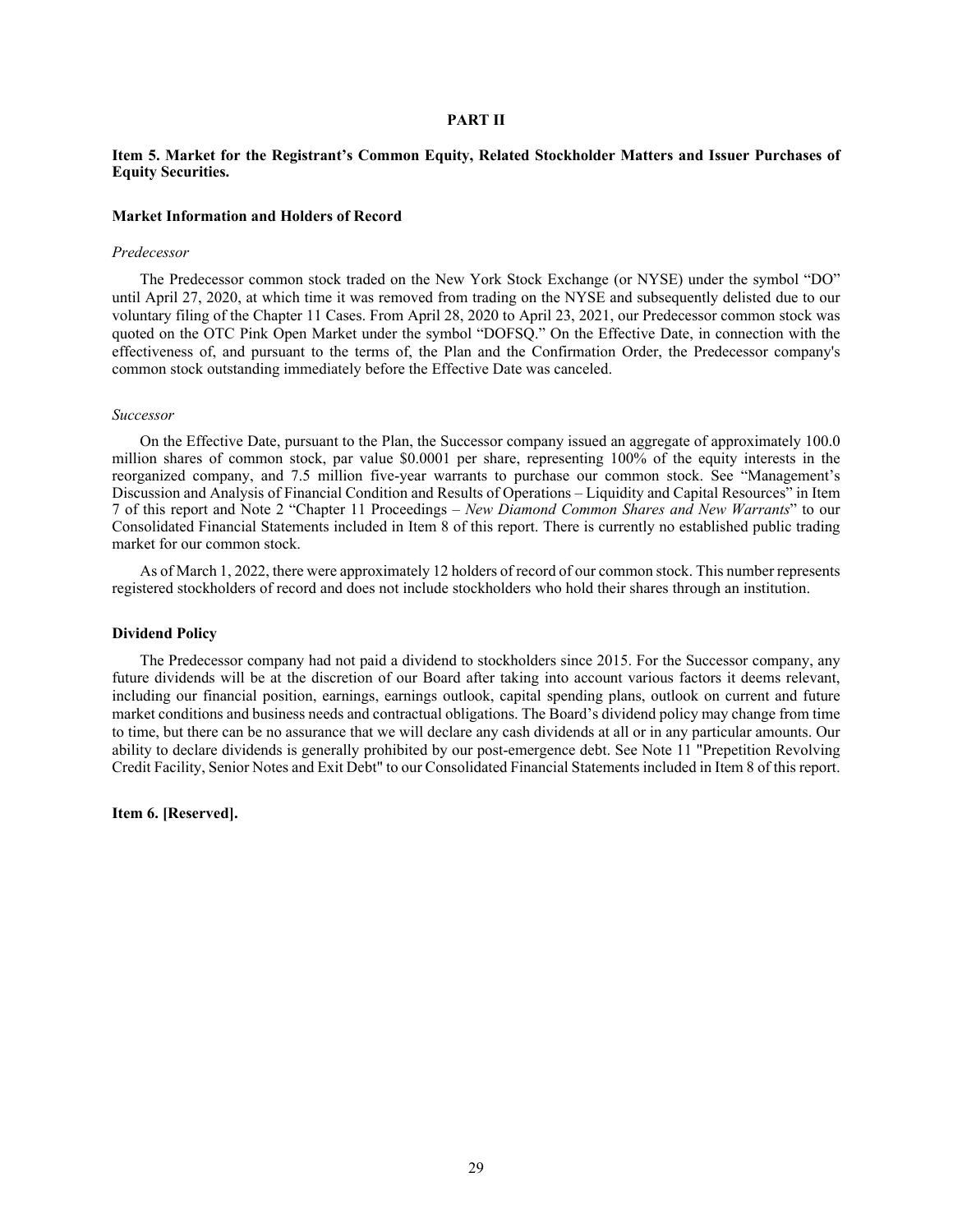## <span id="page-29-0"></span>**Item 7. Management's Discussion and Analysis of Financial Condition and Results of Operations.**

The following discussion should be read in conjunction with Item 1A, "Risk Factors" and our Consolidated Financial Statements (including the Notes thereto) in Item 8 of this report.

This section of this Form 10-K generally discusses the Successor period from April 24, 2021 through December 31, 2021 and the Predecessor periods from January 1, 2021 through April 23, 2021 and the year ended December 31, 2020. For a discussion of our financial condition and results of operations for Predecessor years 2020 compared to 2019, please refer to Item 7 of Part II, "Management's Discussion and Analysis of Financial Condition and Results of Operations" in our Annual Report on Form 10-K for the year ended December 31, 2020 filed with the SEC on February 10, 2021.

We provide contract drilling services to the energy industry around the globe with a fleet of 12 offshore drilling rigs, consisting of four drillships and eight semisubmersible rigs as of the date of this report. The *Ocean Valor*, which we reported as held for sale at December 31, 2021, was sold in February 2022.

### **Bankruptcy Filing**

As previously disclosed, on the Petition Date, the Debtors voluntarily commenced the Chapter 11 Cases seeking relief under Chapter 11 in the Bankruptcy Court. On January 22, 2021, the Debtors entered into the PSA, among the Debtors, certain holders of the Company's then-existing Senior Notes and certain holders of the RCF Claims under the Company's then-existing \$950.0 million syndicated revolving credit facility. Concurrently, the Debtors entered into the Backstop Agreement with certain holders of Senior Notes and entered into the Commitment Letter (as defined in the PSA) with certain holders of RCF Claims to provide exit financing upon emergence from bankruptcy.

The Debtors filed a joint Chapter 11 plan of reorganization with the Bankruptcy Court on January 22, 2021, which was subsequently amended on February 24, 2021 and February 26, 2021, which we refer to as the Plan. On March 23, 2021, the Debtors filed the plan supplement for the Plan with the Bankruptcy Court, which was subsequently amended on April 6, 2021 and April 22, 2021, which we refer to as the Plan Supplement.

On April 8, 2021, the Bankruptcy Court entered the Confirmation Order confirming the Plan. On April 23, 2021, which we refer to as the Effective Date, all conditions precedent to the Plan were satisfied, the Plan became effective in accordance with its terms, and the Debtors emerged from Chapter 11 reorganization.

 See "Business – Reorganization and Chapter 11 Proceedings" in Item 1 of this report, "– Liquidity and Capital Resources" and Note 2 "Chapter 11 Proceedings" and Note 11 "Prepetition Revolving Credit Facility, Senior Notes and Exit Debt" to our Consolidated Financial Statements included in Item 8 of this report.

#### **Fresh Start Accounting**

Upon emergence from bankruptcy, we met the criteria for and were required to adopt fresh start accounting in accordance with ASC 852, which on the Effective Date resulted in a new entity, the Successor, for financial reporting purposes, with no beginning retained earnings or deficit as of the fresh start reporting date. The criteria requiring fresh start accounting are: (i) the holders of the then-existing voting shares of the Predecessor (or legacy entity prior to the Effective Date) received less than 50 percent of the new voting shares of the Successor outstanding upon emergence from bankruptcy, and (ii) the reorganization value of the Company's assets immediately prior to confirmation of the Plan was less than the total of all post-petition liabilities and allowed claims.

Fresh start accounting requires that new fair values be established for the Company's assets, liabilities, and equity as of the date of emergence from bankruptcy on April 23, 2021. The Effective Date fair values of the Successor's assets and liabilities differ materially from their recorded values as reflected on the historical balance sheets of the Predecessor. In addition, as a result of the application of fresh start accounting and the effects of the implementation of the Plan, the financial statements for the period after April 23, 2021 will not be comparable with the financial statements prior to and including April 23, 2021. References to "Successor" refer to the Company and its financial position and results of operations after the Effective Date (or from April 24, 2021 to December 31, 2021). References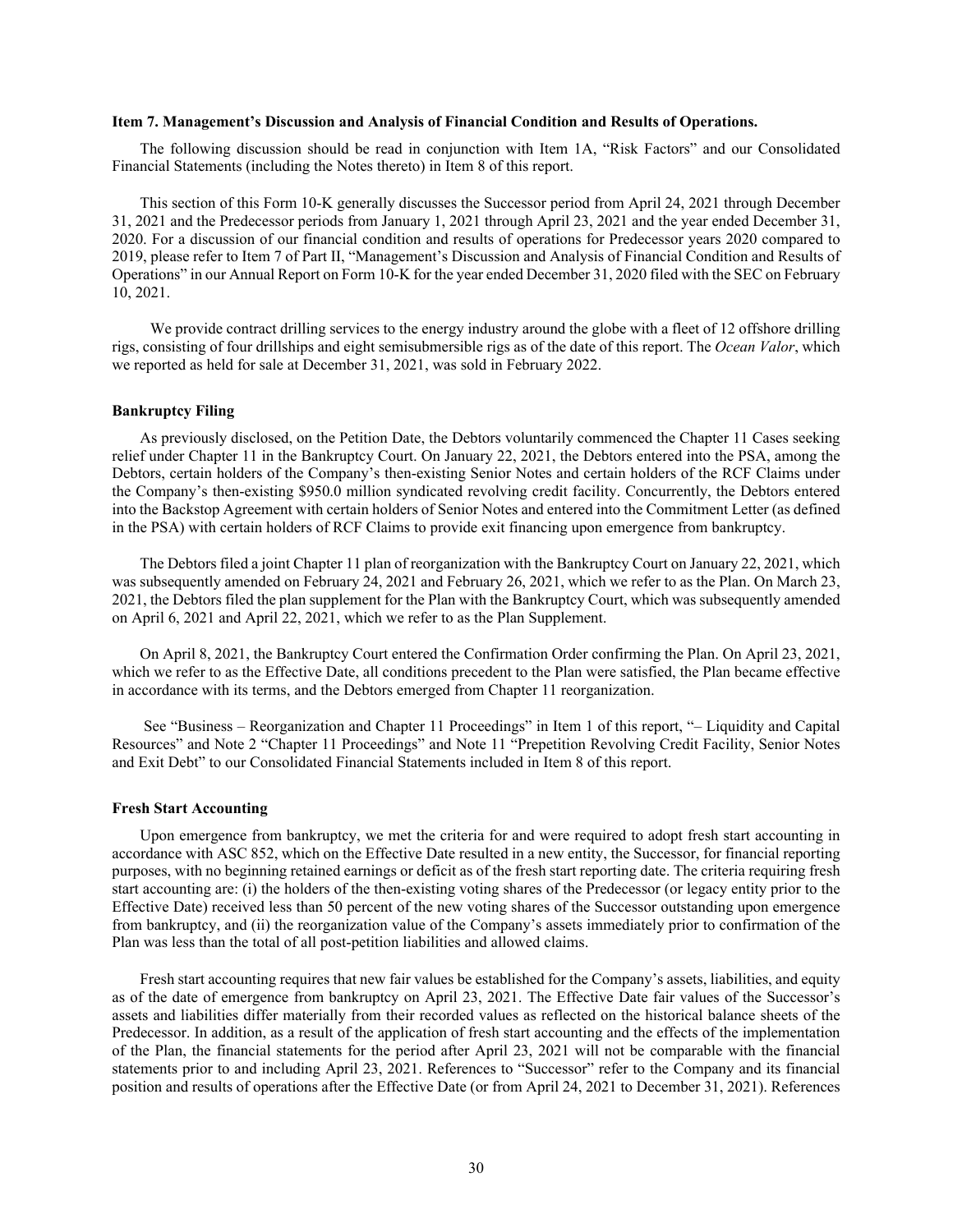to "Predecessor" refer to the Company and its financial position and results of operations on or before the Effective Date (or from January 1, 2021 to April 23, 2021).

See Note 3 "Fresh Start Accounting" to our Consolidated Financial Statements included in Item 8 of this report.

### **Exploration of Strategic Alternatives**

On August 3, 2021, we announced that our Board had appointed an independent committee, supported by management, to explore strategic alternatives to maximize shareholder value. These alternatives may include, among other things, continuing as a standalone public company, pursuing asset acquisitions or entering into a business combination with a strategic partner. In connection with the review, Goldman Sachs & Co. LLC has been retained as financial advisor and Milbank LLP has been retained as legal advisor. We have not set a formal timetable for this exploration, nor have we made any decisions related to strategic alternatives at this time. There is no assurance that the process will result in a transaction or any other specific outcome. Although certain transactions have been considered, the Board has not approved a specific action.

#### **Market Overview**

Commodity prices have risen since the beginning of 2021, and, in February 2022, the price for Brent crude oil had exceeded the \$100-per-barrel level. Current oil and gas prices have been favorably impacted by an increase in demand as the world economies emerge from COVID-19 related shutdowns combined with a growing economy. As a result, demand has risen faster than supply resulting in a rise in commodity prices. In addition, commitments by OPEC+ to maintain its conservative supply program have bolstered the increase in commodity prices, as well as market concerns over oil supply disruptions caused by the conflict in Ukraine. Analysts predict that the market tightness will extend into 2022.

As a result of improved commodity prices, and increased capital spending by our clients, demand for contract drilling services has improved from previous lows. Consequently, the offshore drilling industry has seen contracting activity and dayrates increase in 2021 and continue to do so into 2022, most notably in the deepwater segment of the GOM. However, certain markets, from both a geographical and rig-type perspective, lag in the recovery. Many new contracts remain relatively short in duration but forecasts of total demand, as measured in rig-years, have improved.

With floater utilization of approximately 73% in January 2022, based on industry reports, we remain cautiously optimistic that the offshore drilling market will continue to improve in the foreseeable future, predicated on continued strength in the demand for hydrocarbons. Though demand is expected to improve, rig supply is also expected to increase, assuming there is no further scrapping of rigs. Currently, there are 24 rigs under construction that may be delivered over the coming years; of the rigs under construction only four currently have future drilling contracts. Notwithstanding the potential increase in supply, however, the fundamentals for the offshore drilling market appear to be improving.

See "– Contract Drilling Backlog" for future commitments of our rigs during 2022 through 2024.

### **Contract Drilling Backlog**

Contract drilling backlog, as presented below, includes only firm commitments (typically represented by signed contracts) and is calculated by multiplying the contracted operating dayrate by the firm contract period. Our calculation also assumes full utilization of our drilling equipment for the contract period (excluding scheduled shipyard and survey days); however, the amount of actual revenue to be earned and the actual periods during which revenues will be earned will be different than the amounts and periods shown in the tables below due to various factors. Utilization rates, which generally approach 92-98% during contracted periods, can be adversely impacted by downtime due to various operating factors including weather conditions and unscheduled downtime for repairs and maintenance, as well as COVID-19 related delays. Contract drilling backlog excludes revenues for mobilization, demobilization, contract preparation and customer reimbursables. No revenue is generally earned during periods of downtime for regulatory surveys. Changes in our contract drilling backlog between periods are generally a function of the performance of work on term contracts, as well as the extension or modification of existing term contracts and the execution of additional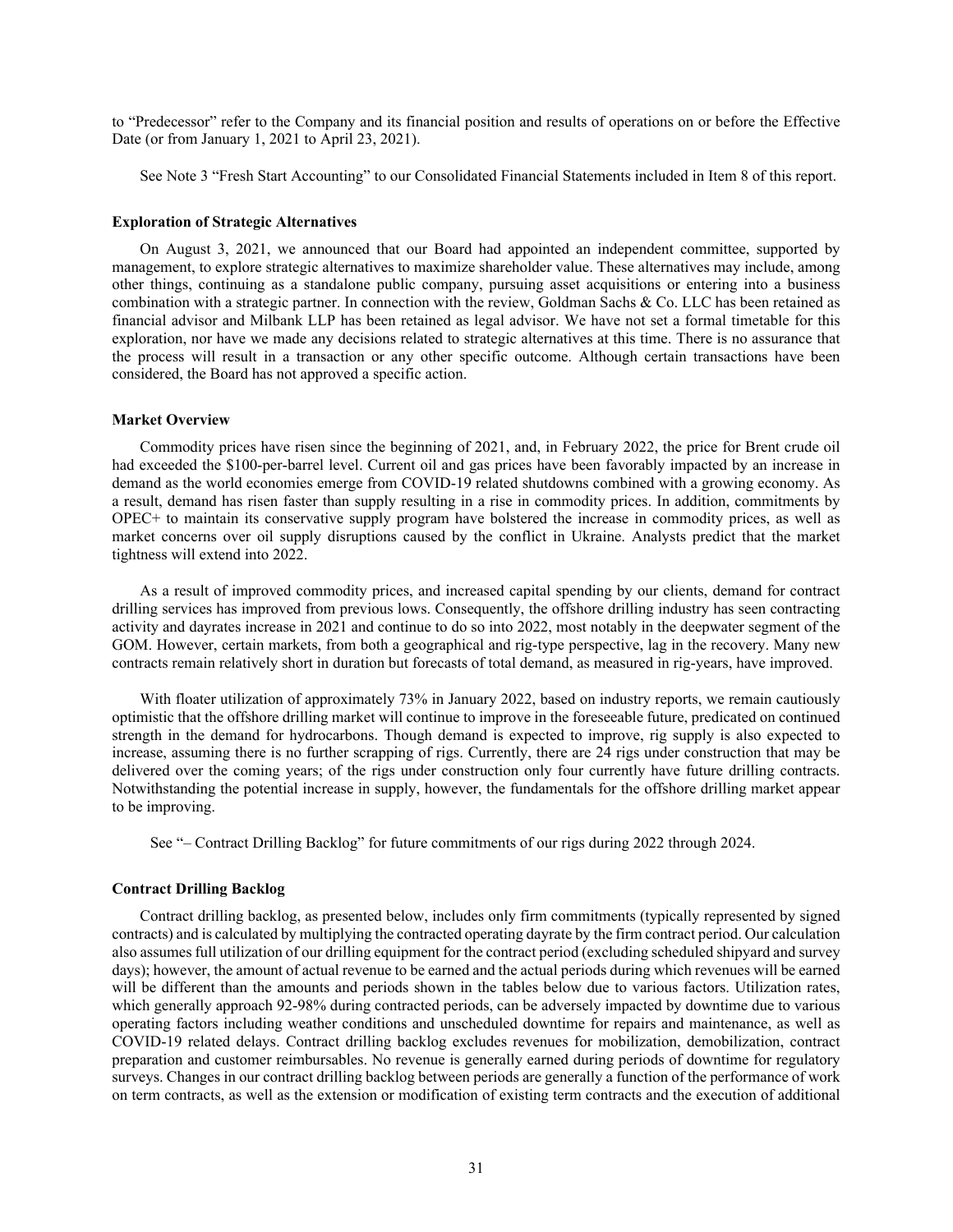contracts. In addition, under certain circumstances, our customers may seek to terminate or renegotiate our contracts, which could adversely affect our reported backlog.

See "Risk Factors – *Risks Related to Our Business and Operations* – *We can provide no assurance that our drilling contracts will not be terminated early or that our current backlog of contract drilling revenue ultimately will be realized*" in Item 1A of this report.

The backlog information presented below does not, nor is it intended to, align with the disclosures related to revenue expected to be recognized in the future related to unsatisfied performance obligations, which are presented in Note 4 "Revenue from Contracts with Customers" to our Consolidated Financial Statements in Item 8 of this report. Contract drilling backlog includes only future dayrate revenue as described above, while the disclosure in Note 4 excludes dayrate revenue and only reflects expected future revenue for mobilization, demobilization and capital modifications to our rigs, which are related to non-distinct promises within our signed contracts.

The following table reflects our contract drilling backlog attributable to future operations as of January 1, 2022 (based on information available at that time), October 1, 2021 (the date reported in our Quarterly Report on Form 10-Q for the quarter ended September 30, 2021), and January 1, 2021 (the date reported in our Annual Report on Form 10-K for the year ended December 31, 2020) (in millions).

|                                  | January I,   |  | October 1,    |                       |  | January 1,   |  |  |
|----------------------------------|--------------|--|---------------|-----------------------|--|--------------|--|--|
|                                  | $2022^{(1)}$ |  | $2021$ (1)(2) |                       |  | $2021^{(2)}$ |  |  |
| <b>Contract Drilling Backlog</b> |              |  |               | $1,191$ \$ $1,034$ \$ |  | 1,187        |  |  |

- **(1)** Includes contract backlog of \$95.0 million attributable to a customer drilling contract secured for a rig managed under the MMSA. We entered into the drilling contract directly with the customer and will receive and recognize revenue under the terms of the contract. However, pursuant to the terms of the MMSA and the Charter with the rig owner, we will only realize a gross margin equivalent to our management and marketing fee. See "Business – Rig Management and Marketing Services" in Item 1 of this report and Note 4 "Revenue from Contracts with Customers" to our Consolidated Financial Statements in Item 8 of this report.
- **(2)** Contract drilling backlog as of October 1, 2021 and January 1, 2021 excludes future commitment amounts totaling approximately \$43.0 million and \$75.0 million, respectively, payable by a customer in the form of a guarantee of gross margin to be earned on future contracts or by direct payment, pursuant to terms of an existing contract. As of January 1, 2022, this customer had met such commitment to us.

The following table reflects the amounts of our contract drilling backlog by year as of January 1, 2022 (in millions).

|                                          | For the Years Ending December 31, |       |  |      |  |                                   |  |      |
|------------------------------------------|-----------------------------------|-------|--|------|--|-----------------------------------|--|------|
|                                          |                                   | Total |  | 2022 |  | 2023                              |  | 2024 |
| Contract Drilling Backlog <sup>(1)</sup> |                                   |       |  |      |  | $\text{S}$ 1.191 \$ 703 \$ 367 \$ |  | 121  |

**(1)** Includes contract backlog of \$81.0 million and \$14.0 million in 2022 and 2023, respectively, attributable to a customer drilling contract secured for a rig managed under the MMSA. We entered into the drilling contract directly with the customer and will receive and recognize revenue under the terms of the contract. However, pursuant to the terms of the MMSA and the Charter with the rig owner, we will only realize a gross margin equivalent to our management and marketing fee.

The following table reflects the percentage of rig days committed by year as of January 1, 2022. The percentage of rig days committed is calculated as the ratio of total days committed under contracts, as well as scheduled shipyard, survey and mobilization days for all rigs in our fleet, to total available days (number of rigs, including cold-stacked rigs, multiplied by the number of days in a particular year).

|                                   | For the Years Ending December 31, |      |        |  |  |  |
|-----------------------------------|-----------------------------------|------|--------|--|--|--|
|                                   | 2022                              | 2023 | 2024   |  |  |  |
| Rig Days Committed <sup>(1)</sup> | 70%                               | 36%  | $12\%$ |  |  |  |

**(1)** As of January 1, 2022, includes approximately 165 rig days currently known and scheduled for contract preparation, mobilization of rigs, surveys and extended repair and maintenance projects during 2022.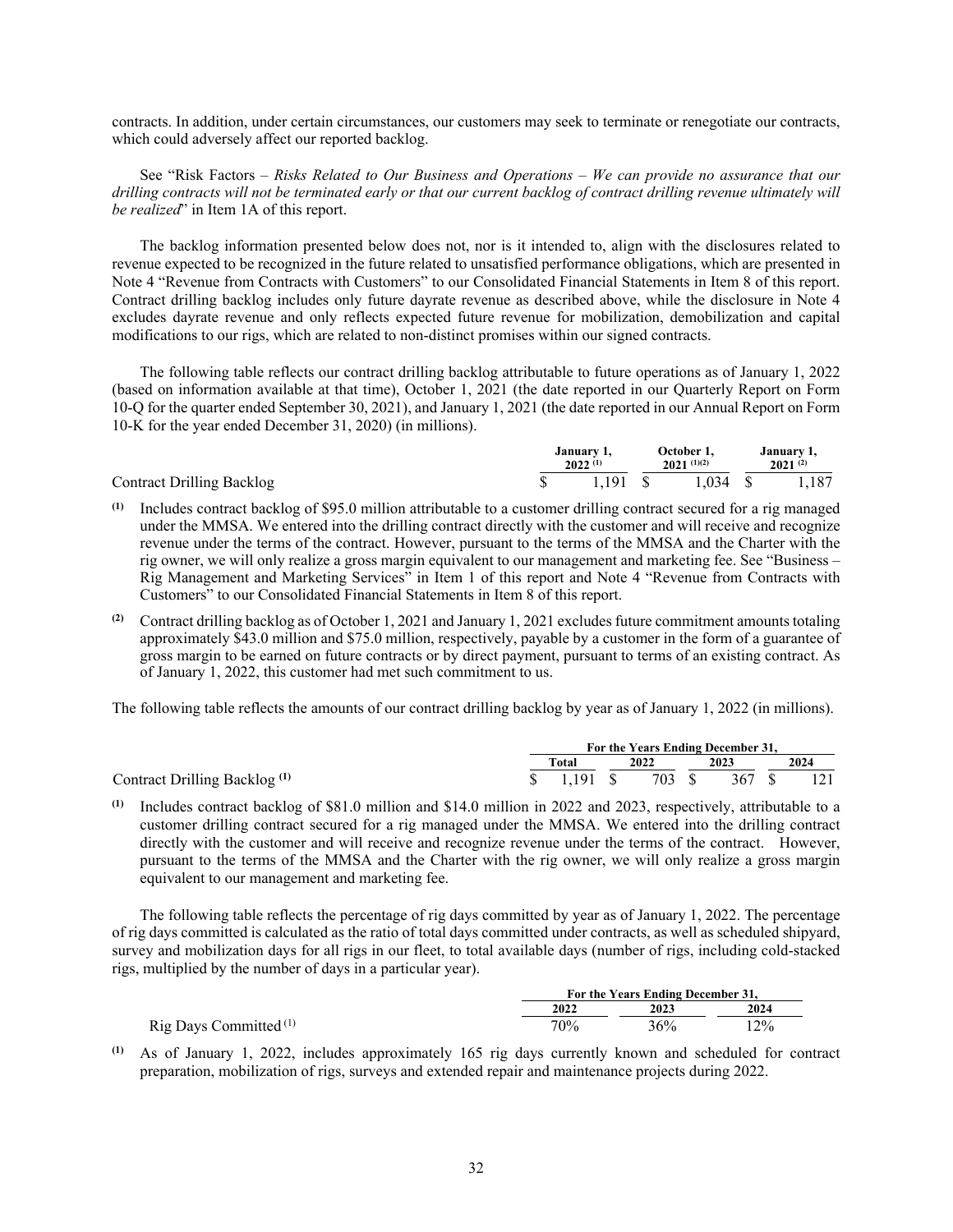### **Important Factors That May Impact Our Operating Results, Financial Condition or Cash Flows**

*Operating Income*. Our operating income is primarily a function of contract drilling revenue earned less contract drilling expenses incurred or recognized. The two most significant variables affecting our contract drilling revenue are the dayrates earned and utilization rates achieved by our rigs, each of which is a function of rig supply and demand in the marketplace. These factors are not entirely within our control and are difficult to predict. We generally recognize revenue from dayrate drilling contracts as services are performed. Consequently, when a rig is idle, no dayrate is earned and revenue will decrease as a result.

Revenue is affected by the acquisition or disposal of rigs, rig mobilizations, required surveys and shipyard projects. In connection with certain drilling contracts, we may receive fees for the mobilization and demobilization of equipment. In addition, some of our drilling contracts require downtime before the start of the contract to prepare the rig to meet customer requirements for which we may or may not be compensated. We recognize these fees ratably as services are performed over the initial term of the related drilling contracts. We defer mobilization and contract preparation fees received (on either a lump-sum or dayrate basis), as well as direct and incremental costs associated with the mobilization of equipment and contract preparation activities, and amortize each, on a straight-line basis, over the term of the related drilling contracts. As noted above, demobilization revenue expected to be received upon contract completion is estimated and is also recognized ratably over the initial term of the contract.

Operating income also fluctuates due to varying levels of contract drilling expenses. Our operating expenses represent all direct and indirect costs associated with the operation and maintenance of our drilling equipment, which generally are not affected by changes in dayrates and short-term reductions in utilization. For instance, if a rig is to be idle for a short period of time, few decreases in operating expenses may actually occur since the rig is typically maintained in a prepared or warm-stacked state with a full crew. In addition, when a rig is idle, we are responsible for certain operating expenses such as rig fuel and supply boat costs, which are typically costs of our customer when a rig is under contract. However, if a rig is expected to be idle for an extended period of time, we may reduce the size of a rig's crew and take steps to "cold stack" the rig, which lowers expenses and partially offsets the impact on operating income. The cost of cold stacking a rig can vary depending on the type of rig. The cost of cold stacking a drillship, for example, is typically substantially higher than the cost of cold stacking an older floater rig.

The principal components of our operating expenses include direct and indirect costs of labor and benefits, repairs and maintenance, freight, regulatory inspections, boat and helicopter rentals and insurance. Labor and repair and maintenance costs represent the most significant components of our operating expenses. In general, our labor costs increase primarily due to higher salary levels, rig staffing requirements and costs associated with labor regulations in the geographic regions in which our rigs operate. In addition, the costs associated with training employees can be significant. Costs to repair and maintain our equipment fluctuate depending upon the type of activity the drilling unit is performing, as well as the age and condition of the equipment and the regions in which our rigs are working. See "– Contractual Cash Obligations – Pressure Control by the Hour®."

*COVID-19 Pandemic*. The most immediate impact and risks to our business as a result of the COVID-19 pandemic and efforts to mitigate the spread of the virus have been to the safety of our personnel, as well as travel restrictions that have challenged the ability to move personnel, equipment, supplies and service personnel to-and-from our drilling rigs. In some instances, we have asked our rig crews to quarantine in-country before offshore rotations, as well as to remain in country after their offshore rotation, resulting in incremental costs for salaries and other employeerelated expenses such as meals and lodging. Our employee travel costs have also increased due to decreased passenger capacity on carriers, requiring additional trips to move personnel. In some cases, we incur freight surcharges to bring equipment and supplies to our rigs. We have also incurred additional costs to deep-clean facilities, for medical personnel and to purchase medical supplies and personal protective equipment.

With respect to protecting our crews and, thus, our rig operations, our COVID-19 protocols are based on the regions in which our rigs operate and the requirements of our customers for which they operate. Such protocols may include some or all of the following:

- vaccination of all U.S.-based offshore employees and U.S.-based onshore employees who travel to any of our global offshore locations against COVID-19;
- testing of all personnel prior to an offshore rotation or travel from the U.S. to an international location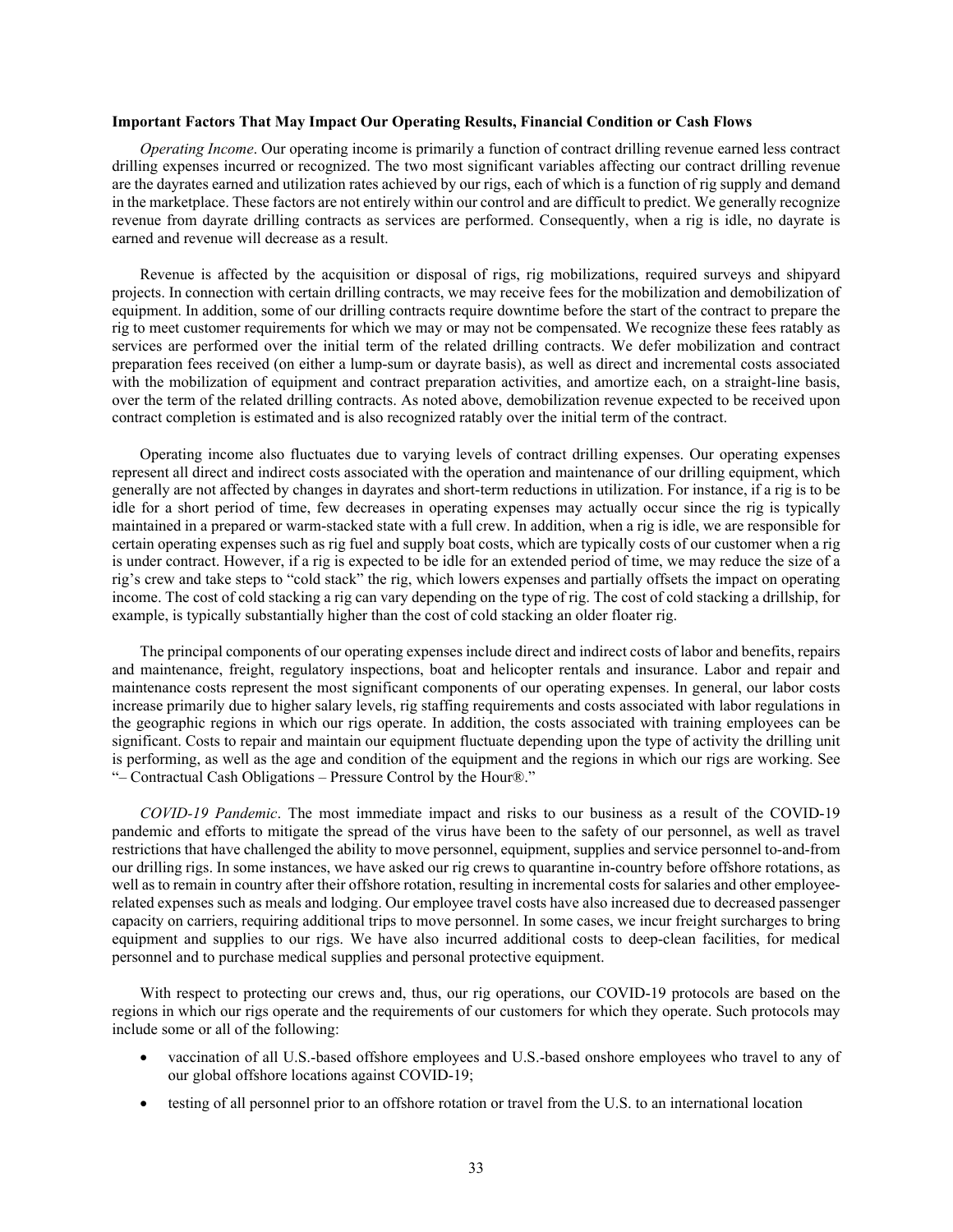- self-isolation of our crew with only immediate family members prior to reporting for crew change;
- decreased crew change frequency to minimize the frequency of travel and turnover of crew;
- twice daily temperature checks;
- eliminated large group meetings;
- reduced seating capacity in galley for social distancing;
- eliminated self-servicing of food;
- increased frequency of disinfectant cleaning in communal areas on the rig; and
- reduced number of personnel in elevators to a maximum of four.

We incurred incremental costs of approximately \$8.9 million, \$3.9 million and \$12.5 million related to the COVID-19 pandemic during the Successor period from April 24, 2021 through December 31, 2021 and the Predecessor periods from January 1, 2021 through April 23, 2021 and the year ended December 31, 2020, respectively. We expect to incur similar types of costs during 2022 but cannot predict the future financial impact of our response to the COVID-19 pandemic nor its duration in this fluid environment. As such, costs may be more than projected, perhaps by a material amount.

*Regulatory Surveys and Planned Downtime.* Our operating income is negatively impacted when we perform certain regulatory inspections, which we refer to as a special survey, that are due every five years for most of our rigs. The inspection interval for our North Sea rigs is two-and-one-half years. Operating revenue decreases because these special surveys are generally performed during scheduled downtime in a shipyard. Often other vessel maintenance and improvement activities are also performed concurrently with the survey. Survey costs, which generally include mobilization of the vessel into the shipyard, drydocking, support services while in shipyard and the associated survey or inspection costs necessary to maintain class certifications, are deferred and amortized over the survey interval on a straight-line basis. Other costs incurred at the time of the recertification drydocking, which are not related to the recertification of the vessel, are expensed as incurred. Costs for vessel improvements which either extend the vessel's useful life or increase the vessel's functionality are capitalized and depreciated. The number of rigs undergoing a special survey will vary from year to year, as well as from quarter to quarter.

During 2022, we expect to spend approximately 165 days of planned downtime, including approximately (i) an aggregate 45 days for mobilization and contract preparation activities for the *Ocean BlackHawk's* upcoming contract in Senegal; (ii) 75 days for repairs that are currently underway on the *Ocean Endeavor;* (iii) 15 days for the mobilization of the *Ocean Apex* between contracts and (iv) 30 days for the demobilization of the *Ocean Onyx* after completion of its current contract. In addition, due to events occurring in January 2022, we expect to spend approximately 110 days for the mobilization, repair and special survey of the *Ocean Patriot*. We can provide no assurance as to the exact timing and/or duration of downtime associated with these or other projects. See " – Contract Drilling Backlog."

*Physical Damage and Marine Liability Insurance.* We are self-insured for physical damage to rigs and equipment caused by named windstorms in the U.S. Gulf of Mexico, as defined by the relevant insurance policy. If a named windstorm in the U.S. Gulf of Mexico causes significant damage to our rigs or equipment, it could have a material adverse effect on our financial condition, results of operations and cash flows. Under our current insurance policy, we carry physical damage insurance for certain losses other than those caused by named windstorms in the U.S. Gulf of Mexico for which our deductible for physical damage is \$10.0 million per occurrence. In addition, we currently carry loss-of-hire insurance on certain rigs to cover lost cash flow when a rig is unable to work, but have not purchased lossof-hire insurance for our entire fleet.

In addition, we carry marine liability insurance covering certain legal liabilities, including coverage for certain personal injury claims, and generally covering liabilities arising out of or relating to pollution and/or environmental risk. We believe that the policy limit for our marine liability insurance is within the range that is customary for companies of our size in the offshore drilling industry and is appropriate for our business. Under these policies, our deductibles for marine liability coverage are \$5.0 million for the first occurrence and vary in amounts ranging between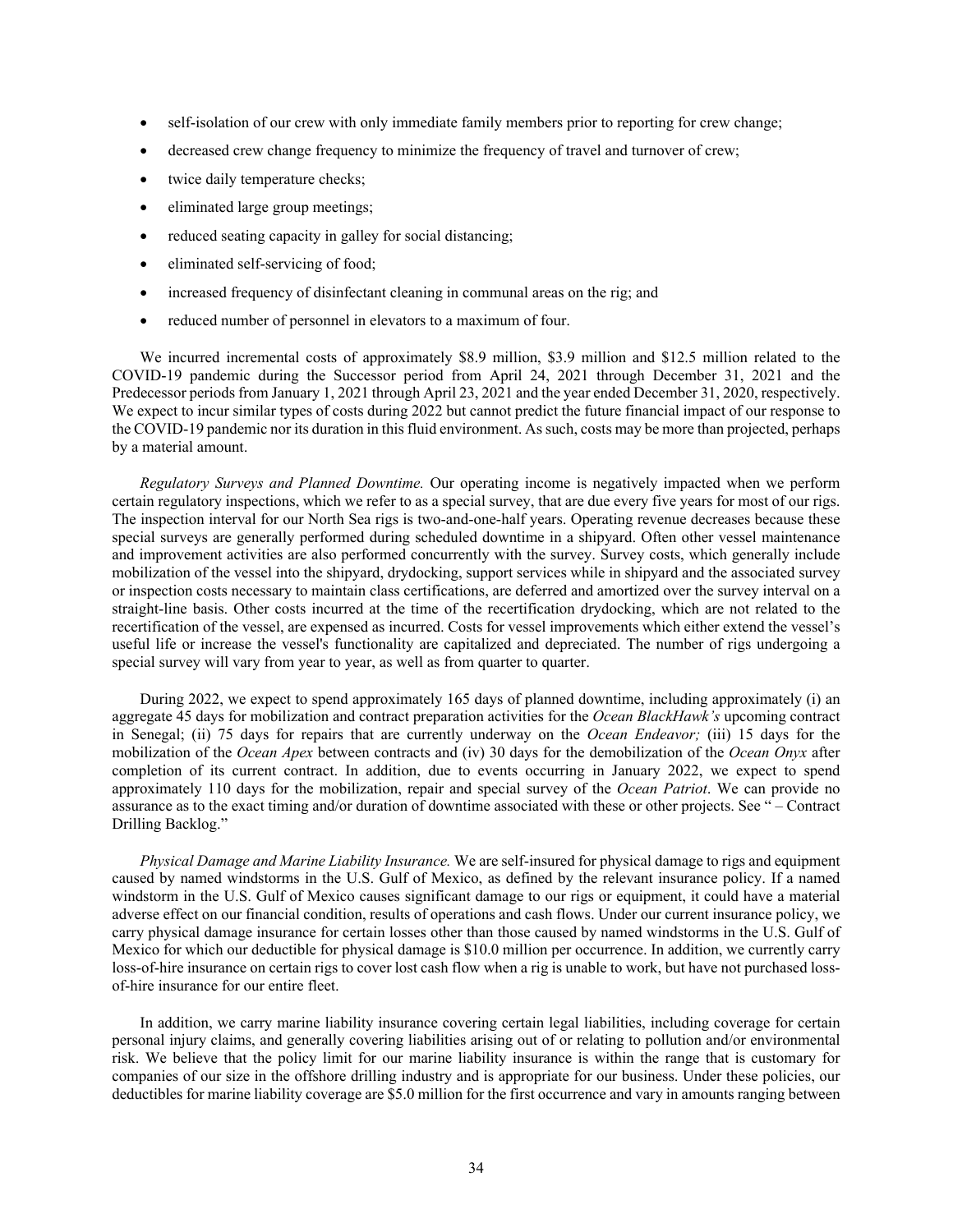\$5.0 million and, if aggregate claims exceed certain thresholds, up to \$100.0 million for each subsequent occurrence, depending on the nature, severity and frequency of claims that might arise during the policy year.

*Impact of Changes in Tax Laws or Their Interpretation.* We operate through our various subsidiaries in a number of jurisdictions throughout the world. As a result, we are subject to highly complex tax laws, treaties and regulations in the jurisdictions in which we operate, which may change and are subject to interpretation. Changes in laws, treaties and regulations and the interpretation of such laws, treaties and regulations may put us at risk for future tax assessments and liabilities which could be substantial and could have a material adverse effect on our financial condition, results of operations and cash flows.

#### **Critical Accounting Estimates**

Our significant accounting policies are included in Note 1 "General Information" to our Consolidated Financial Statements in Item 8 of this report. Judgments, assumptions and estimates by our management are inherent in the preparation of our financial statements and the application of our significant accounting policies. We believe that our most critical accounting estimates are as follows:

*Fresh Start Accounting.* Upon emergence from bankruptcy, we met the criteria for and were required to adopt fresh start accounting in accordance with ASC 852, which on the Effective Date resulted in a new entity, the Successor, for financial reporting purposes, with no beginning retained earnings or deficit as of the fresh start reporting date. Fresh start accounting requires that new fair values be established for the Company's assets, liabilities, and equity as of the date of emergence from bankruptcy on April 23, 2021. The Company's reorganization value approximates the fair value of the Successor's total assets and the amount a willing buyer would pay for the assets immediately after restructuring. Under fresh start accounting, the Company allocated the reorganization value to its individual assets based on their estimated fair values (except for deferred income taxes) in conformity with FASB ASC Topic 805, *Business Combinations*, and FASB ASC Topic 820, *Fair Value Measurement*. The amount of deferred taxes was determined in accordance with FASB ASC Topic 740, *Income Taxes* (or ASC 740).

Under the application of fresh start accounting and with the assistance of valuation experts, we conducted an analysis of the Consolidated Balance Sheet to determine if any of the Company's net assets would require a fair value adjustment as of the Effective Date. The results of our analysis indicated that our principal assets, which include drilling and other property and equipment; warehouse stock and fuel inventory; leases; long-term debt and warrants would require a fair value adjustment on the Effective Date. The rest of the Company's net assets were determined to have carrying values that approximated fair value on the Effective Date with the exception of certain contract assets and liabilities which were written off. Deferred tax assets and uncertain tax positions were determined in accordance with ASC 740 after considering the tax effects of the reorganization and the newly established fair values of the Successor.

See Note 3 "Fresh Start Accounting" to our Consolidated Financial Statements included in Item 8 of this report.

*Property, Plant and Equipment.* We carry our drilling and other property and equipment at cost, less accumulated depreciation. Maintenance and routine repairs are charged to income currently while replacements and betterments that upgrade or increase the functionality of our existing equipment and that significantly extend the useful life of an existing asset, are capitalized. Significant judgments, assumptions and estimates may be required in determining whether or not such replacements and betterments meet the criteria for capitalization and in determining useful lives and salvage values of such assets. Changes in these judgments, assumptions and estimates could produce results that differ from those reported. During the Successor period from April 24, 2021 through December 31, 2021 and the Predecessor periods from January 1, 2021 through April 23, 2021 and the year ended December 31, 2020, we capitalized \$22.0 million, \$59.9 million and \$137.4 million, respectively, in replacements and betterments of our drilling fleet.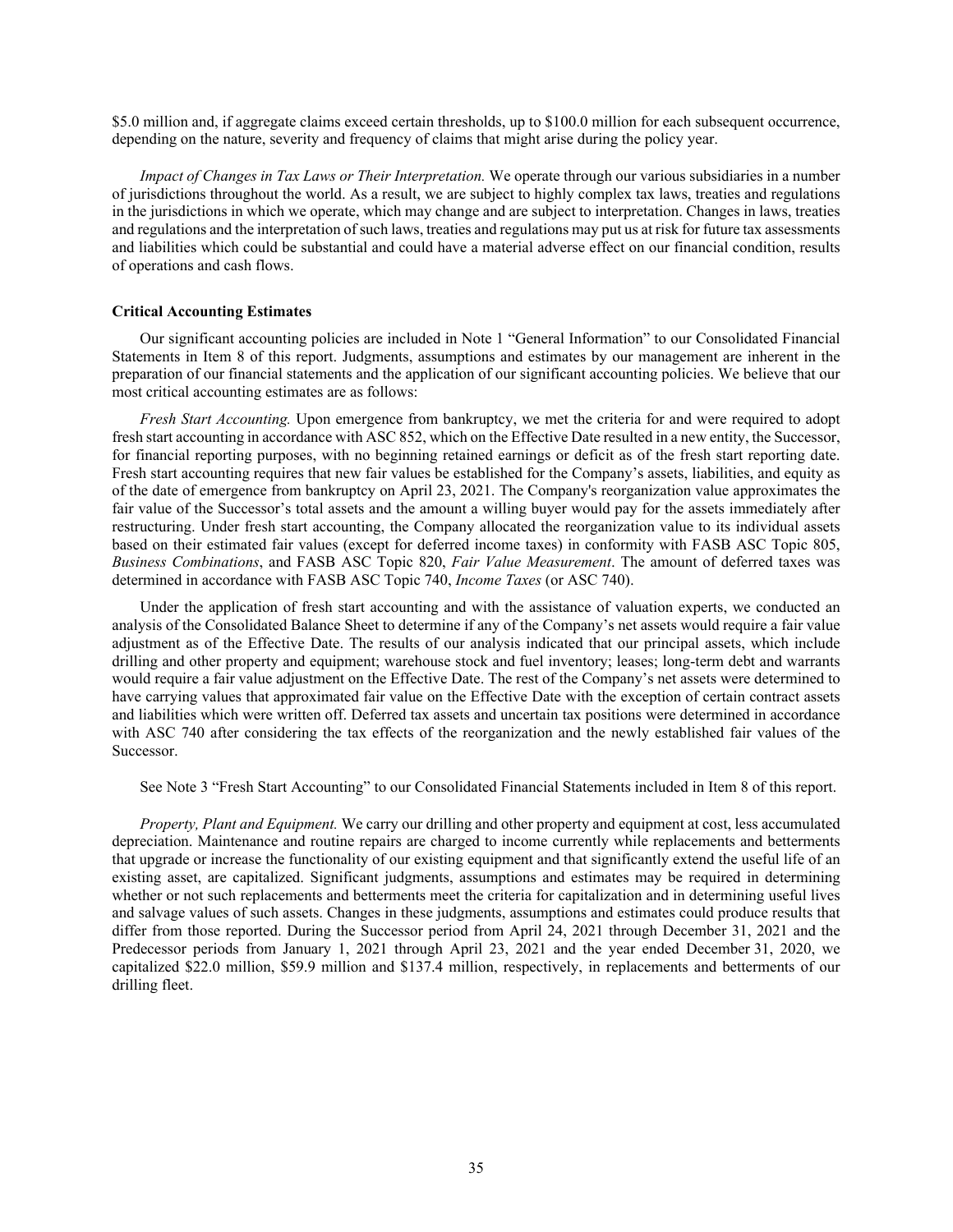We evaluate our property and equipment for impairment whenever changes in circumstances indicate that the carrying amount of an asset may not be recoverable (such as, but not limited to, a change in the economic useful life of a rig, cold stacking a rig, the expectation of cold stacking a rig in the near future, a decision to retire or scrap a rig, or excess spending over budget on a newbuild, construction project, reactivation or major rig upgrade). We utilize an undiscounted probability-weighted cash flow analysis in testing an asset for potential impairment. Our assumptions and estimates underlying this analysis include the following:

- dayrate by rig;
- utilization rate by rig if active, warm-stacked or cold-stacked (expressed as the actual percentage of time per year that the rig would be used at certain dayrates);
- the per day operating cost for each rig if active, warm-stacked or cold-stacked;
- the estimated annual cost for rig replacements and/or enhancement programs;
- the estimated maintenance, inspection or other reactivation costs associated with a rig returning to work;
- the remaining economic useful life of a rig;
- salvage value for each rig; and
- estimated proceeds that may be received on disposition of each rig.

Based on these assumptions, we develop a matrix for each rig under evaluation using multiple utilization/dayrate scenarios, to each of which we assign a probability of occurrence. We arrive at a projected probability-weighted cash flow for each rig based on the respective matrix and compare such amount to the carrying value of the asset to assess recoverability.

The underlying assumptions and assigned probabilities of occurrence for utilization and dayrate scenarios are developed using a methodology that examines historical data for each rig, which considers the rig's age, rated water depth and other attributes and then assesses its future marketability in light of the current and projected market environment at the time of assessment. Other assumptions, such as operating, maintenance, inspection and reactivation costs, are estimated using historical data adjusted for known developments, cost projections for re-entry of rigs into the market and future events that are anticipated by management at the time of the assessment.

Management's assumptions are necessarily subjective and are an inherent part of our asset impairment evaluation, and the use of different assumptions could produce results that differ from those reported. Our methodology generally involves the use of significant unobservable inputs, representative of a Level 3 fair value measurement, which may include assumptions related to future dayrate revenue, costs and rig utilization, quotes from rig brokers, the long-term future performance of our rigs and future market conditions. Management's assumptions involve uncertainties about future demand for our services, dayrates, expenses and other future events, and management's expectations may not be indicative of future outcomes. Significant unanticipated changes to these assumptions could materially alter our analysis in testing an asset for potential impairment. For example, changes in market conditions that exist at the measurement date or that are projected by management could affect our key assumptions. Other events or circumstances that could affect our assumptions may include, but are not limited to, a further sustained decline in oil and gas prices, cancelations of our drilling contracts or contracts of our competitors, contract modifications, costs to comply with new governmental regulations, capital expenditures required due to advances in offshore drilling technology, growth in the global oversupply of oil and geopolitical events, such as lifting sanctions on oil-producing nations. Should actual market conditions in the future vary significantly from market conditions used in our projections, our assessment of impairment would likely be different.

When an impairment is indicated, we have historically estimated the fair value of the impaired rig using an income approach, whereby the fair value of the rig is estimated based on a calculation of the rig's future net cash flow (on a probability-weighted basis) over its remaining estimated economic useful life, using similar inputs and assumptions as described above, and discounted based on our weighted average cost of capital. These cash flow projections utilized significant unobservable inputs, including management's assumptions related to estimated dayrate revenue, rig utilization and estimated capital expenditures, repair and regulatory survey costs, as well as estimated proceeds that may be received on ultimate disposition of the rig.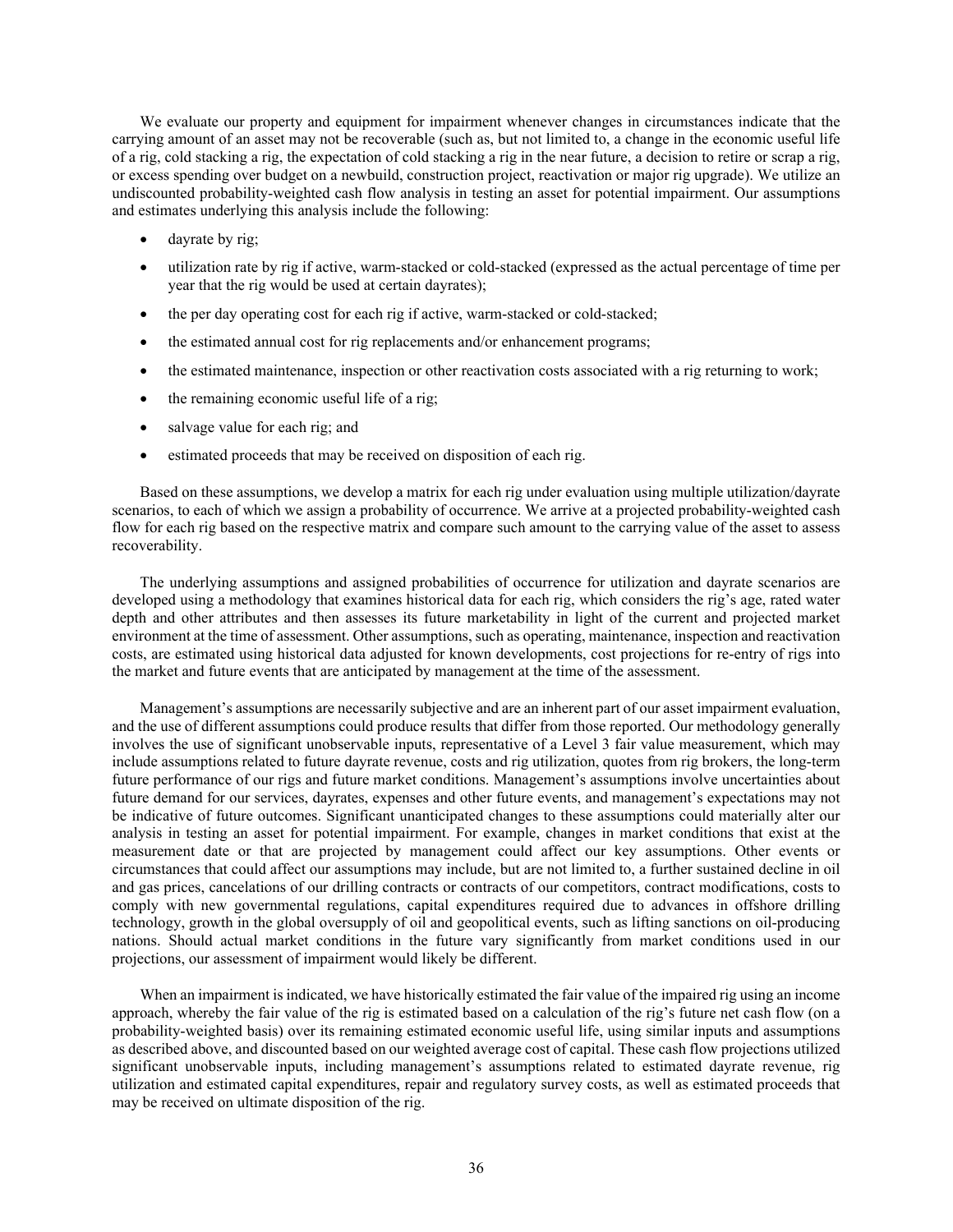During the Successor period from April 24, 2021 through December 31, 2021, we reviewed the marketability, age and physical condition of certain of our rigs in conjunction with other factors specific to the geographic markets in which our rigs are capable of operating and determined, based on circumstances that arose in the fourth quarter of 2021, which we believe to be other than temporary, that the economic useful lives of certain of the rigs were materially different than that determined at the Effective Date. Based on the revised useful lives, we determined that the carrying value of two semisubmersible rigs was impaired. We recognized an aggregate impairment loss of \$132.4 million to write down these rigs to their estimated fair value. During the Predecessor period from January 1, 2021 through April 23 2021, we recognized an impairment loss of \$197.0 million for one rig for which we had concerns regarding future opportunities. During 2020, we recorded an aggregate impairment charge of \$842.0 million related to four drilling rigs. We did not incur an impairment loss in 2019. See "– Results of Operations – *Impairment of Assets*" and Note 5 "Asset Impairments" to our Consolidated Financial Statements in Item 8 of this report.

*Income Taxes*. We account for income taxes in accordance with accounting standards that require the recognition of the amount of taxes payable or refundable for the current year and an asset and liability approach in recognizing the amount of deferred tax liabilities and assets for the future tax consequences of events that have been currently recognized in our financial statements or tax returns. In each of our tax jurisdictions we recognize a current tax liability or asset for the estimated taxes payable or refundable on tax returns for the current year and a deferred tax asset or liability for the estimated future tax effects attributable to temporary differences and carryforwards. Deferred tax assets are reduced by a valuation allowance, if necessary, which is determined by the amount of any tax benefits that, based on available evidence, are not expected to be realized under a "more likely than not" approach. We make judgments regarding future events and related estimates especially as they pertain to the forecasting of our effective tax rate, the potential realization of deferred tax assets such as net operating loss carryforwards, utilization of foreign tax credits, and exposure to the disallowance of items deducted on tax returns upon audit.

In several of the international locations in which we operate, certain of our wholly-owned subsidiaries enter into agreements with other of our wholly-owned subsidiaries to provide specialized services and equipment in support of our foreign operations. We apply a transfer pricing methodology to determine the arm's length amount to be charged for providing the services and equipment and utilize outside consultants to assist us in the development of such transfer pricing methodologies. In most cases, there are alternative transfer pricing methodologies that could be applied to these transactions and, if applied, could result in different chargeable amounts.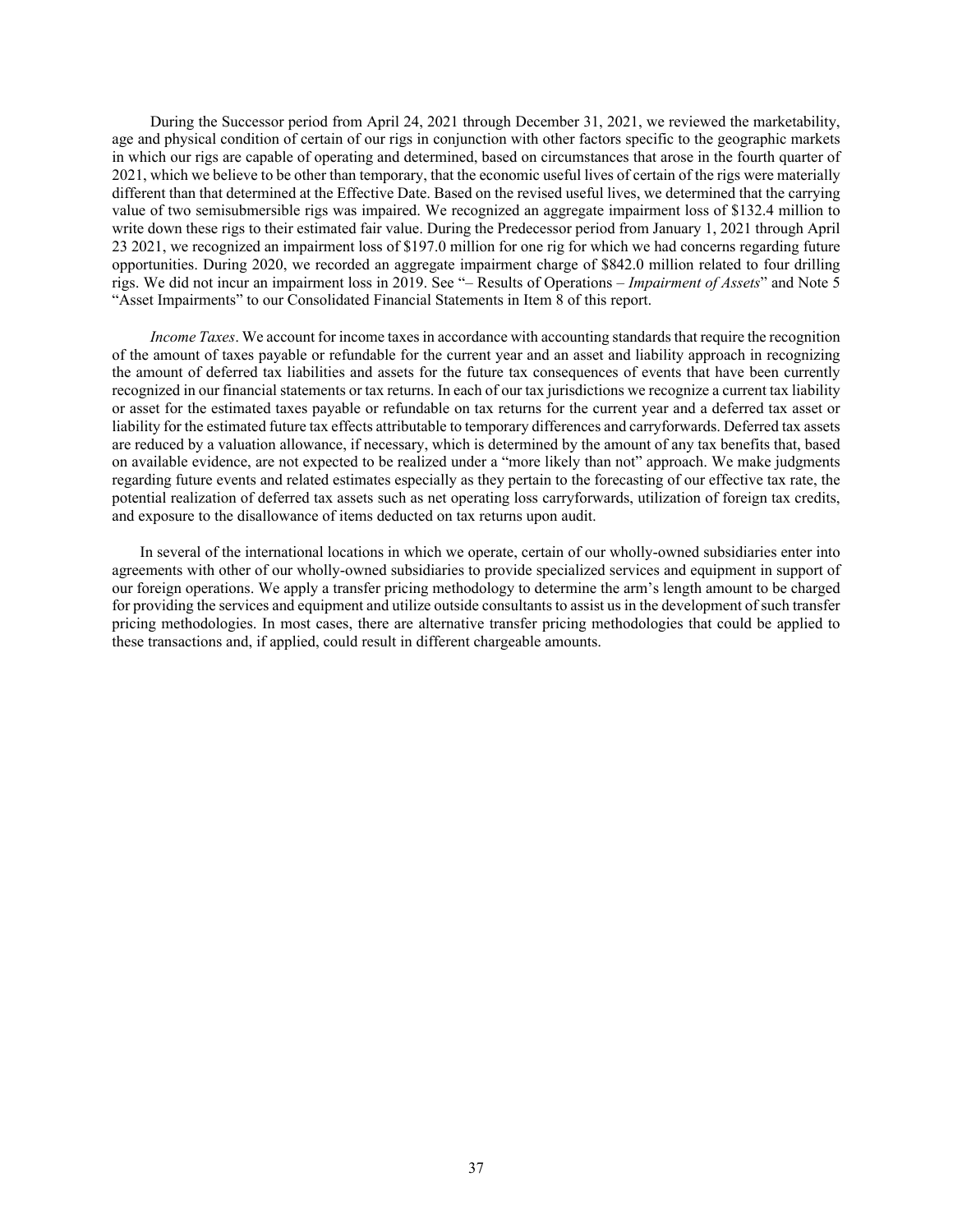## **Results of Operations**

Our operating results for contract drilling services are dependent on three primary metrics or key performance indicators: revenue-earning, or R-E, days, rig utilization and average daily revenue. The following table presents these three key performance indicators and other comparative data relating to our revenues and operating expenses (in thousands, except days, daily amounts and percentages).

|                                          | <b>Successor</b>                                   | Predecessor                                      | Predecessor                       |  |  |  |
|------------------------------------------|----------------------------------------------------|--------------------------------------------------|-----------------------------------|--|--|--|
|                                          | <b>Period from</b><br>April 24,<br>2021<br>through | <b>Period from</b><br>January 1,<br>2021 through | <b>Year Ended</b><br>December 31, |  |  |  |
|                                          | <b>December</b>                                    |                                                  |                                   |  |  |  |
|                                          | 31, 2021                                           | April 23, 2021                                   | 2020                              |  |  |  |
| <b>REVENUE-EARNING DAYS (1)</b>          | 2,250                                              | 724                                              | 2,936                             |  |  |  |
| <b>UTILIZATION (2)</b>                   | 74%                                                | 53%                                              | 59%                               |  |  |  |
| <b>AVERAGE DAILY REVENUE (3)</b>         | \$206,800                                          | \$<br>211,800                                    | \$<br>227,000                     |  |  |  |
| <b>CONTRACT DRILLING REVENUE</b>         | \$465,328                                          | \$<br>153,364                                    | \$<br>692,753                     |  |  |  |
| <b>REVENUE RELATED TO</b>                |                                                    |                                                  |                                   |  |  |  |
| <b>REIMBURSABLE</b>                      |                                                    |                                                  |                                   |  |  |  |
| <b>EXPENSES</b>                          | 90,738                                             | 16,015                                           | 40,934                            |  |  |  |
| <b>TOTAL REVENUES</b>                    | \$556,066                                          | $\frac{1}{2}$<br>169,379                         | \$<br>733,687                     |  |  |  |
| <b>CONTRACT DRILLING EXPENSE,</b>        |                                                    |                                                  |                                   |  |  |  |
| <b>EXCLUDING DEPRECIATION</b>            | \$364,539                                          | \$<br>181,626                                    | \$<br>618,553                     |  |  |  |
| <b>REIMBURSABLE EXPENSES</b>             | \$<br>89,284                                       | \$<br>15,477                                     | \$<br>38,900                      |  |  |  |
| <b>OPERATING INCOME (LOSS)</b>           |                                                    |                                                  |                                   |  |  |  |
| Contract drilling services, net          | \$100,789                                          | \$<br>(28, 262)                                  | \$<br>74,200                      |  |  |  |
| Reimbursable expenses, net               | 1,454                                              | 538                                              | 2,034                             |  |  |  |
| Depreciation                             | (68, 504)                                          | (92, 758)                                        | (320, 085)                        |  |  |  |
| General and administrative expense       | (53, 494)                                          | (15,036)                                         | (56, 925)                         |  |  |  |
| Impairment of assets                     | (132, 449)                                         | (197, 027)                                       | (842, 016)                        |  |  |  |
| Restructuring and separation costs       |                                                    |                                                  | (17, 724)                         |  |  |  |
| Gain on disposition of assets            | 1,024                                              | 5,486                                            | 7,375                             |  |  |  |
| <b>Total Operating Loss</b>              | \$(151,180)                                        | \$<br>(327,059)                                  | \$(1,153,141)                     |  |  |  |
| Other income (expense):                  |                                                    |                                                  |                                   |  |  |  |
| Interest income                          | 3                                                  | 30                                               | 484                               |  |  |  |
| Interest expense                         | (26, 180)                                          | (34, 827)                                        | (42, 585)                         |  |  |  |
| Foreign currency transaction loss        | (997)                                              | (172)                                            | (4, 498)                          |  |  |  |
| Reorganization items, net                | (8,088)                                            | (1,639,763)                                      | (76,910)                          |  |  |  |
| Other, net                               | 10,752                                             | 398                                              | 560                               |  |  |  |
| Loss before income tax (expense) benefit | (175,690)                                          | (2,001,393)                                      | (1,276,090)                       |  |  |  |
| Income tax (expense) benefit             | (1,654)                                            | 39,404                                           | 21,186                            |  |  |  |
| <b>NET LOSS</b>                          | \$(177, 344)                                       | \$(1,961,989)                                    | \$(1,254,904)                     |  |  |  |

(1) An R-E day is defined as a 24-hour period during which a rig earns a dayrate after commencement of operations and excludes mobilization, demobilization and contract preparation days.

*Contract Drilling Revenue.* We earned contract drilling revenue of \$465.3 million for the Successor period from April 24, 2021 through December 31, 2021, attributable to 2,250 R-E days and average daily revenue of \$206,800. Total utilization for the period was 74%, reflecting planned downtime for the *Ocean Courage* and *Ocean BlackRhino* 

<sup>(2)</sup> Utilization is calculated as the ratio of total R-E days divided by the total calendar days in the period for all specified rigs in our fleet (including cold-stacked rigs).

<sup>(3)</sup> Average daily revenue is defined as total contract drilling revenue for all of the specified rigs in our fleet per R-E day.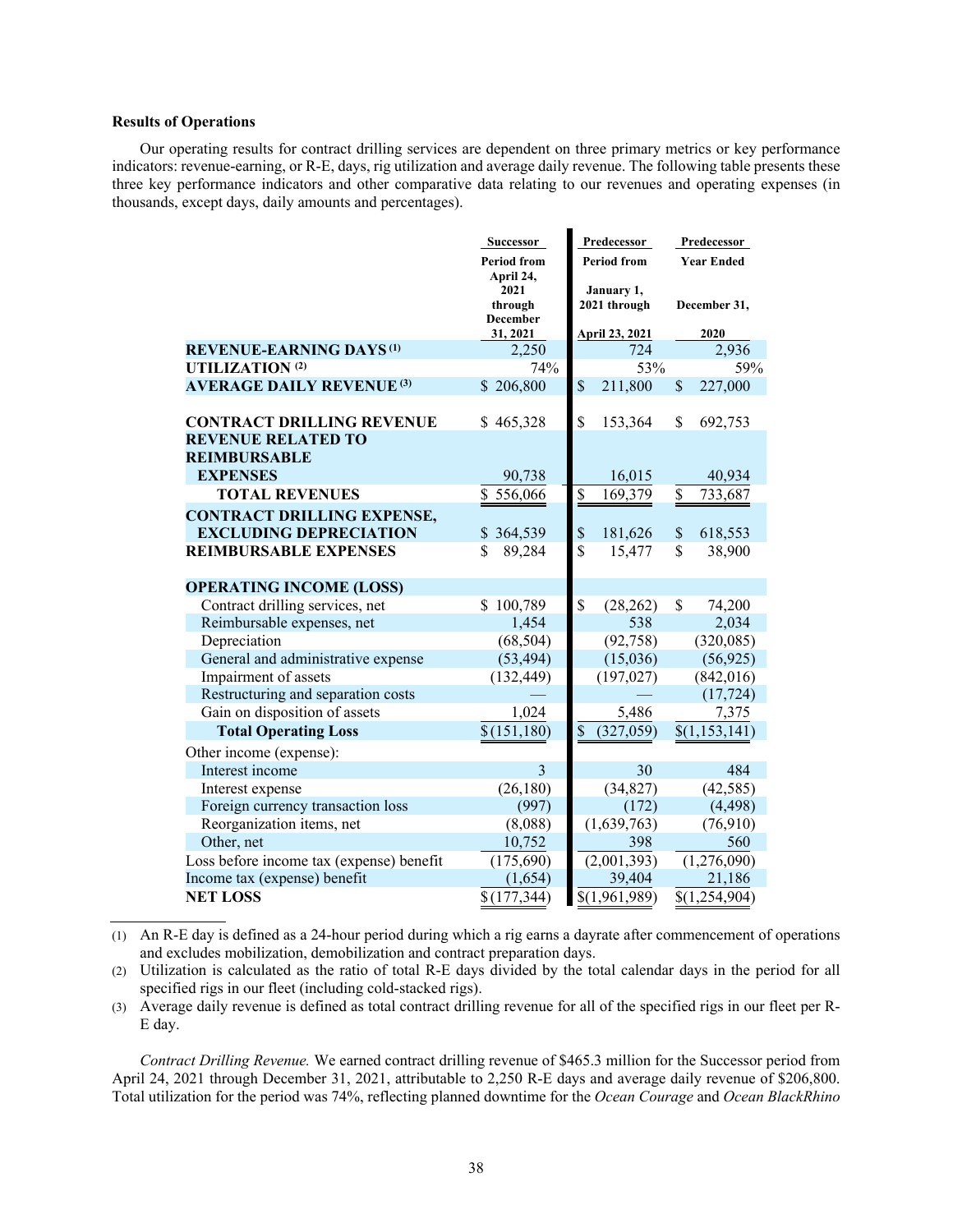for contract preparation work (132 days), downtime for the *Ocean Endeavor* and *Ocean Patriot* for inspections and repairs (85 days) and downtime attributable to stacked rigs (504 days). The decline in average daily revenue compared to the Predecessor periods reflects lower dayrates earned under new contracts that commenced in 2021 compared to the rigs' previous contracts, combined with reduced amortization of deferred revenue due to the write-off of previously deferred balances at the Effective Date in connection with fresh start accounting. During the period from April 24, 2021 through December 31, 2021, we recognized \$1.5 million of contract drilling revenue pursuant to the MMSA that commenced in May 2021, for which we also recognized gross reimbursable revenue and expenses of \$43.8 million.

During the Predecessor period from January 1, 2021 through April 23, 2021, we earned contract drilling revenue of \$153.4 million attributable to 724 R-E days and average daily revenue of \$211,800. Total utilization for the period was 53%, primarily due to planned downtime for contract preparation work for three rigs and the stacking of other rigs between contracts. The *Ocean Onyx* commenced a new contract in February 2021 after its reactivation, contributing 61 R-E days to the period. The decrease in average daily revenue compared to 2020 was primarily related to the *Ocean BlackLion* starting a new contract in the latter part of 2020 at a lower dayrate than the rig's previous contract and a decreased dayrate earned by the *Ocean BlackHawk* as a result of renegotiating its long-term contract in mid-2020 in exchange for additional term*.*

Contract drilling revenue for the Predecessor year ended December 31, 2020 was \$692.8 million attributable to 2,936 R-E days and average daily revenue of \$227,000. Total utilization for the period was 59%, reflecting an aggregate 1,098 days of downtime for contracted rigs awaiting and preparing for their upcoming contracts and an aggregate 825 days of downtime attributable to stacked rigs, including the now cold-stacked *Ocean Valiant,* which completed its most recent contract in early May 2020. Contract drilling revenue for 2020 also included amortization of deferred revenue of \$23.2 million and the \$26.3 million of revenue recognized pursuant to a gross margin commitment from a customer.

*Contract Drilling Expense, Excluding Depreciation*. During the Successor period from April 24, 2021 through December 31, 2021, contract drilling expense, excluding depreciation, was \$364.5 million, comprised primarily of payroll and benefits costs (\$158.6 million), rig repairs and maintenance (\$66.5 million), shorebase costs and overhead (\$36.3 million), equipment rentals (\$39.4 million), catering (\$11.4 million), freight and transportation (\$8.3 million), travel (\$7.9 million), insurance (\$7.8 million), inspections (\$7.3 million), fuel (\$5.2 million), amortization of deferred contract preparation and mobilization costs (\$1.5 million) and other operating costs in the aggregate (\$14.3 million). The reduction in amortized costs compared to the Predecessor periods presented was due to the write off of previously deferred expenses as a result of fresh start accounting. Prior to fresh start accounting, such deferred amounts would have been amortized into expense over the respective contract term; therefore, amortization of such costs in the Successor period relate solely to costs incurred after the Effective Date. Additionally, reduced equipment rental cost compared to the Predecessor periods reflects the impact of a lease modification for our blowout preventer and related well control equipment (or Well Control Equipment) leases on our drillships. Due to a modification of the lease agreements on the Effective Date and change in lease classification, the leases are now considered finance leases, which resulted in the absence of rent expense of approximately \$18.2 million for the period.

Contract drilling expense, excluding depreciation, was \$181.6 million for the Predecessor period from January 1, 2021 through April 23, 2021, comprised primarily of payroll and benefits costs (\$68.4 million), rig repairs and maintenance (\$32.8 million), equipment rentals (\$24.4 million), shorebase costs and overhead (\$15.9 million), amortization of deferred contract preparation and mobilization costs (\$9.9 million), catering (\$5.1 million), inspections (\$3.9 million), freight and transportation (\$3.4 million), insurance (\$3.1 million) and other operating costs in the aggregate (\$14.7 million).

Contract drilling expense, excluding depreciation, for the Predecessor year ended December 31, 2020 totaled \$618.6 million and was comprised primarily of payroll and benefits costs (\$255.0 million), rig repairs and maintenance (\$103.3 million), equipment rentals (\$82.8 million), shorebase costs and overhead (\$60.6 million), amortization of deferred contract preparation and mobilization costs (\$24.4 million), catering (\$18.9 million), inspections (\$11.6 million), insurance (\$10.9 million), freight and transportation (\$10.8 million), fuel (\$9.6 million), travel (\$9.3 million) and other operating costs in the aggregate (\$21.4 million).

 *Depreciation Expense*. Depreciation expense for the Successor period from April 24, 2021 through December 31, 2021 and Predecessor periods from January 1, 2021 through April 23, 2021 and the year ended December 31, 2020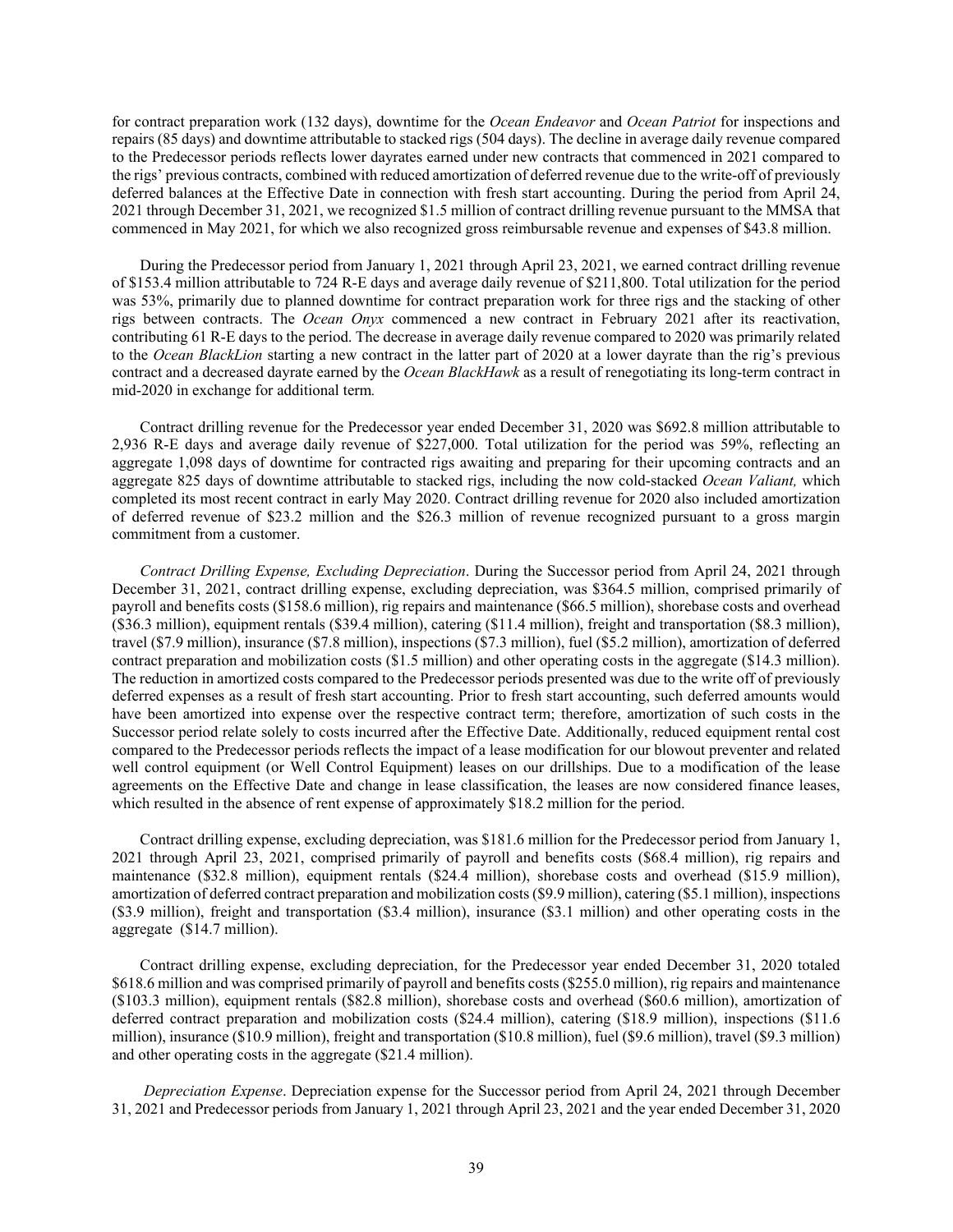was \$68.5 million, \$92.8 million and \$320.1 million, respectively. The decline in depreciation was primarily due to the fair value remeasurement of our rigs and equipment from the application of fresh start accounting on the Effective Date.

*General and Administrative Expense*. During the Successor period from April 24, 2021 through December 31, 2021, we incurred general and administrative costs of \$53.5 million which consisted of payroll and benefits-related costs (\$29.9 million), professional and legal expenses (\$17.6 million) and other administrative costs (\$6.0 million). Payroll costs for the Successor period included \$8.0 million of severance benefits for certain executives who left the Company on or after the Effective Date. Professional and legal costs for the Successor period included costs associated with a stockholder complaint that arose after the Effective Date and legal advisors engaged to assist an independent committee appointed by our Board to explore strategic alternatives to maximize shareholder value.

During the Predecessor period from January 1, 2021 to April 23, 2021, we recognized general and administrative expenses of \$15.0 million comprised of costs related to payroll and benefits (\$10.5 million), professional and legal services (\$3.0 million) and other administrative costs (\$1.5 million).

We incurred general and administrative costs of \$56.9 million during the Predecessor year ended December 31, 2020, which consisted of payroll and benefits costs (\$40.9 million), professional and legal expenses (\$11.7 million) and other administrative costs (\$4.3 million).

*Impairment of Assets*. During the fourth quarter of 2021, we reviewed the marketability, age and physical condition of certain of our rigs in conjunction with other factors specific to the geographic markets in which our rigs are capable of operating and determined, based on circumstances that arose in the fourth quarter of 2021, which we believe to be other than temporary, that the economic useful lives of certain of the rigs in our fleet were materially different than that determined at the Effective Date. Based on the revised useful lives, we determined that the carrying value of two semisubmersible rigs was impaired. We recognized an aggregate impairment loss of \$132.4 million to write down these rigs to their estimated fair value.

During the Predecessor period from January 1, 2021 through April 23 2021, we recognized an impairment loss of \$197.0 million for one rig for which we had concerns regarding future opportunities. During 2020, we recorded an aggregate impairment charge of \$842.0 million related to four drilling rigs. See Note 5 "Impairment of Assets" and Note 9 "Financial Instruments and Fair Value Disclosures" to our Consolidated Financial Statements included in Item 8 of this report.

*Restructuring and Separation Costs*. Prior to the Petition Date in 2020, we incurred \$7.4 million in legal and other professional advisor fees in connection with the consideration of restructuring alternatives, including the preparation for filing of the Chapter 11 Cases and related matters. Also, during the second quarter of 2020, we initiated a plan to reduce the number of employees in our world-wide organization in an effort to restructure our business operations and lower operating costs. As a result of this initiative, we incurred costs of \$10.3 million during 2020, primarily for severance and related costs associated with a reduction in personnel in our corporate offices, warehouse facilities and certain of our international shorebase locations. See Note 15 "Restructuring and Separation Costs" to our Consolidated Financial Statements in Item 8 of this report.

*Gain on Disposition of Assets*. During the Predecessor period from January 1, 2021 to April 23, 2021, we sold two previously impaired semisubmersible rigs, the *Ocean America* and *Ocean Rover*, for an aggregate net pre-tax gain of \$4.4 million. During 2020, we recognized an aggregate pre-tax gain of \$7.4 million on the disposal of assets, which included pre-tax gains on the sale of our corporate headquarters office building in Houston, Texas (\$3.7 million) and the previously impaired *Ocean Confidence* (\$3.5 million).

*Interest Expense*. During the Successor period from April 24, 2021 through December 31, 2021, we recognized interest expense of \$18.4 million related to new debt incurred on or after the Effective Date and incremental interest expense of \$7.8 million related to our Well Control Equipment finance leases.

Upon commencing the Chapter 11 Cases on April 26, 2020, we ceased accruing interest expense on the Senior Notes and borrowings under the RCF. However, due to provisions in the PSA signed in January 2021, we resumed recognizing interest on our outstanding borrowings under the RCF and accrued interest expense of \$34.8 million for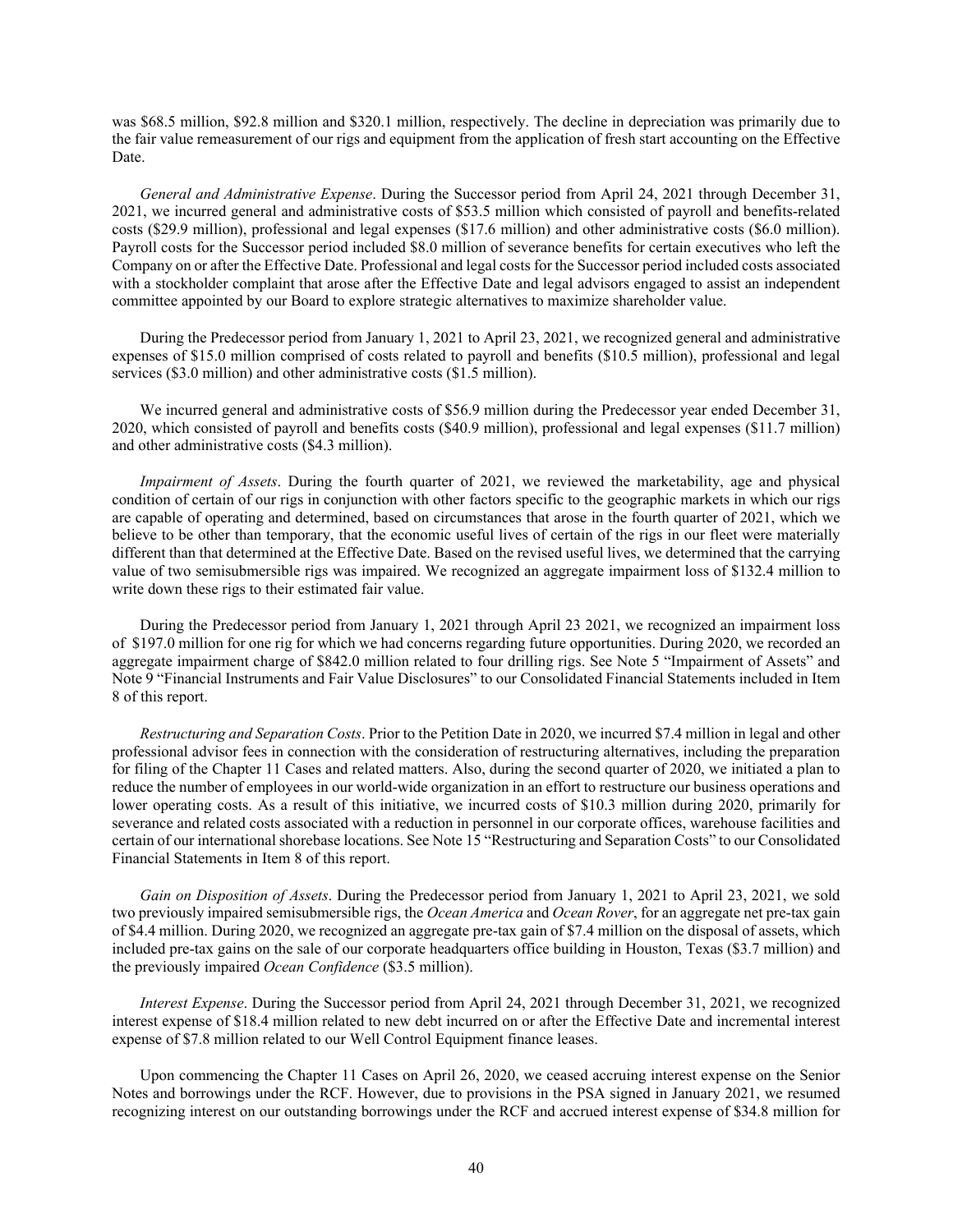the Predecessor period from January 1, 2021, 2021 through April 23, 2021, inclusive of a \$23.4 million catch-up adjustment for the period from April 26, 2020 to December 31, 2020.

During 2020, we recognized interest expense relating to the Senior Notes and RCF of \$37.0 million and \$5.6 million, respectively, for the period prior to our Chapter 11 Petition Date.

*Reorganization Items, net*. During the Successor period from April 24, 2021 through December 31, 2021, we recognized \$8.1 million of professional fees directly related to the Chapter 11 Cases.

During the Predecessor period from January 1, 2021 through April 23, 2021, we recognized \$1.6 billion in expenses and other net losses directly related to the Chapter 11 Cases, consisting of fresh start valuation adjustments  $(\$2.7$  billion), professional fees  $(\$51.1$  million), the accrual of a backstop commitment premium related to our First Lien Notes (as defined below) (\$10.4 million) and the write-off of a predecessor directors and officers tail insurance policy (\$6.9 million). These expenses were partially offset by a net gain on settlement of liabilities subject to compromise (\$1.1 billion).

During 2020, we recognized \$76.9 million in expenses and other net losses directly related to the Chapter 11 Cases, primarily consisting of incremental professional fees incurred (\$53.5 million) and the write-off of debt issuance costs associated with our Senior Notes (\$27.6 million), partially offset by net gains related to vendor settlements and purchase order cancellations (\$4.2 million). See Note 2 "Chapter 11 Proceedings" to our Consolidated Financial Statements in Item 8 of this report.

*Other, Net.* During the Successor period from April 24, 2021 through December 31, 2021, we recognized a \$10.8 million settlement related to a patent infringement indemnity claim against the supplier of our four drillships.

*Income Tax (Expense) Benefit*. We recorded income tax expense of \$1.7 million (negative 0.9% effective tax rate) for the Successor period from April 24, 2021 through December 31, 2021, an income tax benefit of \$39.4 million (2%) effective tax rate) for the Predecessor period from January 1, 2021 through April 23, 2021 and an income tax benefit of \$21.2 million (1.7% effective tax rate) for the Predecessor year ended December 31, 2020.

During the Successor period from April 24, 2021 through December 31, 2021, the negative effective tax rate reflects changes in the domestic and international jurisdictional mix of our pre-tax income and loss, which are consequences of realigning substantially all of our assets and operations under a foreign subsidiary.

During the Predecessor period from January 1, 2021 through April 23, 2021, our tax benefit was primarily attributable to the adoption of fresh start accounting.

The effective tax rate of 1.7% for the Predecessor year ended December 31, 2020 includes \$9.7 million due to a partial release of a previously recognized valuation allowance and tax rate change as a result of the Coronavirus Aid, Relief and Economic Security Act (or CARES Act). The CARES Act was signed into law by the President of the United States on March 27, 2020 and allowed for a carryback of net operating losses generated in 2018, 2019 and 2020 to each of the five preceding taxable years.

### **Liquidity and Capital Resources**

### *Chapter 11 Emergence*

On the Effective Date, in connection with the effectiveness of, and pursuant to the terms of, the Plan and the Confirmation Order:

- the Company's common stock outstanding immediately before the Effective Date was canceled;
- the new organizational documents of the reorganized entity became effective, authorizing the issuance of shares of common stock representing 100% of the equity interests in the reorganized entity (or the New Diamond Common Shares);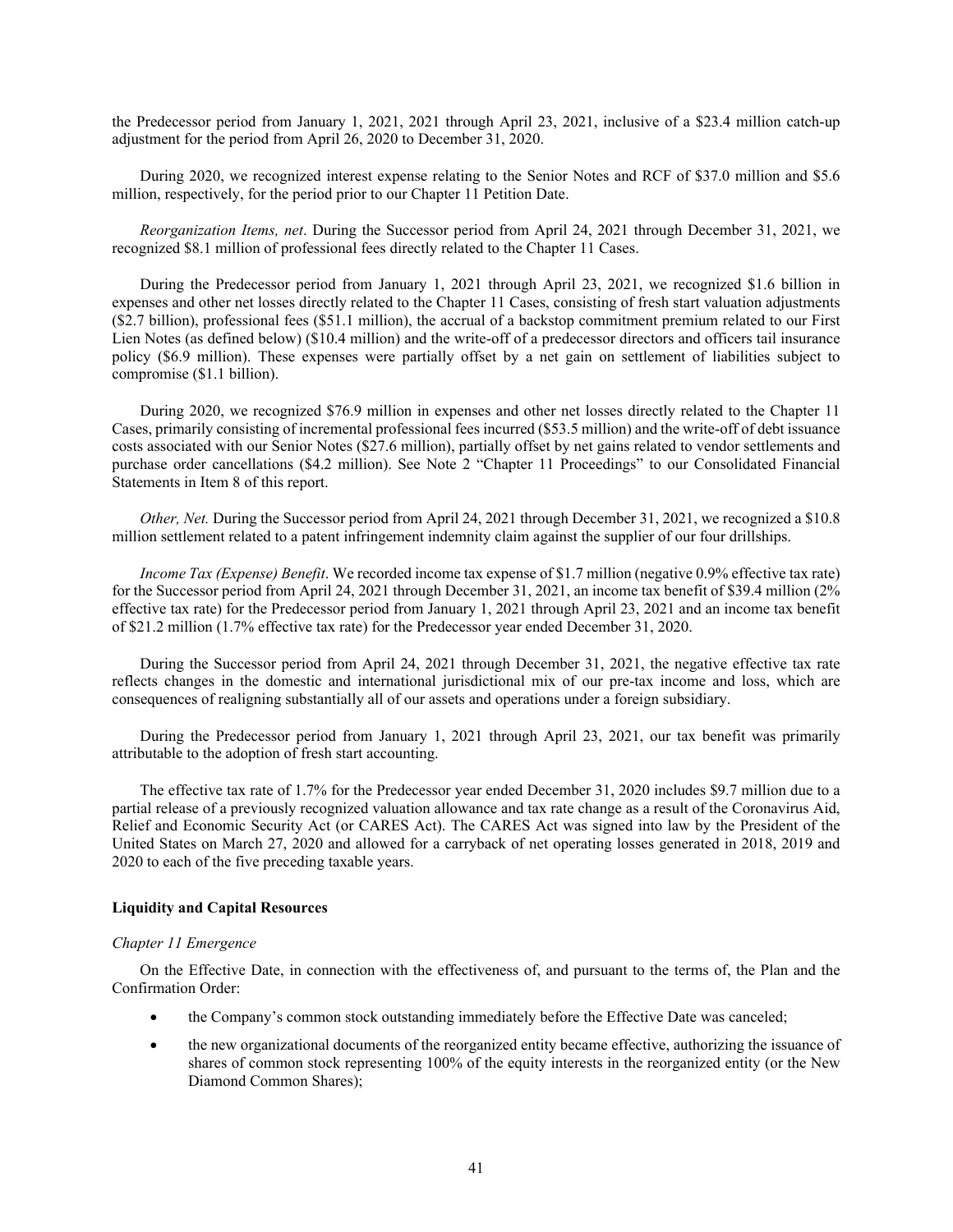- 70.0 million New Diamond Common Shares were transferred pro rata to holders of Senior Notes Claims (as defined in the Plan) in exchange for the cancellation of the Senior Notes, aggregating \$2.0 billion plus unpaid and accrued interest of \$44.9 million;
- 30.0 million New Diamond Common Shares were transferred pro rata to holders of Senior Notes Claims in exchange for providing \$114.7 million of new-money commitments to the Debtors pursuant to the Rights Offerings, the Private Placement, and the Backstop Commitments (each as defined in the Backstop Agreement);
- 7.5 million five-year warrants with no Black Scholes protection, with an exercise price of \$29.22 per warrant, which are exercisable into 7% of the New Diamond Common Shares measured at the time of exercise, subject to dilution by the MIP Equity Shares (as defined in the Plan), were issued to holders of Predecessor common stock in the amounts, and on the terms, set forth in the Plan and the Plan Supplement;
- approximately \$279.6 million was paid in cash and rollover of prepetition RCF borrowings into new debt of \$200.0 million on a dollar-for-dollar basis to settle the RCF claims; and
- all other secured, other priority or general unsecured claims, except to the extent that such holder agreed to a less favorable treatment, were settled by payment in full in cash.

See Note 2 "Chapter 11 Proceedings" and Note 11 "Prepetition Revolving Credit Facility, Senior Notes and Exit Debt" to our Consolidated Financial Statements included in Item 8 of this report.

## *New Debt at Emergence*

On the Effective Date, pursuant to the terms of the Plan, the Company and its subsidiary Diamond Foreign Asset Company entered into the following debt instruments:

- a senior secured revolving credit agreement (or the Exit Revolving Credit Agreement), which provides for a \$400.0 million senior secured revolving credit facility, with a \$100.0 million sublimit for the issuance of letters of credit thereunder (or the Exit RCF), maturing on April 22, 2026;
- a senior secured term loan credit agreement, which provides for a \$100.0 million senior secured term loan credit facility, which is scheduled to mature on April 22, 2027 under which \$100.0 million was drawn on the Effective Date (or the Exit Term Loan);
- an indenture, pursuant to which approximately \$85.3 million in aggregate principal amount of 9.00%/11.00%/13.00% Senior Secured First Lien PIK Toggle Notes due 2027 (or First Lien Notes) maturing on April 22, 2027 were issued on the Effective Date; and
- approximately \$39.7 million in the form of delayed draw note commitments that may be issued as additional First Lien Notes after the Effective Date, none of which had been issued as of December 31, 2021.

Our emergence from the Chapter 11 Cases allowed us to significantly reduce our level of indebtedness. The availability of borrowings under the Exit RCF is subject to the satisfaction of certain conditions, including restrictions on borrowings if certain conditions are met. See Note 11 "Prepetition Revolving Credit Facility, Senior Notes and Exit Debt — Exit Revolving Credit Agreement" to our Consolidated Financial Statements included in Item 8 of this report.

See also "– Contractual Cash Obligations" for our short-term and long-term cash requirements related to postemergence debt.

 At March 1, 2022, we had borrowings of \$103.5 million outstanding under the Exit RCF, including \$3.5 million deemed incurred in satisfaction of certain upfront fees payable to the lenders under the prepetition RCF (or PIK Loans). We also had utilized \$6.1 million of the Exit RCF for the issuance of a letter of credit. The PIK Loans do not reduce the amount of available commitments under the Exit RCF, and if repaid or prepaid may not be reborrowed. As of March 1, 2022, approximately \$293.9 million was available for borrowings or the issuance of letters of credit under the Exit RCF, subject to its terms and conditions.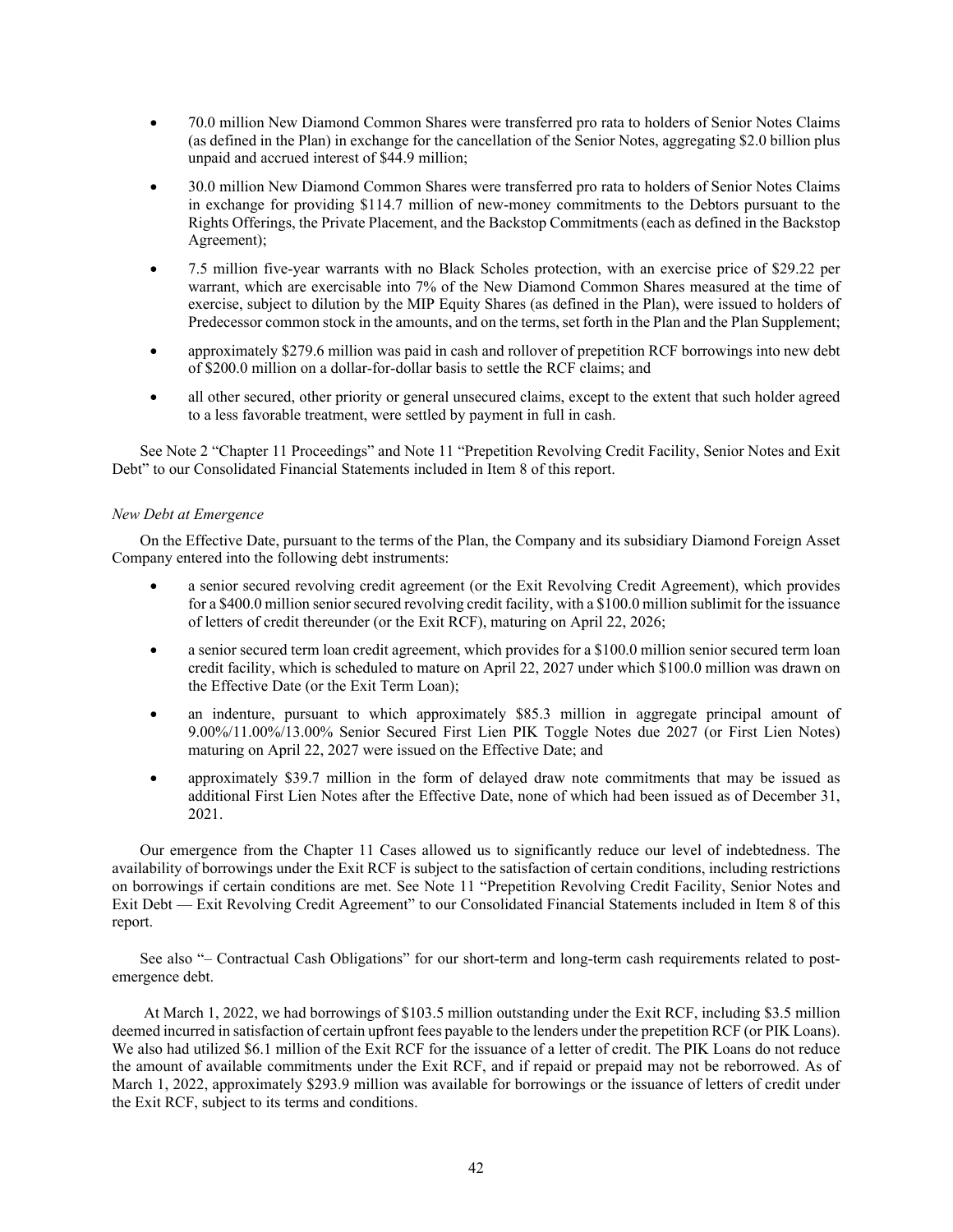## **Sources and Uses of Cash**

### *Cash Flows and Capital Expenditures*

For the Successor period April 24, 2021 through December 31, 2021, our operating activities provided cash flow of \$18.9 million. Cash receipts for contract drilling services (\$586.0 million) for the period and funds from the return of certain collateral deposits (\$6.0 million) offset cash expenditures for contract drilling, shorebase support, general and administrative costs and cash income taxes paid (\$537.7 million) and payments to professionals in connection with the Chapter 11 Cases (\$35.4 million). Cash outlays for capital expenditures and finance lease obligations during the period aggregated \$42.8 million and \$9.8 million, respectively. During the Successor period, we reduced outstanding borrowings under the Exit RCF by a net \$20.0 million.

For the Predecessor period January 1, 2021 through April 23, 2021, we used \$100.1 million for our operating activities. Cash expenditures for contract drilling, shorebase support and general and administrative costs (\$240.5 million), payments to professionals in connection with the Chapter 11 Cases (\$37.6 million), and net cash income taxes paid (\$3.4 million) offset cash receipts for contract drilling services (\$181.4 million) for the period. Cash outlays for capital expenditures aggregated \$49.1 million for the Predecessor period.

For the Predecessor year 2020, our operating activities provided net cash of \$8.4 million. Cash expenditures for contract drilling, shorebase support and general and administrative costs of \$826.7 million exceeded cash receipts from contract drilling services of \$822.2 million. Operating cash flow for the Predecessor year 2020 also included net tax refunds of \$31.2 million, primarily in the U.S. tax jurisdiction, partially offset by cash collateral deposits that we made in support of certain outstanding surety and other bonds and letters of credit (\$18.3 million). Other sources of cash during the year were borrowings under the RCF (\$436.0 million) and proceeds from the sales of the *Ocean Confidence* (\$4.6 million), our corporate headquarters office building in Houston, Texas (\$7.5 million) and Trinidad bonds (\$5.9 million). Cash paid for capital expenditures in 2020 was \$189.5 million.

As set forth in the Plan, on the Effective Date, we net settled \$242.0 million outstanding under the RCF in cash and issued \$75.0 million of First Lien Notes. See Note 2 "Chapter 11 Proceedings" and Note 11 "Prepetition Revolving Credit Facility, Senior Notes and Exit Debt" to our Consolidated Financial Statements included in Item 8 of this report.

### *Upgrades and Other Capital Expenditures*

We have historically invested a significant portion of our cash flows in the enhancement of our drilling fleet and our ongoing rig equipment replacement and capital maintenance programs. The amount of cash required to meet our capital commitments is determined by evaluating the need to upgrade our rigs to meet specific customer requirements and our rig equipment enhancement, maintenance and replacement programs. We make periodic assessments of our capital spending programs based on current and expected industry conditions and our cash flow forecast. As of the date of this report, we expect cash capital expenditures for 2022 to be approximately \$40.0 million to \$50.0 million pursuant to our capital maintenance programs and an additional \$15.0 million in survey-related capital expenditures.

#### **Credit Ratings**

Following the commencement of our Chapter 11 Cases, Moody's Investors Service, Inc. and S&P Global Ratings lowered our credit ratings to default status. They subsequently withdrew our issued credit ratings and outlook and have discontinued their rating coverage of the Company.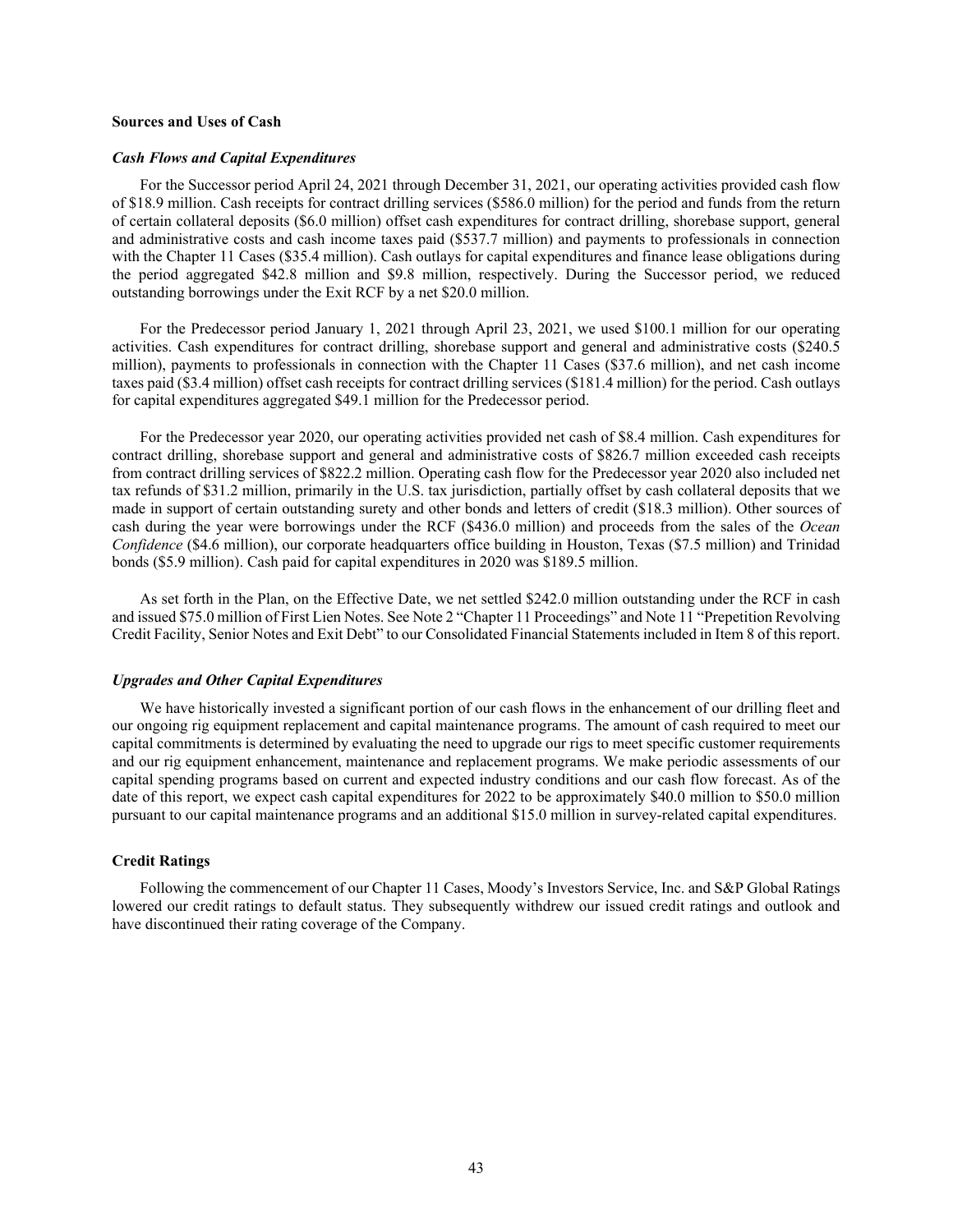## **Contractual Cash Obligations**

The following table sets forth our contractual cash obligations at December 31, 2021 (in thousands).

|                                               | <b>Payments Due By Period</b> |            |  |        |  |           |  |           |  |                   |
|-----------------------------------------------|-------------------------------|------------|--|--------|--|-----------|--|-----------|--|-------------------|
| Contractual Obligations <sup>(1)</sup>        |                               | Total      |  | 2022   |  | 2023-2024 |  | 2025-2026 |  | <b>Thereafter</b> |
| Exit Term Loan (principal and interest) (2)   |                               | 139,034 \$ |  | 7,097  |  | 14,194    |  | 14,194    |  | 103,549           |
| First Lien Notes (principal and interest) (3) |                               | 132,316    |  | 9.177  |  | 17,985    |  | 16.143    |  | 89,011            |
| Exit RCF borrowings <sup>(4)</sup>            |                               | 103,866    |  | 4.824  |  | 9.413     |  | 89,629    |  |                   |
| Well Control Equipment services agreement (5) |                               | 137,232    |  | 24.696 |  | 47,388    |  | 65,148    |  |                   |
| Finance leases (6)                            |                               | 201,622    |  | 26,280 |  | 52,632    |  | 122,710   |  |                   |
| Operating leases <sup>(6)</sup>               |                               | 45,456     |  | 18,195 |  | 12,750    |  | 6,817     |  | 7,694             |
| Total obligations                             |                               | 759,526    |  | 90,269 |  | 154,362   |  | 314.641   |  | 200,254           |

- **(1)** The above table excludes \$47.2 million of total net unrecognized tax benefits related to uncertain tax positions that could result in a future cash payment as of December 31, 2021. Due to the high degree of uncertainty regarding the timing of future cash outflows associated with the liabilities recognized in these balances, we are unable to make reasonably reliable estimates of the period of cash settlement with the respective taxing authorities.
- **(2)** Contractual obligations related to our Exit Term Loan are presented in the table above assuming an interest rate consistent with the rate applied to the principal as of December 31, 2021.
- **(3)** Contractual obligations related to our First Lien Notes are presented in the table above assuming a cash interest payment option and include the commitment premium for the undrawn First Lien Notes based on the December 31, 2021 balance.
- **(4)** Contractual obligations under our Exit RCF are presented in the table above assuming that the outstanding amount at December 31, 2021 remains drawn until the maturity of the Exit Revolving Credit Agreement and that interest accrues at the same rate applied to such borrowings as of December 31, 2021.
- **(5)** Contractual obligations related to our Well Control Equipment services agreement include a commitment to purchase consumable and capital spare parts owned and controlled by the vendor at the end of the service arrangement for a purchase price based on current list prices not to exceed \$37.0 million. The table above assumes that such items are purchased at the ceiling price at the end of the agreement in 2026, however the actual amount may vary as the volume and prices of spares to be purchased are not yet known. See "— *Pressure Control by the Hour®."*
- **(6)** These contractual obligations are related to finance leases for our Well Control Equipment and our operating leases for corporate and shorebase offices, office and information technology equipment, employee housing, vehicles, onshore storage yards and certain rig equipment and tools. Our contractual obligations under our finance lease obligations include payments related to the exercise of a purchase option for the Well Control Equipment at the end of the original lease term. See Note 13 "Leases and Lease Commitments" to our Consolidated Financial Statements in Item 8 of this report.

*Pressure Control by the Hour®*. In 2016, we entered into a ten-year agreement with a subsidiary of Baker Hughes Company (formerly known as Baker Hughes, a GE company) (or Baker Hughes) to provide services with respect to Well Control Equipment on our four drillships. Such services include management of maintenance, certification and reliability with respect to such equipment. In connection with the contractual services agreement, we sold the Well Control Equipment on our drillships to a Baker Hughes subsidiary and are leasing it back over separate finance leases for approximately \$26.0 million per year in the aggregate. Collectively, we refer to the contractual services agreement and corresponding finance lease agreements with the Baker Hughes affiliate as the PCbtH program. See Note 12 "Commitments and Contingencies" and Note 13 "Leases and Lease Commitments" to our Consolidated Financial Statements in Item 8 of this report.

Except for our contractual requirements under the PCbtH program discussed above, we had no other purchase obligations for major rig upgrades or any other significant obligations at December 31, 2021, except for those related to our direct rig operations, which arise during the normal course of business.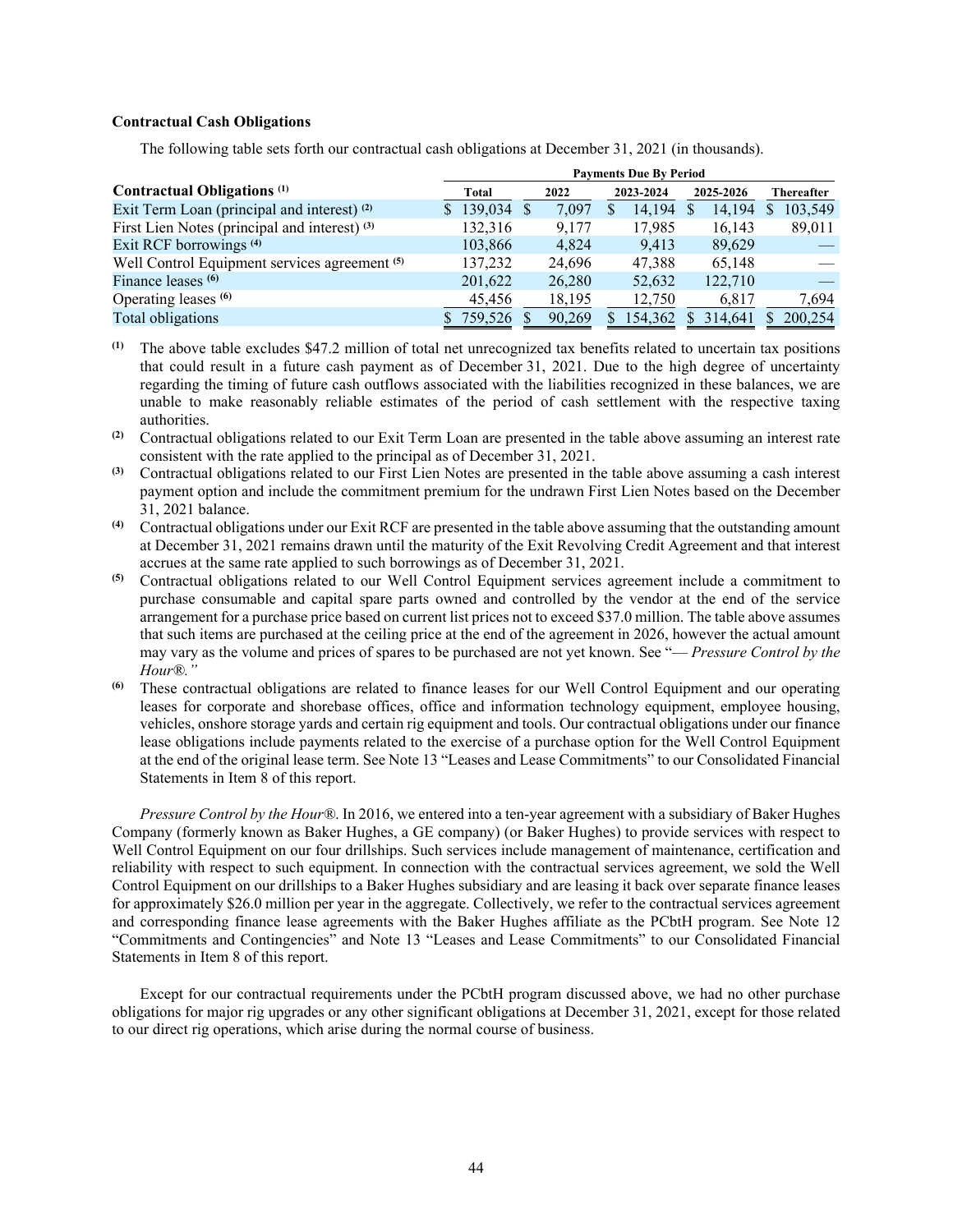## **Other Commercial Commitments - Letters of Credit**

We were contingently liable as of December 31, 2021 in the amount of \$23.1 million under certain tax, performance, supersedeas, value-added-tax related (or VAT) and customs bonds and letters of credit. Agreements relating to approximately \$17.0 million of customs, tax, VAT and supersedeas bonds can require collateral at any time, while the remaining agreements, aggregating \$6.1 million, cannot require collateral except in events of default. At December 31, 2021, we had made aggregate collateral deposits of \$17.5 million with respect to other bonds and letters of credit. These deposits are recorded in "Other assets" in the Successor Consolidated Balance Sheet at December 31, 2021. The table below provides a list of these obligations in U.S. dollar equivalents by year of expiration (in thousands).

|                                     |              | For the Years Ending December<br>31. |       |
|-------------------------------------|--------------|--------------------------------------|-------|
|                                     | <b>Total</b> | 2022                                 | 2023  |
| <b>Other Commercial Commitments</b> |              |                                      |       |
| Tax bonds                           | \$<br>14,099 | 11,661 \$                            | 2,438 |
| Performance bonds                   | 6,100        | 6,100                                |       |
| Supersedeas bonds                   | 2,600        | 2,600                                |       |
| Customs bonds                       | 261          | 261                                  |       |
| Other                               | 89           | 89                                   |       |
| Total obligations                   | 23,149       | 20,711                               | 2,438 |

### **Other**

*Operations Outside the U.S.* Our operations outside the U.S. accounted for approximately 41%, 55%, 54% and 47% of our total consolidated revenues for the Successor period from April 24, 2021 through December 31, 2021 and the Predecessor periods from January 1, 2021 through April 23, 2021 and the years ended December 31, 2020 and 2019, respectively. See "Risk Factors – *Regulatory and Legal Risks – Significant portions of our operations are conducted outside the U.S. and involve additional risks not associated with U.S. domestic operations*" in Item 1A of this report.

*Currency Risk.* Some of our subsidiaries conduct a portion of their operations in the local currency of the country where they conduct operations, resulting in foreign currency exposure. Currency environments in which we currently have or previously had significant business operations include Australia, Brazil, Egypt, Malaysia, Mexico, Trinidad and Tobago and the U.K., creating exposure to certain monetary assets and liabilities denominated in currencies other than the U.S. dollar. These assets and liabilities are revalued based on currency exchange rates at the end of the reporting period.

To reduce our currency exchange risk, we may, if possible, arrange for a portion of our international contracts to be payable to us in local currency in amounts equal to our estimated operating costs payable in local currency, with the balance of the contract payable in U.S. dollars. The revaluation of liabilities denominated in currencies other than the U.S. dollar related to foreign income taxes, including deferred tax assets and liabilities and uncertain tax positions, is reported as a component of "Income tax (expense) benefit" in our Consolidated Statements of Operations.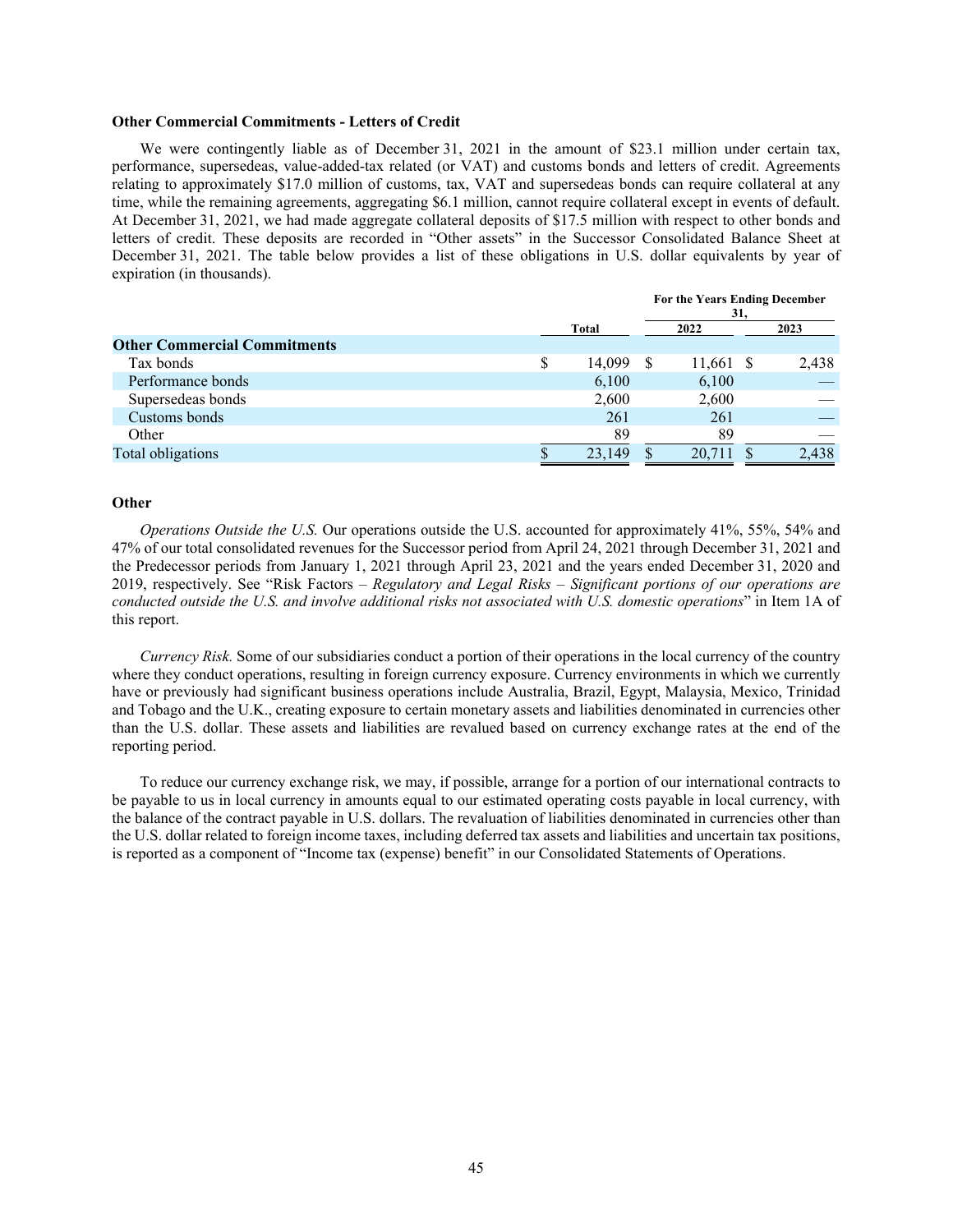### **Forward-Looking Statements**

We or our representatives may, from time to time, either in this report, in periodic press releases or otherwise, make or incorporate by reference certain written or oral statements that are "forward-looking statements" within the meaning of Section 27A of the Securities Act of 1933, as amended, or the Securities Act, and Section 21E of the Exchange Act. All statements other than statements of historical fact are, or may be deemed to be, forward-looking statements. Forward-looking statements include, without limitation, any statement that may project, indicate or imply future results, events, performance or achievements, and may contain or be identified by the words "expect," "intend," "plan," "predict," "anticipate," "estimate," "believe," "should," "could," "may," "might," "will," "will be," "will continue," "will likely result," "project," "forecast," "budget" and similar expressions. In addition, any statement concerning future financial performance (including, without limitation, future revenues, earnings or growth rates), ongoing business strategies or prospects, and possible actions taken by or against us are also forward-looking statements as so defined. Statements made by us in this report that contain forward-looking statements may include, but are not limited to, information concerning our possible or assumed future results of operations and statements about the following subjects:

- the effects of the Chapter 11 Cases on our operations, including our relationships with employees, regulatory authorities, customers, suppliers, banks, insurance companies and other third parties, and agreements;
- strategic alternatives to maximize shareholder value, potential actions our Board may or may not take in connection therewith, the process and timetable for such exploration and any future public comments regarding such matters;
- market conditions and the effect of such conditions on our future results of operations;
- sources and uses of and requirements for financial resources and sources of liquidity;
- customer spending programs;
- business plans or financial condition of our customers, including with respect to or as a result of the COVID-19 pandemic;
- duration and impacts of the COVID-19 pandemic, including new variants of the virus, lockdowns, reopenings and any other related actions taken by businesses and governments on the offshore drilling industry and our business, operations, supply chain and personnel, financial condition, results of operations, cash flows and liquidity;
- expectations regarding our plans and strategies, including plans, effects and other matters relating to the COVID-19 pandemic;
- contractual obligations and future contract negotiations;
- interest rate and foreign exchange risk and the transition away from LIBOR;
- operations outside the United States;
- geopolitical events and risks;
- business strategy;
- growth opportunities;
- competitive position including, without limitation, competitive rigs entering the market;
- expected financial position and liquidity;
- cash flows and contract backlog;
- idling drilling rigs or reactivating stacked rigs;
- outcomes of litigation and legal proceedings;
- declaration and payment of dividends;
- financing plans;
- market outlook;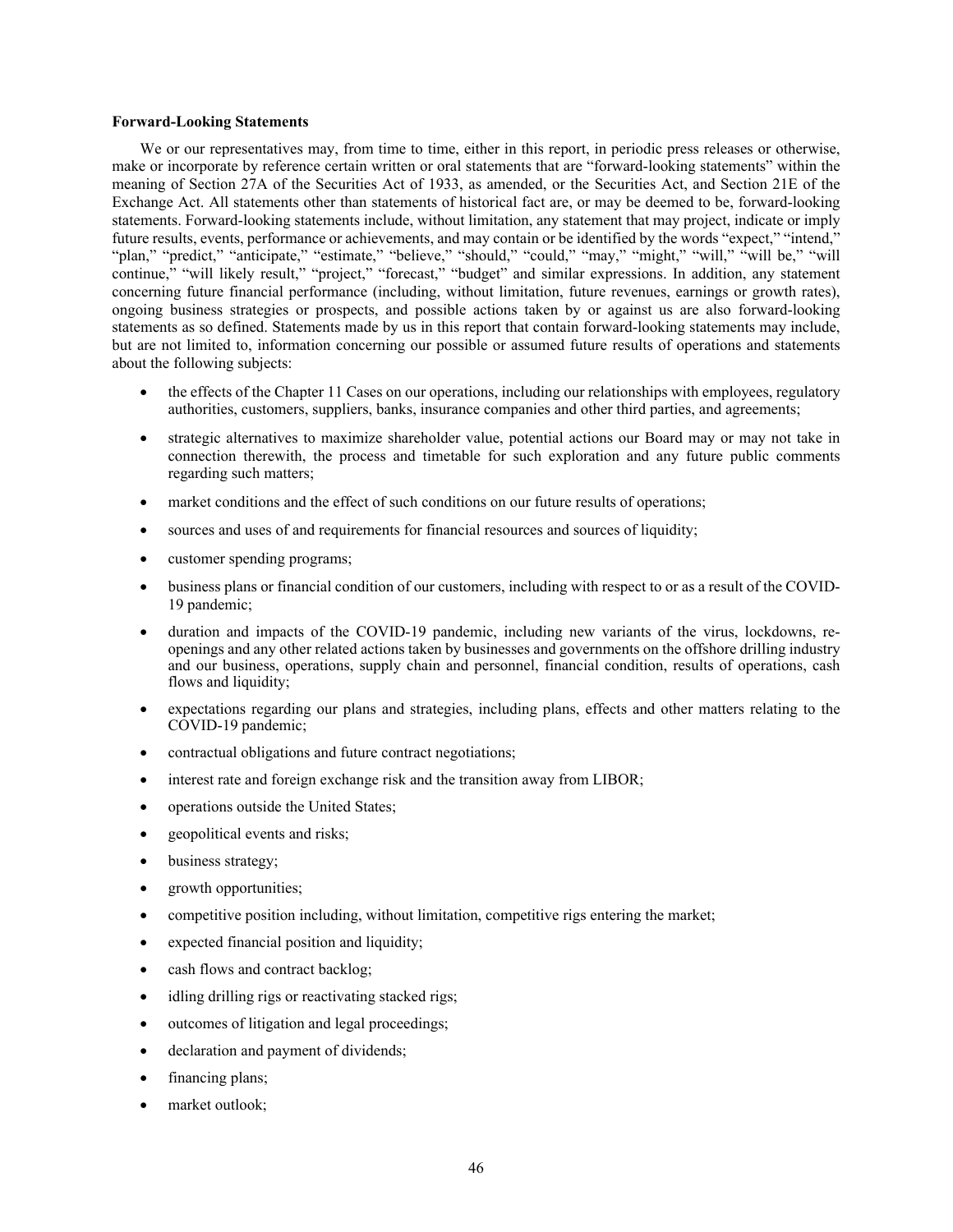- commodity prices;
- tax planning and effects of the Tax Cuts and Jobs Act and the CARES Act;
- changes in tax laws and policies or adverse outcomes resulting from examination of our tax returns;
- debt levels and the impact of changes in the credit markets;
- budgets for capital and other expenditures;
- contractual obligations related to our Well Control Equipment services agreement and potential exercise of the purchase option at the end of the original lease term;
- the MMSA with an offshore drilling company and future management and marketing services thereunder;
- timing and duration of required regulatory inspections for our drilling rigs and other planned downtime;
- process and timing for acquiring regulatory permits and approvals for our drilling operations;
- timing and cost of completion of capital projects;
- delivery dates and drilling contracts related to capital projects;
- plans and objectives of management;
- scrapping retired rigs;
- asset impairments and impairment evaluations;
- assets held for sale;
- our internal controls and internal control over financial reporting;
- performance of contracts;
- compliance with applicable laws; and
- availability, limits and adequacy of insurance or indemnification.

These types of statements are based on current expectations about future events and inherently are subject to a variety of assumptions, risks and uncertainties, many of which are beyond our control, that could cause actual results to differ materially from those expected, projected or expressed in forward-looking statements. These risks and uncertainties include, among others, the following:

- those described under "Risk Factors" in Item 1A;
- risks that our assumptions and analyses in the Plan are incorrect;
- the potential adverse effects of the Chapter 11 Cases on our liquidity, results of operations, access to capital resources or business prospects;
- the impact of the COVID-19 pandemic, including new variants of the virus, or future epidemics or pandemics on our business, including the potential for worker absenteeism, facility closures, work slowdowns or stoppages, supply chain disruptions, additional costs and liabilities, delays, our ability to recover costs under contracts, insurance challenges, and potential impacts on access to capital, markets and the fair value of our assets;
- general economic and business conditions and trends, including recessions, inflation, and adverse changes in the level of international trade activity;
- the recent downturn in our industry and the continuing effects thereof;
- worldwide supply and demand for oil and natural gas;
- changes in foreign and domestic oil and gas exploration, development and production activity;
- oil and natural gas price fluctuations and related market expectations;
- the ability of OPEC+ to set and maintain production levels and pricing, and the level of production in non-OPEC+ countries;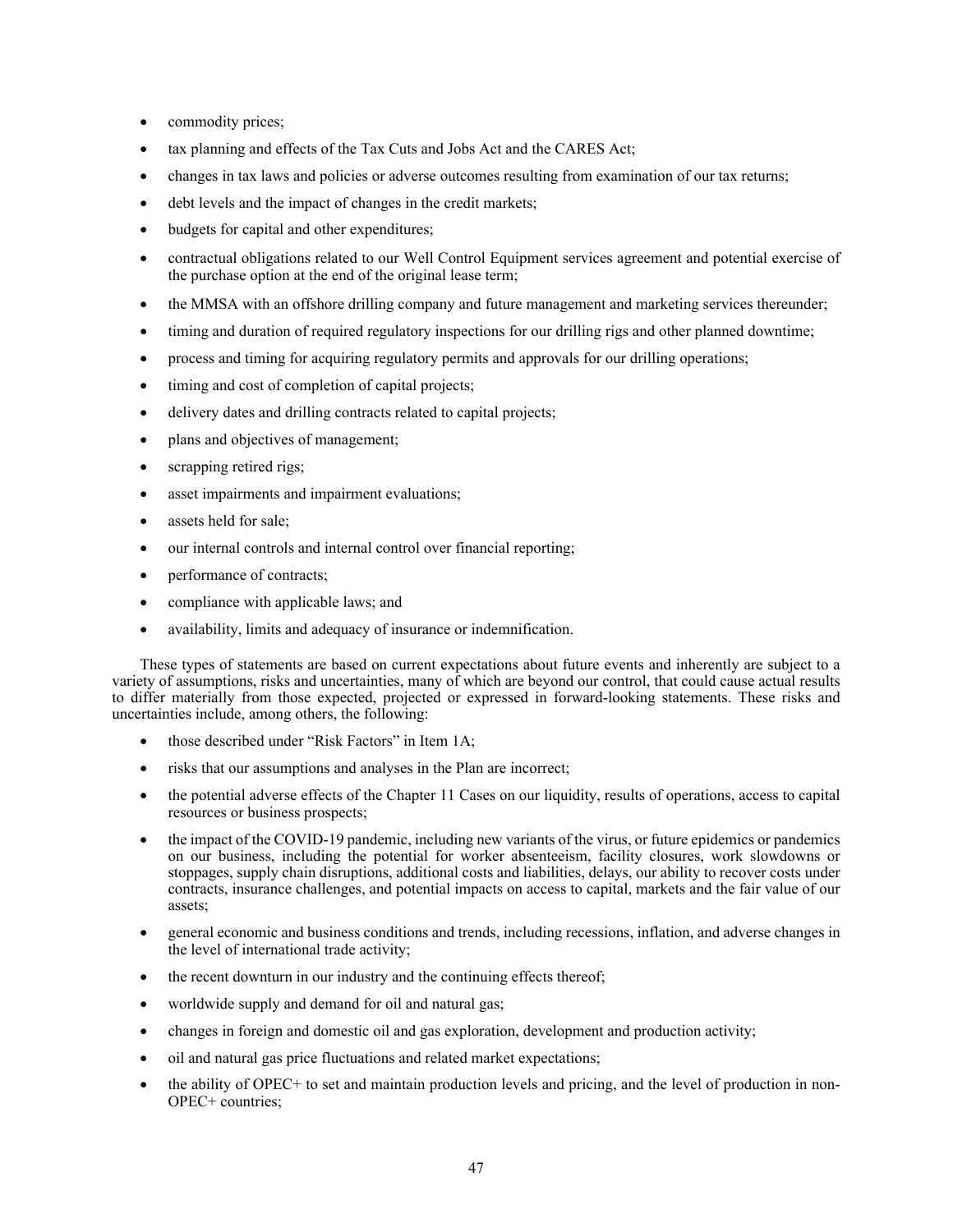- policies of various governments regarding exploration and development of oil and gas reserves;
- inability to obtain contracts for our rigs that do not have contracts;
- inability to reactivate cold-stacked rigs;
- cancellation or renegotiation of contracts included in our reported contract backlog;
- advances in exploration and development technology;
- the worldwide political and military environment, including, for example, in oil-producing regions and locations where our rigs are operating or are in shipyards;
- casualty losses;
- operating hazards inherent in drilling for oil and gas offshore;
- the risk of physical damage to rigs and equipment caused by named windstorms in the U.S. Gulf of Mexico;
- industry fleet capacity;
- market conditions in the offshore contract drilling industry, including, without limitation, dayrates and utilization levels;
- competition;
- changes in foreign, political, social and economic conditions;
- risks of international operations, compliance with foreign laws and taxation policies and seizure, expropriation, nationalization, deprivation, malicious damage or other loss of possession or use of equipment and assets;
- risks of potential contractual liabilities pursuant to our various drilling contracts in effect from time to time;
- customer or supplier bankruptcy, liquidation or other financial difficulties;
- the ability of customers and suppliers to meet their obligations to us and our subsidiaries;
- collection of receivables;
- foreign exchange and currency fluctuations and regulations, and the inability to repatriate income or capital;
- risks of war, military operations, other armed hostilities, sabotage, piracy, cyber-attack, terrorist acts and embargoes, including the conflict in Ukraine;
- changes in offshore drilling technology, which could require significant capital expenditures in order to maintain competitiveness;
- reallocation of drilling budgets away from offshore drilling in favor of other priorities such as renewable energy or other land-based projects;
- regulatory initiatives and compliance with governmental regulations including, without limitation, regulations pertaining to climate change, greenhouse gases, carbon emissions or energy use;
- compliance with and liability under environmental laws and regulations;
- uncertainties surrounding deepwater permitting and exploration and development activities;
- potential changes in accounting policies by the Financial Accounting Standards Board, SEC, or regulatory agencies for our industry which may cause us to revise our financial accounting and/or disclosures in the future, and which may change the way analysts measure our business or financial performance;
- development and increasing adoption of alternative fuels;
- customer preferences;
- risks of litigation, tax audits and contingencies and the impact of compliance with judicial rulings and jury verdicts;
- cost, availability, limits and adequacy of insurance;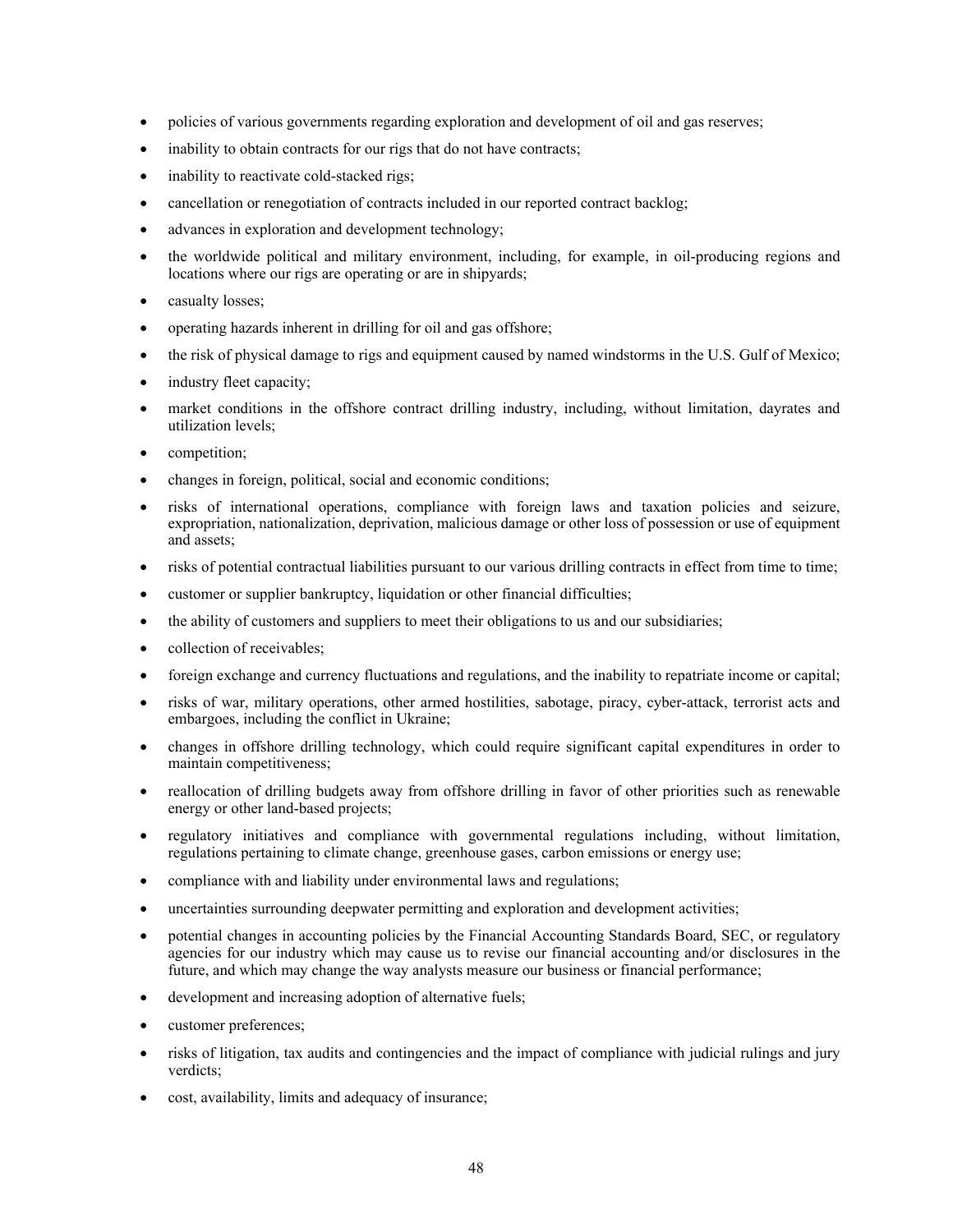- invalidity of assumptions used in the design of our controls and procedures and the risk that material weaknesses may arise in the future;
- business opportunities that may be presented to and pursued or rejected by us;
- the results of financing efforts;
- adequacy and availability of our sources of liquidity;
- risks resulting from our indebtedness;
- public health threats;
- negative publicity; and
- impairments of assets.

The risks and uncertainties included here are not exhaustive. Other sections of this report and our other filings with the SEC include additional factors that could adversely affect our business, results of operations and financial performance. Given these risks and uncertainties, investors should not place undue reliance on forward-looking statements. Forward-looking statements included in this report speak only as of the date of this report. We expressly disclaim any obligation or undertaking to release publicly any updates or revisions to any forward-looking statement to reflect any change in our expectations or beliefs with regard to the statement or any change in events, conditions or circumstances on which any forward-looking statement is based. In addition, in certain places in this report, we refer to reports of third parties that purport to describe trends or developments in energy production or drilling and exploration activity. While we believe that each of these reports is reliable, we have not independently verified the information included in such reports. We specifically disclaim any responsibility for the accuracy and completeness of such information and undertake no obligation to update such information.

## **New Accounting Pronouncements**

For a discussion of recent accounting pronouncements that have had or are expected to have an effect on our Consolidated Financial Statements, see Note 1 "General Information – *Changes in Accounting Principles*" to our Consolidated Financial Statements in Item 8 of this report.

## **Item 7A. Quantitative and Qualitative Disclosures About Market Risk.**

The information included in this Item 7A is considered to constitute "forward-looking statements" for purposes of the statutory safe harbor provided in Section 27A of the Securities Act and Section 21E of the Exchange Act. See "Management's Discussion and Analysis of Financial Condition and Results of Operations – Forward-Looking Statements" in Item 7 of this report.

Our measure of market risk exposure represents an estimate of the change in fair value of our financial instruments. Market risk exposure is presented for each class of financial instrument held by us at December 31, 2021 and 2020, assuming immediate adverse market movements of the magnitude described below. We believe that the various rates of adverse market movements represent a measure of exposure to loss under hypothetically assumed adverse conditions. The estimated market risk exposure represents the hypothetical loss to future earnings and does not represent the maximum possible loss or any expected actual loss, even under adverse conditions, because actual adverse fluctuations would likely differ. In addition, since our investment portfolio is subject to change based on our portfolio management strategy as well as in response to changes in the market, these estimates are not necessarily indicative of the actual results that may occur.

Exposure to market risk is managed and monitored by our senior management. Senior management approves the overall investment strategy that we employ and has responsibility to ensure that the investment positions are consistent with that strategy and the level of risk acceptable to us. We may manage risk by buying or selling instruments or entering into offsetting positions.

*Interest Rate Risk*. We have exposure to interest rate risk on our debt instruments arising from changes in the level or volatility of interest rates. As of December 31, 2021, our variable interest rate debt included \$83.5 million of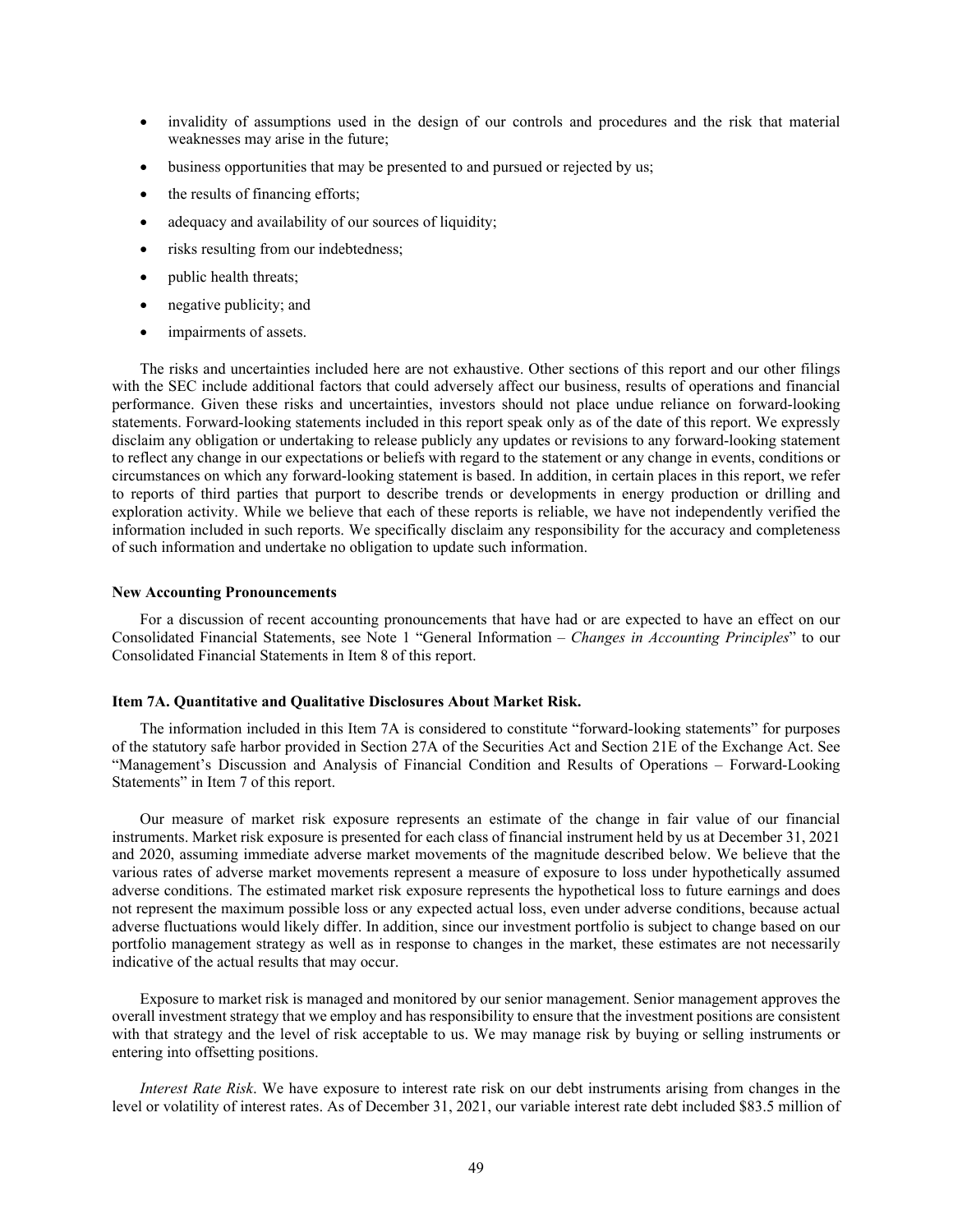outstanding borrowings under the Exit RCF, \$6.1 million for the issuance of letters of credit under the Exit RCF and our \$100.0 million Exit Term Loan. At this level of variable-rate debt, the impact of a 100-basis point increase in market interest rates would not have a material effect (estimated \$1.9 million increase in interest expense on an annualized basis). Our First Lien Notes have been issued at fixed rates, and as such, interest expense would not be impacted by interest rate shifts.

Our Predecessor Senior Notes were issued at fixed rates, and as such, interest expense would not have been impacted by interest rate shifts. However, changes in market interest rates were reflected in the fair value of the debt. The impact of a 100-basis point increase or decrease in interest rates on this fixed rate debt would have resulted in a decrease in market value of \$5.1 million or increase in market value of \$5.4 million, respectively, as of December 31, 2020.

The interest rates on certain types of assets and liabilities may fluctuate in advance of changes in market interest rates, while interest rates on other types may lag behind changes in market rates. Accordingly, the analysis may not be indicative of, is not intended to provide, and does not provide a precise forecast of the effect of changes in market interest rates on our earnings or stockholders' equity. Further, the computations do not contemplate any actions we could undertake in response to changes in interest rates.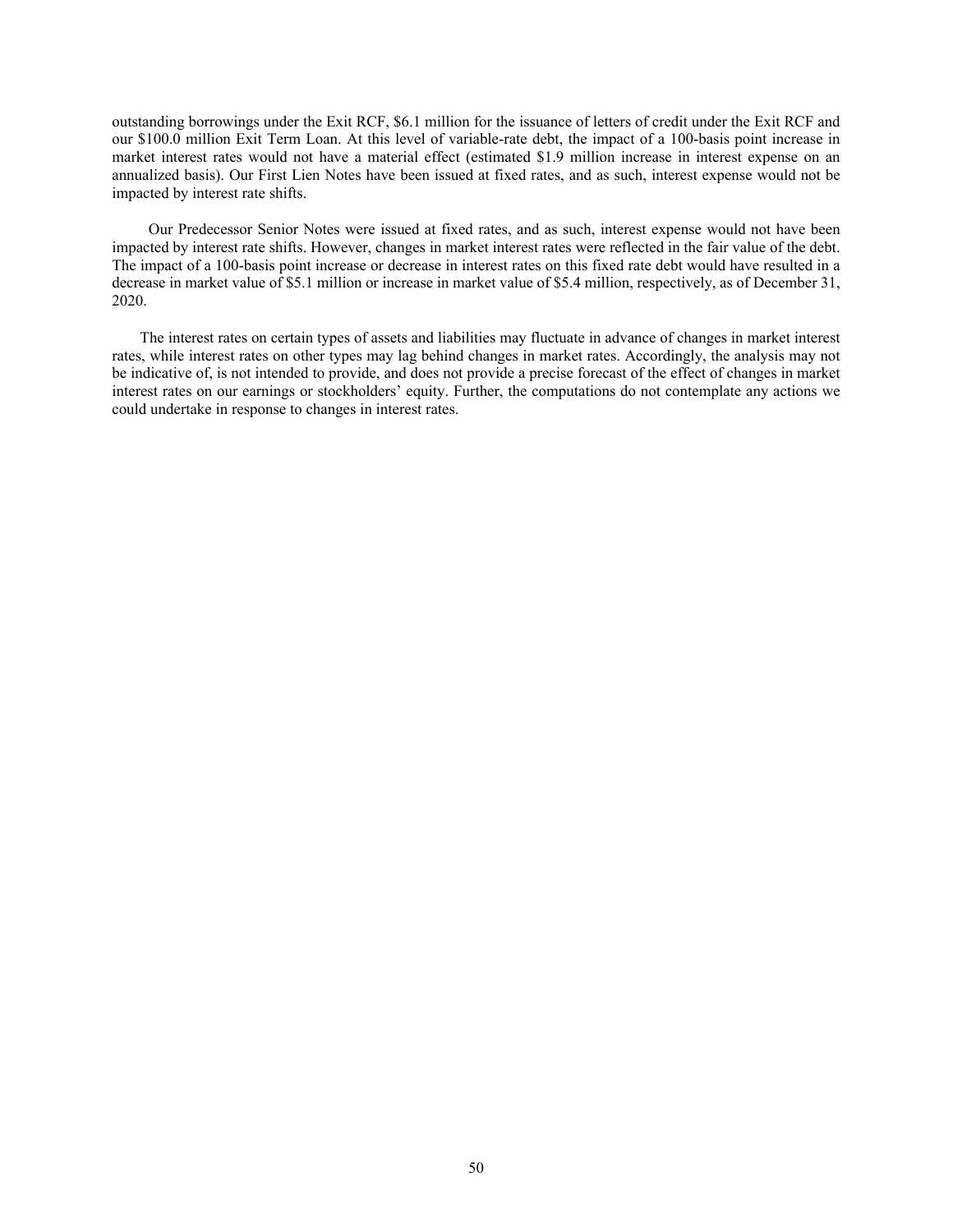### **Item 8. Financial Statements and Supplementary Data. REPORT OF INDEPENDENT REGISTERED PUBLIC ACCOUNTING FIRM**

To the stockholders and the Board of Directors of Diamond Offshore Drilling, Inc.

### **Opinion on the Financial Statements**

We have audited the accompanying consolidated balance sheets of Diamond Offshore Drilling, Inc. and subsidiaries (the "Company") as of December 31, 2021 (Successor Company balance sheet) and 2020 (Predecessor Company balance sheet), the related consolidated statements of operations, comprehensive income or loss, stockholders' equity, and cash flows, for the period of April 24, 2021 to December 31, 2021 (Successor Company operations), the period of January 1, 2021 to April 23, 2021 and for each of the two years in the period ended December 31, 2020 (Predecessor Company operations), and the related notes (collectively referred to as the "financial statements"). In our opinion, the Successor Company financial statements present fairly, in all material respects, the financial position of the Company as of December 31, 2021, and the results of its operations and its cash flows for the period of April 24, 2021 to December 31, 2021, in conformity with accounting principles generally accepted in the United States of America. Further, in our opinion, the Predecessor Company financial statements present fairly, in all material respects, the financial position of the Predecessor Company as of December 31, 2020, and the results of its operations and its cash flows for the period of January 1, 2021 to April 23, 2021, and for each of the two years in the period ended December 31, 2020, in conformity with accounting principles generally accepted in the United States of America.

### **Fresh Start Reporting**

As discussed in Note 2 to the financial statements, on April 8, 2021, the Bankruptcy Court entered an order confirming the plan of reorganization which became effective after the close of business on April 23, 2021. Accordingly, the accompanying financial statements have been prepared in conformity with FASB Accounting Standard Codification 852, *Reorganizations*, for the Successor Company as a new entity with assets, liabilities, and a capital structure having carrying values not comparable with prior periods as described in Note 3 to the financial statements.

#### **Basis for Opinion**

These financial statements are the responsibility of the Company's management. Our responsibility is to express an opinion on the Company's financial statements based on our audits. We are a public accounting firm registered with the Public Company Accounting Oversight Board (United States) (PCAOB) and are required to be independent with respect to the Company in accordance with the U.S. federal securities laws and the applicable rules and regulations of the Securities and Exchange Commission and the PCAOB.

We conducted our audits in accordance with the standards of the PCAOB. Those standards require that we plan and perform the audit to obtain reasonable assurance about whether the financial statements are free of material misstatement, whether due to error or fraud. The Company is not required to have, nor were we engaged to perform, an audit of its internal control over financial reporting. As part of our audits, we are required to obtain an understanding of internal control over financial reporting but not for the purpose of expressing an opinion on the effectiveness of the Company's internal control over financial reporting. Accordingly, we express no such opinion.

Our audits included performing procedures to assess the risks of material misstatement of the financial statements, whether due to error or fraud, and performing procedures that respond to those risks. Such procedures included examining, on a test basis, evidence regarding the amounts and disclosures in the financial statements. Our audits also included evaluating the accounting principles used and significant estimates made by management, as well as evaluating the overall presentation of the financial statements. We believe that our audits provide a reasonable basis for our opinion.

### **Critical Audit Matters**

The critical audit matters communicated below are matters arising from the current-period audit of the financial statements that were communicated or required to be communicated to the audit committee and that (1) relate to accounts or disclosures that are material to the financial statements and (2) involved our especially challenging, subjective, or complex judgments. The communication of critical audit matters does not alter in any way our opinion on the financial statements, taken as a whole, and we are not, by communicating the critical audit matters below, providing separate opinions on the critical audit matters or on the accounts or disclosures to which they relate.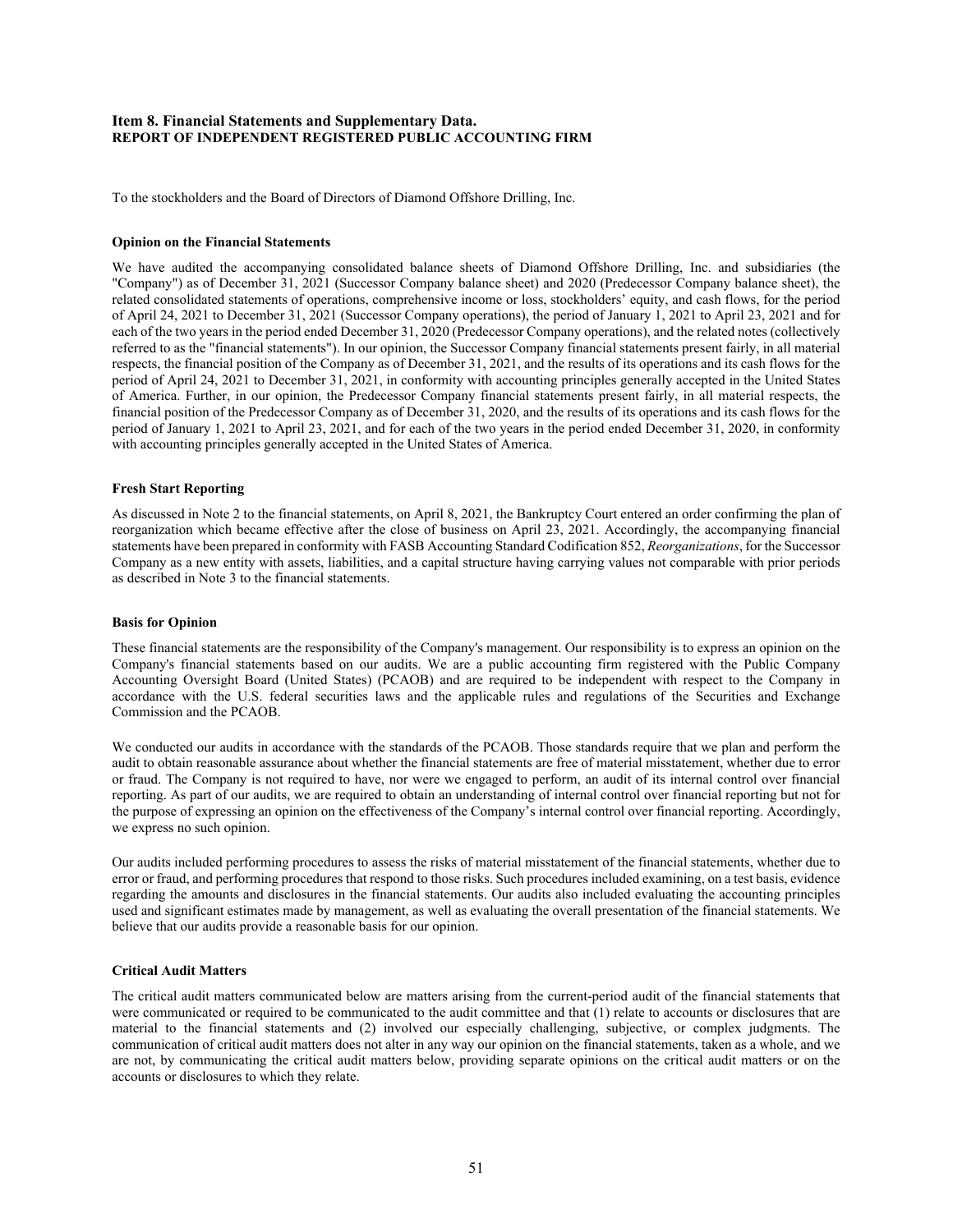### *Impairment of Long-Lived Assets – Refer to Notes 1 and 5 to the financial statements*

### *Critical Audit Matter Description*

The evaluation of drilling equipment, specifically drilling rigs, for impairment occurs whenever changes in circumstances indicate that the carrying amount of an asset may not be recoverable, such as a change in economic useful life of a rig, cold stacking a drilling rig, the expectation of cold stacking a drilling rig in the near term, a decision to retire or scrap a drilling rig, or excess spending over budget on a newbuild, construction project or major drilling rig upgrade. When the Company determines that the carrying value of a drilling rig may not be recoverable, they prepare an undiscounted probability-weighted cash flow analysis to determine if there is a potential impairment. If the carrying value of a drilling rig is not recoverable, it would be impaired to fair value using a discounted probability-weighted cash flow analysis. These analyses utilize certain assumptions for each drilling rig under evaluation and consider multiple probability-weighted utilization and dayrate scenarios. For the Predecessor Company, drilling and other property and equipment, net of accumulated depreciation was \$3.9 billion as of April 23, 2021, and impairment of assets was \$197.0 million for the period of January 1, 2021 to April 23, 2021. For the Successor Company, drilling and other property and equipment, net of accumulated depreciation was \$1.2 billion as of December 31, 2021, and impairment of assets was \$132.4 million for the period of April 24, 2021 to December 31, 2021.

We identified impairment of drilling rigs as a critical audit matter because of the significant judgments made by management to identify indicators of impairment and to develop the dayrate and remaining economic useful life assumptions used in the probability-weighted cash flow analyses to determine if potential impairments exist and measure fair value. This required a high degree of auditor judgment and increased extent of effort, including the involvement of fair value specialists.

### *How the Critical Audit Matter Was Addressed in the Audit*

Our audit procedures related to (i) the identification of indicators of impairment and (ii) the evaluation of the Company's undiscounted and discounted probability-weighted cash flow analysis for those drilling rigs with factors that indicated potential impairment included the following, among others:

- We evaluated the Company's identification of impairment indicators by:
	- Corroborating information used in the identification of impairment indicators through independent inquiries of marketing and operations personnel and by performing an independent assessment of potential indicators of impairment utilizing the individual drilling rig history, asset class history for dayrates, backlog and potential drilling rig opportunities.
	- Considering industry and analysts reports and the impact of macroeconomic factors, such as future oil and gas prices, on the Company's process for identifying indicators of impairment.
	- Comparing the timing of impairments recorded by the Company with the timing of impairments recorded by the Company's peers.
- We evaluated the Company's undiscounted and discounted probability-weighted cash flow analysis for those drilling rigs with factors that had indicators of potential impairment by:
	- Evaluating, with the assistance of our fair value specialists, the reasonableness of the dayrate and remaining economic useful life assumptions utilized in the Company's probability-weighted undiscounted and discounted cash flow analyses by evaluating potential drilling rig opportunities and considering industry reports and data.
	- Corroborating the remaining economic useful life assumptions utilized in the Company's probability-weighted undiscounted and discounted cash flow analyses through independent inquiries of marketing and operations personnel to understand the marketability, age and physical condition of the drilling rigs.
	- Comparing the assumptions used in the Company's previous probability-weighted cash flow analyses to the assumptions used in the current probability-weighted cash flow analyses to assess for management bias.

### *Emergence from Bankruptcy and Fresh Start Accounting– Refer to Notes 2 and 3 to the financial statements*

### *Critical Audit Matter Description*

On April 23, 2021, the Company satisfied all conditions precedent to the Plan of Reorganization and emerged from Chapter 11 bankruptcy. Upon emergence from bankruptcy, the Company met the criteria and were required to adopt fresh start accounting in accordance with ASC 852, *Reorganizations*. The Company engaged valuation experts to assist with the adoption. Management calculated the fair value of the Successor Company's assets before considering liabilities (reorganization value of Successor assets)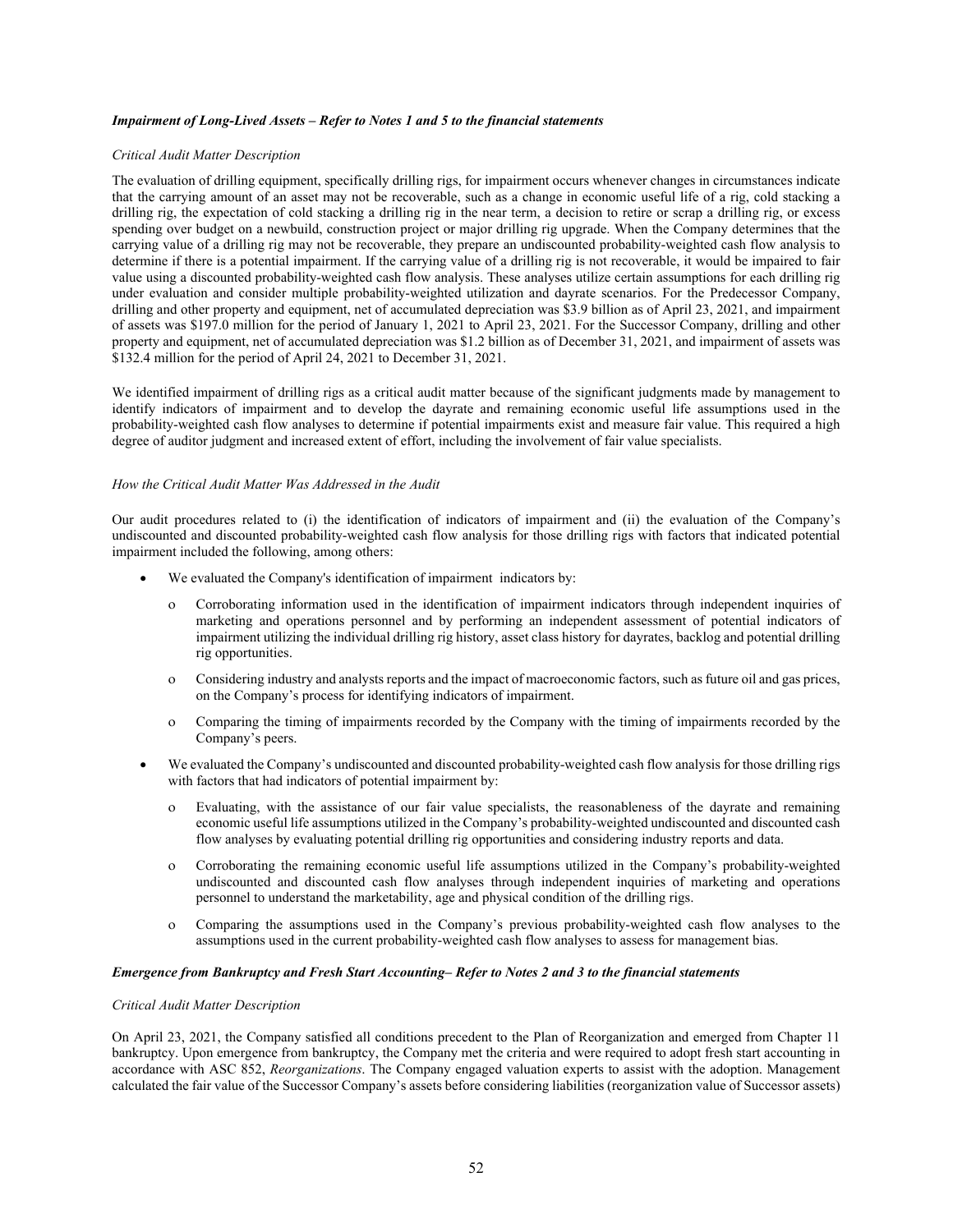as \$1.7 billion and allocated the value to its individual assets based on their estimated fair values. The Company's principal assets include its drilling rigs.

The fair value of the Company's drilling rigs was determined using a combination of the income, cost, and market approaches as outlined within ASC 820, *Fair Value Measurement*. The income approach involved the compilation of discounted cash flow analyses for each of the Company's drilling rigs and required management to make significant estimates and assumptions, including, but not limited to, the expected operating dayrates, utilization rates, estimated economic useful lives, and the weighted average cost of capital (or WACC). The Company engaged an independent valuation firm to assist in the compilation of these valuation analyses using generally accepted methods and market data. Changes in these assumptions could have a significant impact on the fair value of the Company's drilling rigs.

Given the significant judgments made by management, performing audit procedures to evaluate the fair value of the Company's drilling rigs, including management's estimates and assumptions related to the dayrate, remaining economic useful life, and WACC used in the discounted cash flow analyses, required a high degree of auditor judgment and an increased extent of effort, including the need to involve our fair value specialists.

### *How the Critical Audit Matter Was Addressed in the Audit*

Our audit procedures related to management's significant judgments and assumptions related to the application of the fresh start accounting, specifically the fair value of drilling rigs, included the following, among others:

- With the assistance of our fair value specialists, we evaluated the Company's discounted cash flow analyses for the Company's drilling rigs by:
	- Evaluating the reasonableness of the dayrate and remaining economic useful life assumptions utilized in the Company's discounted cash flow analyses by evaluating potential drilling rig opportunities and considering industry reports and data.
	- Comparing the assumptions used in the Company's discounted cash flow analyses to historical operating data to assess for management bias.
	- Understanding the methodology used by management for determining its WACC and comparing the assumptions and estimates to publicly traded debt and equity securities and published indices and third-party sources.
- We evaluated the experience, qualifications and objectivity of management's expert, an independent valuation firm, including the methodologies and calculation procedures used to estimate the fair value of the Company's drilling rigs.
- We evaluated the completeness and accuracy of the Company's financial statement disclosures related to the emergence from bankruptcy.

### *Income Taxes – Refer to Notes 1 and 16 to the financial statements*

### *Critical Audit Matter Description*

The Company accounts for income taxes in accordance with accounting standards that require the recognition of the amount of taxes payable or refundable for the current year and an asset and liability approach in recognizing the amount of deferred tax liabilities and assets for the future tax consequences of events that have been currently recognized in the financial statements or tax returns. In each of the tax jurisdictions, the Company recognized a current tax liability or asset for the estimated taxes payable or refundable on tax returns for the current year and a deferred tax asset or liability for the estimated future tax effects attributable to temporary differences and carryforwards. The deferred tax liability balance was \$1.6 million as of December 31, 2021 (Successor Company balance sheet), and income tax benefit (expense) was \$39.4 million for the period of January 1, 2021 to April 23, 2021 (Predecessor Company operations) and (\$1.7 million) for the period of April 24, 2021 to December 31, 2021 (Successor Company operations).

In several of the jurisdictions in which the Company operates, certain wholly-owned subsidiaries entered into agreements with other wholly-owned subsidiaries to provide specialized services and equipment. The Company applied transfer pricing methodologies to determine the amount to be charged for providing the services and equipment and utilized outside consultants to assist in the development of such transfer pricing methodologies. Each jurisdiction enacts laws, which, in many cases, allows for alternative transfer pricing methodologies, which may differ from the Company's selected methodologies. Alternative transfer pricing methodologies, if applied, could result in different chargeable amounts.

Given the multiple jurisdictions in which the Company files tax returns and the complexity of the tax laws and regulations, and transfer pricing methodologies applied to wholly-owned subsidiary transactions, auditing management's estimates of income taxes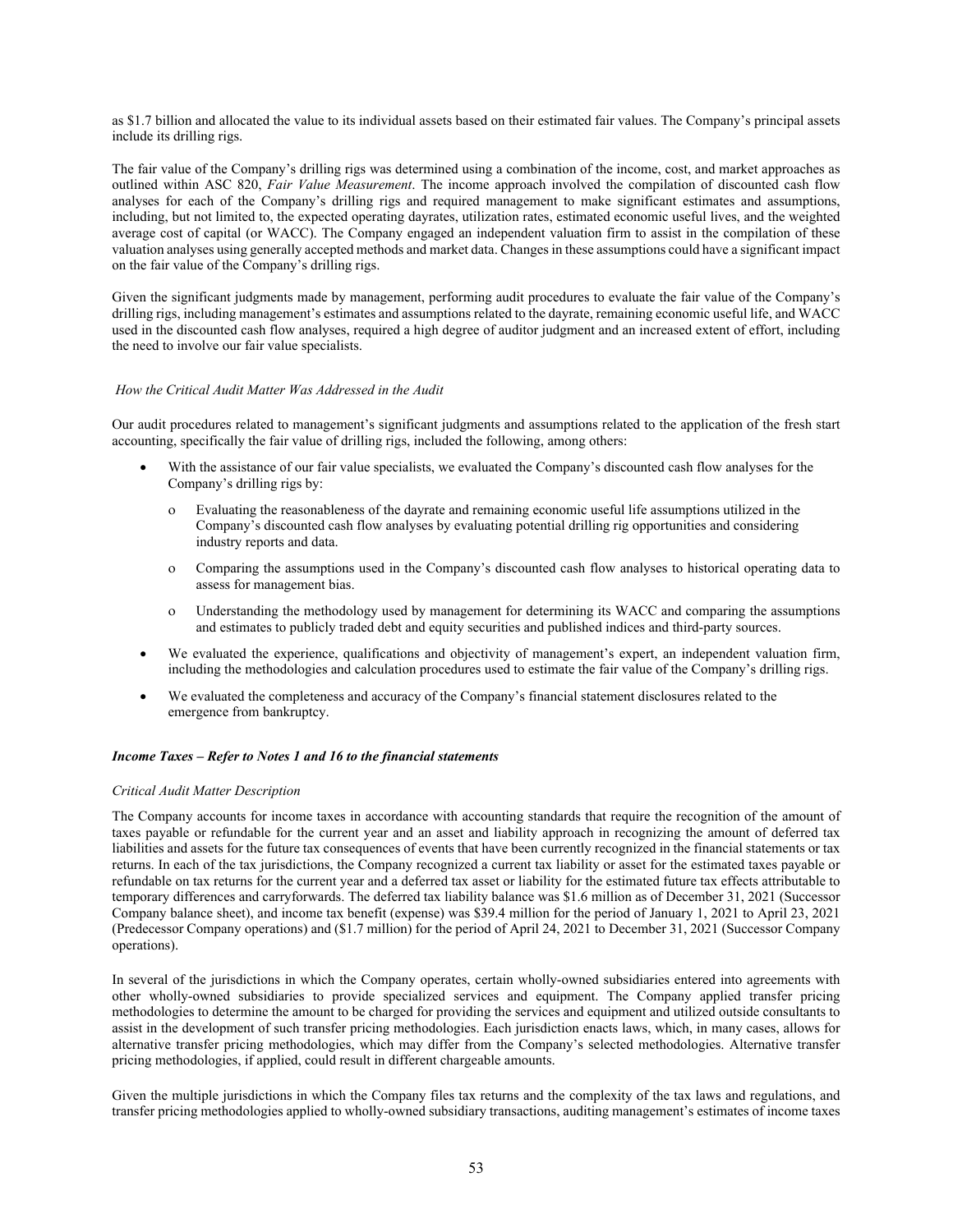in foreign jurisdictions required a high degree of auditor judgment and an increased extent of effort, including the use of our tax specialists and audit teams in the local jurisdiction knowledgeable of the tax laws of the applicable country.

### *How the Critical Audit Matter Was Addressed in the Audit*

Our audit procedures related to the Company's application of transfer pricing methodologies, included the following, among others:

- We evaluated the appropriateness and consistency of management's methods and assumptions used in the application of its transfer pricing methodology.
- We involved transfer pricing specialists to evaluate the reasonableness of transfer pricing methodologies utilized by the Company.
- We tested the accuracy of transfer prices by recalculating the prices in accordance with the chosen methodology.
- With the assistance of our income tax specialists and audit teams in the local jurisdiction knowledgeable of the tax laws of the applicable country, we evaluated management's assertions with respect to the Company's entitlement to the economic benefits associated with the tax positions resulting from the application of transfer pricing methodology.

/s/ DELOITTE & TOUCHE LLP Houston, Texas March 7, 2022

We have served as the Company's auditor since 1989.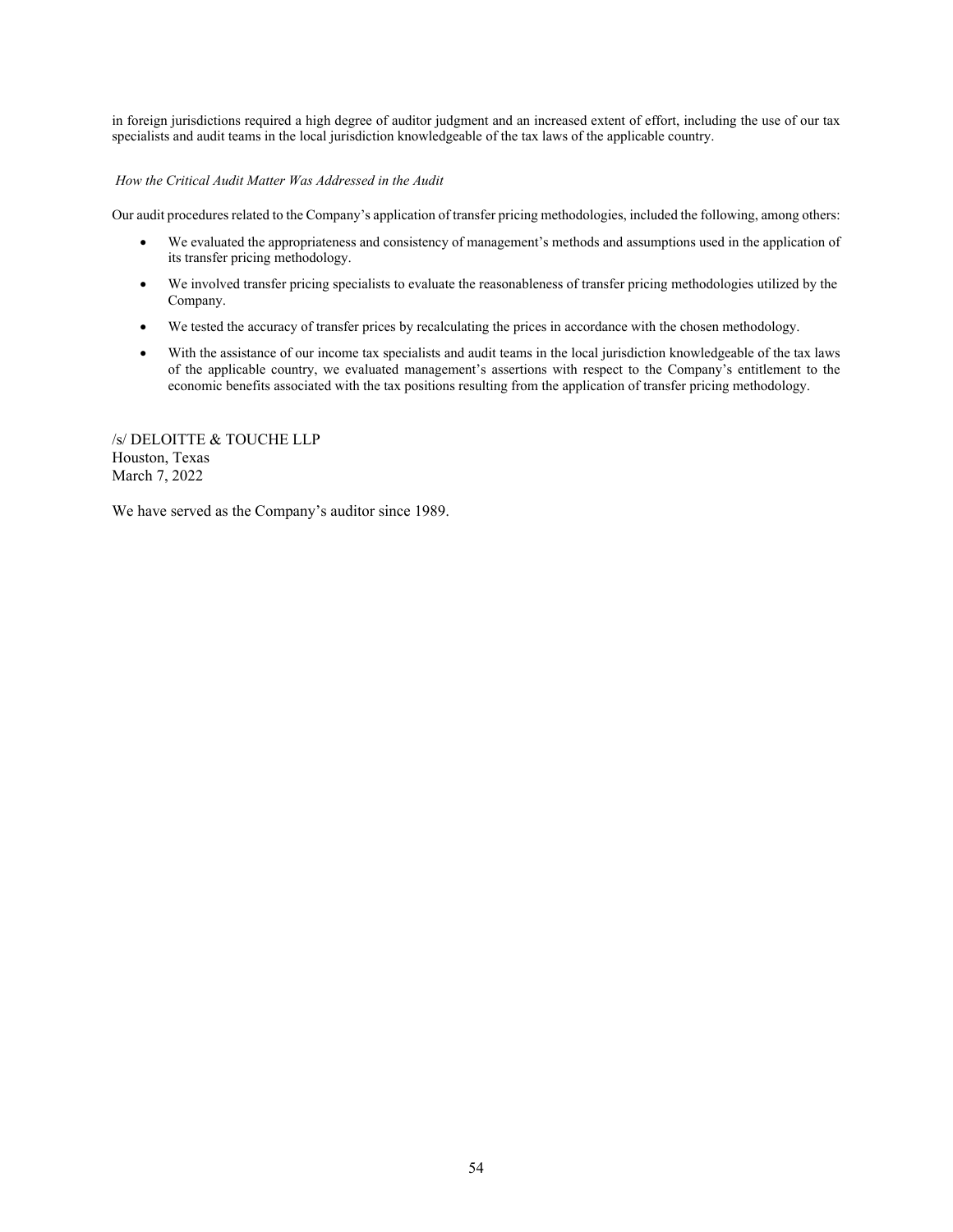# **CONSOLIDATED BALANCE SHEETS (In thousands, except per share data)**

|                                                                                                          | <b>Successor</b> | Predecessor               |              |  |
|----------------------------------------------------------------------------------------------------------|------------------|---------------------------|--------------|--|
|                                                                                                          | December 31,     |                           | December 31, |  |
|                                                                                                          | 2021             |                           | 2020         |  |
| <b>ASSETS</b>                                                                                            |                  |                           |              |  |
| <b>Current assets:</b>                                                                                   |                  |                           |              |  |
| Cash and cash equivalents                                                                                | \$<br>38,388     | \$                        | 405,869      |  |
| Restricted cash                                                                                          | 24,341           |                           | 24,511       |  |
| Accounts receivable                                                                                      | 151,917          |                           | 136,222      |  |
| Less: allowance for credit losses                                                                        | (5,582)          |                           | (5, 562)     |  |
| Accounts receivable, net                                                                                 | 146,335          |                           | 130,660      |  |
| Prepaid expenses and other current assets                                                                | 61,440           |                           | 62,275       |  |
| Assets held for sale                                                                                     | 1,000            |                           | 2,000        |  |
| Total current assets                                                                                     | 271,504          |                           | 625,315      |  |
| Drilling and other property and equipment, net of accumulated                                            |                  |                           |              |  |
| depreciation                                                                                             | 1,175,895        |                           | 4,122,809    |  |
| Other assets                                                                                             | 84,041           |                           | 200,329      |  |
| <b>Total assets</b>                                                                                      | \$<br>1,531,440  | \$                        | 4,948,453    |  |
| <b>LIABILITIES AND STOCKHOLDERS' EQUITY</b>                                                              |                  |                           |              |  |
| <b>Current liabilities:</b>                                                                              |                  |                           |              |  |
| Accounts payable                                                                                         | \$<br>38,661     | \$                        | 33,437       |  |
| <b>Accrued</b> liabilities                                                                               | 143,736          |                           | 140,788      |  |
| Taxes payable                                                                                            | 34,500           |                           | 27,214       |  |
| Current finance lease liabilities                                                                        | 15,865           |                           |              |  |
| Total current liabilities                                                                                | 232,762          |                           | 201,439      |  |
| Long-term debt                                                                                           | 266,241          |                           |              |  |
| Noncurrent finance lease liabilities                                                                     | 148,358          |                           |              |  |
| <b>Deferred tax liability</b>                                                                            | 1,626            |                           | 28,338       |  |
| <b>Other liabilities</b>                                                                                 | 114,748          |                           | 117,305      |  |
| <b>Commitments and contingencies (Note 12)</b>                                                           |                  |                           |              |  |
| Total liabilities not subject to compromise                                                              | 763,735          |                           | 347,082      |  |
| Liabilities subject to compromise                                                                        |                  |                           | 2,618,805    |  |
| <b>Total liabilities</b>                                                                                 | 763,735          |                           | 2,965,887    |  |
| <b>Stockholders' equity:</b>                                                                             |                  |                           |              |  |
| Predecessor preferred stock (par value \$0.01, 25,000 shares authorized, none                            |                  |                           |              |  |
| issued and outstanding)                                                                                  |                  |                           |              |  |
| Predecessor common stock (par value \$0.01, 500,000 shares authorized; 145,264                           |                  |                           |              |  |
| shares issued and 138,054 shares outstanding at December 31, 2020)                                       |                  |                           | 1,453        |  |
| Predecessor treasury stock, at cost (7,210 shares of common stock at December 31,                        |                  |                           |              |  |
| 2020                                                                                                     |                  |                           | (206, 163)   |  |
| Predecessor additional paid-in capital                                                                   |                  |                           | 2,029,979    |  |
| Successor preferred stock (par value \$0.0001, 50,000 shares authorized, none<br>issued and outstanding) |                  |                           |              |  |
| Successor common stock (par value \$0.0001, 750,000 shares authorized; 100,075                           |                  |                           |              |  |
| shares issued and outstanding at December 31, 2021)                                                      | 10               |                           |              |  |
| Successor additional paid-in capital                                                                     | 945,039          |                           |              |  |
| (Accumulated deficit) retained earnings                                                                  | (177, 344)       |                           | 157,297      |  |
| Total stockholders' equity                                                                               | 767,705          |                           | 1,982,566    |  |
| Total liabilities and stockholders' equity                                                               | \$<br>1,531,440  | $\boldsymbol{\mathsf{S}}$ | 4,948,453    |  |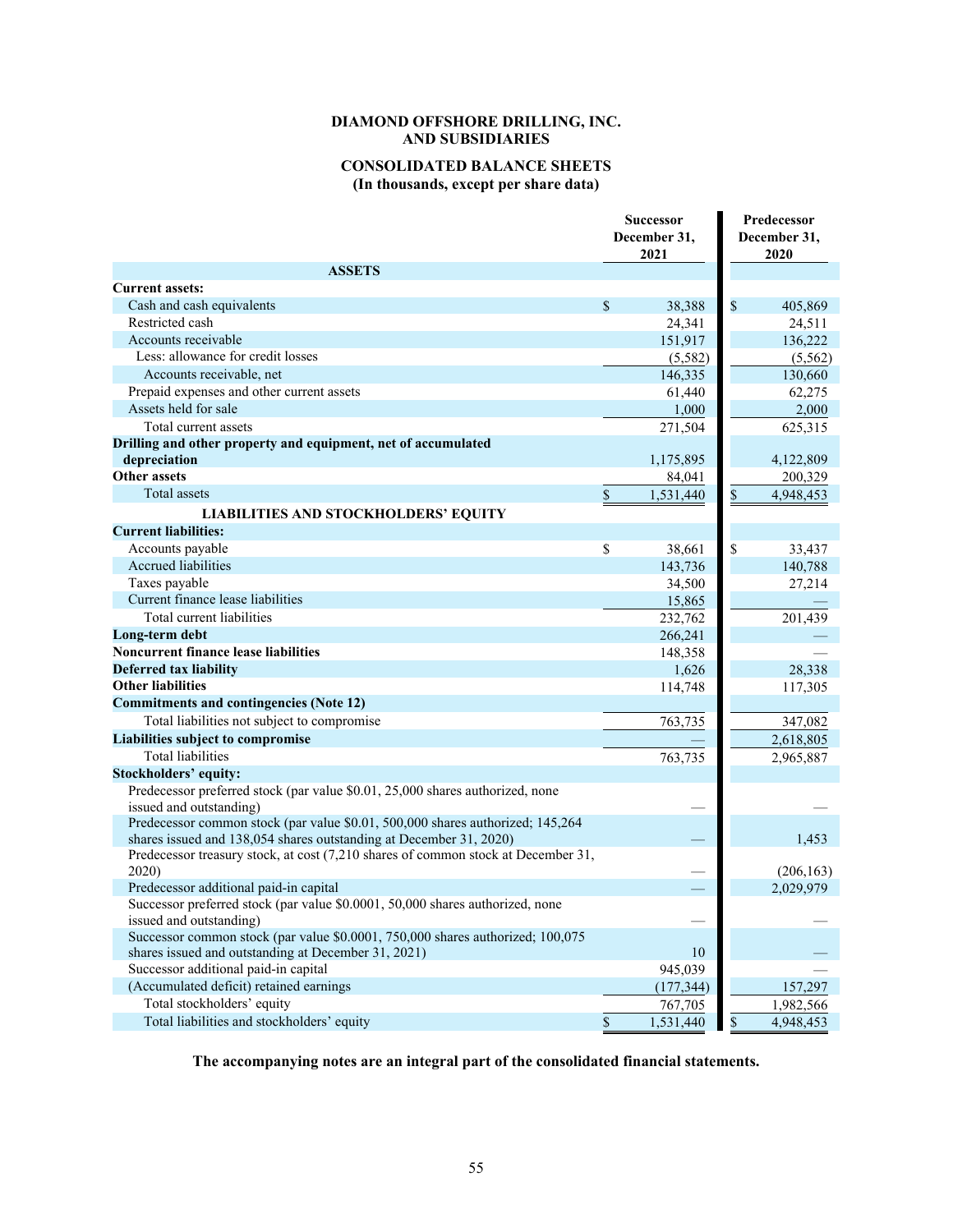# **CONSOLIDATED STATEMENTS OF OPERATIONS (In thousands, except per share data)**

|                                                                                                                                                                                                                | <b>Successor</b>                                                       | Predecessor |                                                         |    |                                |              |            |
|----------------------------------------------------------------------------------------------------------------------------------------------------------------------------------------------------------------|------------------------------------------------------------------------|-------------|---------------------------------------------------------|----|--------------------------------|--------------|------------|
|                                                                                                                                                                                                                | <b>Period from</b><br><b>April 24, 2021</b><br>through<br>December 31, |             | <b>Period from</b><br><b>January 1, 2021</b><br>through |    | <b>Year Ended December 31,</b> |              |            |
| <b>Revenues:</b>                                                                                                                                                                                               | 2021                                                                   |             | April 23, 2021                                          |    | 2020                           |              | 2019       |
| Contract drilling                                                                                                                                                                                              | \$<br>465,328                                                          | \$          | 153,364                                                 | \$ | 692,753                        | \$           | 934,934    |
| Revenues related to reimbursable expenses                                                                                                                                                                      | 90,738                                                                 |             | 16,015                                                  |    | 40,934                         |              | 45,710     |
| Total revenues                                                                                                                                                                                                 | 556,066                                                                |             | 169,379                                                 |    | 733,687                        |              | 980,644    |
| <b>Operating expenses:</b>                                                                                                                                                                                     |                                                                        |             |                                                         |    |                                |              |            |
| Contract drilling, excluding depreciation                                                                                                                                                                      | 364,539                                                                |             | 181,626                                                 |    | 618,553                        |              | 793,412    |
| Reimbursable expenses                                                                                                                                                                                          | 89,284                                                                 |             | 15,477                                                  |    | 38,900                         |              | 45,016     |
| Depreciation                                                                                                                                                                                                   | 68,504                                                                 |             | 92,758                                                  |    | 320,085                        |              | 355,596    |
| General and administrative                                                                                                                                                                                     | 53,494                                                                 |             | 15,036                                                  |    | 56,925                         |              | 67,878     |
| Impairment of assets                                                                                                                                                                                           | 132,449                                                                |             | 197,027                                                 |    | 842,016                        |              |            |
| Restructuring and separation costs                                                                                                                                                                             |                                                                        |             |                                                         |    | 17,724                         |              |            |
| (Gain) loss on disposition of assets                                                                                                                                                                           | (1,024)                                                                |             | (5, 486)                                                |    | (7,375)                        |              | 1,072      |
| Total operating expenses                                                                                                                                                                                       | 707,246                                                                |             | 496,438                                                 |    | 1,886,828                      |              | 1,262,974  |
| <b>Operating loss</b>                                                                                                                                                                                          | (151, 180)                                                             |             | (327, 059)                                              |    | (1, 153, 141)                  |              | (282, 330) |
| Other income (expense):                                                                                                                                                                                        |                                                                        |             |                                                         |    |                                |              |            |
| Interest income                                                                                                                                                                                                | 3                                                                      |             | 30                                                      |    | 484                            |              | 6,382      |
| Interest expense (excludes \$35,390 and \$98,027 of<br>contractual interest expense on debt subject to<br>compromise for the period from January 1, 2021<br>through April 23, 2021 and the year ended December |                                                                        |             |                                                         |    |                                |              |            |
| 31, 2020, respectively)                                                                                                                                                                                        | (26, 180)                                                              |             | (34,827)                                                |    | (42, 585)                      |              | (122, 832) |
| Foreign currency transaction loss                                                                                                                                                                              | (997)                                                                  |             | (172)                                                   |    | (4, 498)                       |              | (3,936)    |
| Reorganization items, net                                                                                                                                                                                      | (8,088)                                                                |             | (1,639,763)                                             |    | (76,910)                       |              |            |
| Other, net                                                                                                                                                                                                     | 10,752                                                                 |             | 398                                                     |    | 560                            |              | 702        |
| Loss before income tax (expense) benefit                                                                                                                                                                       | (175, 690)                                                             |             | (2,001,393)                                             |    | (1,276,090)                    |              | (402, 014) |
| Income tax (expense) benefit                                                                                                                                                                                   | (1,654)                                                                |             | 39,404                                                  |    | 21,186                         |              | 44,800     |
| <b>Net loss</b>                                                                                                                                                                                                | \$<br>(177, 344)                                                       | \$          | (1,961,989)                                             |    | \$(1,254,904)                  | $\mathbb{S}$ | (357,214)  |
| Loss per share, Basic and Diluted                                                                                                                                                                              | \$<br>(1.77)                                                           | \$          | (14.21)                                                 | \$ | (9.09)                         | S            | (2.60)     |
| Weighted-average shares outstanding, Basic and<br><b>Diluted</b>                                                                                                                                               | 100,071                                                                |             | 138,054                                                 |    | 137,996                        |              | 137,652    |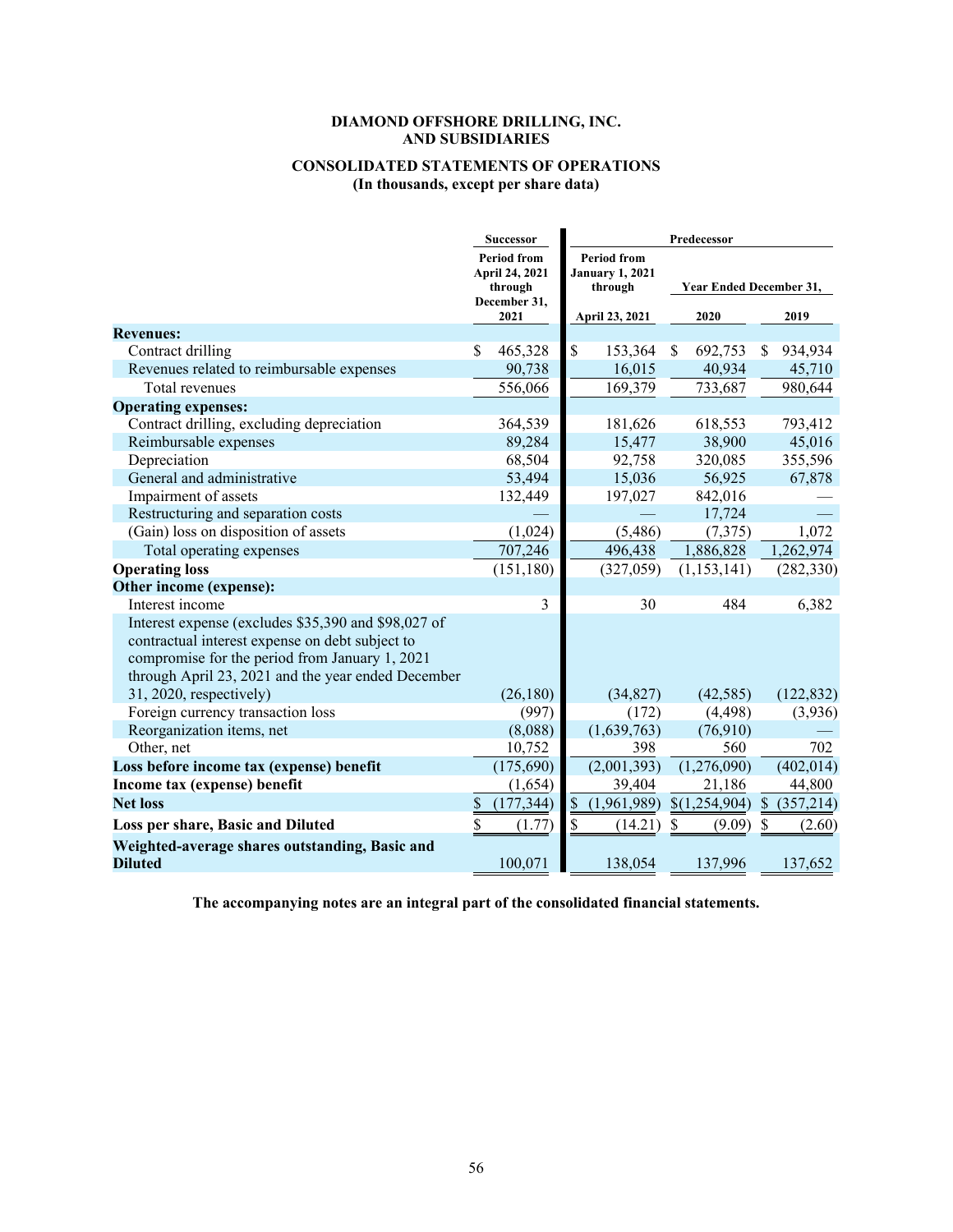# **CONSOLIDATED STATEMENTS OF COMPREHENSIVE INCOME OR LOSS (In thousands)**

|                                                      | <b>Successor</b>                     |                                              | Predecessor                                   |                  |
|------------------------------------------------------|--------------------------------------|----------------------------------------------|-----------------------------------------------|------------------|
|                                                      | <b>Period from</b><br>April 24, 2021 | <b>Period from</b><br><b>January 1, 2021</b> |                                               |                  |
|                                                      | through<br>December 31,              | through                                      | <b>Year Ended December 31,</b>                |                  |
|                                                      | 2021                                 | April 23, 2021                               | 2020                                          | 2019             |
| <b>Net loss</b>                                      | (177, 344)<br>$\mathbb{S}$           |                                              | $(1,961,989)$ \$ $(1,254,904)$ \$ $(357,214)$ |                  |
| Other comprehensive gains (losses), net of tax:      |                                      |                                              |                                               |                  |
| Derivative financial instruments:                    |                                      |                                              |                                               |                  |
| Reclassification adjustment for loss (gain) included |                                      |                                              |                                               |                  |
| in net loss                                          |                                      |                                              | 18                                            | (7)              |
| Investments in marketable securities:                |                                      |                                              |                                               |                  |
| Unrealized holding gain on investments               |                                      |                                              |                                               | 23               |
| Reclassification adjustment for gain included in net |                                      |                                              |                                               |                  |
| loss                                                 |                                      |                                              |                                               | (55)             |
| Total other comprehensive gain (loss)                |                                      |                                              | 18                                            | (39)             |
| <b>Comprehensive loss</b>                            | 177,344                              | (1,961,989)                                  | \$(1,254,886)                                 | (357, 253)<br>\$ |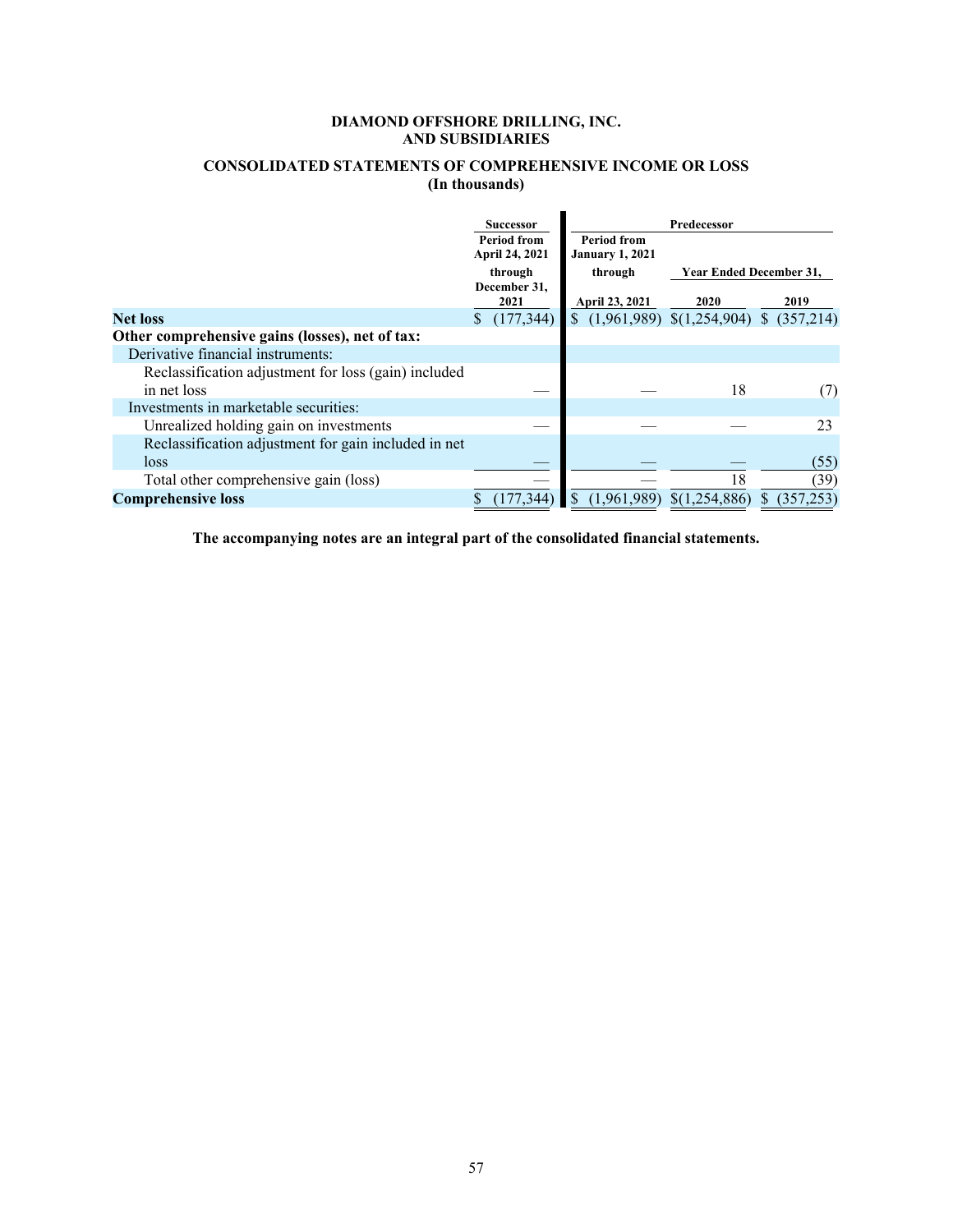# **CONSOLIDATED STATEMENTS OF STOCKHOLDERS' EQUITY (In thousands)**

|                                                 | <b>Shares</b> | <b>Common Stock</b><br>Amount |                | <b>Additional</b><br>Paid-In<br>Capital | <b>Retained</b><br><b>Earnings</b> | <b>Accumulated</b><br>Other<br>Comprehensive<br><b>Gains (Losses)</b> | <b>Treasury Stock</b><br><b>Shares</b> |               | Amount     |              | <b>Total</b><br>Stockholders'<br><b>Equity</b> |
|-------------------------------------------------|---------------|-------------------------------|----------------|-----------------------------------------|------------------------------------|-----------------------------------------------------------------------|----------------------------------------|---------------|------------|--------------|------------------------------------------------|
| <b>January 1, 2019</b>                          |               |                               |                |                                         |                                    |                                                                       |                                        |               |            |              |                                                |
| (Predecessor)                                   | 144,384       | <sup>\$</sup><br>1,444        |                | 2,018,143<br>S                          | 1,769,415<br>S                     | 21<br>$\mathbf S$                                                     | 6,945                                  | \$            | (204, 370) | S            | 3,584,653                                      |
| Net loss                                        |               |                               |                |                                         | (357, 214)                         |                                                                       |                                        |               |            |              | (357, 214)                                     |
| Stock-based<br>compensation, net                |               |                               |                |                                         |                                    |                                                                       |                                        |               |            |              |                                                |
| of tax                                          | 398           |                               | $\overline{4}$ | 6,204                                   |                                    |                                                                       | 133                                    |               | (1, 398)   |              | 4,810                                          |
| Net loss on derivative<br>financial instruments |               |                               |                |                                         |                                    |                                                                       | (7)                                    |               |            |              | (7)                                            |
| Net loss on<br>investments                      |               |                               |                |                                         |                                    | (32)                                                                  |                                        |               |            |              | (32)                                           |
| <b>December 31, 2019</b>                        | 144,782       | 1,448<br><sup>\$</sup>        |                | 2,024,347<br>S                          | 1.412.201<br>S                     | \$<br>(18)                                                            | 7,078                                  | \$            | (205, 768) | \$           | 3,232,210                                      |
| Net loss                                        |               |                               |                |                                         | (1,254,904)                        |                                                                       |                                        |               |            |              | (1,254,904)                                    |
| Stock-based<br>compensation, net                |               |                               |                |                                         |                                    |                                                                       |                                        |               |            |              |                                                |
| of tax                                          | 482           |                               | 5              | 5,632                                   |                                    |                                                                       | 132                                    |               | (395)      |              | 5,242                                          |
| Net gain on derivative                          |               |                               |                |                                         |                                    |                                                                       |                                        |               |            |              |                                                |
| financial instruments<br>December 31, 2020      | 145,264       | 1,453                         |                | 2,029,979                               | 157,297                            | 18                                                                    | 7,210                                  |               |            |              | 18<br>1,982,566                                |
| Net loss                                        |               |                               |                |                                         |                                    |                                                                       |                                        |               | (206, 163) |              |                                                |
| Cancellation of Predecessor                     |               |                               |                |                                         | (1,961,989)                        |                                                                       |                                        |               |            |              | (1,961,989)                                    |
| equity                                          | (145, 264)    | (1, 453)                      |                | (2,029,979)                             | 1,804,692                          |                                                                       | (7,210)                                |               | 206,163    |              | (20, 577)                                      |
| April 23, 2021 (Predecessor)                    |               |                               |                |                                         | \$.                                |                                                                       |                                        | $\mathcal{S}$ |            | \$           |                                                |
|                                                 |               |                               |                |                                         |                                    |                                                                       |                                        |               |            |              |                                                |
| Issuance of Successor equity                    | 100,000       |                               | 10             | 934,800                                 |                                    |                                                                       |                                        |               |            |              | 934,810                                        |
| April 24, 2021 (Successor)                      | 100,000       | $\mathbb{S}$                  | 10             | $\mathbb{S}$<br>934,800                 | <sup>\$</sup>                      | $\mathbb{S}$                                                          |                                        | S             |            | $\mathbb{S}$ | 934.810                                        |
| Net loss                                        |               |                               |                |                                         | (177, 344)                         |                                                                       |                                        |               |            |              | (177, 344)                                     |
| Stock-based compensation,<br>net of tax         | 75            |                               |                | 10,239                                  |                                    |                                                                       |                                        |               |            |              | 10,239                                         |
| December 31, 2021                               |               |                               |                |                                         |                                    |                                                                       |                                        |               |            |              |                                                |
| (Successor)                                     | 100,075       |                               | 10             | 945,039                                 | (177, 344)                         | S                                                                     |                                        |               |            |              | 767,705                                        |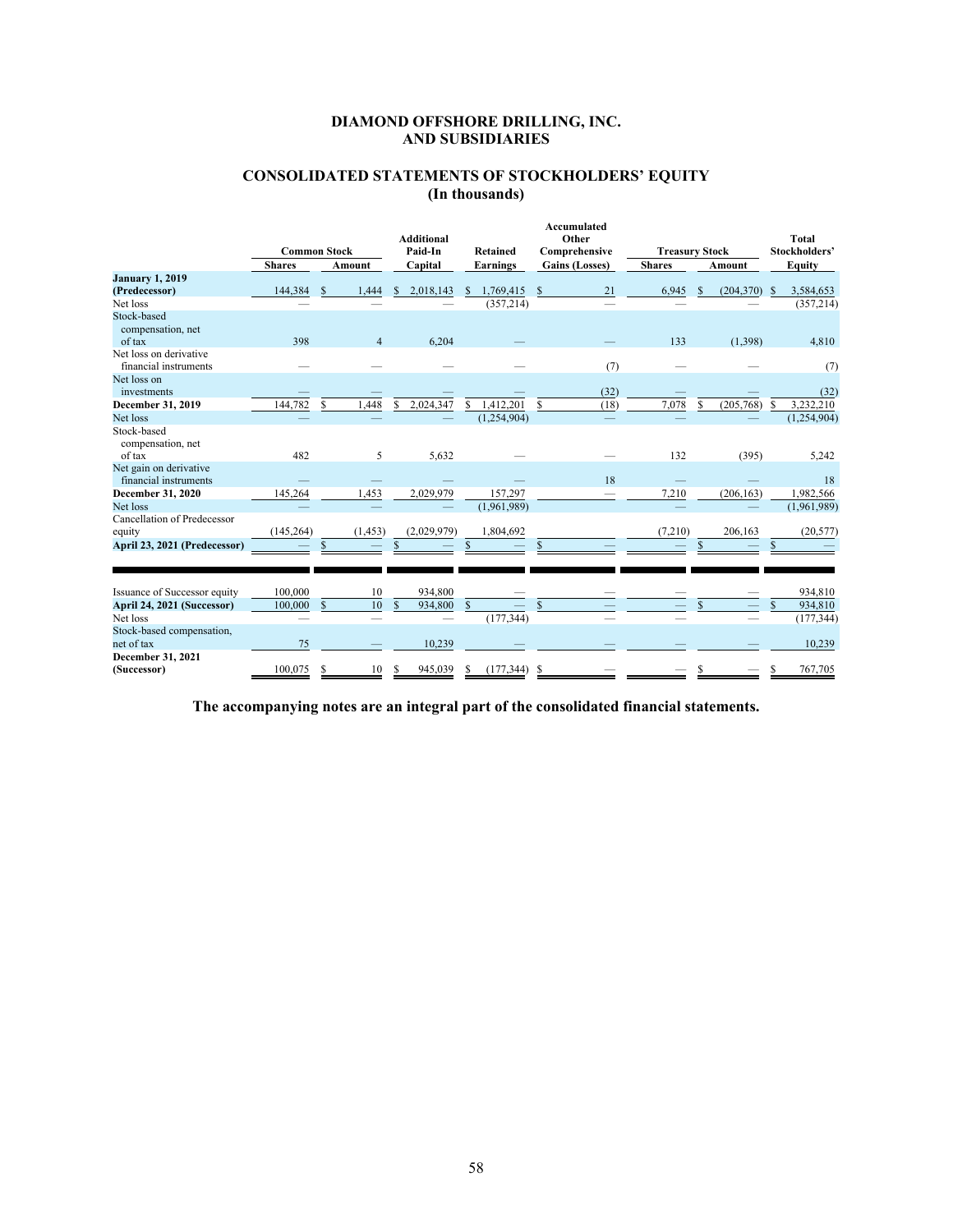# **CONSOLIDATED STATEMENTS OF CASH FLOWS (In thousands)**

|                                                            | Successor          | Predecessor             |                                   |    |                         |    |             |
|------------------------------------------------------------|--------------------|-------------------------|-----------------------------------|----|-------------------------|----|-------------|
|                                                            | <b>Period from</b> |                         | <b>Period from</b>                |    |                         |    |             |
|                                                            | April 24,          |                         | January 1,                        |    |                         |    |             |
|                                                            | 2021               |                         | 2021                              |    |                         |    |             |
|                                                            | through            |                         | through                           |    | Year Ended December 31, |    |             |
|                                                            | <b>December</b>    |                         |                                   |    |                         |    |             |
|                                                            | 31, 2021           |                         | April 23, 2021                    |    | 2020                    |    | 2019        |
| <b>Operating activities:</b>                               |                    |                         |                                   |    |                         |    |             |
| Net loss                                                   | \$<br>(177, 344)   | \$                      | $(1,961,989)$ \$ $(1,254,904)$ \$ |    |                         |    | (357, 214)  |
| Adjustments to reconcile net loss to net cash              |                    |                         |                                   |    |                         |    |             |
| provided by operating activities:                          |                    |                         |                                   |    |                         |    |             |
| Depreciation                                               | 68,504             |                         | 92,758                            |    | 320,085                 |    | 355,596     |
| Loss on impairment of assets                               | 132,449            |                         | 197,027                           |    | 842,016                 |    |             |
| Reorganization items, net                                  |                    |                         | 1,587,392                         |    | 22,106                  |    |             |
| (Gain) loss on disposition of assets                       | (1,024)            |                         | (5, 486)                          |    | (7, 375)                |    | 1,072       |
| Deferred tax provision                                     | (3, 482)           |                         | (35,894)                          |    | (19,228)                |    | (56,908)    |
| Stock-based compensation expense                           | 10,766             |                         |                                   |    | 5,637                   |    | 6,208       |
| Contract liabilities, net                                  | 48,293             |                         | 10,617                            |    | 8,823                   |    | 27,578      |
| Contract assets, net                                       | (1, 418)           |                         | (742)                             |    | 3,444                   |    | 2,625       |
| Deferred contract costs, net                               | (13,081)           |                         | (12,034)                          |    | 1,960                   |    | 59,141      |
| Long-term employee remuneration programs                   | 119                |                         | 475                               |    | (4,256)                 |    | 3,169       |
| Collateral deposits                                        | 6,030              |                         |                                   |    | (18, 262)               |    |             |
| Other assets, noncurrent                                   | 361                |                         | 2,685                             |    | (7,950)                 |    | 52          |
| Other liabilities, noncurrent                              | (2,092)            |                         | (371)                             |    | (2,279)                 |    | 6,514       |
| Other                                                      | 1,579              |                         | 2,683                             |    | 3,321                   |    | 2,380       |
| Changes in operating assets and liabilities:               |                    |                         |                                   |    |                         |    |             |
| Accounts receivable                                        | (16,984)           |                         | 2,108                             |    | 114,329                 |    | (37, 832)   |
| Prepaid expenses and other current assets                  | 305                |                         | (2,791)                           |    | 6,334                   |    | (1, 170)    |
| Accounts payable and accrued liabilities                   | (40, 133)          |                         | 29,302                            |    | (14, 143)               |    | 3,897       |
| Taxes payable                                              | 6,056              |                         | (5,804)                           |    | 8,721                   |    | (6,019)     |
| Net cash provided by (used in) operating activities        | 18,904             |                         | (100, 064)                        |    | 8,379                   |    | 9,089       |
| <b>Investing activities:</b>                               |                    |                         |                                   |    |                         |    |             |
| Capital expenditures                                       | (42, 812)          |                         | (49, 119)                         |    | (189, 528)              |    | (326,090)   |
| Proceeds from disposition of assets, net of disposal costs | 1,053              |                         | 7,484                             |    | 13,333                  |    | 16,217      |
| Proceeds from sale of foreign bonds                        |                    |                         |                                   |    | 5,915                   |    |             |
| Proceeds from sale and maturities of marketable securities |                    |                         |                                   |    |                         |    | 2,300,000   |
| Purchase of marketable securities                          |                    |                         |                                   |    |                         |    | (1,996,996) |
| Net cash used in investing activities                      | (41, 759)          |                         | (41, 635)                         |    | (170, 280)              |    | (6, 869)    |
| <b>Financing activities:</b>                               |                    |                         |                                   |    |                         |    |             |
| (Repayments of) borrowings under Predecessor credit        |                    |                         |                                   |    |                         |    |             |
| facility                                                   |                    |                         | (442, 034)                        |    | 436,000                 |    |             |
| Borrowings on exit facilities                              | 50,000             |                         | 200,000                           |    |                         |    |             |
| Repayments of exit facilities                              | (70,000)           |                         |                                   |    |                         |    |             |
| Issuance of first lien notes                               |                    |                         | 75,000                            |    |                         |    |             |
| Debt issuance costs and arrangement fees                   |                    |                         | (6,218)                           |    |                         |    | (12)        |
| Principal payments of finance lease liabilities            | (9, 845)           |                         |                                   |    |                         |    |             |
| Net cash (used in) provided by financing activities        | (29, 845)          |                         | (173, 252)                        |    | 436,000                 |    | (12)        |
| Net change in cash, cash equivalents and restricted cash   | (52,700)           |                         | (314,951)                         |    | 274,099                 |    | 2,208       |
| Cash, cash equivalents and restricted cash, beginning of   |                    |                         |                                   |    |                         |    |             |
| period                                                     | 115,429            |                         | 430,380                           |    | 156,281                 |    | 154,073     |
| Cash, cash equivalents and restricted cash, end of period  | \$<br>62,729       | $\overline{\mathbb{S}}$ | 115,429                           | \$ | 430,380                 | \$ | 156,281     |
|                                                            |                    |                         |                                   |    |                         |    |             |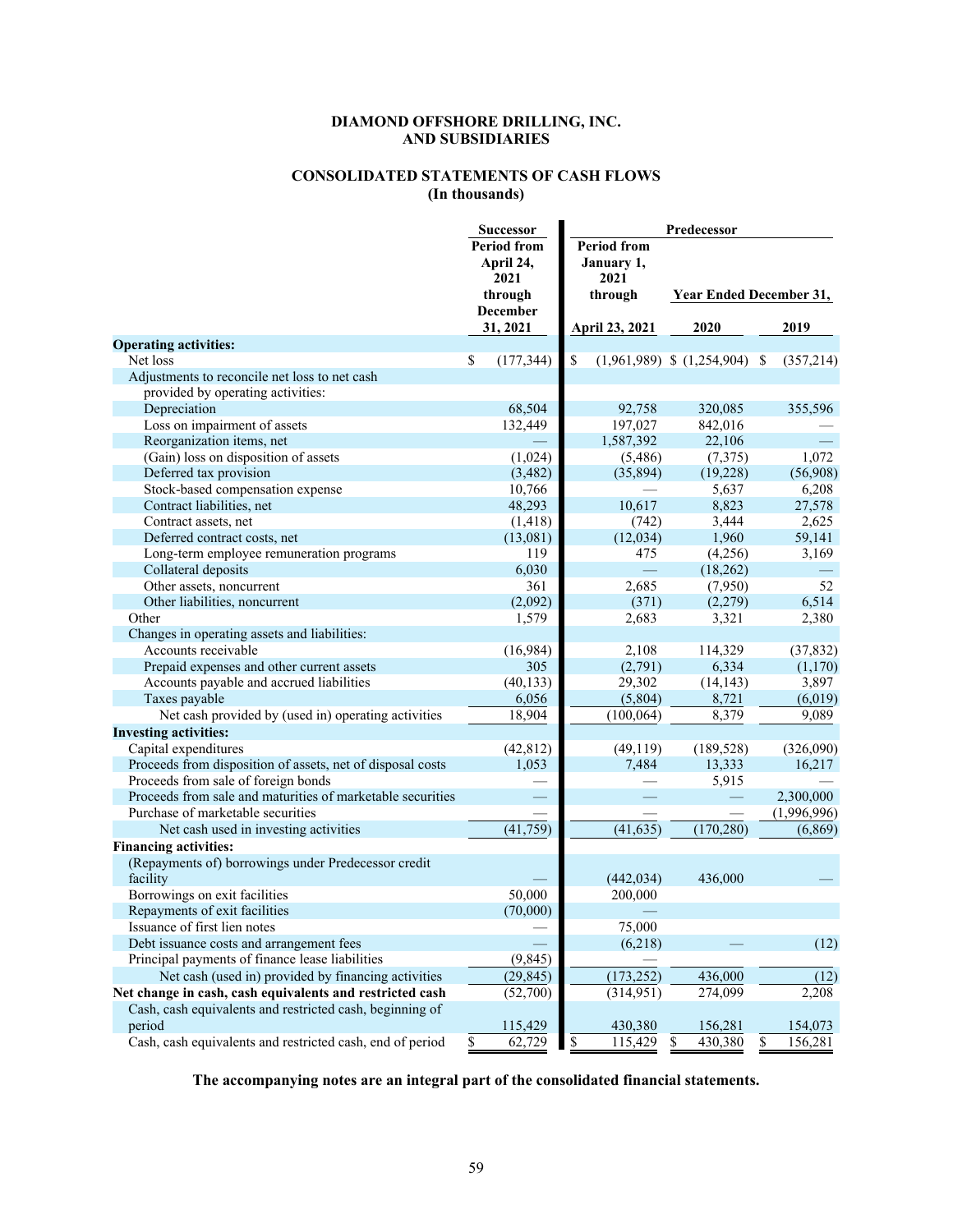# **NOTES TO CONSOLIDATED FINANCIAL STATEMENTS**

#### **1. General Information**

Diamond Offshore Drilling, Inc. provides contract drilling services to the energy industry around the globe with a fleet of 12 offshore drilling rigs, consisting of four drillships and eight semisubmersible rigs.

Unless the context otherwise requires, references in these Notes to "Diamond Offshore," "we," "us" or "our" mean Diamond Offshore Drilling, Inc. and our consolidated subsidiaries. We were incorporated in Delaware in 1989. To facilitate our financial statement presentations, we refer to the post-emergence reorganized company in these Consolidated Financial Statements and footnotes as the "Successor" for periods subsequent to April 23, 2021 and to the pre-emergence company as the "Predecessor" for periods on or prior to April 23, 2021. This delineation between Predecessor periods and Successor periods is shown in the Consolidated Financial Statements, certain tables within the footnotes to the Consolidated Financial Statements and other parts of this Annual Report on Form 10-K through the use of a black line, calling out the lack of comparability between periods.

## *Principles of Consolidation*

Our Consolidated Financial Statements include the accounts of Diamond Offshore Drilling, Inc. and our whollyowned subsidiaries after elimination of intercompany transactions and balances.

### *Use of Estimates in the Preparation of Financial Statements*

The preparation of financial statements in conformity with accounting principles generally accepted in the United States (or U.S.), or GAAP, requires management to make estimates and assumptions that affect the reported amounts of assets and liabilities and disclosure of contingent assets and liabilities at the date of the financial statements and the reported amount of revenues and expenses during the reporting period. Actual results could differ from those estimated.

### *Change in Accounting Policies*

Concurrent with emergence from bankruptcy, the Successor entity adopted a new policy providing for the deferral and amortization of costs associated with planned periodic inspections of its drilling rigs (or vessels) to ensure compliance with applicable regulations and maintain certifications for vessels with classification societies that typically occur on five-year or two-and-one-half year intervals. These costs include mobilization of the vessel into the shipyard, drydocking, support services while in shipyard and the associated survey or inspection costs necessary to maintain class certifications. These recertification costs are typically incurred while the vessel is in drydock and may be performed concurrent with other vessel maintenance and improvement activities. Costs related to the recertification of vessels are deferred and amortized over the survey interval on a straight-line basis. Maintenance costs incurred at the time of the recertification drydocking, which are not related to the recertification of the vessel are expensed as incurred. Costs for vessel improvements which either extend the vessel's useful life or increase the vessel's functionality are capitalized and depreciated. The Predecessor's previous policy was to expense vessel recertification costs in the period incurred.

For the Successor period from April 24, 2021 through December 31, 2021, we deferred \$0.9 million in survey costs of which \$0.5 million and \$0.2 million were reported in "Prepaid expenses and other current assets" and "Other assets," respectively, in our Successor Consolidated Balance Sheet at December 31, 2021. We amortized \$0.2 million in deferred survey costs as "Contract drilling, excluding depreciation" in the Successor's Consolidated Statement of Operations for the period from April 24, 2021 through December 31, 2021.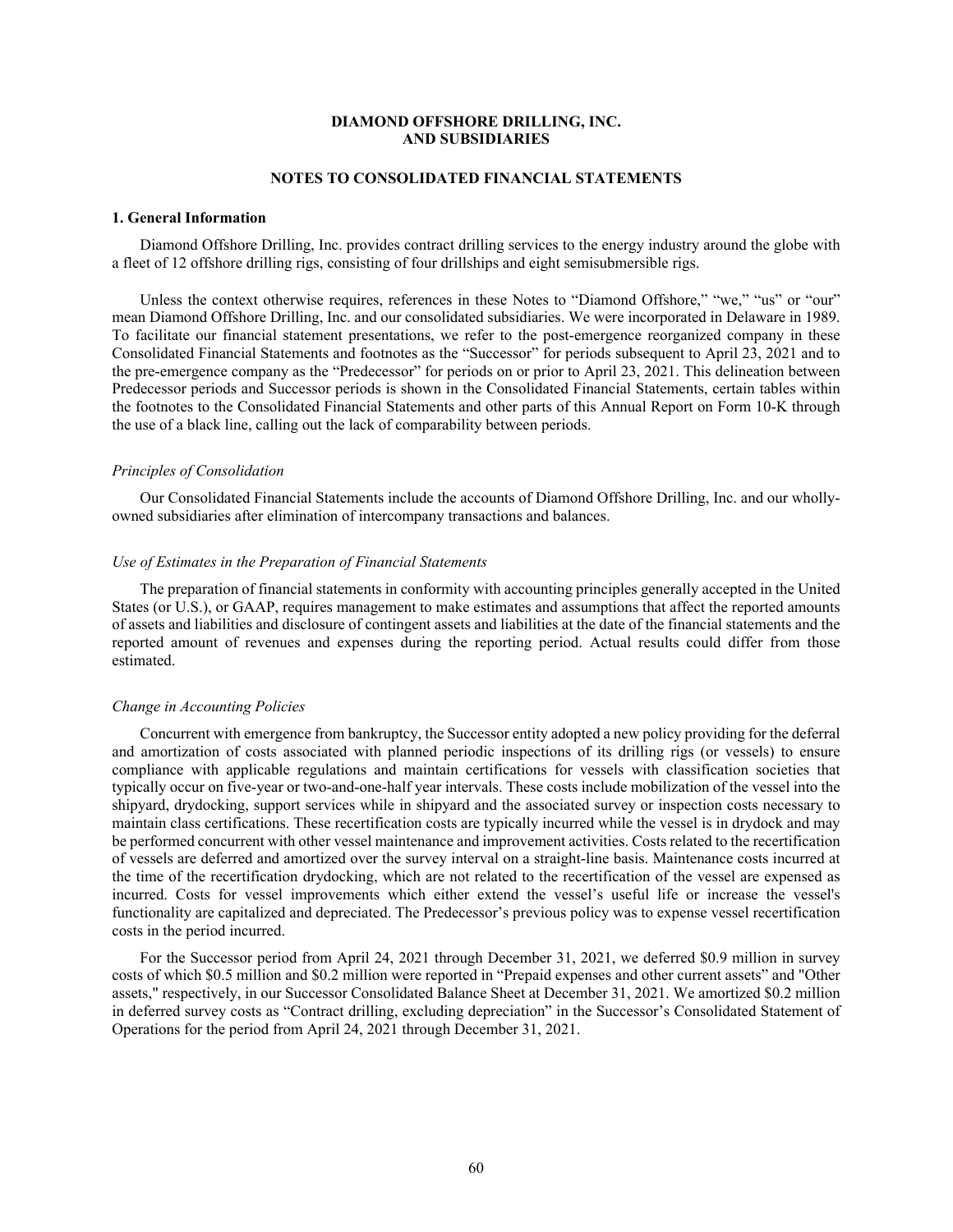### *Cash and Cash Equivalents*

We consider short-term, highly liquid investments that have an original maturity of three months or less and deposits in money market mutual funds that are readily convertible into cash to be cash equivalents.

The effect of exchange rate changes on cash balances held in foreign currencies was not material for the Successor period from April 24, 2021 through December 31, 2021 and the Predecessor periods from January 1, 2021 through April 23, 2021 and the year ended December 31, 2020.

### *Assets Held for Sale*

We reported the \$1.0 million carrying value of the *Ocean Valor,* as "Assets held for sale" in our Successor Consolidated Balance Sheet at December 31, 2021. The rig was sold in February 2022 at a net pre-tax gain of approximately \$5.5 million. During the Predecessor period from January 1, 2021 through April 23, 2021, we recognized an aggregate pre-tax gain of \$4.4 million on the sales of the *Ocean America* and the *Ocean Rover*, which were reported as "*Assets Held for Sale*" in our Predecessor's Consolidated Balance Sheet at December 31, 2020.

### *Drilling and Other Property and Equipment*

We carry our drilling and other property and equipment at cost, less accumulated depreciation. Maintenance and routine repairs are charged to income while replacements and betterments that upgrade or increase the functionality of our existing equipment and that significantly extend the useful life of an existing asset are capitalized. Significant judgments, assumptions and estimates may be required in determining whether or not such replacements and betterments meet the criteria for capitalization and in determining useful lives and salvage values of such assets. Changes in these judgments, assumptions and estimates could produce results that differ from those reported. During the Successor period from April 24, 2021 through December 31, 2021, the Predecessor periods from January 1, 2021 through April 23, 2021 and the year ended December 31, 2020, we capitalized \$22.0 million, \$59.9 million and \$137.4 million, respectively, in replacements and betterments of our drilling fleet.

Costs incurred for major rig upgrades and/or the construction of rigs are accumulated in construction work-inprogress, with no depreciation recorded on the additions, until the month the upgrade or newbuild is completed and the rig is placed in service. Upon retirement or sale of a rig, the cost and related accumulated depreciation are removed from the respective accounts and any gains or losses are reported in our Consolidated Statements of Operations as "(Gain) loss on disposition of assets." Depreciation is recognized up to applicable salvage values by applying the straight-line method over the remaining estimated useful lives from the year the asset is placed in service. Drilling rigs and equipment are depreciated over their estimated useful lives ranging from 3 to 30 years.

### *Impairment of Long-Lived Assets*

We evaluate our property and equipment for impairment whenever changes in circumstances indicate that the carrying amount of an asset may not be recoverable (such as, but not limited to, a change in the economic useful life of a rig, cold stacking a rig, the expectation of cold stacking a rig in the near term, a decision to retire or scrap a rig, or excess spending over budget on a newbuild, construction project, reactivation or major rig upgrade). We utilize an undiscounted probability-weighted cash flow analysis in testing an asset for potential impairment. Our assumptions and estimates underlying this analysis include the following:

- dayrate by rig;
- utilization rate by rig if active, warm-stacked or cold-stacked (expressed as the actual percentage of time per year that the rig would be used at certain dayrates);
- the per day operating cost for each rig if active, warm-stacked or cold-stacked;
- the estimated annual cost for rig replacements and/or enhancement programs;
- the estimated maintenance and inspection or other reactivation costs associated with a rig returning to work;
- the remaining economic useful life of a rig;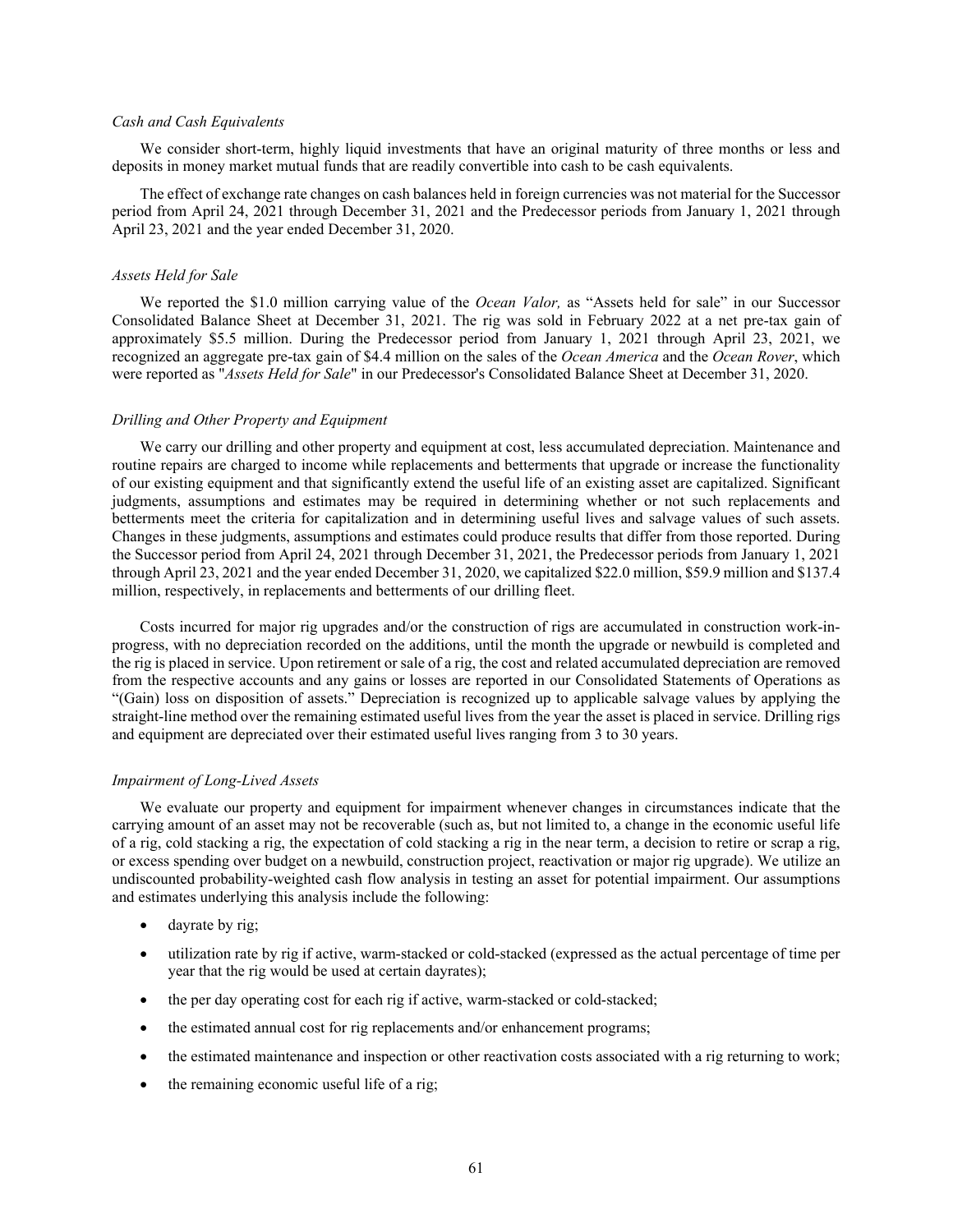- salvage value for each rig; and
- estimated proceeds that may be received on disposition of each rig.

Based on these assumptions, we develop a matrix for each rig under evaluation using multiple utilization/dayrate scenarios, to each of which we have assigned a probability of occurrence. We arrive at a projected probabilityweighted cash flow for each rig based on the respective matrix and compare such amount to the carrying value of the asset to assess recoverability.

The underlying assumptions and assigned probabilities of occurrence for utilization and dayrate scenarios are developed using a methodology that examines historical data for each rig, which considers the rig's age, rated water depth and other attributes and then assesses its future marketability in light of the current and projected market environment at the time of assessment. Other assumptions, such as operating, maintenance, inspection and reactivation costs, are estimated using historical data adjusted for known developments, cost projections for re-entry of rigs into the market and future events that are anticipated by management at the time of the assessment.

Management's assumptions are necessarily subjective and are an inherent part of our asset impairment evaluation, and the use of different assumptions could produce results that differ from those reported. Our methodology generally involves the use of significant unobservable inputs, representative of a Level 3 fair value measurement, which may include assumptions related to future dayrate revenue, costs and rig utilization, quotes from rig brokers, the long-term future performance of our rigs and future market conditions. Management's assumptions involve uncertainties about future demand for our services, dayrates, expenses and other future events, and management's expectations may not be indicative of future outcomes. Significant unanticipated changes to these assumptions could materially alter our analysis in testing an asset for potential impairment. For example, changes in market conditions that exist at the measurement date or that are projected by management could affect our key assumptions. Other events or circumstances that could affect our assumptions may include, but are not limited to, a further sustained decline in oil and gas prices, cancelations of our drilling contracts or contracts of our competitors, contract modifications, costs to comply with new governmental regulations, capital expenditures required due to advances in offshore drilling technology, growth in the global oversupply of oil and geopolitical events, such as lifting sanctions on oil-producing nations. Should actual market conditions in the future vary significantly from market conditions used in our projections, our assessment of impairment would likely be different. See Note 5 "Asset Impairments."

### *Lease Accounting and Revenue Recognition*

Financial Accounting Standards Board (or FASB) Accounting Standards Update (or ASU), No. 2016-02, *Leases* (Topic 842) (ASU 2016-02), requires lessees to recognize a right of use asset and a lease liability on the balance sheet for most leases. Upon adoption of ASU 2016-02, we concluded that our drilling contracts contain a lease component for the use of our drilling rigs based on the updated definition of a lease. However, ASU 2016-02 provides for a practical expedient for lessors whereby, under certain circumstances, the lessor may combine the lease and non-lease components and account for the combined component in accordance with the accounting treatment for the predominant component. We have determined that our current drilling contracts qualify for this practical expedient and have combined the lease and service components of our standard drilling contracts. We continue to account for the combined component under FASB ASU No. 2014-09, *Revenue from Contracts with Customers (Topic 606*) and its related amendments (collectively referred to as Topic 606).

#### *Fair Value of Financial Instruments*

We believe that the carrying amount of our current financial instruments approximates fair value because of the short maturity of these instruments. See Note 9 "Financial Instruments and Fair Value Disclosures."

## *Debt Issuance Costs*

Deferred costs associated with our credit facility are presented in "Other assets" in the Successor's Consolidated Balance Sheet at December 31, 2021 and amortized as interest expense over the respective terms of the credit facility. Deferred costs associated with our long-term debt are presented in the Successor's Consolidated Balance Sheet at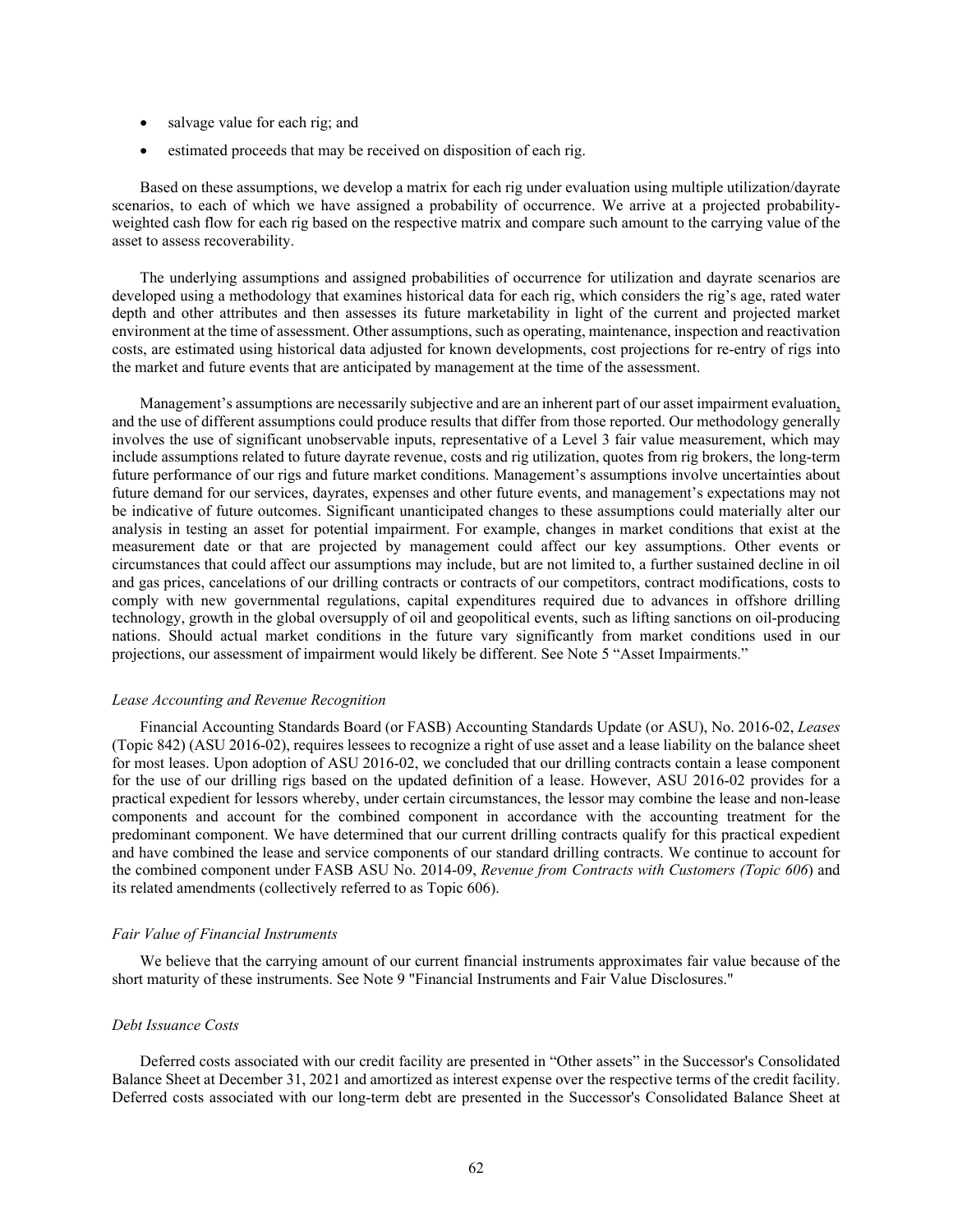December 31, 2021 as a reduction in the related long-term debt and are amortized over the respective terms of the related debt as interest expense.

See Note 2 "Chapter 11 Proceedings" and Note 11 "Prepetition Revolving Credit Facility, Senior Notes and Exit Debt" for a discussion of deferred arrangement fees associated with our Successor and Predecessor credit facilities and long-term debt.

### *Income Taxes*

We account for income taxes in accordance with accounting standards that require the recognition of the amount of taxes payable or refundable for the current year and an asset and liability approach in recognizing the amount of deferred tax liabilities and assets for the future tax consequences of events that have been currently recognized in our financial statements or tax returns. In each of our tax jurisdictions we recognize a current tax liability or asset for the estimated taxes payable or refundable on tax returns for the current year and a deferred tax asset or liability for the estimated future tax effects attributable to temporary differences and carryforwards. Deferred tax assets are reduced by a valuation allowance, if necessary, which is determined by the amount of any tax benefits that, based on available evidence, are not expected to be realized under a "more likely than not" approach. Deferred tax assets and liabilities are classified as noncurrent in a classified statement of financial position. We make judgments regarding future events and related estimates especially as they pertain to the forecasting of our effective tax rate, the potential realization of deferred tax assets such as utilization of foreign tax credits, and exposure to the disallowance of items deducted on tax returns upon audit.

We record both interest and penalties related to accrued uncertain tax positions in "Income tax (expense) benefit" in our Consolidated Statements of Operations. Liabilities for uncertain tax positions, including any interest and penalties, are denominated in the currency of the related tax jurisdiction and are revalued for changes in currency exchange rates. The revaluation of such liabilities for uncertain tax positions is reported in "Income tax (expense) benefit" in our Consolidated Statements of Operations. See Note 16 "Income Taxes."

## *Comprehensive Loss*

Comprehensive (loss) income is the change in equity of a business enterprise during a period from transactions and other events and circumstances except those transactions resulting from investments by owners and distributions to owners. Comprehensive loss for the Successor period from April 24, 2021 through December 31, 2021 and the Predecessor periods from January 1, 2021 through April 23, 2021 and the two years ended December 31, 2020 and 2019 includes net loss and unrealized holding gains and losses on marketable securities and financial derivatives designated as cash flow accounting hedges.

### *Foreign Currency*

Our functional currency is the U.S. dollar. Transactions incurred in currencies other than the U.S. dollar are subject to gains or losses due to fluctuations in those currencies. We report foreign currency transaction gains and losses as "Foreign currency transaction loss" in our Consolidated Statements of Operations. The revaluation of assets and liabilities related to foreign income taxes, including deferred tax assets and liabilities and uncertain tax positions, including any interest and/or penalties, is reported in "Income tax (expense) benefit" in our Consolidated Statements of Operations.

## **2. Chapter 11 Proceedings**

### *Chapter 11 Cases*

On April 26, 2020 (or the Petition Date), Diamond Offshore Drilling, Inc. (or the Company) and certain of its direct and indirect subsidiaries (which we refer to, together with the Company, as the Debtors) filed voluntary petitions (or the Chapter 11 Cases) for relief under chapter 11 (or Chapter 11) of title 11 of the United States Code (or the Bankruptcy Code) in the United States Bankruptcy Court for the Southern District of Texas (or the Bankruptcy Court). The Chapter 11 Cases were jointly administered under the caption In re Diamond Offshore Drilling, Inc., *et al*., Case No. 20-32307 (DRJ).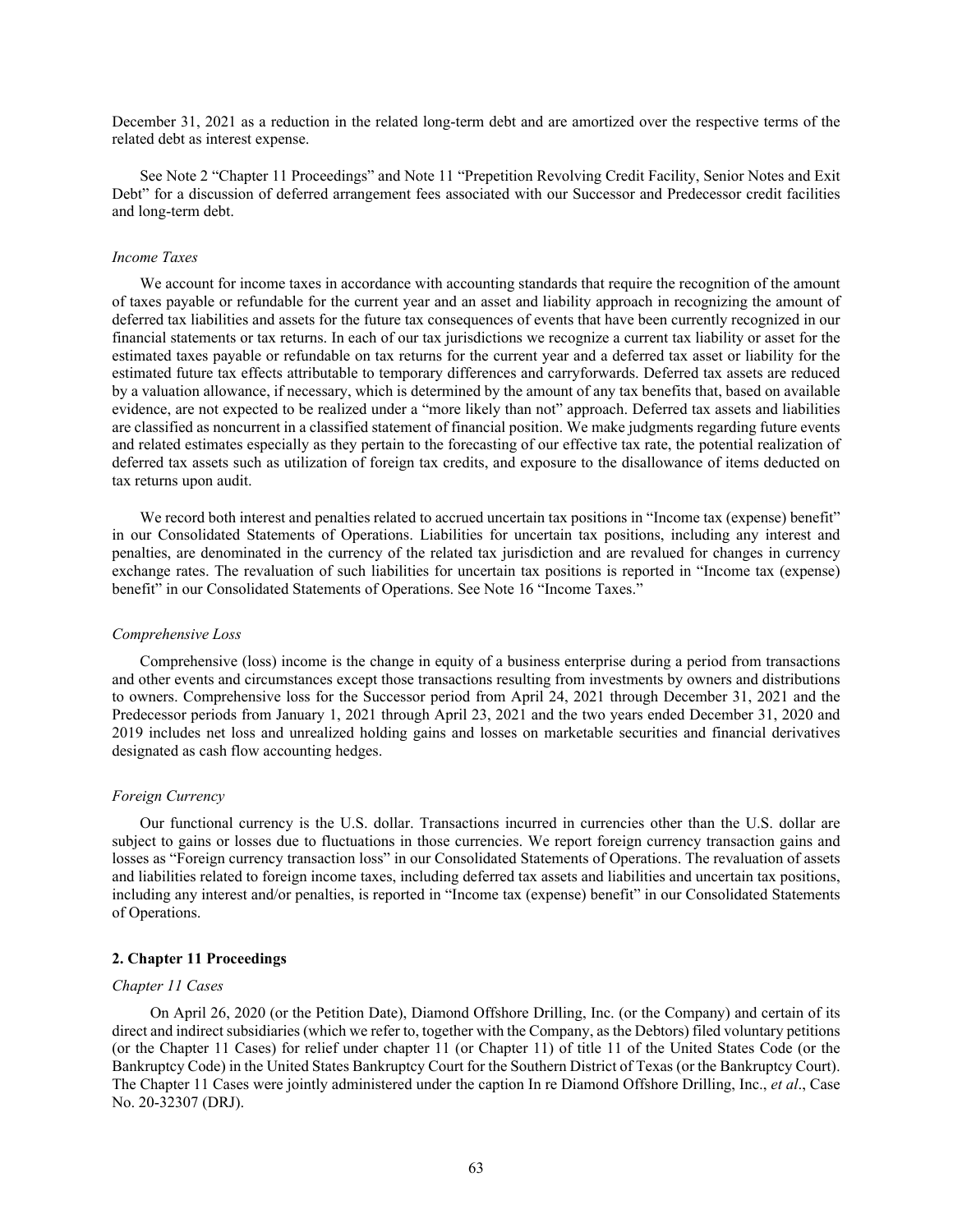On January 22, 2021, the Debtors entered into a Plan Support Agreement (or the PSA) among the Debtors, certain holders of the Company's then-existing 5.70% Senior Notes due 2039, 3.45% Senior Notes due 2023, 4.875% Senior Notes due 2043 and 7.875% Senior Notes due 2025 (collectively, the Senior Notes) party thereto and certain holders of claims (collectively, the RCF Claims) under the Company's then-existing \$950.0 million syndicated revolving credit facility (or RCF). Concurrently, the Debtors entered into the Backstop Agreement (as defined in the PSA) with certain holders of Senior Notes and entered into the Commitment Letter (as defined in the PSA) with certain holders of RCF Claims to provide exit financing upon emergence from bankruptcy. The Debtors filed a joint Chapter 11 plan of reorganization with the Bankruptcy Court on January 22, 2021, which was subsequently amended on February 24, 2021 and February 26, 2021 (or the Plan). On March 23, 2021, the Debtors filed the plan supplement for the Plan with the Bankruptcy Court, which was subsequently amended on April 6, 2021 and April 22, 2021 (or the Plan Supplement).

### *Chapter 11 Emergence*

On April 8, 2021, the Bankruptcy Court entered an order confirming the Plan (or the Confirmation Order). On April 23, 2021 (or the Effective Date), all conditions precedent to the Plan were satisfied, the Plan became effective in accordance with its terms, and the Debtors emerged from Chapter 11 reorganization.

## *New Diamond Common Shares and New Warrants*

On the Effective Date, in connection with the effectiveness of, and pursuant to the terms of, the Plan and the Confirmation Order, the Company's common stock outstanding immediately before the Effective Date was canceled. The new organizational documents of the Reorganized Company (as defined below) became effective, authorizing the issuance of shares of common stock representing 100% of the equity interests in the Reorganized Company (or the New Diamond Common Shares). Pursuant to the Warrant Agreement (as defined below), the Emergence Warrants (as defined below) were issued by the Company to holders of existing shares of common stock in the amounts, and on the terms, set forth in the Plan and the Plan Supplement. Thus, the Company, as reorganized on the Effective Date in accordance with the Plan (or the Reorganized Company), issued the New Diamond Common Shares and the Emergence Warrants, and the 9.00%/11.00%/13.00% Senior Secured First Lien PIK Toggle Notes due 2027 (or the First Lien Notes) were issued by Diamond Foreign Asset Company (or DFAC), a Cayman Islands exempted company limited by shares, and Diamond Finance, LLC (or DFLLC), a newly-formed wholly-owned subsidiary of DFAC (collectively, the New Capital). The New Capital issued pursuant to the Plan was issued in reliance upon the exemption from the registration requirements of the Securities Act of 1933, as amended (or the Securities Act), provided by section 1145 of the Bankruptcy Code and, to the extent such exemption was unavailable, was issued in reliance on the exemption provided by section  $4(a)(2)$  of the Securities Act or another applicable exemption.

The new organizational documents authorized the Company to issue two classes of stock designated, respectively, common stock and preferred stock. The total number of shares of capital stock that the Company shall have authority to issue is 800 million consisting of 750 million shares of common stock, having a par value of \$0.0001 per share (or Common Stock), and 50 million shares of preferred stock, having a par value of \$0.0001 per share.

On the Effective Date, pursuant to the Plan:

- 70.0 million New Diamond Common Shares were transferred pro rata to holders of Senior Notes Claims (as defined in the Plan) in exchange for the cancellation of the Senior Notes;
- 30.0 million New Diamond Common Shares were transferred pro rata to holders of Senior Notes Claims in exchange for providing \$114.7 million of new-money commitments to the Debtors pursuant to the Rights Offerings, the Private Placement, and the Backstop Commitments (each as defined in the Backstop Agreement); and
- 7.5 million Emergence Warrants were issued to the holders of Existing Parent Equity Interests (as defined in the Plan).

As of the Effective Date, 100.0 million New Diamond Common Shares were issued and outstanding.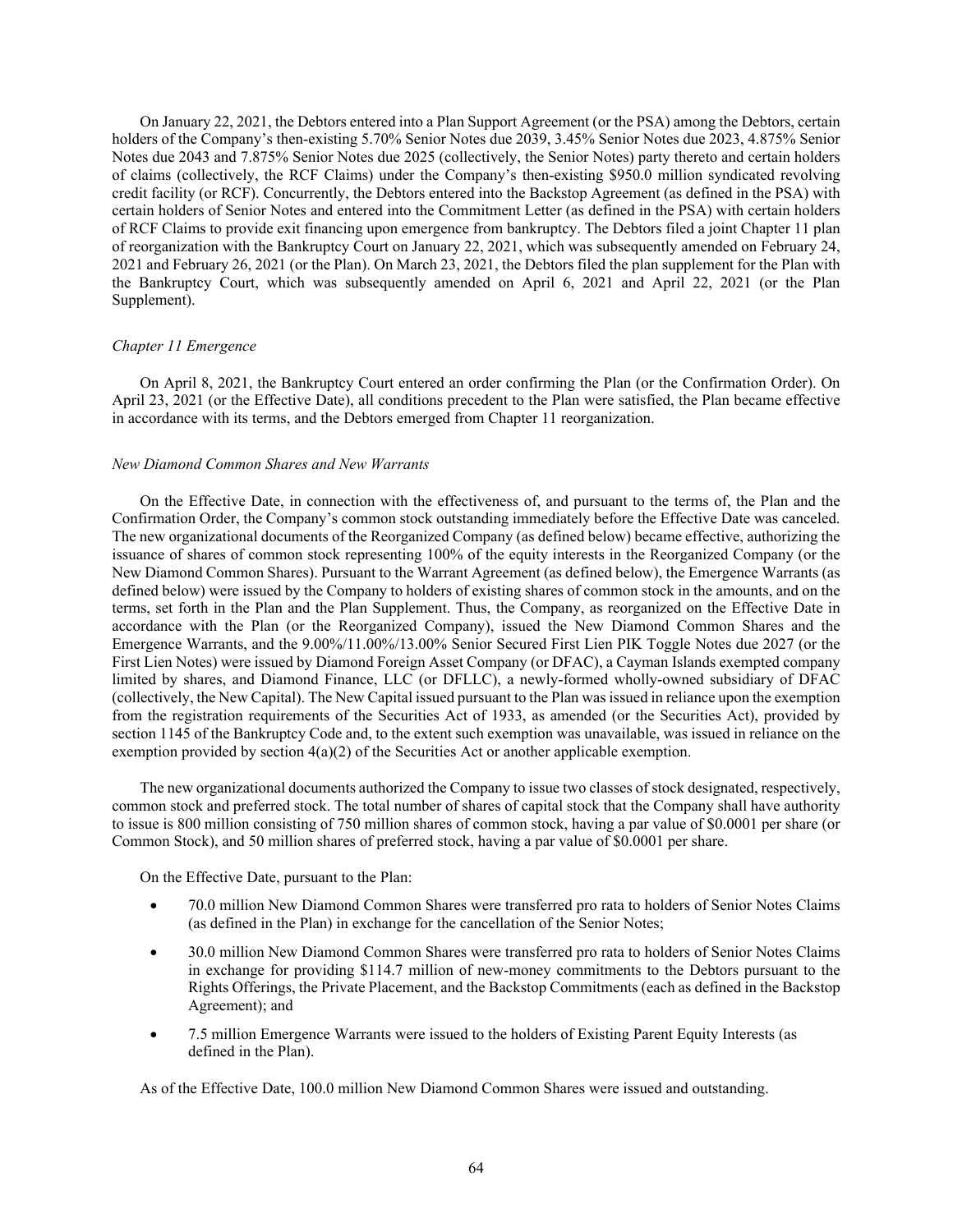On the Effective Date and pursuant to the Plan, the Company entered into a Warrant Agreement (or the Warrant Agreement) with Computershare Inc., a Delaware corporation, and Computershare Trust Company, N.A., a federally chartered trust company, as warrant agent, which provides for the issuance of an aggregate of 7.5 million five-year warrants with no Black Scholes protection (or the Emergence Warrants). The Emergence Warrants have an exercise period of five years and are exercisable into 7% of the New Diamond Common Shares measured at the time of the exercise, subject to dilution by the MIP Equity Shares (as defined in the Plan). The Emergence Warrants are initially exercisable for one New Diamond Common Share per Emergence Warrant at an exercise price of \$29.22 per Emergence Warrant (as may be adjusted from time to time pursuant to the Warrant Agreement). Pursuant to the Warrant Agreement, no holder of Emergence Warrants shall have or exercise any rights held by holders of New Diamond Common Shares solely by virtue thereof as a holder of Emergence Warrants, including the right to vote or to receive dividends and other distributions as a holder of New Diamond Common Shares.

## *Registration Rights Agreement*

On the Effective Date, the Company entered into a registration rights agreement (or the Registration Rights Agreement) with certain parties who received New Diamond Common Shares under the Plan (or the RRA Shareholders). The RRA Shareholders exercised their right to require the Company to file a shelf registration statement and on June 22, 2021, the Company filed a registration statement on Form S-1, as amended by Amendment No. 1 to Form S-1 filed on August 27, 2021, to register 22,892,773 shares of Common Stock owned by the RRA Shareholders. The Company will not receive any proceeds from the sale of these shares and will bear all expenses associated with the registrations of such shares. As of the date of this report the registration statement is not yet effective.

## *New Debt at Emergence*

On the Effective Date, pursuant to the terms of the Plan, the Company and DFAC entered into the following debt instruments:

- a senior secured revolving credit agreement (or the Exit Revolving Credit Agreement), which provides for a \$400.0 million senior secured revolving credit facility, with a \$100.0 million sublimit for the issuance of letters of credit thereunder (or the Exit RCF);
- a senior secured term loan credit agreement (or the Exit Term Loan Credit Agreement), which provides for a \$100.0 million senior secured term loan credit facility (or the Exit Term Loan Credit Facility and, together with the Exit RCF, the Exit Facilities), which is scheduled to mature on April 22, 2027 under which \$100.0 million was drawn on the Effective Date (or the Exit Term Loans);
- an indenture (or the First Lien Notes Indenture), pursuant to which approximately \$85.3 million in aggregate principal amount of First Lien Notes maturing on April 22, 2027 were issued on the Effective Date; and
- approximately \$39.7 million in the form of delayed draw note commitments that may be issued as additional First Lien Notes after the Effective Date (or the Last Out Incremental Debt), none of which had been issued as of December 31, 2021.

See Note 11 "Prepetition Revolving Credit Facility, Senior Notes and Exit Debt."

## *Claims Treatment Under the Plan*

In accordance with the Plan, holders of claims against and interests in the Debtors received the following treatment on the Effective Date, or as soon as reasonably practicable thereafter:

 **Other Secured Claims**. Except to the extent that such holder agreed to a less favorable treatment, in full and final satisfaction, settlement, release, and discharge of, and in exchange for such Other Secured Claim (as defined in the Plan), each such holder received (i) payment in full in cash or (ii) such other treatment so as to render such holder's claim unimpaired.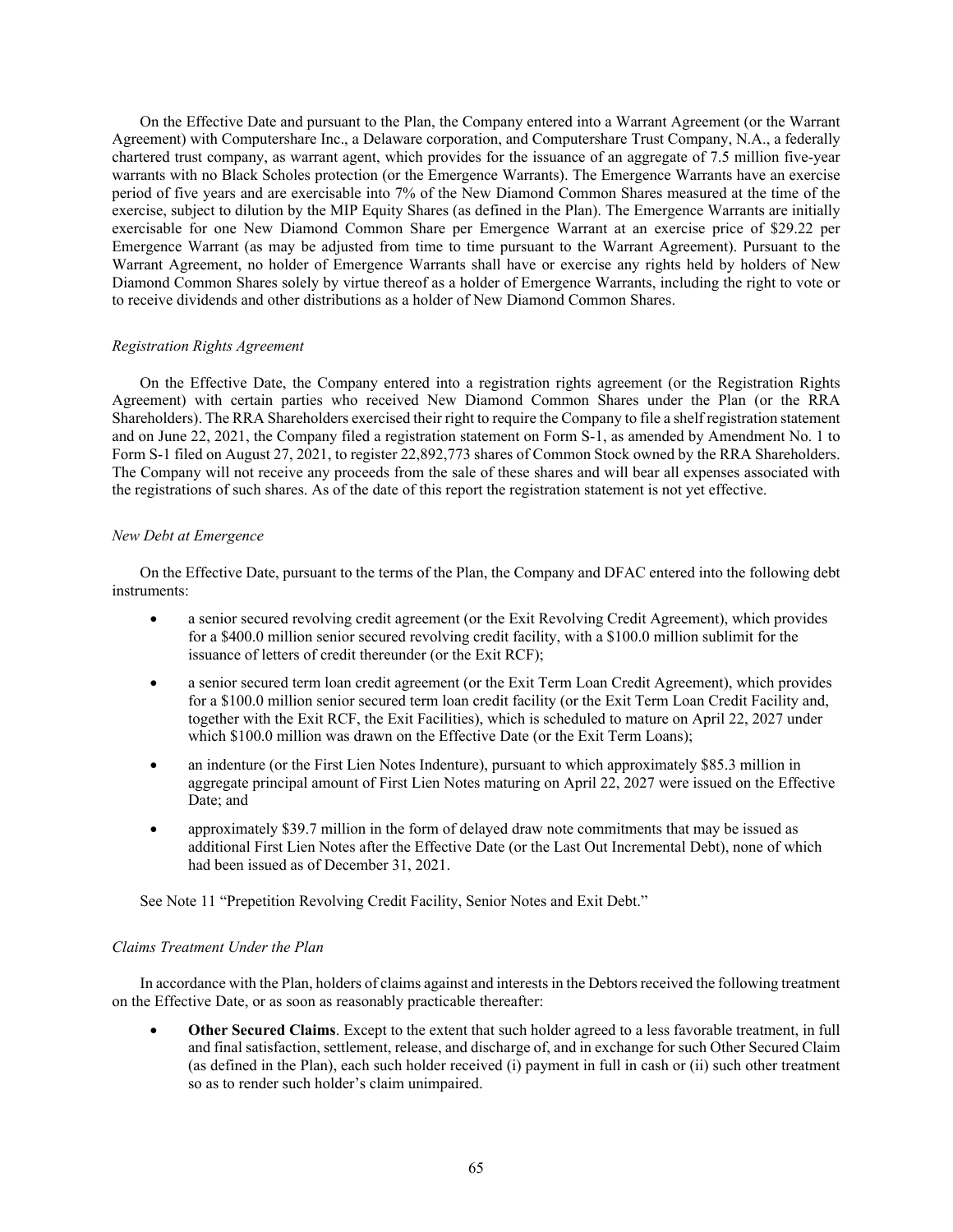- **Other Priority Claims**. Except to the extent that such holder agreed to a less favorable treatment, in full and final satisfaction, settlement, release, and discharge of, and in exchange for such claim each holder of an Allowed Other Priority Claim (as defined in the Plan) received (i) payment in cash of the unpaid portion of its claim or (ii) other treatment consistent with the provisions of section  $1129(a)(9)$  of the Bankruptcy Code.
- **RCF Claims**. Except to the extent that such holder agreed to a less favorable treatment, in full and final satisfaction, settlement, release, and discharge of, and in exchange for each RCF Claim (as defined in the Plan), each holder of an Allowed RCF Claim (as defined in the Plan) received (A) first, its pro rata share calculated as a percentage of all holders in such class that elected to participate in the Exit RCF of the RCF Cash Paydown (as defined in the Plan); (B) second, to the extent such holder's RCF Claims were not satisfied in full after the application of the RCF Cash Paydown, its Participating RCF Lender Share (as defined in the Plan) of up to \$100 million of funded loans under the Exit RCF; and (C) third, to the extent such holder's RCF Claims were not satisfied in full after the application of the RCF Cash Paydown and the allocation of funded loans under the Exit RCF, a share of \$200 million (less the amount of aggregate funded loans under the Exit RCF on the Effective Date) of the Exit Term Loan Credit Facility that was equal to the remaining unsatisfied amount of such holder's RCF Claims.
- **Senior Notes Claims**. Except to the extent that such holder agreed to a less favorable treatment, in full and final satisfaction, settlement, release and discharge of, and in exchange for such Senior Notes Claims (as defined in the Plan), each holder of an Allowed Senior Notes Claim (as defined in the Plan) received its pro rata share of 70.00% of the New Diamond Common Shares, subject to dilution by the Emergence Warrants and the MIP Equity Shares.
- **General Unsecured Claims**. Except to the extent that such holder agreed to a less favorable treatment, in full and final satisfaction, settlement, release, and discharge of, and in exchange for such General Unsecured Claims (as defined in the Plan), each holder of an Allowed General Unsecured Claim (as defined in the Plan) received (i) payment in full in cash (inclusive of post-petition interest); (ii) Reinstatement (as defined in the Plan); or (iii) such other treatment sufficient to render such claims unimpaired.
- **Existing Parent Equity Interests**. Each holder of an Allowed Existing Parent Equity Interest (as defined in the Plan) received its pro rata share of the Emergence Warrants, subject to dilution by the MIP Equity **Shares**
- **Intercompany Claims**. All Intercompany Claims (as defined in the Plan) were adjusted, Reinstated (as defined in the Plan), or discharged at the Debtors' discretion.
- **Intercompany Interests**. All Intercompany Interests (as defined in the Plan) were (i) cancelled (or otherwise eliminated) and received no distribution under the Plan or (ii) Reinstated at the Debtors' option.

## *Chapter 11 Accounting*

We have prepared our Consolidated Financial Statements as if we were a going concern and in accordance with FASB Accounting Standards Codification (or ASC) Topic No. 852 – *Reorganizations* (or ASC 852).

*Prepetition Restructuring Charges*. We have reported legal and other professional advisor fees incurred in relation to the Chapter 11 Cases, but prior to the Petition Date, as "Restructuring and separation costs" in our Consolidated Statements of Operations for the Predecessor year ended December 31, 2020. See Note 15 "Restructuring and Separation Costs."

*Reorganization Items*. Expenditures, gains and losses that are realized or incurred by the Debtors subsequent to the Petition Date and as a direct result of the Chapter 11 Cases are reported as "Reorganization items, net" in our Consolidated Statements of Operations for the Successor period from April 24, 2021, through December 31, 2021 and the Predecessor periods from January 1, 2021 through April 23, 2021 and the year ended December 31, 2020. These costs include legal and other professional advisory service fees pertaining to the Chapter 11 Cases and all adjustments made to the carrying amount of certain prepetition liabilities reflecting claims that were expected to be allowed by the Bankruptcy Court.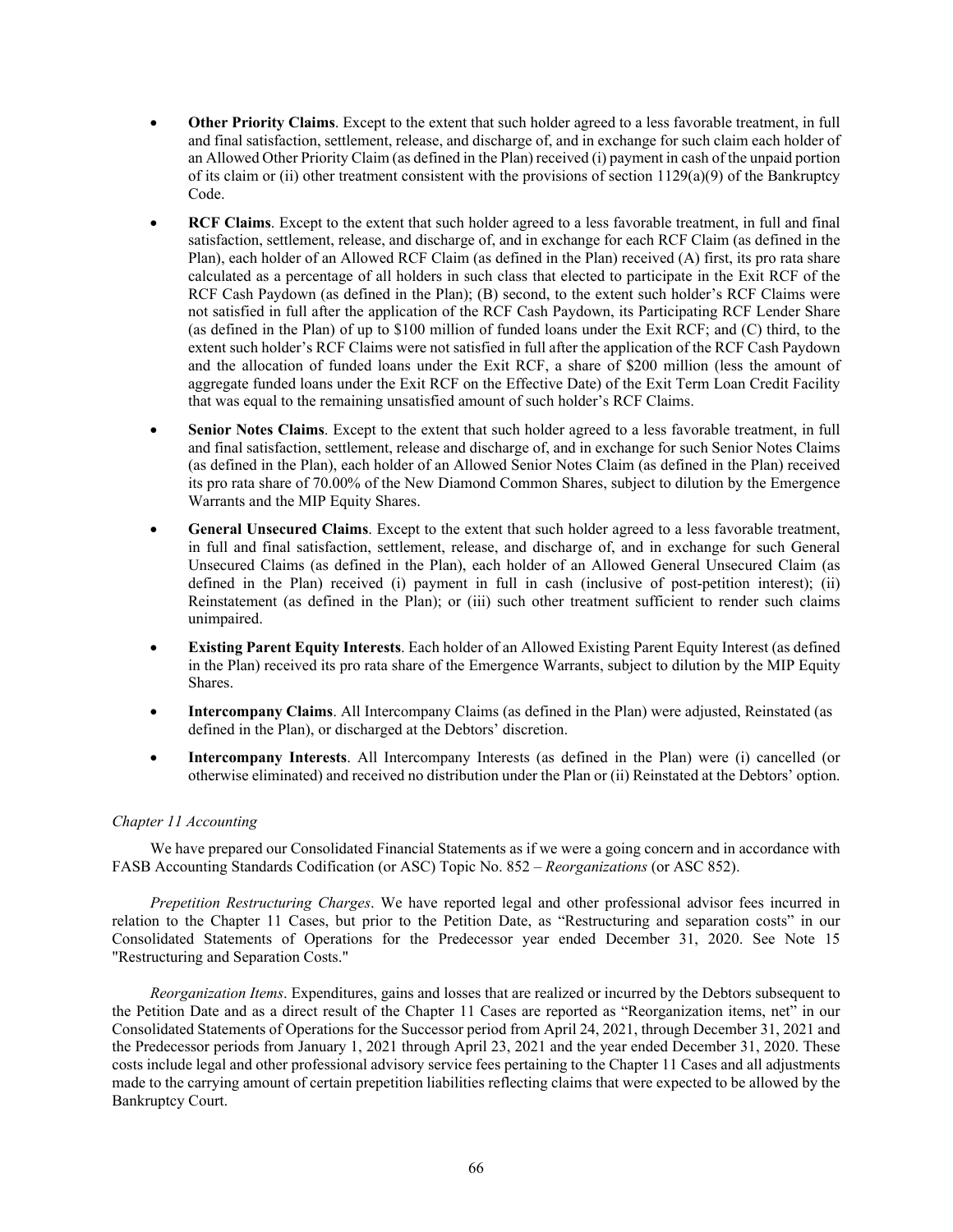The following tables provide information about reorganization items incurred during the Successor period from April 24, 2021 through December 31, 2021 and the Predecessor periods from January 1, 2021 through April 23, 2021 and the year ended December 31, 2020 (in thousands):

|                                                                | <b>Successor</b><br><b>Period from</b><br>April 24, 2021<br>through |                      |  | Predecessor<br><b>Period from</b><br><b>January 1, 2021</b><br>through |    | <b>Year Ended</b>    |
|----------------------------------------------------------------|---------------------------------------------------------------------|----------------------|--|------------------------------------------------------------------------|----|----------------------|
|                                                                |                                                                     | December 31,<br>2021 |  | April 23, 2021                                                         |    | December 31,<br>2020 |
| Professional fees                                              | S                                                                   | 8,088                |  | 51,084                                                                 | -S | 53,517               |
| Fresh start valuation adjustments                              |                                                                     |                      |  | 2,699,422                                                              |    |                      |
| Net gain on settlement of liabilities subject to compromise    |                                                                     |                      |  | (1,129,892)                                                            |    |                      |
| Accrued backstop commitment premium                            |                                                                     |                      |  | 10,424                                                                 |    |                      |
| Write-off of predecessor directors and officers tail insurance |                                                                     |                      |  |                                                                        |    |                      |
| policy                                                         |                                                                     |                      |  | 6,932                                                                  |    |                      |
| Write-off of debt issuance costs                               |                                                                     |                      |  | 1,793                                                                  |    | 27,552               |
| Other                                                          |                                                                     |                      |  |                                                                        |    | (4,159)              |
| Total reorganization items, net                                |                                                                     | 8,088                |  | 1,639,763                                                              |    | 76,910               |

Payments of \$36.2 million, \$37.6 million and \$40.3 million related to professional fees and vendor cancellation costs have been presented as cash outflows from operating activities in our Consolidated Statements of Cash Flows for the Successor period from April 24, 2021 to December 31, 2021 and the Predecessor periods from January 1, 2021 to April 23 2021 and the year ended December 31, 2020. See Note 6 "Supplemental Financial Information — *Consolidated Statements of Cash Flows Information*."

*Liabilities Subject to Compromise*. We reported prepetition unsecured and under-secured obligations that we believed to be impacted by the Chapter 11 Cases as "Liabilities subject to compromise" in our Predecessor Consolidated Balance Sheet at December 31, 2020. ASC 852 requires prepetition liabilities that are subject to compromise to be reported at the amounts expected to be allowed by the Bankruptcy Court. The amounts reported as liabilities subject to compromise at December 31, 2020 were preliminary and subject to potential future adjustment depending on Bankruptcy Court actions, further developments with respect to disputed claims, determinations of the secured status of certain claims, the values of any collateral securing such claims, rejection of executory contracts, continued reconciliation or other events. Upon filing the Plan in January 2021, we reclassified all prepetition liabilities out of "Liabilities subject to compromise," because these claims were to be paid in full and were unimpaired per the Plan, except for our Senior Notes and the corresponding prepetition interest, which were the only claims considered to be impaired and unsecured per the Plan. Thus, at April 23, 2021, "Liabilities subject to compromise" was comprised of the principal balance of our Senior Notes of \$2.0 billion and the corresponding accrued interest of \$44.9 million.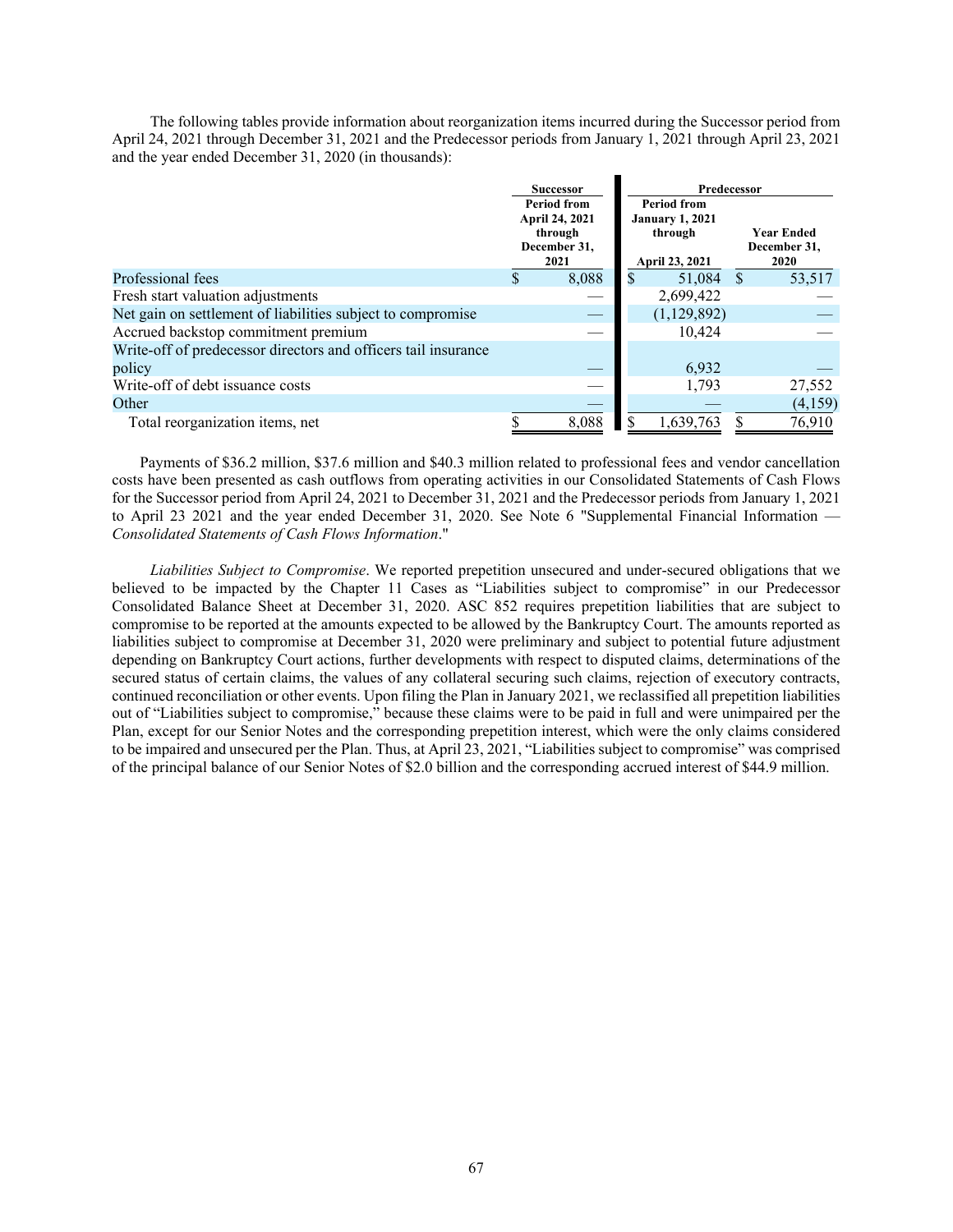Liabilities subject to compromise at December 31, 2020 consisted of the following (in thousands):

|                                         | Predecessor     |
|-----------------------------------------|-----------------|
|                                         | December 31,    |
|                                         | 2020            |
| Debt subject to compromise:             |                 |
| Borrowings under the RCF                | \$<br>436,000   |
| 3.45% Senior Notes due 2023             | 250,000         |
| 7.875% Senior Notes due 2025            | 500,000         |
| 5.70% Senior Notes due 2039             | 500,000         |
| 4.875% Senior Notes due 2043            | 750,000         |
| Lease liabilities                       | 112,646         |
| Accrued interest                        | 47,636          |
| Accounts payable                        | 16,725          |
| Other accrued liabilities               | 1,302           |
| Other liabilities                       | 4,496           |
| Total liabilities subject to compromise | \$<br>2,618,805 |

Upon commencement of the Chapter 11 Cases on April 26, 2020, we ceased accruing interest on our Senior Notes and borrowings under our RCF. However, due to provisions in the PSA signed in January 2021 and other orders of the Bankruptcy Court, we resumed recognizing interest on our outstanding borrowings under the RCF and also recorded the unpaid post-petition interest not previously recognized. As a result, during the Predecessor period from January 1, 2021 through April 23, 2021, we accrued interest expense of \$35.3 million for the period from April 26, 2020 through March 31, 2021, inclusive of a \$23.4 million catch-up adjustment for the period from April 26, 2020 through December 31, 2020, and have reported such amount as "Interest expense" in our Consolidated Statements of Operations for the Predecessor period from January 1, 2021 through April 23, 2021.

## **3. Fresh Start Accounting**

### *Fresh Start Accounting*

Upon emergence from bankruptcy, we met the criteria and were required to adopt fresh start accounting in accordance with ASC 852, which on the Effective Date resulted in a new entity, the Successor, for financial reporting purposes, with no beginning retained earnings or deficit as of the fresh start reporting date. The criteria requiring fresh start accounting are: (i) the holders of the then-existing voting shares of the Predecessor (or legacy entity prior to the Effective Date) received less than 50 percent of the new voting shares of the Successor outstanding upon emergence from bankruptcy, and (ii) the reorganization value of the Company's assets immediately prior to confirmation of the Plan was less than the total of all post-petition liabilities and allowed claims.

Fresh start accounting requires that new fair values be established for the Company's assets, liabilities, and equity as of the date of emergence from bankruptcy on April 23, 2021. The Effective Date fair values of the Successor's assets and liabilities differ materially from their recorded values as reflected on the historical balance sheets of the Predecessor. In addition, as a result of the application of fresh start accounting and the effects of the implementation of the Plan, the financial statements for the period after April 23, 2021 will not be comparable with the financial statements prior to and including April 23, 2021. References to "Successor" refer to the Company and its financial position and results of operations after the Effective Date (or from April 24, 2021 to December 31, 2021). References to "Predecessor" refer to the Company and its financial position and results of operations on or before the Effective Date (or from January 1, 2021 to April 23, 2021).

## *Reorganization Value*

Reorganization value approximates the fair value of the Successor's total assets and the amount a willing buyer would pay for the assets immediately after restructuring. Under fresh start accounting, the Company allocated the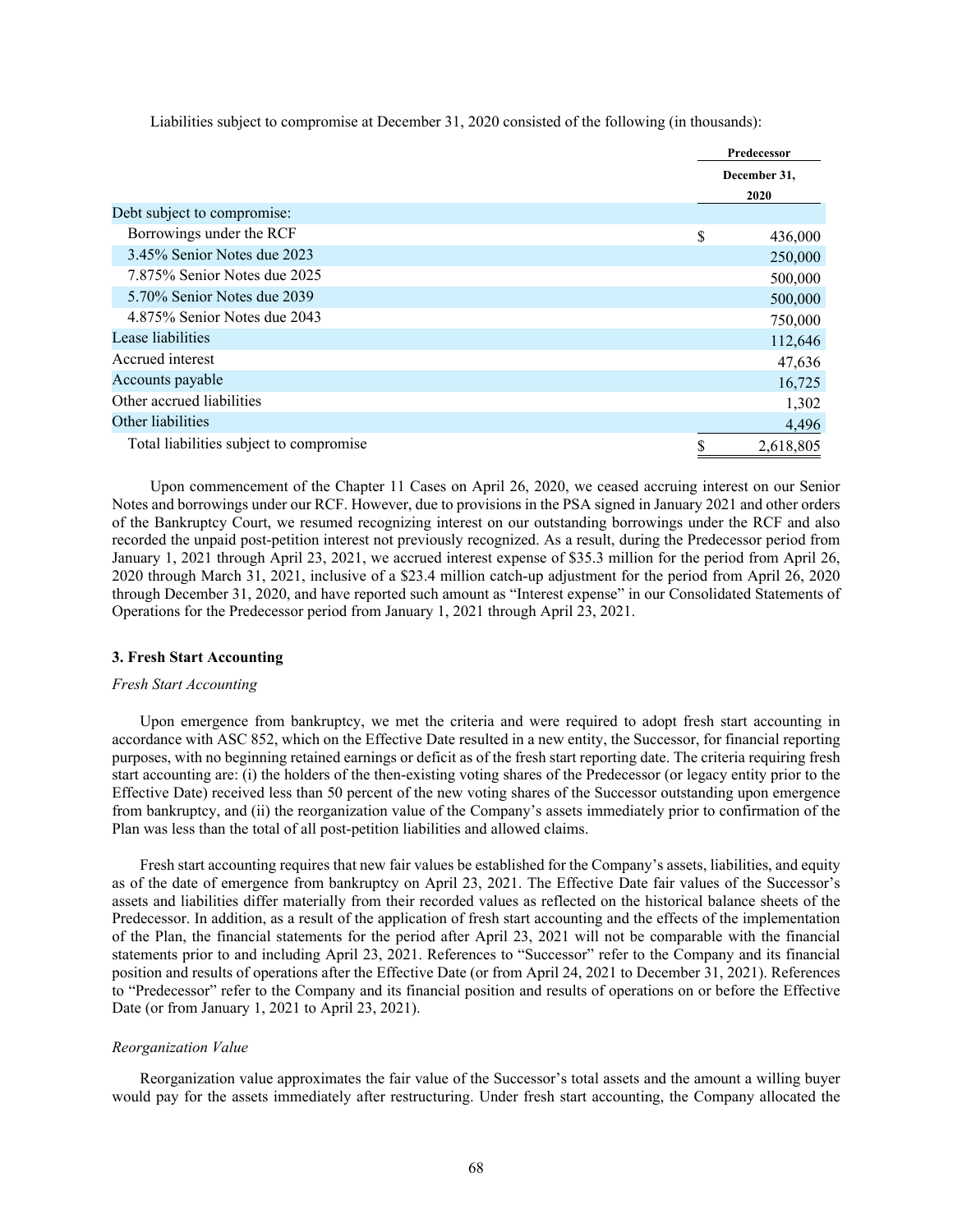reorganization value to its individual assets based on their estimated fair values (except for deferred income taxes) in conformity with FASB ASC Topic 805, *Business Combinations*, and FASB ASC Topic 820, *Fair Value Measurement*. The amount of deferred taxes was determined in accordance with FASB ASC Topic 740, *Income Taxes* (or ASC 740).

The Company's reorganization value is derived from management projections and the valuation models determined by the Company's financial advisors in setting an estimated range of enterprise values. Enterprise value represents the estimated fair value of an entity's shareholders' equity plus long-term debt and other interest-bearing liabilities less unrestricted cash and cash equivalents. The Company's bankruptcy financial advisor did not contemplate any value within the selected estimated ranges of enterprise value for deferred tax assets or uncertain tax positions due to various unknown factors at the time the enterprise value assumptions were produced. At emergence, the resulting values calculated for the deferred tax asset and uncertain tax liabilities have a net accretive impact on the value of the Successor equity. As set forth in the disclosure statement approved by the Bankruptcy Court, the valuation analysis resulted in an enterprise value between \$805.0 million and \$1,520.0 million with a selected mid-point of \$1,130.0 million. For U.S. GAAP purposes, we valued the Successor's individual assets, liabilities, and equity instruments and determined that the value of the enterprise was \$1,130.0 million as of the Effective Date, which fell in line within the selected mid-point of the forecasted enterprise value ranges approved by the Bankruptcy Court. Specific valuation approaches and key assumptions used to arrive at reorganization value, and the value of discrete assets and liabilities resulting from the application of fresh start accounting, are described below in greater detail within the valuation process.

The following table reconciles the enterprise value to the estimated fair value of the Successor's equity as of the Effective Date (in thousands):

|                                                       | April 23,<br>2021 |
|-------------------------------------------------------|-------------------|
| Enterprise value                                      | 1,130,000         |
| Plus: Cash and cash equivalents                       | 79.982            |
| Plus: Deferred tax assets and uncertain tax positions | 10.810            |
| Less: Fair value of debt                              | (285,982)         |
| Fair value of Successor equity                        | 934,810           |

The following table reconciles enterprise value to the reorganization value of the Successor (*i.e.*, value of the reconstituted entity) as of the Effective Date (in thousands):

|                                                       | April 23,<br>2021 |
|-------------------------------------------------------|-------------------|
| Enterprise value                                      | 1,130,000         |
| Plus: Cash and cash equivalents                       | 79.982            |
| Plus: Non-interest bearing current liabilities        | 225,637           |
| Plus: Non-interest bearing non-current liabilities    | 276,418           |
| Plus: Deferred tax assets and uncertain tax positions | 10,810            |
| Reorganization value of Successor assets              | 1,722,847         |

With the assistance of third-party valuation advisors, we determined the enterprise and corresponding equity value of the Successor using various valuation approaches and methods, including: (i) income approach using a calculation of the present value of future cash flows based on our financial projections, (ii) market approach using selling prices of similar assets and (iii) cost approach. The enterprise value and corresponding equity value are dependent upon achieving future financial results set forth in our valuations, as well as the realization of certain other assumptions. All estimates, assumptions, valuations and financial projections, including the fair value adjustments, the enterprise value and equity value projections, are inherently subject to significant uncertainties and the resolution of contingencies beyond our control. Accordingly, the estimates, assumptions, valuations or financial projections may not be realized and actual results could vary materially.

## *Valuation Process*

Under the application of fresh start accounting and with the assistance of valuation experts, we conducted an analysis of the consolidated balance sheet to determine if any of the Company's net assets would require a fair value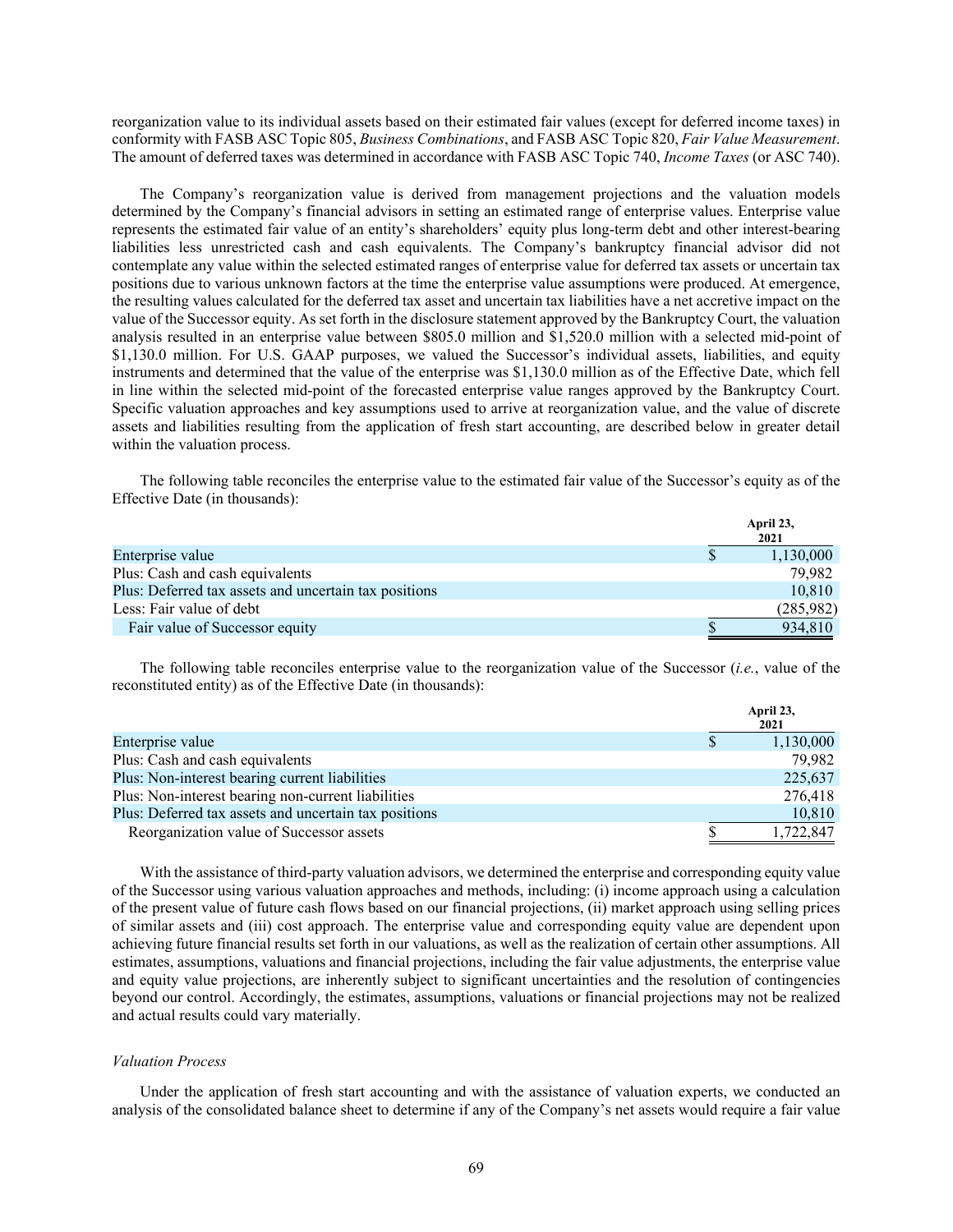adjustment as of the Effective Date. The results of our analysis indicated that our principal assets, which include drilling and other property and equipment; warehouse stock and fuel inventory; leases; long-term debt and warrants would require a fair value adjustment on the Effective Date. The rest of the Company's net assets were determined to have carrying values that approximated fair value on the Effective Date with the exception of certain contract assets and liabilities which were written off. Deferred tax assets and uncertain tax positions were determined in accordance with ASC 740 after considering the tax effects of the reorganization and the newly established fair values of the Successor. Further details regarding the valuation process are described below.

*Drilling and Other Property and Equipment.* The valuation of our offshore drilling units and other related tangible assets was determined by using a combination of (1) the discounted free cash flows expected to be generated from our drilling assets over their remaining useful lives and (2) the cost to replace our drilling assets, as adjusted by the current market for similar offshore drilling assets. Assumptions used in our assessment of the discounted free cash flows included, but were not limited to, the expected operating dayrates, operating costs, utilization rates, tax rates, capital expenditures, working capital requirements and estimated economic useful lives. The cash flows were discounted at a market participant weighted average cost of capital, which was derived from a blend of market participant after-tax cost of debt and market participant cost of equity, and computed using public share price information for similar offshore drilling market participants, certain U.S. Treasury rates, and certain risk premiums specific to the assets of the Company. For rigs where an active secondary market exists or that were expected to be scrapped, the market approach was used to estimate the fair value of the assets which involved gathering and analyzing recent market data of comparable assets.

The fair value of land assets was estimated using a sales comparison method of the market approach which was based on third party databases identifying listings of recent sales, discussions held with local market participants and comparable properties within relevant market areas. Buildings and improvements and rig spare equipment were valued using a cost approach, in which we estimated the replacement cost of the assets and applied adjustments for physical depreciation and obsolescence, where applicable, to arrive at a fair value. The remaining property and equipment was valued by applying an economic obsolescence adjustment of 80% to the carrying value based on the implied economic obsolescence observed from the offshore rig fleet.

The fair value of the blow out preventer (or BOP) lease right-of-use (or ROU) asset was also included within the "*Drilling and Other Property and Equipment*" value. The valuation methodology related to the BOP lease ROU asset is discussed in the "*Leases*" section below.

*Warehouse Stock and Fuel Inventory.* The fair value of warehouse stock was determined by applying an economic obsolescence adjustment of 80% to the carrying value based on the implied economic obsolescence observed from the offshore rig fleet. The fair value of fuel inventory was included at carrying value, which was representative of the price per gallon on the date of emergence from bankruptcy. These balances were included within the "*Prepaid expenses and other current assets*" caption.

*Leases.* The fair value of leases was estimated using the present value of the remaining lease payments discounted at a weighted average incremental borrowing rate (or IBR) of 6.7% for the emergent entity on the date of remeasurement (*i.e.*, the Effective Date) with a further adjustment to the ROU assets for prepaid rent which was akin to an off-market term.

*Long-term Debt*. The fair values of the Exit RCF and the Exit Term Loans were based on relevant market data as of the Effective Date and the terms of each respective instrument. Considering the interest rates were consistent with a range of comparable market yields (with considerations for term and seniority), the fair values of the Exit RCF and Exit Term Loans were consistent with the corresponding principal amounts outstanding as of the Effective Date. Thus, the values were reflected at par value. The fair value of the First Lien Notes was based on relevant market data as of the Effective Date, the contractual terms including the pre-payment terms, and a yield-to-worst analysis as of the Effective Date, which resulted in an estimated fair value of 101.0% of par as of the Effective Date.

*Warrants*. The fair value of the Emergence Warrants issued upon the Effective Date was estimated using the Black-Scholes-Merton option pricing model. The Black-Scholes-Merton model is an option pricing model used to estimate the fair value of options and warrants based on the following input assumptions: stock price, strike price, term, risk-free rate, volatility, and dividend yield. In using the Black-Scholes-Merton option pricing model to estimate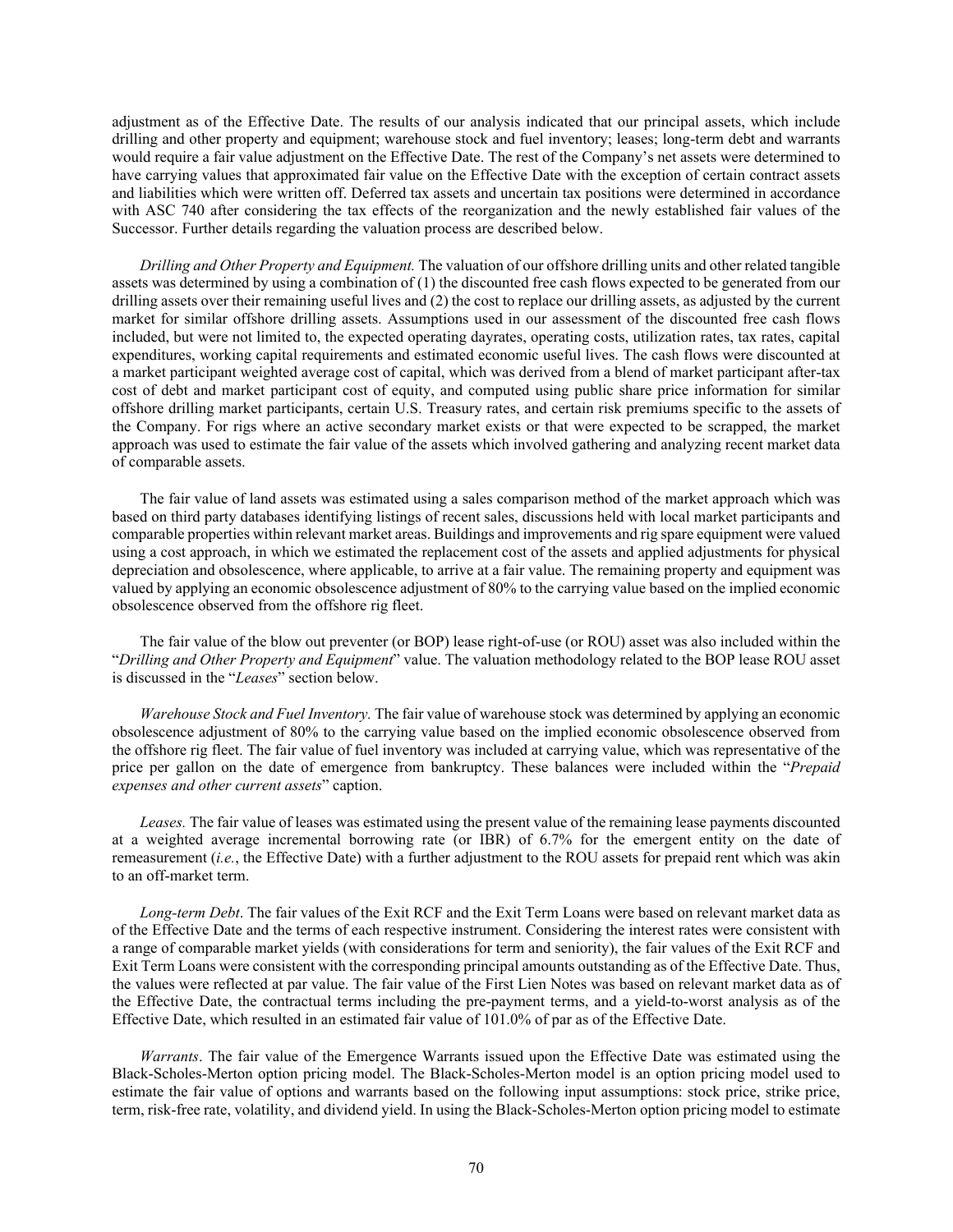the fair value of the warrants, the following assumptions were used: the stock price assumption was based on the value per share of Common Stock from the equity value as of the Effective Date and the equity capital structure; for the strike price assumption, the contractual strike price of \$29.22 was used; the term assumption was based on the contractual term of the Emergence Warrants of five years as of the Effective Date; the expected volatility assumption of 70% was estimated using market data for certain similar publicly traded entities with considerations for differences in size and leverage of the Company versus the similar publicly traded entities; and the risk-free rate assumption of 0.83% was based on United States Constant Maturity Treasury rates as of the Effective Date.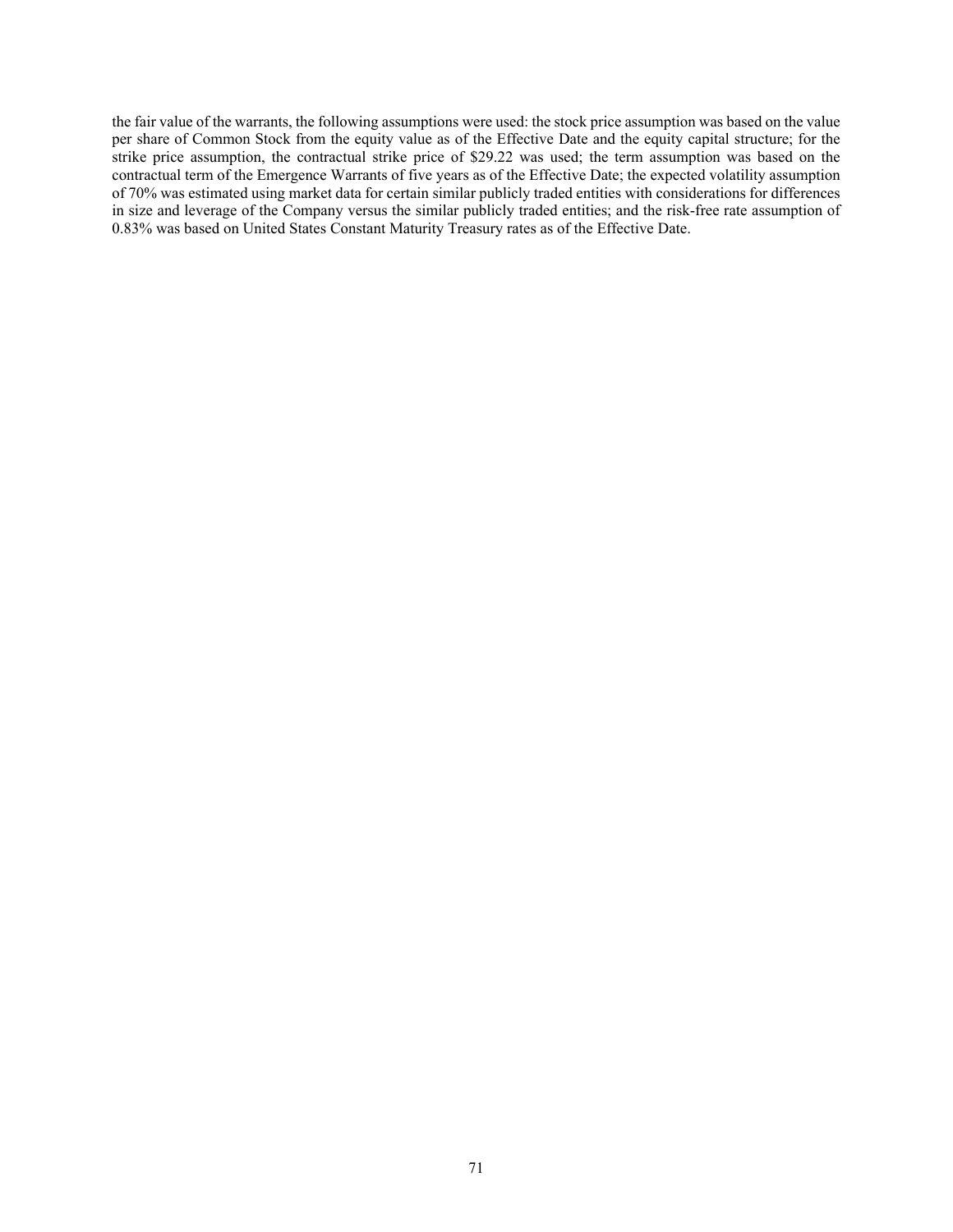# *Consolidated Balance Sheet*

The following illustrates the effects on the Company's Consolidated Balance Sheet due to the reorganization and fresh start accounting adjustments. The explanatory notes following the table below provide further details on the adjustments, including the assumptions and methods used to determine fair value for its assets, liabilities, and warrants. Unless otherwise indicated, dollar amounts are stated in thousands. **April 23, 2021**

|                                                    | April 23, 2021 |                               |                                      |                    |                                          |               |                  |  |
|----------------------------------------------------|----------------|-------------------------------|--------------------------------------|--------------------|------------------------------------------|---------------|------------------|--|
|                                                    |                | <b>Transaction Accounting</b> |                                      |                    |                                          |               |                  |  |
|                                                    | Predecessor    |                               | Reorganization<br><b>Adjustments</b> |                    | <b>Fresh Start</b><br><b>Adjustments</b> |               | <b>Successor</b> |  |
| <b>ASSETS</b>                                      |                |                               |                                      |                    |                                          |               |                  |  |
| <b>Current assets:</b>                             |                |                               |                                      |                    |                                          |               |                  |  |
| Cash and cash equivalents                          | $\mathbf S$    | 333,699                       | <sup>\$</sup>                        | $(253,717)$ (a) \$ |                                          | $\mathcal{S}$ | 79,982           |  |
| Restricted cash                                    |                | 3,274                         |                                      | $32,173$ (b)       |                                          |               | 35,447           |  |
| Accounts receivable                                |                | 134,104                       |                                      |                    | 802(r)                                   |               | 134,906          |  |
| Less: allowance for credit losses                  |                | (5, 555)                      |                                      |                    |                                          |               | (5, 555)         |  |
| Accounts receivable, net                           |                | 128,549                       |                                      |                    | $\overline{802}$                         |               | 129,351          |  |
| Prepaid expenses and other current assets          |                | 108,594                       |                                      | $(15, 484)$ (c)    | $(34, 455)$ (s)                          |               | 58,655           |  |
| Assets held for sale                               |                | 1,000                         |                                      |                    |                                          |               | 1,000            |  |
| Total current assets                               |                | $\overline{575,116}$          |                                      | (237, 028)         | (33, 653)                                |               | 304,435          |  |
| Drilling and other property and equipment, net of  |                |                               |                                      |                    |                                          |               |                  |  |
| accumulated depreciation                           |                | 3,892,150                     |                                      | $182,985$ (d)      | $(2,720,485)$ (t)                        |               | 1,354,650        |  |
| <b>Other assets</b>                                |                | 179,783                       |                                      | $(112, 454)$ (e)   | $(10,282)$ (u)                           |               | 57,047           |  |
| Deferred tax asset                                 |                |                               |                                      |                    | 6,716 (r)                                |               | 6,716            |  |
| <b>Total</b> assets                                | \$             | 4,647,049                     | $\mathbf S$                          | (166, 497)         | (2,757,704)                              | \$            | 1,722,848        |  |
| <b>LIABILITIES AND STOCKHOLDERS' EQUITY</b>        |                |                               |                                      |                    |                                          |               |                  |  |
| <b>Current liabilities:</b>                        |                |                               |                                      |                    |                                          |               |                  |  |
| Accounts payable                                   | \$             | 66,397 \$                     |                                      | $(996)$ (f) \$     |                                          | \$            | 65,401           |  |
| <b>Accrued liabilities</b>                         |                | 246,141                       |                                      | $(67, 125)$ (g)    | $(55,961)$ (v)                           |               | 123,055          |  |
| Short-term debt                                    |                | 442,034                       |                                      | $(442, 034)$ (h)   |                                          |               |                  |  |
| Finance lease right of use liabilities, current    |                |                               |                                      | $15,148$ (i)       |                                          |               | 15,148           |  |
| Taxes payable                                      |                | 22,034                        |                                      |                    |                                          |               | 22,034           |  |
| Total current liabilities                          |                | 776,606                       |                                      | (495,007)          | (55,961)                                 |               | 225,638          |  |
| <b>Deferred tax liability</b>                      |                | 23,060                        |                                      | $3,869$ (j)        | (34, 447)(w)                             |               |                  |  |
|                                                    |                |                               |                                      |                    | 7,518 (r)                                |               |                  |  |
| <b>Other liabilities</b>                           |                | 217,434                       |                                      | $(90,098)$ (k)     | $(9,837)$ (x)                            |               | 117,499          |  |
| Finance lease right of use liabilities, noncurrent |                |                               |                                      | 158,919 (I)        |                                          |               | 158,919          |  |
| Long-term debt                                     |                |                               |                                      | $285,982$ (m)      |                                          |               | 285,982          |  |
| Total liabilities not subject to compromise        |                | 1,017,100                     |                                      | (136, 335)         | (92, 727)                                |               | 788,038          |  |
| Liabilities subject to compromise                  |                | 2,044,877                     |                                      | $(2,044,877)$ (n)  |                                          |               |                  |  |
| <b>Stockholders' equity:</b>                       |                |                               |                                      |                    |                                          |               |                  |  |
| Predecessor preferred stock                        |                |                               |                                      |                    |                                          |               |                  |  |
| Predecessor common stock                           |                | 1,453                         |                                      | $(1,453)$ (0)      |                                          |               |                  |  |
| Predecessor additional paid-in capital             |                | 2,029,978                     |                                      | $(2,029,978)$ (o)  |                                          |               |                  |  |
| Predecessor treasury stock                         |                | (206, 163)                    |                                      | $206,163$ (o)      |                                          |               |                  |  |
| Successor preferred stock                          |                |                               |                                      |                    |                                          |               |                  |  |
| Successor common stock                             |                |                               |                                      | 10(p)              |                                          |               | 10               |  |
| Successor additional paid-in capital               |                |                               |                                      | 934,800 (p)        |                                          |               | 934,800          |  |
| Successor treasury stock                           |                |                               |                                      |                    |                                          |               |                  |  |
| Accumulated deficit                                |                | (240, 196)                    |                                      | $2,905,173$ (q)    | (2,664,977)(y)                           |               |                  |  |
| Total stockholders' equity                         |                | 1,585,072                     |                                      | 2,014,715          | (2,664,977)                              |               | 934,810          |  |
| Total liabilities and stockholders' equity         | \$             | 4,647,049                     | \$                                   | (166, 497)         | (2,757,704)<br>\$                        | \$            | 1,722,848        |  |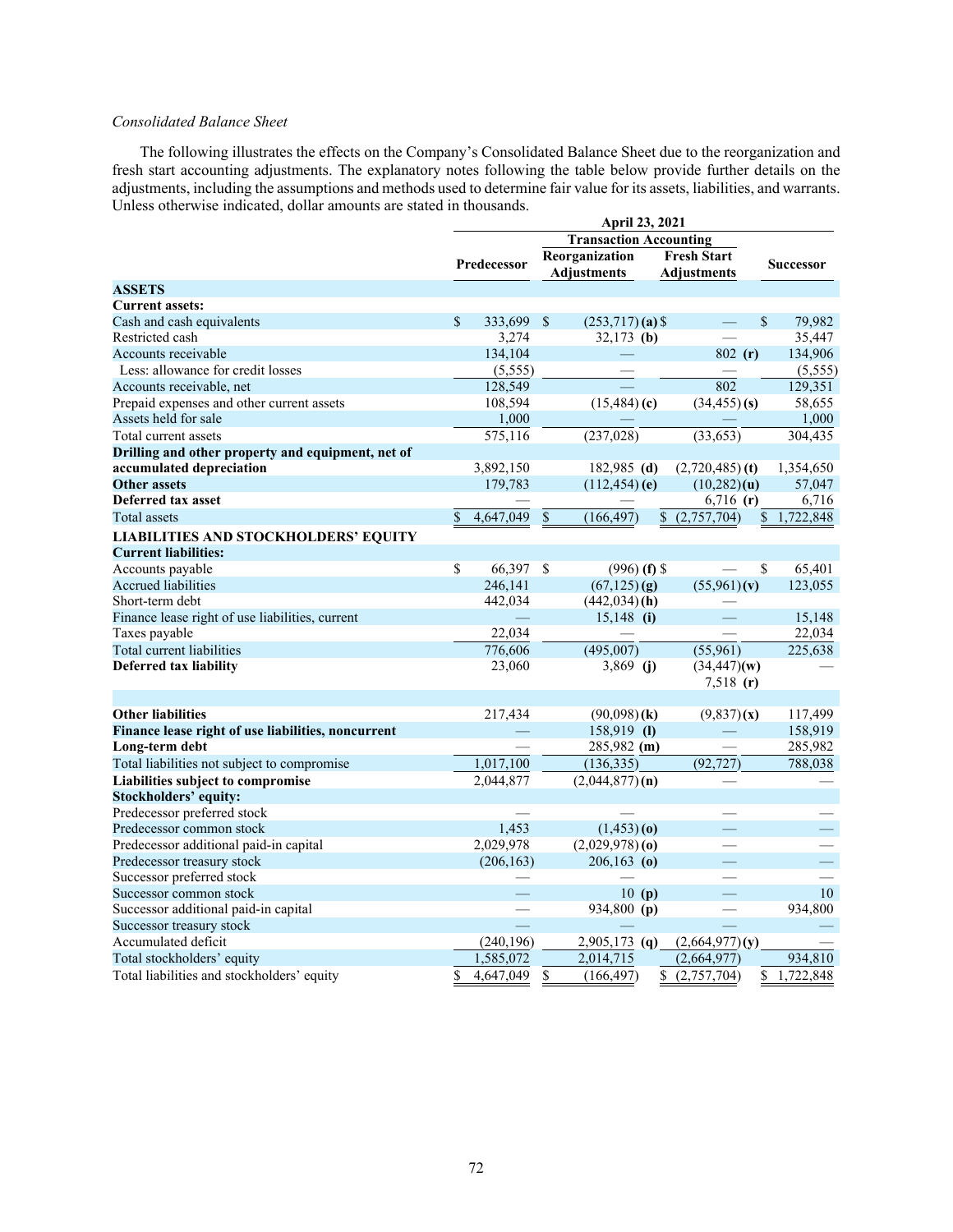### *Reorganization Adjustments*

**(a)** Reflects the net cash payments that occurred on the Effective Date as follows:

|                                                                                             | <b>April 23, 2021</b> |
|---------------------------------------------------------------------------------------------|-----------------------|
| Funding of professional fee escrow account                                                  | (35,003)              |
| Payment of non-retained professional fees                                                   | (14,087)              |
| Payment of Predecessor RCF, including accrued interest                                      | (479,627)             |
| Proceeds from Exit Facilities                                                               | 200,000               |
| Receipt of cash from the issuance of First Lien Notes through primary Private Placement and |                       |
| primary Rights Offering                                                                     | 75,000                |
| Change in cash and cash equivalents                                                         | (253, 717)            |

**(b)** Reflects the change in restricted cash for the following activities:

|                                                                | <b>April 23, 2021</b> |  |
|----------------------------------------------------------------|-----------------------|--|
| Funding of professional fee escrow account                     | 35,003                |  |
| Payment of key employee incentive plan holdback escrow account | (1.697)               |  |
| Payment of pre-petition trade claims                           | (1.133)               |  |
| Change in restricted cash                                      | 32.173                |  |

**(c)** Reflects the changes in prepaid expenses and other current assets for the following activities:

|                                                                                         | April 23, 2021 |
|-----------------------------------------------------------------------------------------|----------------|
| Reduction of prepaid expense for success fees                                           | (1,095)        |
| Reclassification of debt issuance costs to other assets and long-term debt              | (10,328)       |
| Reclassification of payment-in-kind upfront fee related to the Exit RCF to other assets | (3, 478)       |
| Write-off of Predecessor directors and officers tail insurance policy                   | (583)          |
| Change in prepaid expenses and other current assets                                     | (15, 484)      |

- **(d)** As a result of an amendment that became effective on the Effective Date, the BOP leases were recharacterized from operating leases to finance leases pursuant to FASB ASC Topic 842, *Leases* (or ASC 842). The impact of the recharacterization resulted in the reclassification of the ROU asset of \$116.2 million from "Other assets" into "Drilling and other property and equipment." The value of the BOP ROU assets and the corresponding finance lease liabilities after the amendment were increased by an adjustment of \$66.8 million in accordance with the modification guidance of ASC 842.
- **(e)** Reflects the changes in other assets for the following activities:

|                                                                                      | April 23, 2021 |
|--------------------------------------------------------------------------------------|----------------|
| Reclassification of BOP lease asset to drilling and other property and equipment     | (116,242)      |
| Reclassification of payment-in-kind upfront fee related to the Exit RCF from prepaid |                |
| expenses and other current assets                                                    | 3,478          |
| Record debt issuance costs related to the Exit RCF                                   | 6,659          |
| Write-off of Predecessor directors and officers tail insurance policy                | (6,349)        |
| Change in other assets                                                               | (112, 454)     |

**(f)** Reflects the \$1.0 million reduction in accounts payable for the payment of pre-petition trade claims and associated post-petition interest related to general unsecured claims.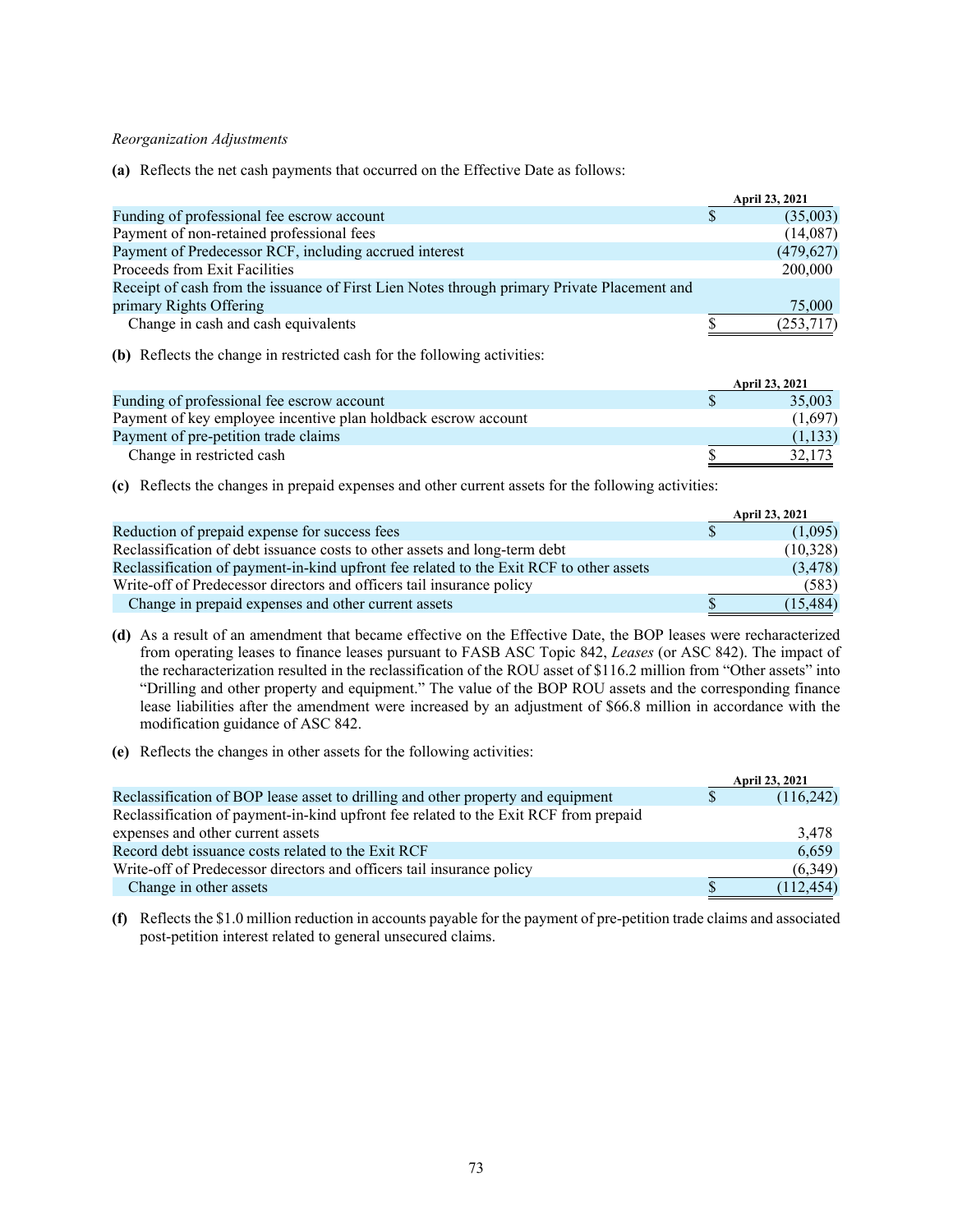**(g)** Reflects the changes in accrued liabilities for the following activities:

|                                                                                     | <b>April 23, 2021</b> |
|-------------------------------------------------------------------------------------|-----------------------|
| Record accrued liability related to success fees                                    | 10,699                |
| Record accrued liability related to a bonus accrual under the amended BOP services  |                       |
| agreement                                                                           | 831                   |
| Reclassification of BOP short-term lease liability into a finance lease             | (17,225)              |
| Payment of non-retained professional fees                                           | (8,762)               |
| Payment of key employee incentive plan holdback awards                              | (1,697)               |
| Payment of accrued interest related to Predecessor RCF                              | (37, 593)             |
| Reclassification of payment-in-kind upfront fee into the Exit RCF                   | (3, 478)              |
| Reclassification of backstop commitment premium to payment-in-kind First Lien Notes | (9,900)               |
| Change in accrued liabilities                                                       | (67, 125)             |

**(h)** Reflects the changes in short-term debt for the following activities:

|                                                                                         | <b>April 23, 2021</b> |            |
|-----------------------------------------------------------------------------------------|-----------------------|------------|
| Record Predecessor RCF cash paydown of principal                                        |                       | (242, 034) |
| Reflects payment in full of the borrowings outstanding under the Predecessor RCF on the |                       |            |
| <b>Effective Date</b>                                                                   |                       | (200,000)  |
| Change in short-term debt                                                               |                       | (442.034)  |

**(i)** Reflects the reclassification of the current BOP operating lease liability to a finance lease of \$17.2 million, net of the modification pursuant to ASC 842 of the current BOP finance lease liability of \$2.1 million.

- **(j)** Reflects the adjustment to deferred taxes of \$3.9 million due to the step plan adjustments recorded as a result of the Plan.
- **(k)** Reflects the reclassification of the non-current BOP operating lease liability to a finance lease of \$(90.1) million.
- **(l)** Reflects the reclassification of the non-current BOP operating lease liability to a finance lease of \$90.1 million and the modification of the non-current BOP finance lease liability of \$68.8 million pursuant to ASC 842.
- **(m)** Reflects the changes in long-term debt for the following activities:

|                                                                                               | April 23, 2021        |
|-----------------------------------------------------------------------------------------------|-----------------------|
| Borrowings drawn under the Exit Facilities                                                    | \$<br>200,000         |
| Record payment-in-kind upfront fee related to the Exit RCF                                    | 3,478                 |
| Issuance of First Lien Notes for cash                                                         | 75,000                |
| Record 1% premium associated with First Lien Notes                                            | 749                   |
| Record backstop commitment premium to payment-in-kind First Lien Notes                        | 10,424                |
| Record debt issuance costs related to Exit Term Loans and First Lien Notes                    | (3,669)               |
| Change in long-term debt                                                                      | 285,982               |
| Liabilities subject to compromise were settled as follows in accordance with the Plan:<br>(n) |                       |
|                                                                                               | <b>April 23, 2021</b> |
| <b>Senior Notes Claims</b>                                                                    | 2,044,877             |
| Total settled liabilities subject to compromise                                               | 2,044,877             |
|                                                                                               |                       |
| Issuance of New Diamond Common Shares to holders of Senior Notes Claims                       | (639, 965)            |
| Issuance of New Diamond Common Shares to participants of the Rights Offering and Private      |                       |
| Placements                                                                                    | (274, 271)            |
| Record 1% premium associated with First Lien Notes                                            | (749)                 |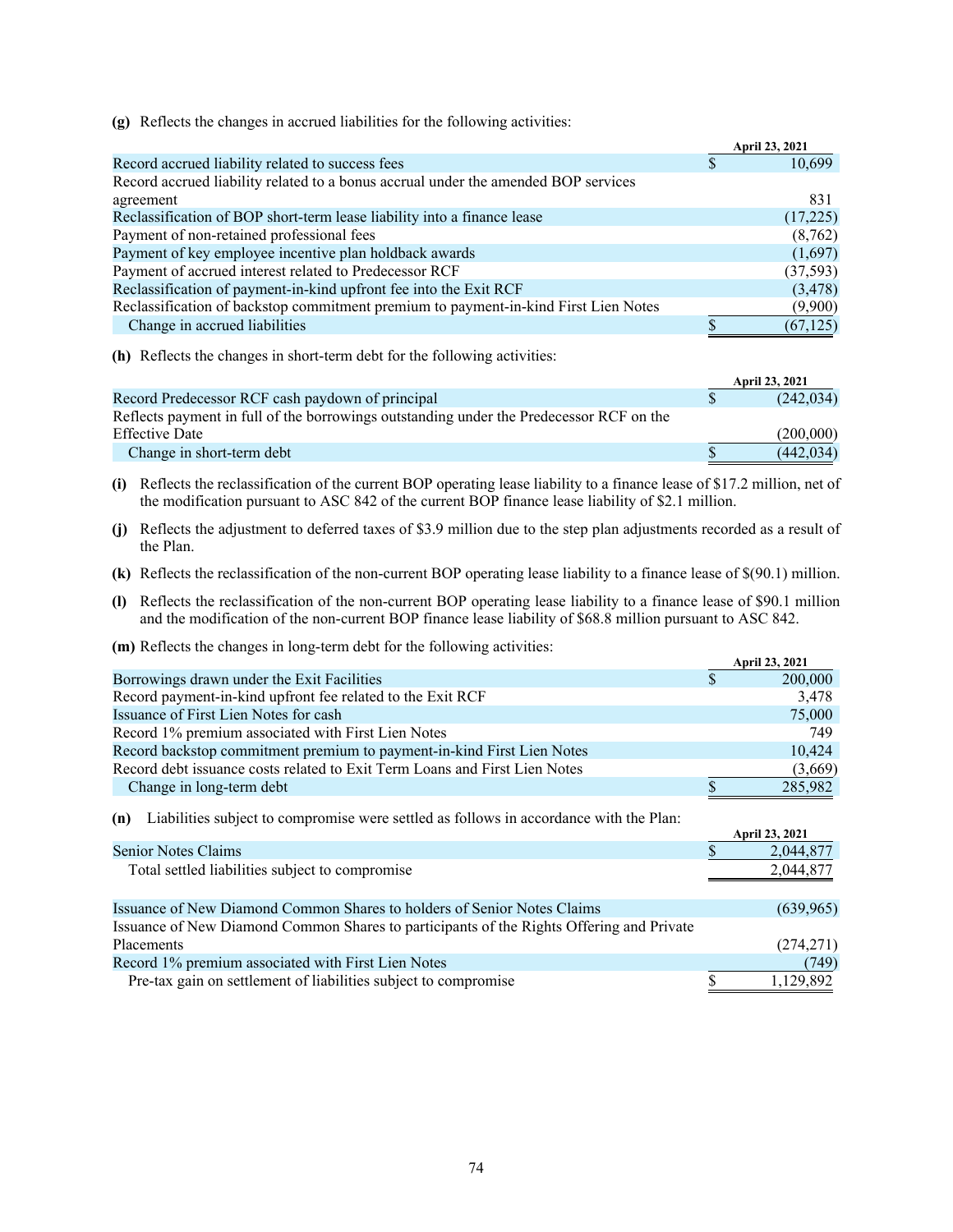- **(o)** Reflects the cancelation of the Predecessor's common stock, treasury stock and related components of the Predecessor's additional paid-in capital.
- **(p)** The following reconciles reorganization adjustments made to the Successor's common stock and Successor's additional paid-in capital:

|                                                                                  |               | <b>April 23, 2021</b> |
|----------------------------------------------------------------------------------|---------------|-----------------------|
| Fair value of New Diamond Common Shares issued to holders of Senior Notes Claims | <sup>\$</sup> | 914.236               |
| Fair value of Emergence Warrants issued to Predecessor equity holders            |               | 20,574                |
| Total change in Successor common stock and additional paid-in capital            |               | 934.810               |
| Less: Par value of Successor common stock                                        |               | (10)                  |
| Successor additional paid-in capital                                             |               | 934.800               |

**(q)** Reflects the cumulative net impact of the effects on accumulated deficit as follows:

|                                                                                         | April 23, 2021 |
|-----------------------------------------------------------------------------------------|----------------|
| Success fee recognized on the Effective Date                                            | (17, 120)      |
| Pre-tax gain on settlement of liabilities subject to compromise                         | 1,129,892      |
| Backstop commitment expense to record difference between accrued termination fee and    |                |
| issuance of payment-in-kind First Lien Notes upon emergence                             | (524)          |
| Write-off of Predecessor directors and officers tail insurance policy                   | (6,932)        |
| Other emergence effects                                                                 | (137)          |
| Expense related to bonus accrual under BOP services agreement                           | (831)          |
| Cancellation of Predecessor common stock, additional paid-in capital and treasury stock | 1,825,268      |
| Issuance of Emergence Warrants to Predecessor equity holders                            | (20, 574)      |
| Change in deferred tax as a result of step plan adjustments                             | (3,869)        |
| Change in accumulated deficit                                                           | 2,905,173      |

### *Fresh Start Adjustments*

- **(r)** Reclassification of a net debit in the "Deferred tax liability" account to "Deferred tax asset" after the adjustment pursuant to ASC 740 based on the impact of the tax effects of the reorganization and the fair value ascribed to the enterprise upon emergence, with a portion classified to "Accounts receivable" based on the expected amount to be received from the amended tax return.
- **(s)** Reflects the write-off of current deferred contract assets of \$(27.3) million, as there is no future benefit to be recognized by the Successor, and the fair value adjustment of \$(7.2) million to rig spare parts and supplies.
- **(t)** Reflects the fair value adjustment to "Drilling and other property and equipment" and the elimination of accumulated depreciation of \$(2,712.1) million. In addition, the adjustment reflects the fair value adjustment of \$(8.4) million to the BOP finance lease assets by setting the ROU assets equal to the ROU liabilities less the prepaid amounts. Refer to the valuation procedures set forth above with respect to valuing the rigs and related equipment.
- **(u)** Reflects the fair value adjustments to "Other assets" for the following:

|                                                                                               | April 23, 2021 |
|-----------------------------------------------------------------------------------------------|----------------|
| Write-off of long-term contract assets                                                        | (10,029)       |
| Fair value adjustment to set asset equal to right-of-use liability for other operating leases | (1.998)        |
| Fair value adjustment to other operating leases to reflect the IBR on the Effective Date      | 1.745          |
| Change in other assets                                                                        | (10, 282)      |

- **(v)** Reflects the write-off of current deferred contract liabilities of \$(56.4) million as there is no future obligation to be performed by the Successor and the fair value adjustment of \$0.4 million to current other lease liabilities because of the impact of applying the IBR at the Effective Date at emergence.
- **(w)** Reflects the adjustment to deferred taxes of \$(34.4) million pursuant to ASC 740 based on the impact of the tax effects of the reorganization, inclusive of the Successor company's tax basis, and the fair value ascribed to the enterprise upon emergence.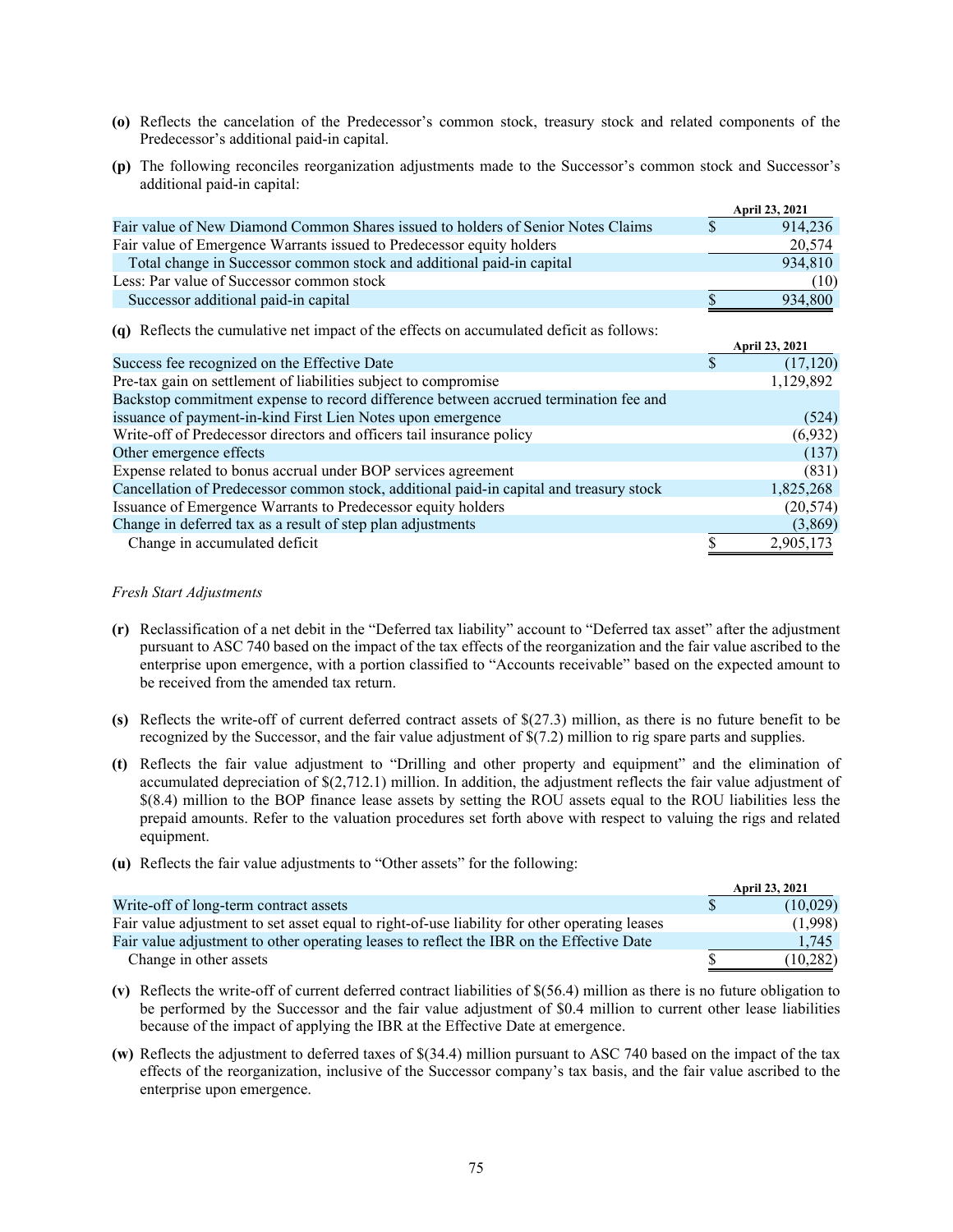- **(x)** Reflects the write-off of non-current deferred contract liabilities of \$(11.1) million as there is no future obligation to be performed by the Successor and the fair value adjustment of \$1.3 million to non-current other lease liabilities.
- **(y)** Reflects the cumulative effect of the fresh start accounting adjustments discussed above.

### **4. Revenue from Contracts with Customers**

The activities that primarily drive the revenue earned from our contract drilling services include (i) providing a drilling rig and the crew and supplies necessary to operate the rig, (ii) mobilizing and demobilizing the rig to and from the drill site and (iii) performing rig preparation activities and/or modifications required for the contract. Consideration received for performing these activities may consist of dayrate drilling revenue, mobilization and demobilization revenue, contract preparation revenue and reimbursement revenue. We account for these integrated services provided within our drilling contracts as a single performance obligation satisfied over time and comprised of a series of distinct time increments in which we provide drilling services.

Consideration for activities that are not distinct within the context of our contracts and do not correspond to a distinct time increment within the contract term are allocated across the single performance obligation and recognized ratably over the initial term of the contract (which is the period we estimate to be benefited from the corresponding activities and generally ranges from two to 60 months). Consideration for activities that correspond to a distinct time increment within the contract term is recognized in the period when the services are performed. The total transaction price is determined for each individual contract by estimating both fixed and variable consideration expected to be earned over the term of the contract. See below for further discussion regarding the allocation of the transaction price to the remaining performance obligations.

The amount estimated for variable consideration may be constrained (reduced) and is only included in the transaction price to the extent that it is probable that a significant reversal of previously recognized revenue will not occur throughout the term of the contract. When determining if variable consideration should be constrained, management considers whether there are factors outside of our control that could result in a significant reversal of revenue as well as the likelihood and magnitude of a potential reversal of revenue. These estimates are reassessed each reporting period as required.

*Dayrate Drilling Revenue.* Our drilling contracts generally provide for payment on a dayrate basis, with higher rates for periods when the drilling unit is operating and lower rates or zero rates for periods when drilling operations are interrupted or restricted. The dayrate invoices billed to the customer are typically determined based on the varying rates applicable to the specific activities performed on an hourly basis. Such dayrate consideration is allocated to the distinct hourly increment it relates to within the contract term, and therefore, recognized in line with the contractual rate billed for the services provided for any given hour.

*Mobilization/Demobilization Revenue.* We may receive fees (on either a fixed lump-sum or variable dayrate basis) for the mobilization and demobilization of our rigs. These activities are not considered to be distinct within the context of the contract and therefore, the associated revenue is allocated to the overall performance obligation and recognized ratably over the initial term of the related drilling contract. We record a contract liability for mobilization fees received, which is amortized ratably to contract drilling revenue as services are rendered over the initial term of the related drilling contract. Demobilization revenue expected to be received upon contract completion is estimated as part of the overall transaction price at contract inception and recognized in earnings ratably over the initial term of the contract with an offset to an accretive contract asset.

In some contracts, there is uncertainty as to the likelihood and amount of expected demobilization revenue to be received. For example, contractual provisions may require that a rig demobilize a certain distance before the demobilization revenue is payable or the amount may vary dependent upon whether or not the rig has additional contracted work within a certain distance from the wellsite. Therefore, the estimate for such revenue may be constrained, as described above, depending on the facts and circumstances pertaining to the specific contract. We assess the likelihood of receiving such revenue based on our past experience and knowledge of market conditions.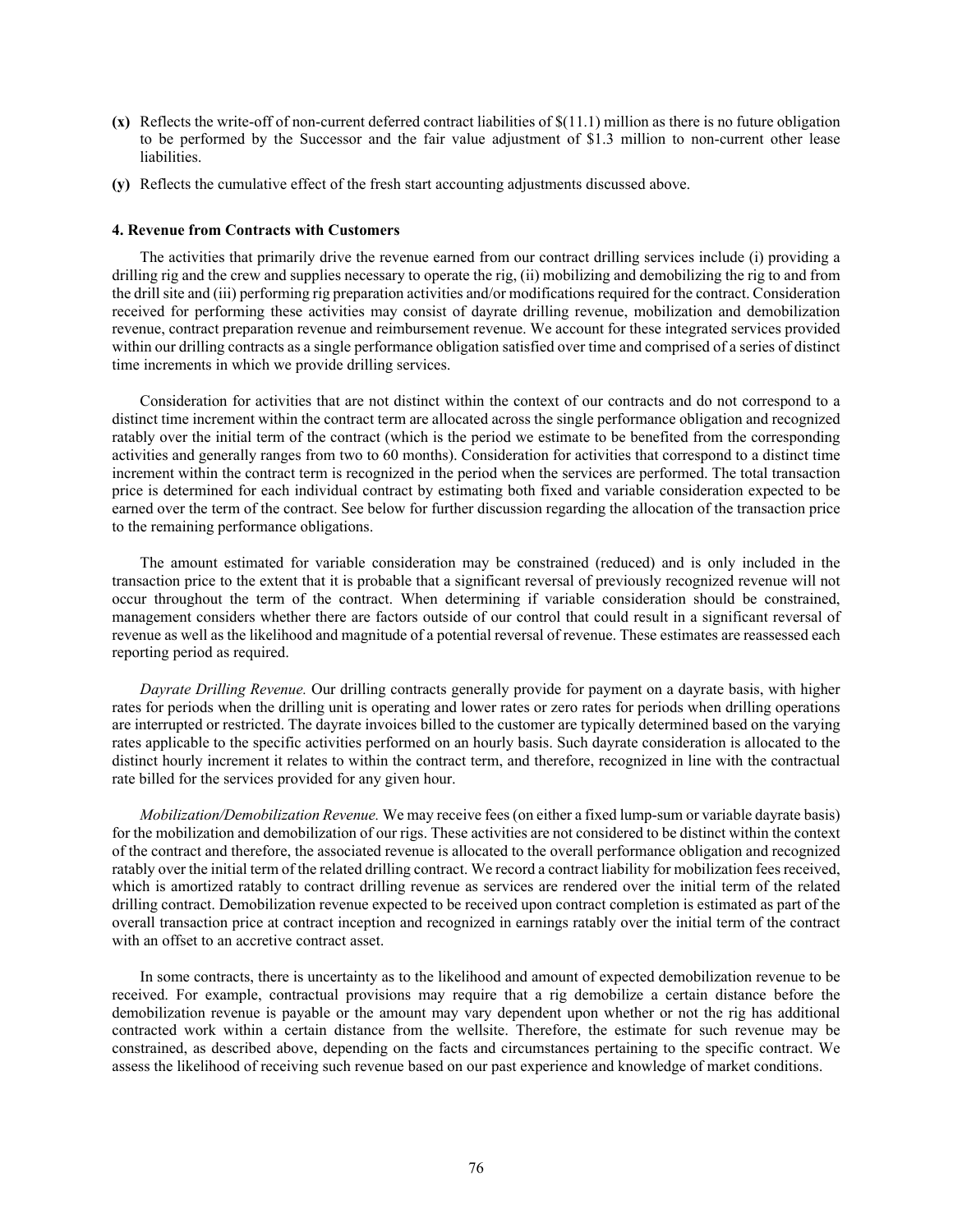*Contract Preparation Revenue.* Some of our drilling contracts require downtime before the start of the contract to prepare the rig to meet customer requirements. At times, the customer may compensate us for such work (on either a fixed lump-sum or variable dayrate basis). These activities are not considered to be distinct within the context of the contract. We record a contract liability for contract preparation fees received, which is amortized ratably to contract drilling revenue over the initial term of the related drilling contract.

*Capital Modification Revenue*. From time to time, we may receive fees from our customers for capital improvements or upgrades to our rigs to meet contractual requirements (on either a fixed lump-sum or variable dayrate basis). The activities related to these capital modifications are not considered to be distinct within the context of our contracts. We record a contract liability for such fees and recognize them ratably as contract drilling revenue over the initial term of the related drilling contract.

*Revenues Related to Reimbursable Expenses*. We generally receive reimbursements from our customers for the purchase of supplies, equipment, personnel services and other services provided at their request in accordance with a drilling contract or other agreement. Such reimbursable revenue is variable and subject to uncertainty, as the amounts received and timing thereof are highly dependent on factors outside of our influence. Accordingly, reimbursable revenue is fully constrained and not included in the total transaction price until the uncertainty is resolved, which typically occurs when the related costs are incurred on behalf of a customer. We are generally considered a principal in such transactions and record the associated revenue at the gross amount billed to the customer, as "Revenues related to reimbursable expenses" in our Consolidated Statements of Operations. Such amounts are recognized ratably over the period within the contract term during which the corresponding goods and services are to be consumed.

*Revenues Related to Managed Rigs.* In May 2021, we entered into an arrangement with an offshore drilling company whereby we provide management and marketing services (or the MMSA) for three of its rigs. Per the MMSA, for stacked rigs we earn a daily service fee and are entitled to reimbursement of direct costs incurred in accordance with the agreement. The daily service fee revenue is recognized in line with the contractual rate billed for the services provided and is reported in "Contract Drilling Revenue" in our Consolidated Statements of Operations. We record the revenue relating to reimbursed expenses at the gross amount incurred and billed to the rig owner, as "Revenues related to reimbursable expenses" in our Consolidated Statements of Operations. We currently manage two of these rigs, both of which were considered stacked rigs at December 31, 2021. We expect to commence management of the third rig in 2022.

#### *Contract Balances*

Accounts receivable are recognized when the right to consideration becomes unconditional based upon contractual billing schedules. Payment terms on invoiced amounts are typically 30 days. Contract asset balances consist primarily of demobilization revenue that we expect to receive and is recognized ratably throughout the contract term, but invoiced upon completion of the demobilization activities. Once the demobilization revenue is invoiced, the corresponding contract asset is transferred to accounts receivable. Contract assets may also include amounts recognized in advance of amounts invoiced due to the blending of rates when a contract has operating dayrates that increase over the initial contract term. Contract liabilities include payments received for mobilization as well as rig preparation and upgrade activities which are allocated to the overall performance obligation and recognized ratably over the initial term of the contract. Additionally, amounts received in relation to the MMSA in advance of services rendered are deferred as contract liabilities and recognized in reimbursable revenue as reimbursable costs are incurred on behalf of the rig owner. Contract liabilities may also include amounts invoiced in advance of amounts recognized due to the blending of rates when a contract has operating dayrates that decrease over the initial contract term.

Contract balances are netted at a contract level, such that deferred revenue for mobilization, contract preparation and capital modifications (contract liabilities) is netted with any accrued demobilization revenue (contract asset) for each applicable contract.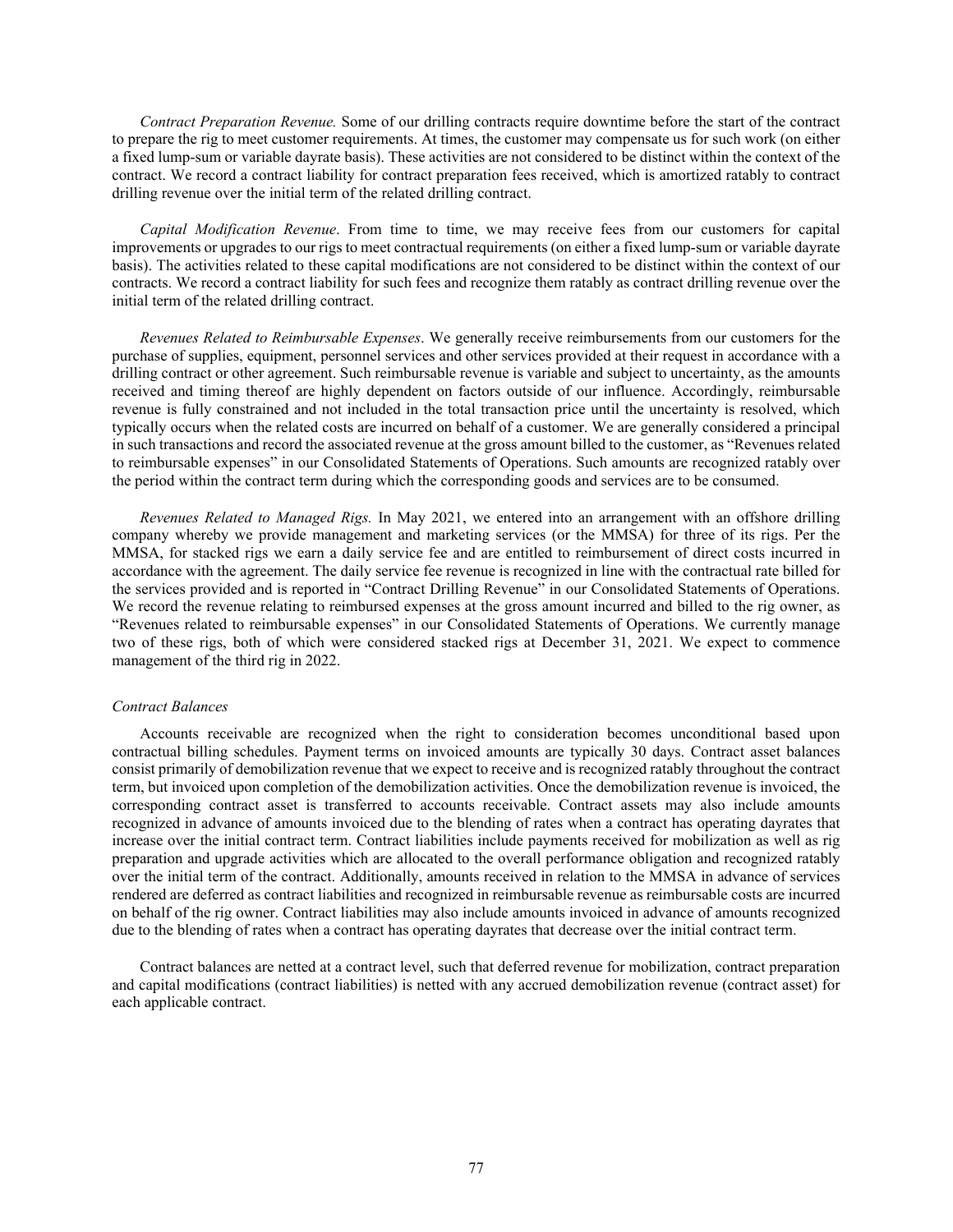The following table provides information about receivables, contract assets and contract liabilities from our contracts with customers (in thousands):

|                                                        |   | <b>Successor</b><br>December 31.<br>2021 |  | Predecessor<br>December 31,<br>2020 |
|--------------------------------------------------------|---|------------------------------------------|--|-------------------------------------|
| Trade receivables                                      | Ъ | 130,021                                  |  | 115,732                             |
| Current contract assets $(1)$                          |   | 1,835                                    |  | 2,870                               |
| Noncurrent contract assets $(1)$                       |   |                                          |  |                                     |
| Current contract liabilities (deferred revenue) (1)    |   | (38, 506)                                |  | (51,763)                            |
| Noncurrent contract liabilities (deferred revenue) (1) |   | (9, 787)                                 |  | (5,164)                             |

**(1)** Contract assets and contract liabilities may reflect balances that have been netted together on a contract basis. Net current contract asset and liability balances are included in "Prepaid expenses and other current assets" and "Accrued liabilities," respectively, and net noncurrent contract asset and liability balances are included in "Other assets" and "Other liabilities," respectively, in our Consolidated Balance Sheets as of December 31, 2021 and 2020.

Significant changes in net contract assets and the contract liabilities balances during the period are as follows (in thousands):

|                                                                 | <b>Successor</b>     | Predecessor |                        |             |              |
|-----------------------------------------------------------------|----------------------|-------------|------------------------|-------------|--------------|
|                                                                 | April 24, 2021       |             | <b>January 1, 2021</b> |             |              |
|                                                                 | through              |             | through                |             | December 31, |
|                                                                 | December 31,<br>2021 |             | April 23, 2021         |             | 2020         |
| Contract assets, beginning of period                            | \$<br>418            |             | 2,870                  | $\mathbf S$ | 6,314        |
| Contract liabilities, beginning of period                       |                      |             | (56, 927)              |             | (48, 104)    |
| Net balance at beginning of period                              | 418                  |             | (54, 057)              |             | (41,790)     |
| Decrease due to amortization of revenue that was                |                      |             |                        |             |              |
| included in the beginning contract liability                    |                      |             |                        |             |              |
| balance                                                         |                      |             |                        |             |              |
|                                                                 |                      |             | 15,341                 |             | 35,231       |
| Increase due to cash received, excluding amounts                |                      |             |                        |             |              |
| recognized as revenue during the period                         | (48, 293)            |             | (22, 553)              |             | (44,081)     |
| Increase due to revenue recognized during the                   |                      |             |                        |             |              |
| period but contingent on future performance                     | 1,417                |             | 1,442                  |             | 4,748        |
| Decrease due to transfer to receivables during the              |                      |             |                        |             |              |
| period                                                          |                      |             | (700)                  |             | (7, 466)     |
| Write-off of deferred revenue due to application of fresh start |                      |             |                        |             |              |
| accounting                                                      |                      |             | 60,945                 |             |              |
| Adjustments                                                     |                      |             |                        |             | (699)        |
| Net balance at end of period                                    | (46, 458)            |             | 418                    |             | (54, 057)    |
| Contract assets at end of period                                | \$<br>1,835          |             | 418                    | \$          | 2,870        |
| Contract liabilities at end of period                           | (48, 293)            |             |                        |             | (56, 927)    |

# *Deferred Contract Costs*

Certain direct and incremental costs incurred for upfront preparation, initial mobilization and modifications of contracted rigs represent costs of fulfilling a contract as they relate directly to a contract, enhance resources that will be used in satisfying our performance obligations in the future and are expected to be recovered. Such costs are deferred and amortized ratably to contract drilling expense as services are rendered over the initial term of the related drilling contract. Such deferred contract costs in the amount of \$7.3 million and \$5.8 million are reported in "Prepaid expenses and other current assets" and "Other assets," respectively, in our Consolidated Balance Sheet at December 31, 2021. Deferred contract costs in the amount of \$19.8 million and \$2.2 million are reported in "Prepaid expenses and other current assets" and "Other assets," respectively, in our Consolidated Balance Sheet at December 31, 2020. The amount of amortization of such costs was \$1.0 million, \$6.3 million and \$22.8 million for the period from April 24, 2021 through December 31, 2021, the period from January 1, 2021 through April 23, 2021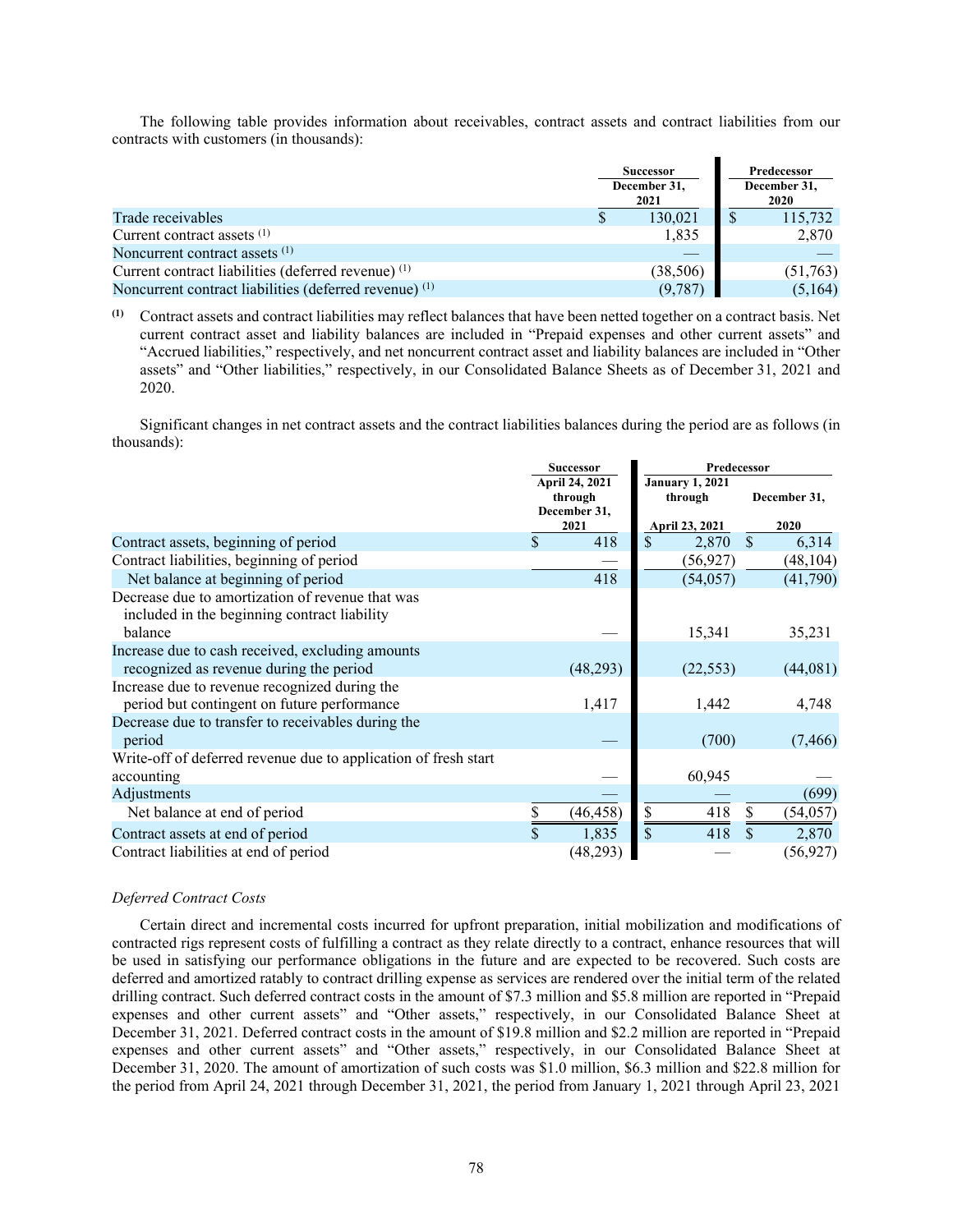and for the year ended December 31, 2020, respectively. Excluding the effects of fresh start accounting, there was no impairment loss in relation to capitalized costs.

Costs incurred for the demobilization of rigs at contract completion are recognized as incurred during the demobilization process. Costs incurred for rig modifications or upgrades required for a contract, which are considered to be capital improvements, are capitalized as drilling and other property and equipment and depreciated over the estimated useful life of the improvement.

#### *Transaction Price Allocated to Remaining Performance Obligations*

The following table reflects revenue expected to be recognized in the future related to unsatisfied performance obligations as of December 31, 2021 (in thousands):

|                                   | For the Years Ending December 31, |          |  |            |  |      |  |        |
|-----------------------------------|-----------------------------------|----------|--|------------|--|------|--|--------|
|                                   |                                   | 2022     |  | 2023       |  | 2024 |  | Total  |
| Mobilization and contract         |                                   |          |  |            |  |      |  |        |
| preparation revenue               |                                   | 3,981 \$ |  | $3,912$ \$ |  | 225S |  | 8,118  |
| Capital modification              |                                   |          |  |            |  |      |  |        |
| revenue                           |                                   | 23,407   |  | 5,374      |  | 287  |  | 29,068 |
| Demobilization and other deferred |                                   |          |  |            |  |      |  |        |
| revenue                           |                                   | 11,581   |  |            |  |      |  | 11,581 |
| Total                             |                                   | 38,969   |  | 9,286      |  | 512  |  | 48,767 |

The revenue included above consists of expected fixed mobilization and upgrade revenue for both wholly and partially unsatisfied performance obligations, as well as expected variable mobilization and upgrade revenue for partially unsatisfied performance obligations, which has been estimated for purposes of allocating across the entire corresponding performance obligations. Revenue expected to be recognized in the future related to the blending of rates when a contract has operating dayrates that decrease over the initial contract term is also included. The amounts are derived from the specific terms within drilling contracts that contain such provisions, and the expected timing for recognition of such revenue is based on the estimated start date and duration of each respective contract based on information known at December 31, 2021. The actual timing of recognition of such amounts may vary due to factors outside of our control. We have applied the disclosure practical expedient in Topic 606 and have not included estimated variable consideration related to wholly unsatisfied performance obligations or to distinct future time increments within our contracts, including dayrate revenue.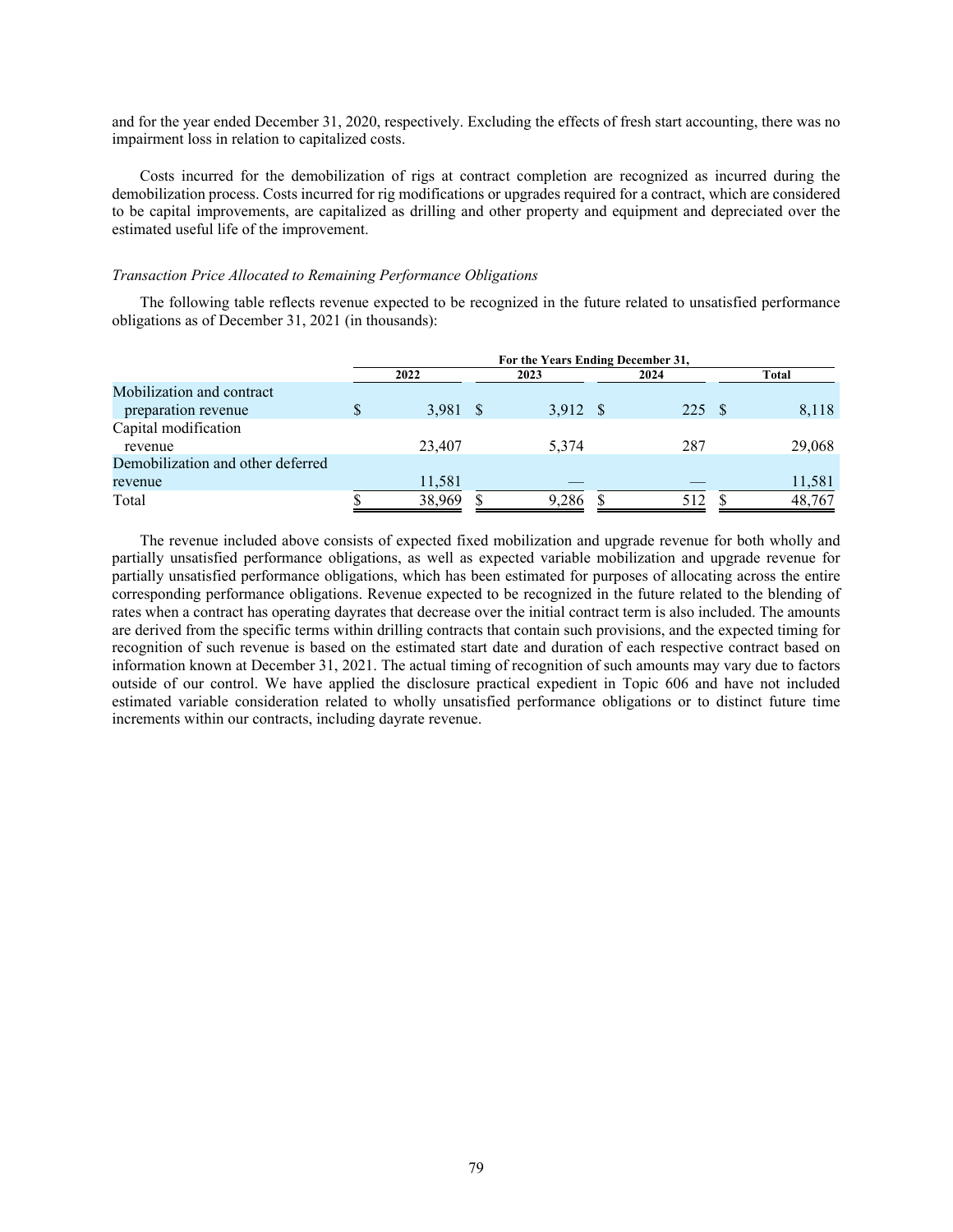#### **5. Asset Impairments**

*2021 Impairment.* During the first quarter of 2021, we identified indicators that the carrying amounts of certain of our assets may not be recoverable and evaluated three of our drilling rigs with indicators of impairment. Based on our assumptions and analysis at that time, we determined that the carrying value of one of these rigs, for which we had concerns regarding future opportunities, was impaired. We recorded asset impairments aggregating \$197.0 million for the Predecessor period from January 1, 2021 through April 23, 2021.

Pursuant to fresh start accounting, our long-lived assets, including our drilling rigs, were valued at their estimated fair value on the Effective Date based on assumptions and market factors that we believed to be accurate at that time. On the Effective Date, the remaining economic useful life of each individual rig was validated or revised, if so indicated. Subsequently, at the end of 2021, we reviewed the marketability, age and physical condition of certain of our rigs in conjunction with other factors specific to the geographic markets in which our rigs are capable of operating and determined that, based on circumstances that arose in the fourth quarter of 2021, which we believe to be other than temporary, the economic useful lives of certain of the rigs in our fleet were materially different than that determined at the Effective Date. At December 31, 2021, we identified three semisubmersible rigs for which we believe a change in the economic useful life was appropriate. In connection with this reassessment, we evaluated each rig for recoverability and determined that the carrying values of two of these rigs were impaired. We recorded an aggregate impairment loss of \$132.4 million in the Successor period from April 24, 2021 through December 31, 2021 to write down the carrying value of these rigs to their estimated fair values. In addition, we reviewed one other rig with an indicator of impairment and determined that no impairment had occurred at December 31, 2021.

We collectively refer to rigs impaired during the Successor period from April 24, 2021 through December 31, 2021 and the Predecessor period from January 1, 2021 through April 23, 2021 as the 2021 Impaired Rigs. We estimated the fair values of the 2021 Impaired Rigs using an income approach, whereby the fair value of the rig was estimated based on a calculation of each rig's future net cash flows. These calculations utilized significant unobservable inputs, including management's assumptions related to estimated dayrate revenue, rig utilization and, when applicable, estimated capital expenditures, repair and regulatory survey costs, as well as estimated proceeds that may be received on ultimate disposition of the rig. Our fair value estimate was representative of a Level 3 fair value measurement due to the significant level of estimation involved and the lack of transparency as to the inputs used.

*2020 Impairments.* During the first quarter of 2020, the business climate in which we operate experienced a significant adverse change that resulted in a dramatic decline in oil prices. During the first quarter of 2020, we evaluated five rigs with indicators of impairment. Based on our assumptions and analysis at that time, we determined that the carrying values of four of our drilling rigs were impaired and recorded an aggregate impairment charge of \$774.0 million to write down the carrying values of these rigs to their estimated fair values.

During the fourth quarter of 2020, we evaluated three drilling rigs with indicators of impairment, including one rig that was previously impaired in the first quarter of 2020. Based on further diminished business opportunities for the previously impaired rig, we reassessed our business plan and, after consideration of several factors, including the costs of relocating and stacking the rig, concluded that the carrying value of this rig was impaired at December 31, 2020. We recognized an additional impairment charge of \$68.0 million to further adjust the carrying value of this rig to its fair value.

We collectively refer to rigs impaired during the first and fourth quarters of 2020 as the 2020 Impaired Rigs. We estimated the fair values of the 2020 Impaired Rigs using an income approach, as described above. Our fair value estimates were representative of Level 3 fair value measurements due to the significant level of estimation involved and the lack of transparency as to the inputs used.

See Note 1 "General Information — *Impairment of Long-Lived Assets"* and Note 9 "Financial Instruments and Fair Value Disclosures."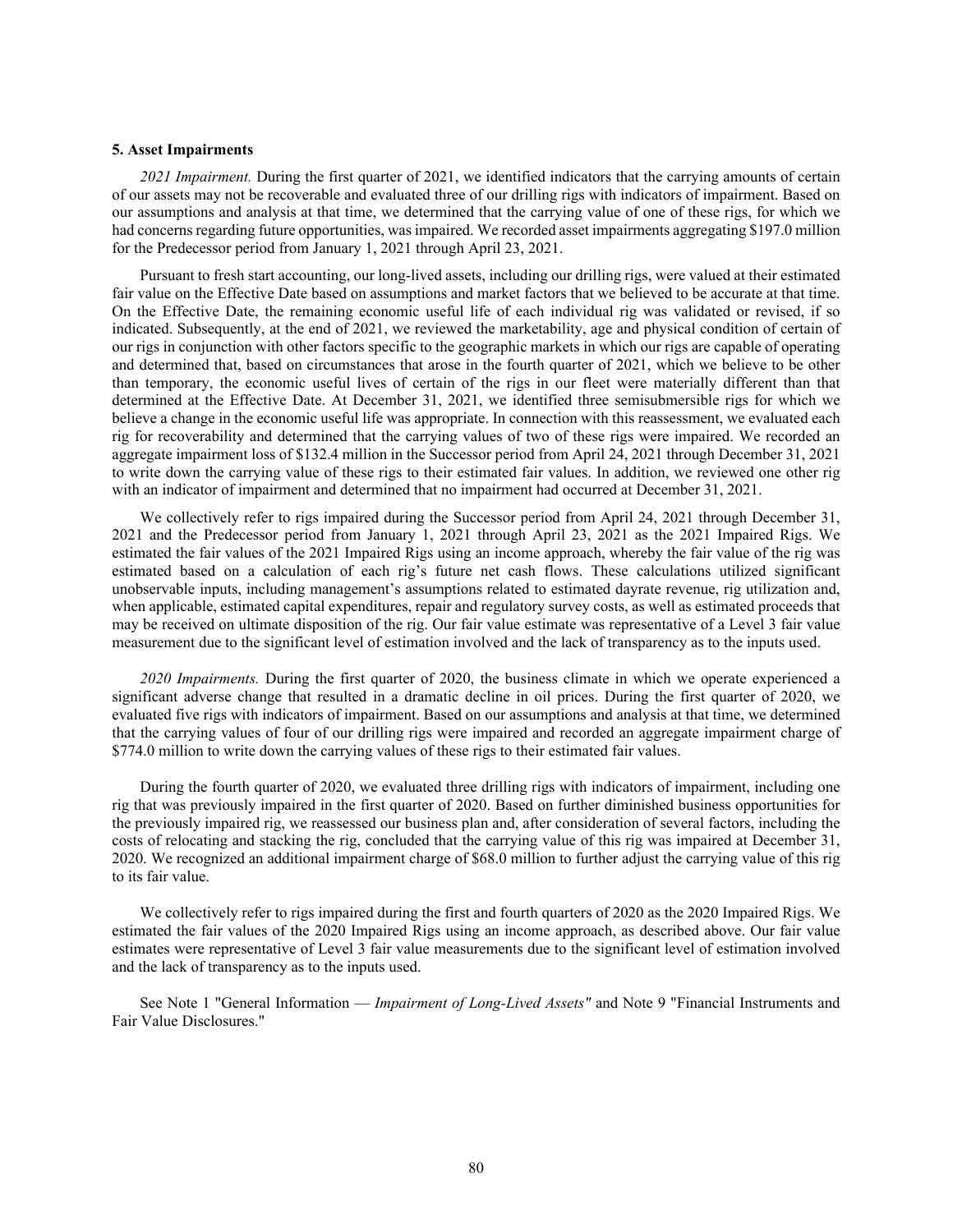# **6. Supplemental Financial Information**

### *Consolidated Balance Sheet Information*

Accounts receivable, net of allowance for bad debts, consists of the following (in thousands):

|                                |   | <b>Successor</b> |              | Predecessor |  |
|--------------------------------|---|------------------|--------------|-------------|--|
|                                |   | December 31,     | December 31, |             |  |
|                                |   | 2021             | 2020         |             |  |
| Trade receivables              | S | 130,021          | \$           | 115,732     |  |
| Value added tax receivables    |   | 9,729            |              | 10,781      |  |
| Federal income tax receivables |   | 9,278            |              | 8,420       |  |
| Related party receivables      |   | 66               |              | 78          |  |
| Other                          |   | 2,823            |              | 1,211       |  |
|                                |   | 151,917          |              | 136,222     |  |
| Allowance for credit losses    |   | (5,582)          |              | (5,562)     |  |
| Total                          |   | 146,335          |              | 130,660     |  |

The allowance for credit losses at December 31, 2021 and 2020 represents our current estimate of credit losses associated with our "Trade receivables" and "Current contract assets." See Note 9 "Financial Instruments and Fair Value Disclosures for a discussion of our concentrations of credit risk and allowance for credit losses.

 $\blacksquare$ 

Prepaid expenses and other current assets consist of the following (in thousands):

|                              | <b>Successor</b><br>December 31.<br>2021 | Predecessor<br>December 31,<br>2020 |
|------------------------------|------------------------------------------|-------------------------------------|
| Collateral deposits          | 17,480<br>\$                             | $\boldsymbol{\mathsf{S}}$           |
| Prepaid taxes                | 16,163                                   | 16,112                              |
| Deferred contract costs      | 7,267                                    | 19,808                              |
| Prepaid rig costs            | 4,048                                    | 2,317                               |
| Rig spare parts and supplies | 3,716                                    | 12,606                              |
| Prepaid insurance            | 3,436                                    | 2,446                               |
| Current contract assets      | 1,835                                    | 2,870                               |
| Prepaid legal retainers      | 746                                      | 2,408                               |
| Other                        | 6,749                                    | 3,708                               |
| Total                        | 61,440                                   | Φ<br>62,275                         |

Accrued liabilities consist of the following (in thousands):

|                                       | <b>Successor</b>     |                      | Predecessor |  |
|---------------------------------------|----------------------|----------------------|-------------|--|
|                                       | December 31,<br>2021 | December 31,<br>2020 |             |  |
| Rig operating costs                   | \$<br>42,532         | \$                   | 21,123      |  |
| Deferred revenue                      | 38,506               |                      | 51,763      |  |
| Payroll and benefits                  | 29,268               |                      | 30,296      |  |
| Current operating lease liability     | 15,998               |                      | 5,072       |  |
| Shorebase and administrative costs    | 5,776                |                      | 17,275      |  |
| Personal injury and other claims      | 5,598                |                      | 6,495       |  |
| Interest payable                      | 2,986                |                      |             |  |
| Accrued capital project/upgrade costs | 2,219                |                      | 7,075       |  |
| Other                                 | 853                  |                      | 1,689       |  |
| Total                                 | 143,736              | \$                   | 140,788     |  |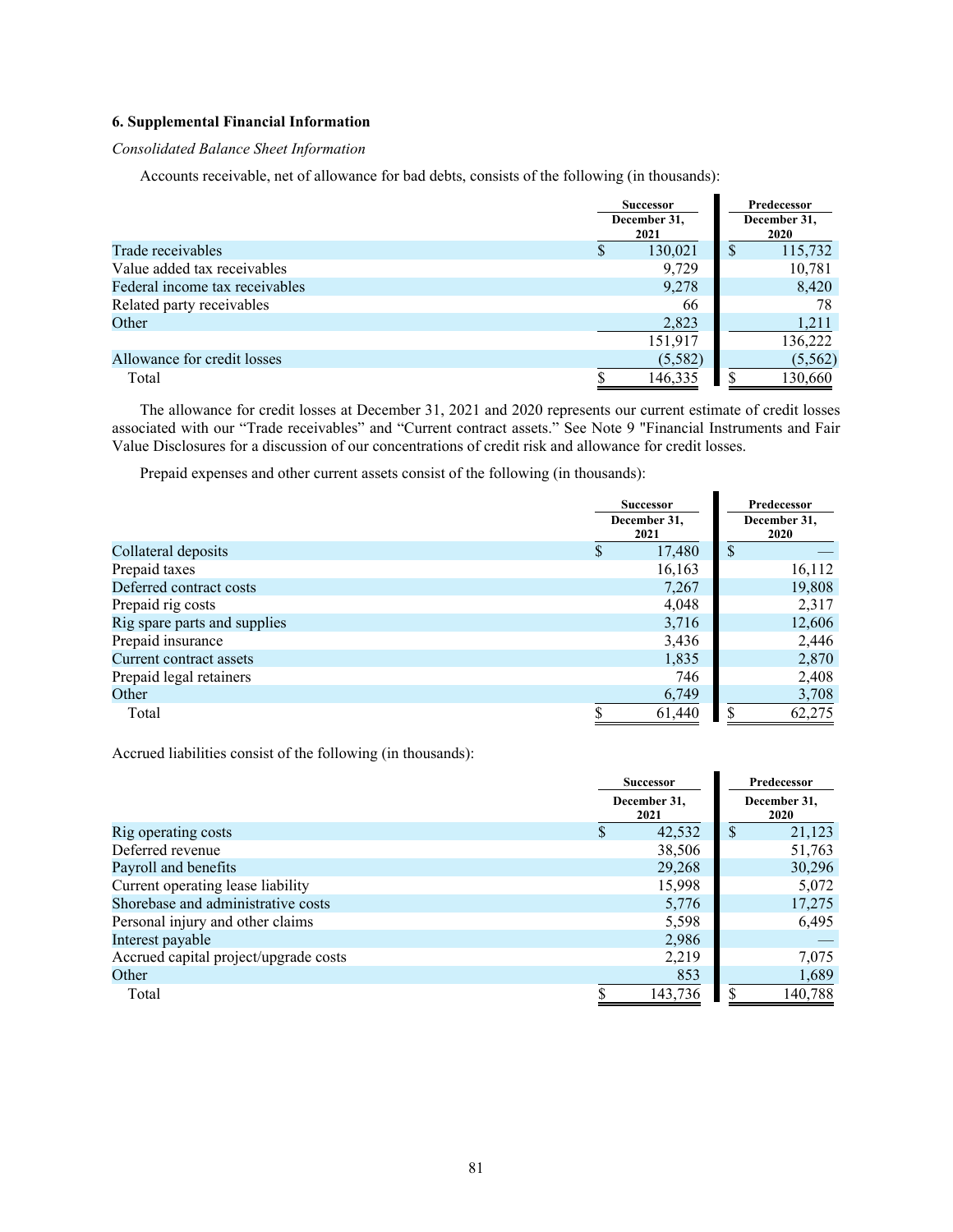#### *Consolidated Statements of Cash Flows Information*

Noncash investing activities excluded from the Consolidated Statements of Cash Flows and other supplemental cash flow information is as follows (in thousands):

|                                                                  | <b>Successor</b><br><b>Period from</b><br>April 24<br>through<br>December 31,<br>2021 | <b>Period from</b><br><b>January 1</b><br>through April<br>23,<br>2021 |           | Predecessor<br>For the Year<br><b>Ended</b><br>December 31,<br>2020 | <b>For the Year</b><br>Ended<br>December 31,<br>2019 |
|------------------------------------------------------------------|---------------------------------------------------------------------------------------|------------------------------------------------------------------------|-----------|---------------------------------------------------------------------|------------------------------------------------------|
| Accrued but unpaid capital expenditures at period                |                                                                                       |                                                                        |           |                                                                     |                                                      |
| end                                                              | 2,219<br>\$                                                                           | $\sqrt{S}$                                                             | 18,617 \$ | 7,615 \$                                                            | 56,603                                               |
| Accrued but unpaid debt issuance costs and                       |                                                                                       |                                                                        |           |                                                                     |                                                      |
| arrangement fees (1)                                             |                                                                                       |                                                                        | 7,588     |                                                                     |                                                      |
| Common stock withheld for payroll tax obligations <sup>(2)</sup> |                                                                                       |                                                                        |           | 395                                                                 | 1,398                                                |
| Cash interest payments                                           | 13,671                                                                                | 37,593                                                                 |           | 19,843                                                              | 113,063                                              |
| Cash paid for reorganization items, net                          | 36,154                                                                                | 37,566                                                                 |           | 40,301                                                              |                                                      |
| Cash income taxes paid (refunded), net:                          |                                                                                       |                                                                        |           |                                                                     |                                                      |
| Foreign                                                          | 1,969                                                                                 |                                                                        | 3,460     | 11,826                                                              | 17,821                                               |
| U.S. federal                                                     | 468                                                                                   |                                                                        |           | (42, 462)                                                           | 1,001                                                |
| <b>State</b>                                                     |                                                                                       |                                                                        | (34)      | 36                                                                  | (15)                                                 |

**(1)** Represents unpaid debt issuance costs related to our exit financing that were incurred and capitalized during the Predecessor period from January 1, 2021 through April 23, 2021, which were accrued at April 23, 2021. In total, we incurred and capitalized financing costs of \$13.8 million in relation to our exit financing.

**(2)** Represents the cost of 131,698 and 132,547 shares of common stock withheld to satisfy the payroll tax obligation incurred as a result of the vesting of restricted stock units in 2020 and 2019, respectively. These costs are presented as a deduction from stockholders' equity in "Predecessor treasury stock" in our Consolidated Balance Sheet at December 31, 2020.

In June 2020, we received Trinidad bonds in settlement of a value-added-tax (or VAT) receivable. The bonds were valued at \$5.7 million based on third-party quotes received, which approximated the amount of the settled receivable. During the third quarter of 2020, we sold the bonds for proceeds of \$5.9 million.

### **7. Stock-Based Compensation**

We have an equity incentive compensation plan for our officers, independent contractors, employees and nonemployee directors which is designed to encourage stock ownership by such persons. We may grant both time-vesting and performance-vesting awards, which are earned on the achievement of certain performance criteria. The following types of awards may be granted under our incentive plan:

- Stock options (including incentive stock options and nonqualified stock options);
- Stock appreciation rights (or SARs);
- Restricted stock;
- Restricted stock units (or RSUs);
- Performance shares or units; and
- Other stock-based awards (including dividend equivalents).

### **Successor Plan**

Pursuant to the terms of the Plan, the Diamond Offshore Drilling, Inc. 2021 Long-Term Stock Incentive Plan (or the Equity Incentive Plan) was adopted and approved on the Effective Date. The Equity Incentive Plan provides for the grant of stock options, SARs, restricted stock, RSUs, performance awards, and other stock-based awards or any combination thereof to eligible participants. Vesting conditions and other terms and conditions of awards under the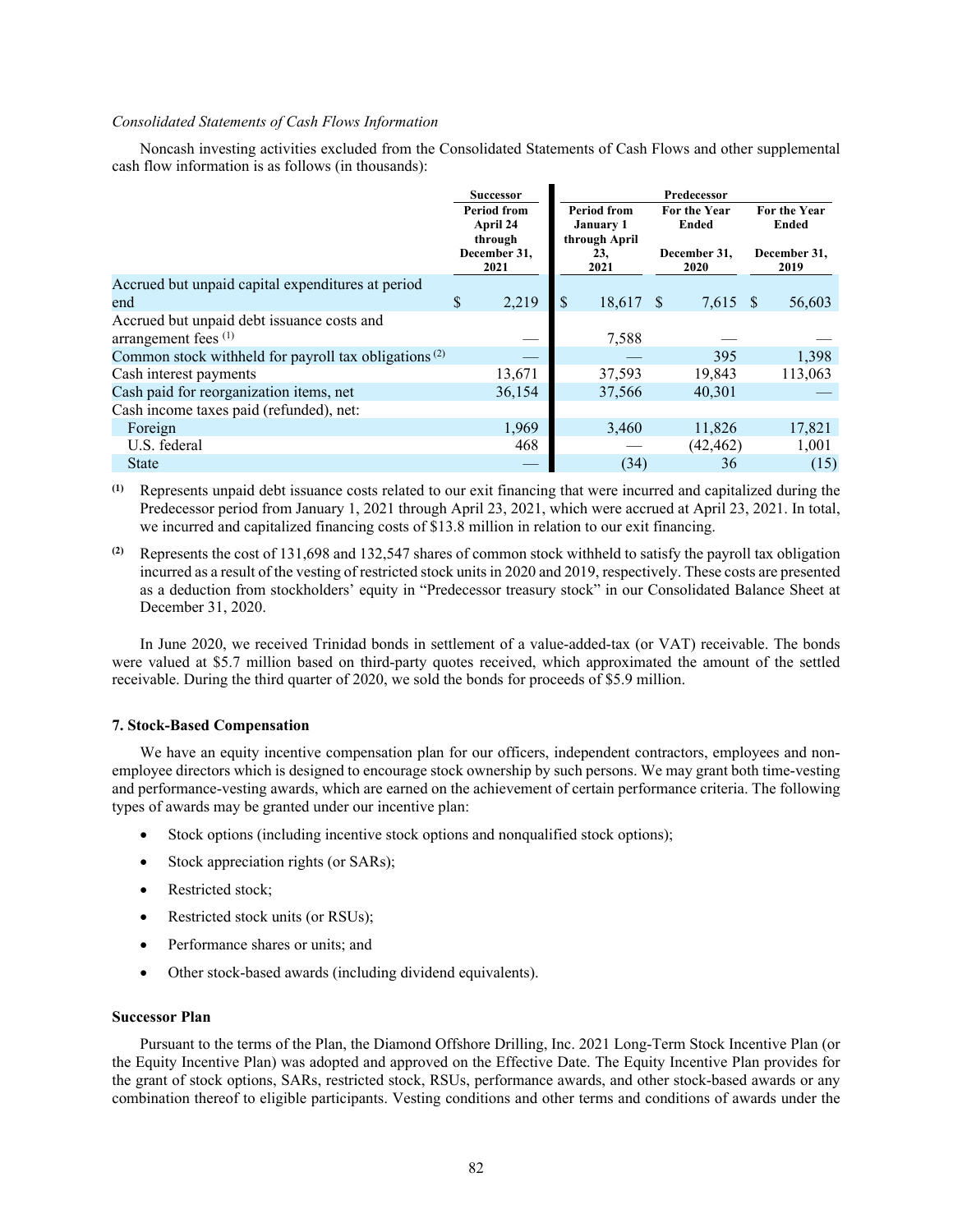Equity Incentive Plan are determined by our Board of Directors (or Board) or the compensation committee of our Board, subject to the terms of the Equity Incentive Plan. RSUs and restricted stock awards may be issued with performance-vesting or time-vesting features and, except for restricted stock awards issued to our Chief Executive Officer, they are not participating securities. The aggregate number of shares of Common Stock initially available for issuance pursuant to awards under the Equity Incentive Plan was 11,111,111.

During the Successor period from April 24, 2021 through December 31, 2021, we recognized compensation expense of \$10.8 million and a related tax benefit of \$2.0 million in relation to the time- and performance-vesting awards described below. As of December 31, 2021, there was \$26.9 million of total unrecognized compensation cost related to non-vested awards under the Equity Incentive Plan, which we expect to recognize over a weighted average period of two years. The fair value of time- and performance-vesting RSUs and time-vesting restricted stock awards granted under the Equity Incentive Plan was estimated based on the fair market value of our Common Stock on the date of grant.

#### *Time-Vesting Awards*

*RSUs*. RSUs are contractual rights to receive shares of our Common Stock in the future if the applicable vesting conditions are met. During the Successor period, we granted an aggregate 337,662 time-vesting RSU awards to our non-employee members of the Board (or Board RSUs). The Board RSUs vest and become non-forfeitable with respect to 30% of the RSUs on the first anniversary of the grant date and 70% of the RSUs on the second anniversary of the grant date, subject to the recipient's continuous service through the applicable vesting date. The vested Board RSUs will be issued at the earliest of (i) the fifth anniversary of the grant date, (ii) a separation from service, or (iii) a change in control. The recipients may elect, with respect to up to 40% of the vested and non-forfeitable Board RSUs, to receive cash equal to the fair market value of those RSUs instead of shares. Accordingly, 40% of the Board RSUs are considered liability-classified awards, which are remeasured each period. The remaining 60% of the Board RSUs are equity-classified awards, for which the fair value was estimated based on the fair market value of our Common Stock on the date of grant.

Effective July 1, 2021, the Board approved a new key employee retention and incentive plan covering executive officers and certain non-executive key employees. In connection with this plan, we granted 1,916,043 time-vesting RSUs during the second half of 2021 that vest annually over three years.

*Restricted Stock*. Pursuant to the terms of the Equity Incentive Plan, we granted 222,222 shares of time-vesting restricted stock awards to our Chief Executive Officer. One-third of the time-vesting awards were issued and immediately vested on the May 8, 2021 grant date and the remaining two-thirds vest in equal installments on the first and second anniversaries of the grant date, subject to his continuous service or employment. Holders of restricted stock have all privileges of a stockholder of the Company with respect to the restricted stock, including without limitation the right to vote any shares underlying such restricted stock and to receive dividends or other distributions in respect thereof.

The fair value of time-vesting RSUs and restricted stock awards granted under the Equity Incentive Plan was estimated based on the fair market value of our Common Stock on the date of grant.

A summary of time-vesting RSU and restricted stock award activity under the Successor Equity Incentive Plan as of December 31, 2021 and changes for the period from April 24, 2021 through December 31, 2021 is as follows: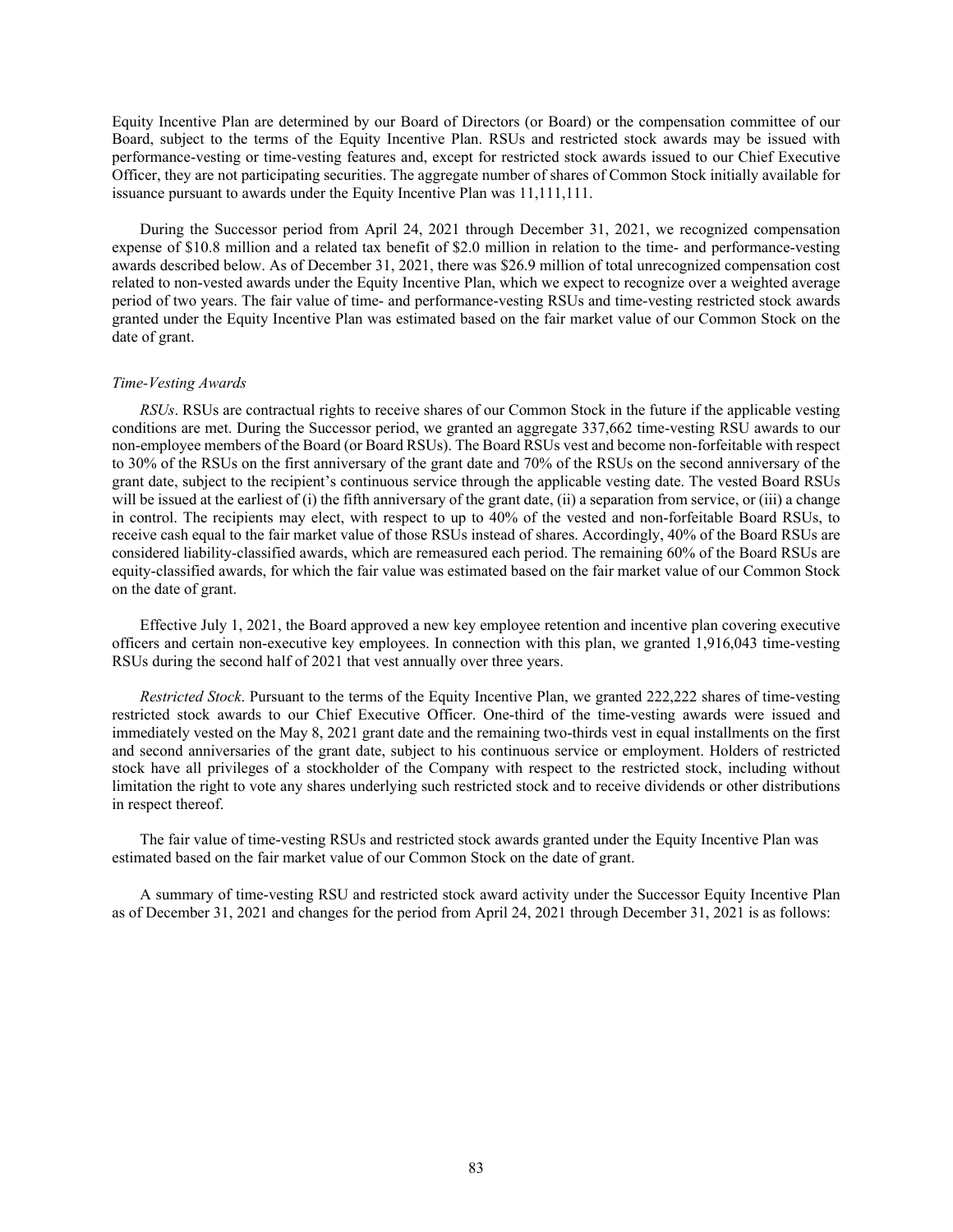|                                       | <b>Number</b><br>of Awards |   | Weighted<br>-Average<br><b>Grant Date</b><br><b>Fair Value</b><br>Per Share |
|---------------------------------------|----------------------------|---|-----------------------------------------------------------------------------|
| Nonvested awards at April 24, 2021    |                            |   |                                                                             |
| Granted                               | 2,475,927                  | S | 8.75                                                                        |
| Vested                                | (74, 074)                  | S | 8.75                                                                        |
| Cancelled                             |                            |   |                                                                             |
| Forfeited                             | (223, 163)                 | S | 8.75                                                                        |
| Nonvested awards at December 31, 2021 | 2,178,690                  | S | 8.75                                                                        |

The total fair value of the restricted stock awards that vested during the Successor period from April 24, 2021 through December 31, 2021 was \$0.6 million.

### *Performance-Vesting Awards*

*RSUs*. During the Successor period from April 24, 2021 through December 31, 2021, we granted 1,733,404 performance-vesting RSU awards, in connection with the key employee retention and incentive plan approved on July 1, 2021. These RSUs vest annually over three years. The fair value of performance-vesting RSUs granted was estimated based on the fair market value of our Common Stock on the date of grant.

A summary of performance-vesting RSU activity under the Successor Equity Incentive Plan as of December 31, 2021 and changes during the period from April 24, 2021 through December 31, 2021 is as follows:

|                                       | <b>Number</b><br>of Awards |   | Weighted<br>-Average<br><b>Grant Date</b><br><b>Fair Value</b><br>Per Share |
|---------------------------------------|----------------------------|---|-----------------------------------------------------------------------------|
| Nonvested awards at April 24, 2021    |                            |   |                                                                             |
| Granted                               | 1,733,404                  | S | 8.75                                                                        |
| Vested                                |                            | S |                                                                             |
| Cancelled                             |                            | S |                                                                             |
| Forfeited                             | (292, 763)                 | S | 8.75                                                                        |
| Nonvested awards at December 31, 2021 | 1,440,641                  | S | 8.75                                                                        |

*Restricted Stock*. During the Successor period from April 24, 2021 through December 31, 2021, we granted 777,777 shares of performance-vesting restricted stock awards to our Chief Executive Officer pursuant to the terms of the Equity Incentive Plan. These awards vest upon achievement of both a market and performance condition, and any awards that have not vested by May 8, 2027 will be forfeited. The vesting is contingent upon certain conditions (as defined in the award agreement under the Equity Incentive Plan) that, as of December 31, 2021, had not been satisfied and were not considered probable. Therefore, we have not recognized compensation cost associated with the performance-vesting awards. These awards were valued using a Monte Carlo simulation assuming a Geometric Brownian Motion in a risk-neutral framework and using the following assumptions:

|                                    | Year Ended               |
|------------------------------------|--------------------------|
|                                    | <b>December 31, 2021</b> |
| Expected life of awards (in years) |                          |
| Expected volatility                | 70.00%                   |
| Risk-free interest rate            | 0.29%                    |

**Year Ended**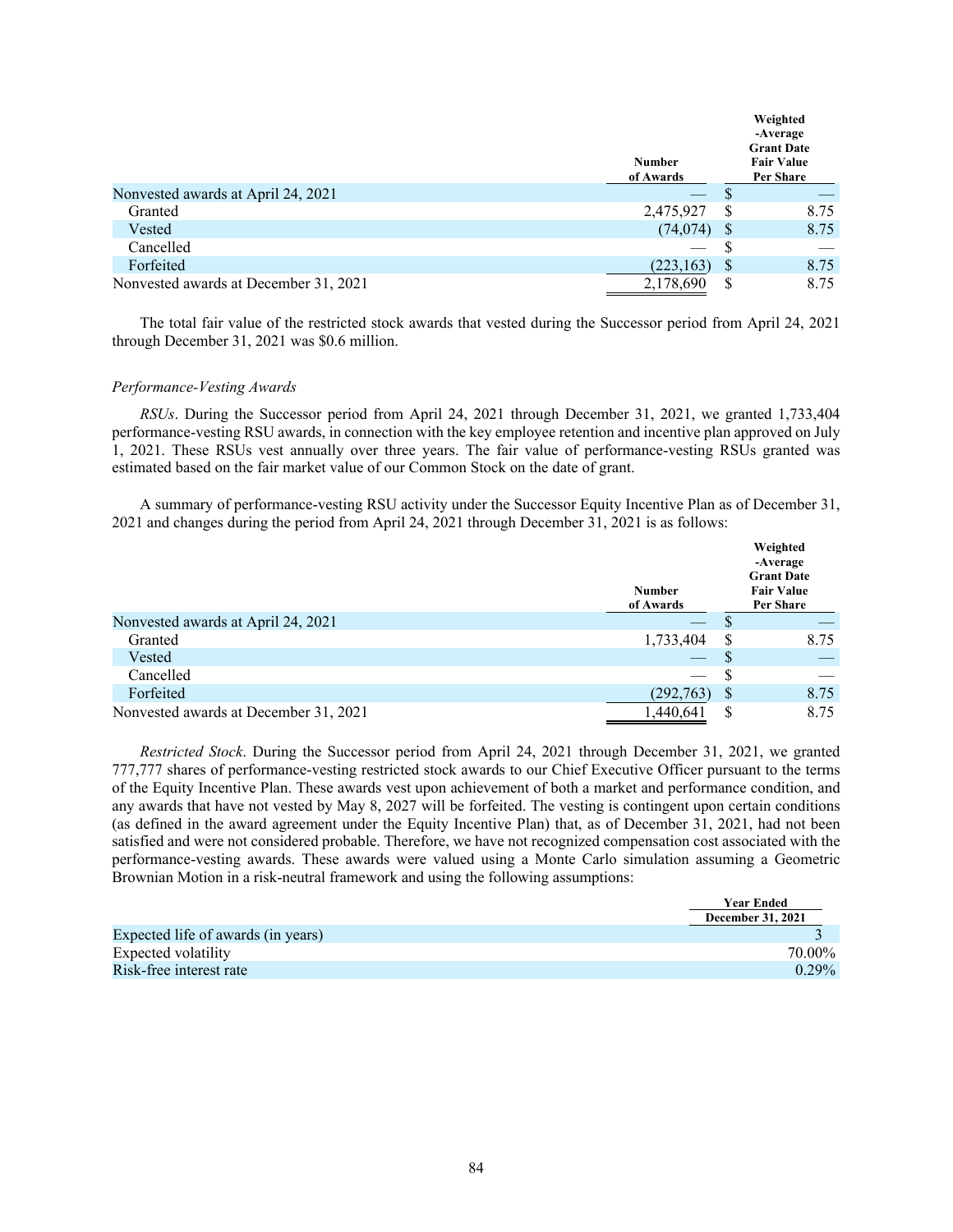A summary of performance-vesting restricted stock activity under the Successor Equity Incentive Plan as of December 31, 2021 and changes during the period from April 24, 2021 through December 31, 2021 is as follows:

|                                       | <b>Number</b><br>of Awards     |   | Weighted<br>-Average<br><b>Grant Date</b><br><b>Fair Value</b><br>Per Share |
|---------------------------------------|--------------------------------|---|-----------------------------------------------------------------------------|
| Nonvested awards at April 24, 2021    |                                |   |                                                                             |
| Granted                               | 777,777                        |   | 6.89                                                                        |
| Vested                                |                                | S |                                                                             |
| Cancelled                             | $\overbrace{\hspace{25mm}}^{}$ |   |                                                                             |
| Forfeited                             |                                | S |                                                                             |
| Nonvested awards at December 31, 2021 |                                |   | 6.89                                                                        |

#### **Predecessor Plan**

Under the Predecessor's Equity Incentive Compensation Plan (or the Predecessor Equity Plan), we had a maximum of 7,500,000 shares of our common stock initially available for the grant or settlement of awards, subject to adjustment for certain business transactions and changes in capital structure. RSUs under the Predecessor Equity Plan were issued with performance-vesting or time-vesting features. Except for RSUs issued to our Chief Executive Officer, RSUs were not participating securities, and the holders of such awards had no right to receive regular dividends if or when declared. However, we have not paid a dividend to stockholders since 2015.

On May 27, 2020, the Bankruptcy Court approved a new key employee retention plan and a new non-executive incentive plan covering certain non-executive key employees. On June 23, 2020, the Bankruptcy Court approved a key employee incentive plan covering certain additional key employees, including our executive officers. Upon the participating employee's acceptance of an award under the new compensation plans, all outstanding unvested incentive awards previously granted to the employee under our Predecessor Equity Plan, consisting of RSUs and/or SARs, were canceled. Any remaining outstanding awards under the Predecessor Equity Plan were cancelled on the Effective Date.

Total compensation cost recognized for all awards under the Predecessor Equity Plan for the years ended December 31, 2020 and 2019 was \$5.6 million and \$6.2 million, respectively. Tax benefits recognized for the years ended December 31, 2020 and 2019 related thereto were \$0.2 million and \$0.5 million, respectively. Due to the cancellation of the awards under the Predecessor Equity Plan described above, there is no remaining compensation cost to be recognized in future periods related to unvested or outstanding awards.

### *Time-Vesting Awards*

*SARs*. SARs awarded under the Predecessor Equity Plan generally vested immediately and expired in ten years. The exercise price per share of SARs awarded under the Predecessor Equity Plan could not be less than the fair market value of our common stock on the date of grant.

The fair value of SARs granted under the Predecessor Equity Plan (or its predecessor) during the years ended December 31, 2020 and 2019 was estimated using the Black Scholes pricing model with the following weighted average assumptions:

|                                  | <b>Year Ended December 31.</b> |          |
|----------------------------------|--------------------------------|----------|
|                                  | 2020                           | 2019     |
| Expected life of SARs (in years) |                                |          |
| Expected volatility              | 127.65%                        | 39.35%   |
| Risk-free interest rate          | 1.85%                          | $2.11\%$ |

The expected life of SARs and expected volatility were based on historical data. Risk-free interest rates were determined using the U.S. Treasury yield curve at time of grant with a term equal to the expected life of the SARs.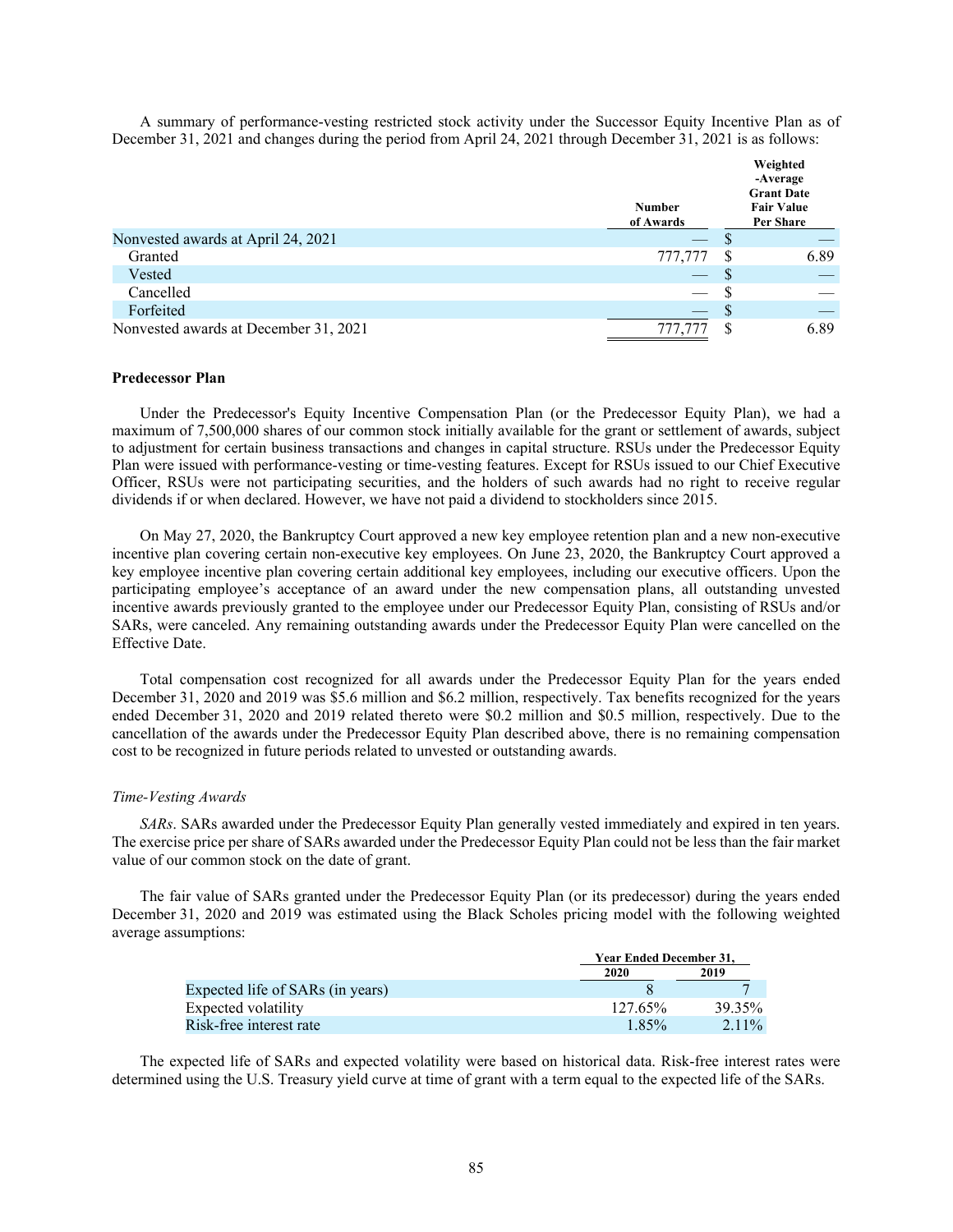A summary of SARs activity under the Predecessor Equity Plan as of April 23, 2021 and changes during the period from January 1, 2021 through April 23, 2021 is as follows:

|                                       | Number of<br>Awards |               | Weighted-<br>Average<br><b>Exercise</b><br>Price | Weighted-<br>Average<br>Remaining<br>Contractual<br>Term<br>(Years) | Aggregate<br><b>Intrinsic</b><br>Value<br>(In<br>Thousands) |  |
|---------------------------------------|---------------------|---------------|--------------------------------------------------|---------------------------------------------------------------------|-------------------------------------------------------------|--|
| Awards outstanding at January 1, 2021 | 612,700             | <sup>\$</sup> | 43.84                                            |                                                                     |                                                             |  |
| Granted                               |                     | S             |                                                  |                                                                     |                                                             |  |
| Cancelled                             | $(529, 400)$ \$     |               | 56.57                                            |                                                                     |                                                             |  |
| Expired                               | $(83,300)$ \$       |               | 63.55                                            |                                                                     |                                                             |  |
| Awards outstanding at April 23, 2021  |                     | S             |                                                  |                                                                     |                                                             |  |
| Awards exercisable at April 23, 2021  |                     | S             |                                                  |                                                                     |                                                             |  |

The weighted-average grant date fair values per share of awards granted during the Predecessor years ended December 31, 2020 and 2019 were \$6.64 and \$3.75, respectively.

*RSUs*. In 2019, we granted an aggregate of 310,700 time-vesting RSUs, with one-half set to vest two years from the date of grant and the remaining 50% to vest three years from the date of grant, conditioned upon continued employment through the applicable vesting date. The fair value of time-vesting RSUs granted under the Predecessor Equity Plan was estimated based on the fair market value of our common stock on the date of grant.

A summary of activity for time-vesting RSUs under the Predecessor Equity Plan as of April 23, 2021 and changes during the period from January 1, 2021 through April 23, 2021 is as follows:

|                                     | <b>Number</b><br>of Awards |              | Weighted<br>-Average<br><b>Grant Date</b><br><b>Fair Value</b><br>Per Share |
|-------------------------------------|----------------------------|--------------|-----------------------------------------------------------------------------|
| Nonvested awards at January 1, 2021 | 11,000                     | \$.          | 11.49                                                                       |
| Granted                             |                            |              |                                                                             |
| Vested                              | $(6,175)$ \$               |              | 12.09                                                                       |
| Cancelled                           | $(4,825)$ \$               |              | 10.49                                                                       |
| Forfeited                           |                            | <sup>8</sup> |                                                                             |
| Nonvested awards at April 23, 2021  |                            |              |                                                                             |

The total fair value of time-vesting RSUs that vested during the Predecessor periods from January 1, 2021 through April 23, 2021, and the years ended December 31, 2020 and 2019 was \$0, \$0.2 million and \$1.9 million, respectively.

### *Performance-Vesting Awards*

*RSUs*. In 2019, we granted an aggregate of 190,634 performance-vesting RSUs which were set to vest upon achievement of certain performance goals as set forth in the individual award agreements over the three-year performance period beginning on January 1 in the year of grant. The fair value of performance-vesting RSUs granted under the Predecessor Equity Plan was estimated based on the fair market value of our common stock on the date of grant.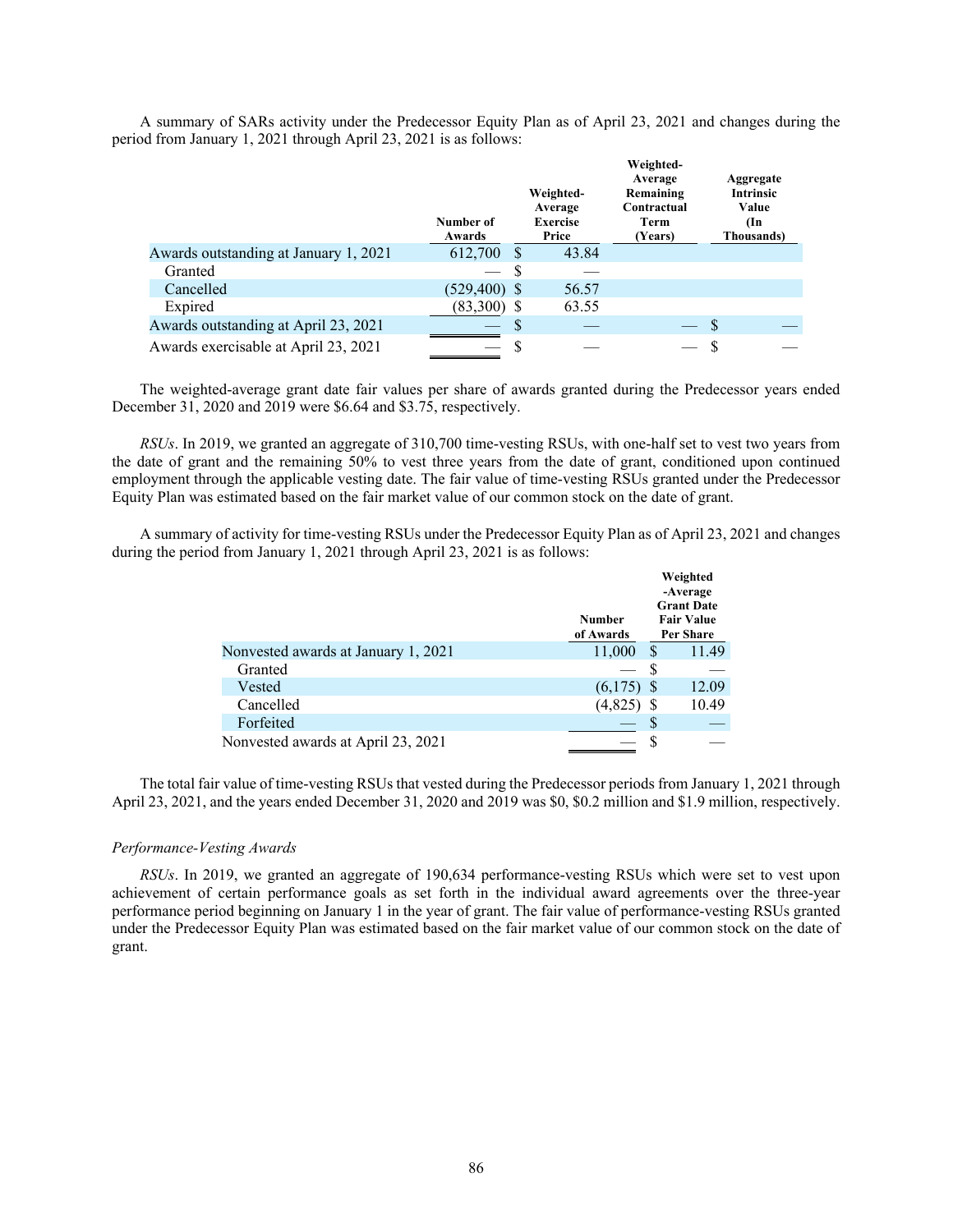All performance-vesting RSUs under the Predecessor Equity Plan were cancelled or forfeited in 2020 and therefore, there was no activity during the year ended December 31, 2021. The total fair value of performance-vesting RSUs that vested during the Predecessor years ended December 31, 2020 and 2019 was \$1.2 million and \$2.3 million, respectively.

### **8. Loss Per Share**

We present basic and diluted loss per share on our Consolidated Statements of Operations. Basic loss per share excludes dilution and is computed by dividing net loss by the weighted-average number of shares of common stock outstanding for the period. We experienced a net loss for the Successor period from April 24, 2021 through December 31, 2021 and the Predecessor periods from January 1, 2021 through April 23, 2021 and the years ended December 31, 2020 and 2019 and, therefore, have excluded shares of common stock issuable upon exercise of outstanding stock appreciation rights and vesting of outstanding restricted stock units from the calculation of weighted-average shares because their inclusion would be antidilutive.

#### **9. Financial Instruments and Fair Value Disclosures**

#### *Concentrations of Credit Risk and Allowance for Credit Losses*

Our credit risk corresponds primarily to trade receivables. Since the market for our services is the offshore oil and gas industry, our customer base consists primarily of major and independent oil and gas companies, as well as government-owned oil companies. At December 31, 2021, we believe that we had potentially significant concentrations of credit risk due to the number of rigs we currently had contracted and our limited number of customers, as some of our customers have contracted for multiple rigs.

In general, before working for a customer with whom we have not had a prior business relationship and/or whose financial stability may be uncertain, we perform a credit review on that customer, including a review of its credit ratings and financial statements. Based on that credit review, we may require that the customer have a bank issue a letter of credit on its behalf, prepay for the services in advance or provide other credit enhancements. We had not required any other credit enhancements by our customers or required any to pay for services in advance at December 31, 2021.

Prior to the adoption of FASB ASU No. 2016-13 *Financial Instruments – Credit Losses (Topic 326): Measurement of Credit Losses on Financial Instruments* (or ASU 2016-13), we historically recorded a provision for bad debts on a case-by-case basis when facts and circumstances indicated that a customer receivable may not be collectible. In establishing these reserves, we considered historical and other factors that predicted collectability of such customer receivables, including write-offs, recoveries and the monitoring of credit quality. The amounts reserved for uncollectible accounts in previous periods have not been significant, individually or in comparison to our total revenues. ASU 2016-13 requires an entity to measure credit losses of certain financial assets, including trade receivables, utilizing a methodology that reflects expected credit losses and requires consideration of a broader range of reasonable and supportable information to form credit loss estimates. We adopted ASU 2016-13 and its related amendments (or collectively, CECL) effective January 1, 2020 by recognizing a cumulative-effect adjustment to our Consolidated Financial Statements, which was not material and has been reported in "Contract drilling, excluding depreciation" expense in our Consolidated Statements of Operations, rather than opening retained earnings as prescribed in ASU 2016-13. We have applied CECL prospectively.

Pursuant to ASU 2016-13, we reviewed our historical credit loss experience over a look-back period of ten years, which we deem to be representative of both up-turns and down-cycles in the offshore drilling industry. Based on this review, we developed a credit loss factor using a weighted-average ratio of our actual credit losses to revenues during the look-back period. We also considered current and future anticipated economic conditions in determining our credit loss factor, including crude oil prices and liquidity of credit markets. In applying the requirements of CECL, we determined that it would be appropriate to segregate our trade receivables into three credit loss risk pools based on customer credit ratings, each of which represents a tier of increasing credit risk. We calculated a credit loss factor based on historical loss rate information and applied a multiple of our credit loss factor to each of these risk pools, considering the impact of current and future economic information and the level of risk associated with these pools,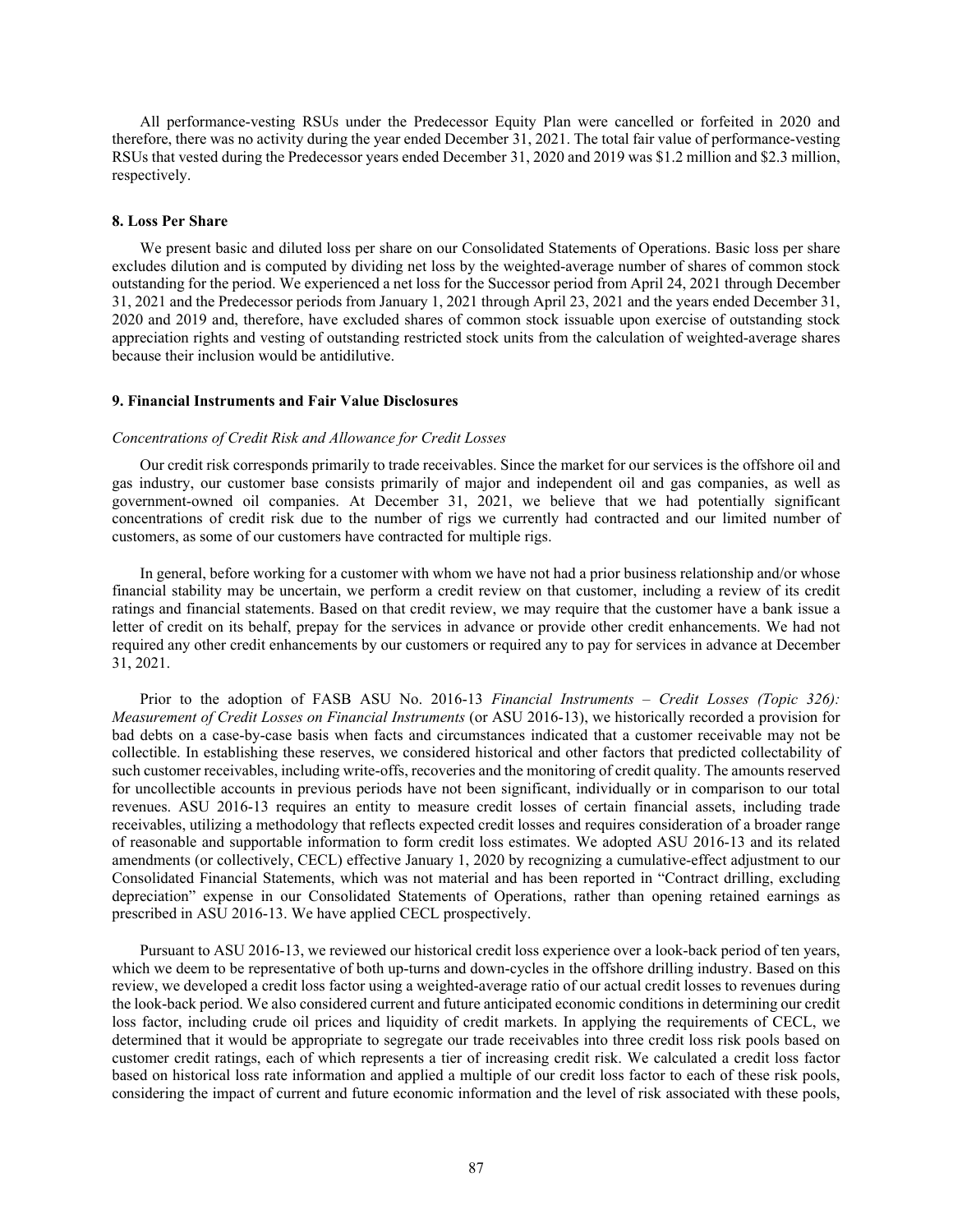to calculate our current estimate of credit losses. Trade receivables that are fully covered by allowances for credit losses are excluded from these risk pools for purposes of calculating our current estimate of credit losses.

At December 31, 2021, \$5.9 million in trade receivables were considered past due by 30 days or more, of which \$5.5 million were fully reserved for in previous years. The remaining \$0.4 million were less than a year past due and considered collectible. For purposes of calculating our current estimate of credit losses at December 31, 2021 and 2020, all trade receivables were deemed to be in a single risk pool based on their credit ratings at each respective period. Our total allowance for credit losses was \$5.6 million at both December 31, 2021 and 2020, including \$0.1 million at both December 31, 2021 and 2020 related to our current estimate of credit losses under CECL. See Note 6 "Supplemental Financial Information — *Consolidated Balance Sheet Information*."

#### *Fair Values*

Fair value is defined as the exchange price that would be received for an asset or paid to transfer a liability (an exit price) in the principal or most advantageous market for the asset or liability in an orderly transaction between market participants on the measurement date. The fair value hierarchy prescribed by GAAP requires an entity to maximize the use of observable inputs and minimize the use of unobservable inputs when measuring fair value. There are three levels of inputs that may be used to measure fair value:

- Level 1 Quoted prices for identical instruments in active markets.
- Level 2 Quoted market prices for similar instruments in active markets; quoted prices for identical or similar instruments in markets that are not active; and model-derived valuations in which all significant inputs and significant value drivers are observable in active markets.
- Level 3 Valuations derived from valuation techniques in which one or more significant inputs or significant value drivers are unobservable. Level 3 assets and liabilities generally include financial instruments whose value is determined using pricing models, discounted cash flow methodologies, or similar techniques, as well as instruments for which the determination of fair value requires significant management judgment or estimation or for which there is a lack of transparency as to the inputs used.

Certain of our assets and liabilities are required to be measured at fair value on a recurring basis in accordance with GAAP. In addition, certain assets and liabilities may be recorded at fair value on a nonrecurring basis. Generally, we record assets at fair value on a nonrecurring basis as a result of impairment charges. We recorded impairment charges related to certain of our drilling rigs, which were measured at fair value on a nonrecurring basis during the Successor period from April 24, 2021 through December 31 2021 and the Predecessor periods from January 1, 2021 through April 23, 2021 and the year ended December 31, 2020. The aggregate losses for the periods have been presented as "Impairment of assets" in our Consolidated Statements of Operations for the Successor period from April 24, 2021 through December 31, 2021 and the Predecessor periods from January 1, 2021 through April 23, 2021 and the year ended December 31, 2021.

Assets measured at fair value are summarized below (in thousands).

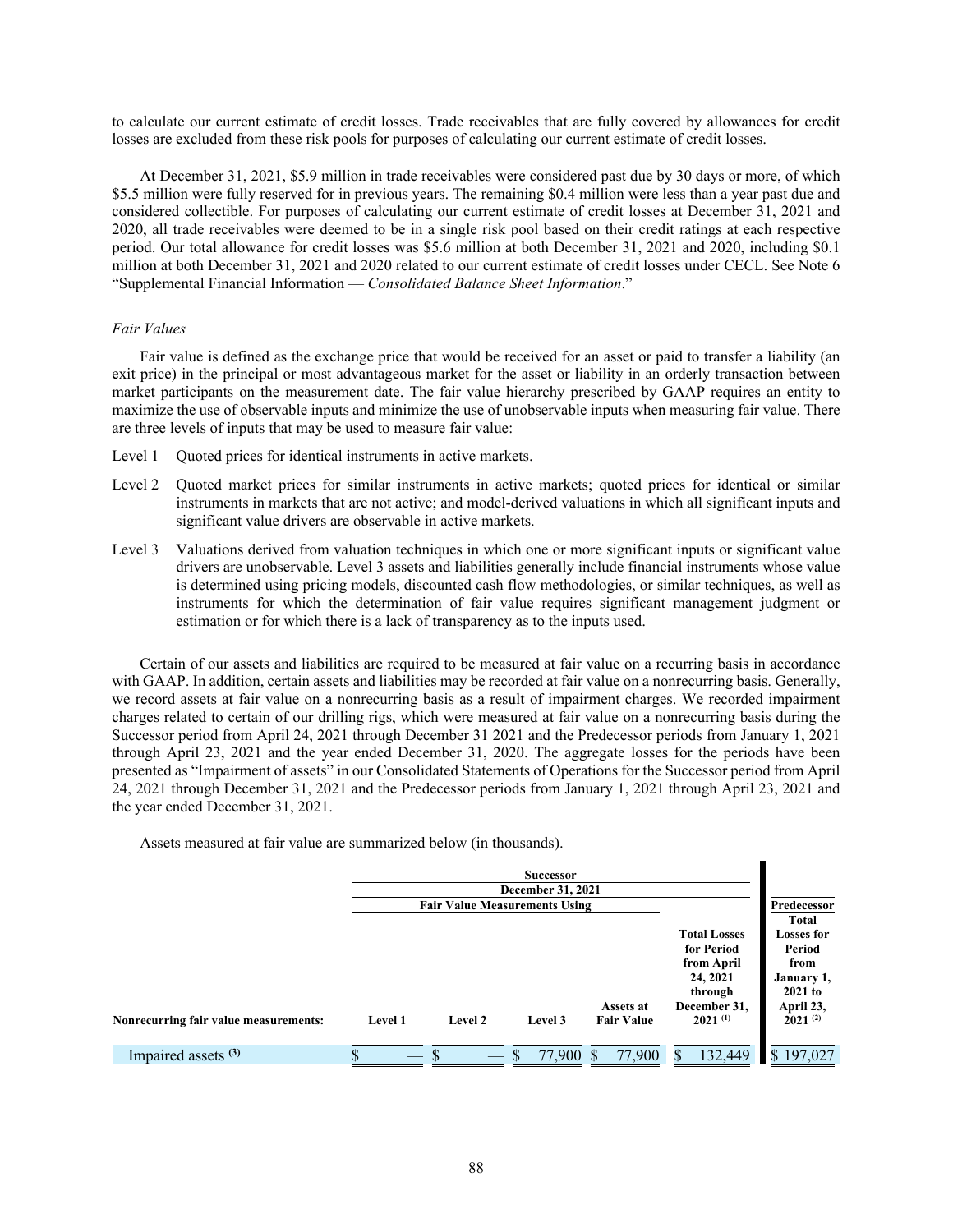|                                      | Predecessor<br><b>December 31, 2020</b> |                                      |         |                                |                                                   |  |  |  |  |  |  |  |
|--------------------------------------|-----------------------------------------|--------------------------------------|---------|--------------------------------|---------------------------------------------------|--|--|--|--|--|--|--|
|                                      |                                         | <b>Fair Value Measurements Using</b> |         |                                |                                                   |  |  |  |  |  |  |  |
| Nonrecurring fair value measurements | <b>Level 1</b>                          | Level 2                              | Level 3 | Assets at<br><b>Fair Value</b> | Total<br><b>Losses</b><br>for Year<br>Ended $(4)$ |  |  |  |  |  |  |  |
| Impaired assets (5)                  |                                         |                                      | .000    | 1,000                          | 842,016<br>S                                      |  |  |  |  |  |  |  |

- **(1)** Represents an impairment charge recognized during the Successor period from April 24, 2021 through December 31, 2021 related to two semisubmersible rigs that were written down to their estimated fair value.
- **(2)** Represents an impairment charge recognized during the Predecessor period from January 1, 2021 through April 23, 2021 related to one semisubmersible rig, which was written down to its estimated fair value.
- **(3)** Represents the total book value as of December 31, 2021 of two semisubmersible rigs, which were written down to estimated fair value during the Successor period from April 24, 2021 through December 31, 2021.
- **(4)** Represents impairment losses of \$774.0 million and \$68.0 million recognized during the first and fourth quarters of the Predecessor year ended December 31, 2020, respectively, related to four semisubmersible rigs which were written down to their estimated fair value.
- **(5)** Represents the total book value as of December 31, 2020 of one semisubmersible rig, which was written down to its estimated fair value during the fourth quarter of the Predecessor year ended December 31, 2020.

See Note 5 "Impairment of Assets."

We believe that the carrying amounts of our other financial assets and liabilities (excluding our Exit Term Loans, First Lien Notes and the Predecessor Senior Notes), which are not measured at fair value in our Consolidated Balance Sheets, approximate fair value based on the following assumptions:

- *Cash and cash equivalents and restricted cash* The carrying amounts approximate fair value because of the short maturity of these instruments.
- *Accounts receivable and accounts payable* The carrying amounts approximate fair value based on the nature of the instruments.
- *Exit RCF Borrowings* The carrying amount approximates fair value since the variable interest rates are tied to current market rates and the applicable margins represent market rates.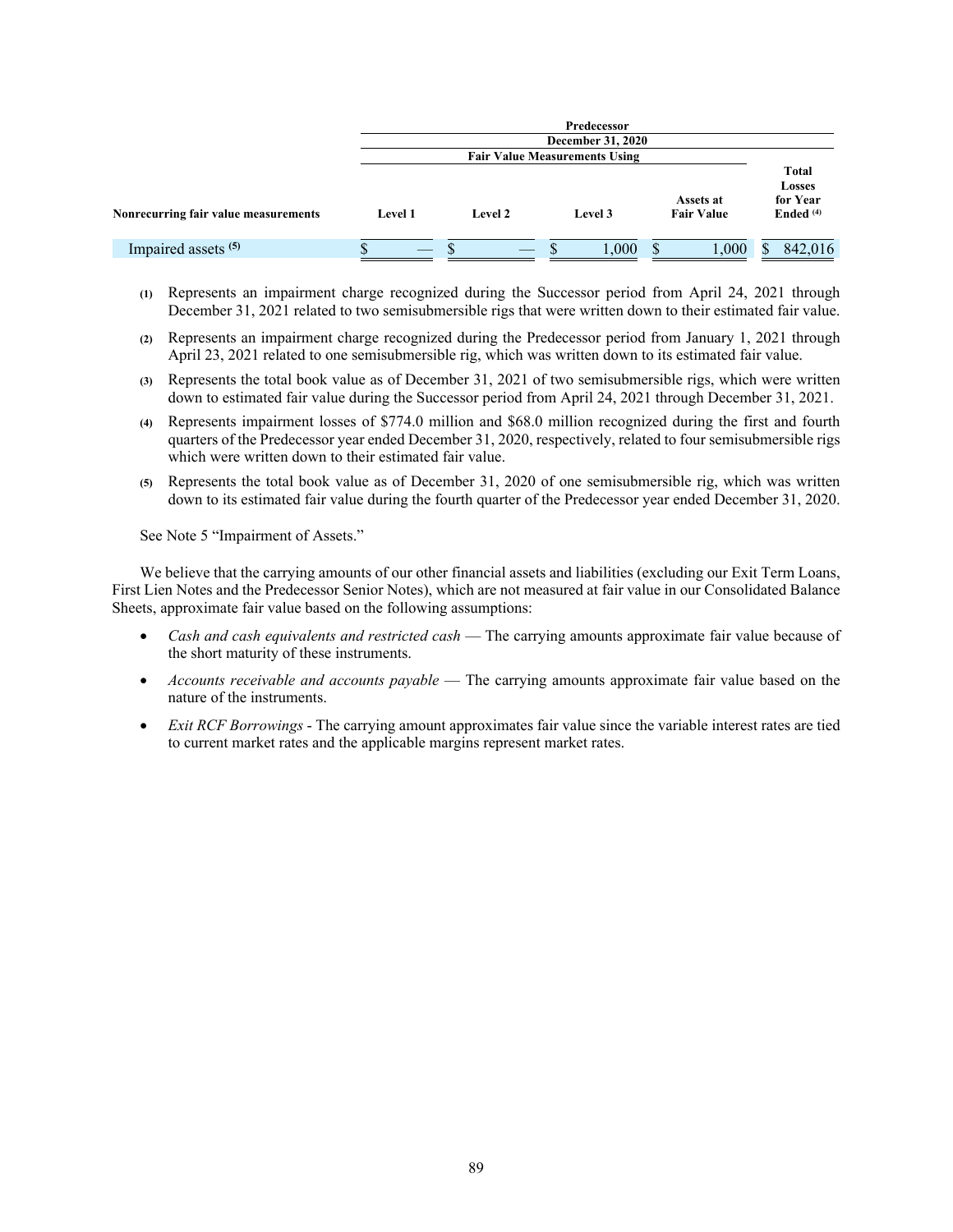Our debt is not measured at fair value on a recurring basis; however, under the GAAP fair value hierarchy, our Exit Term Loans, First Lien Notes and the Predecessor Senior Notes would be considered Level 2 liabilities. The fair value of these instruments was derived using a third-party pricing service at December 31, 2021 and 2020. We perform control procedures over information we obtain from pricing services and brokers to test whether prices received represent a reasonable estimate of fair value. These procedures include the review of pricing service or broker pricing methodologies and for the Senior Notes, comparing fair value estimates to actual trade activity executed in the market for these instruments occurring generally within a 10-day period of the report date.

 Fair values and related carrying values of our Exit Term Loans, First Lien Notes and the Predecessor Senior Notes Senior Notes (see Note 11 "Prepetition Revolving Credit Facility, Senior Notes and Exit Debt") are shown below (in millions).

|                              |   | <b>Successor</b><br><b>December 31, 2021</b> |  |                          |  | Predecessor<br><b>December 31, 2020</b> |  |       |  |  |  |                   |  |  |               |  |                   |  |
|------------------------------|---|----------------------------------------------|--|--------------------------|--|-----------------------------------------|--|-------|--|--|--|-------------------|--|--|---------------|--|-------------------|--|
|                              |   | Fair<br>Value                                |  |                          |  |                                         |  |       |  |  |  | Carrying<br>Value |  |  | Fair<br>Value |  | Carrying<br>Value |  |
| Exit Term Loans              | S | 100.0                                        |  | 100.0                    |  |                                         |  |       |  |  |  |                   |  |  |               |  |                   |  |
| <b>First Lien Notes</b>      |   | 86.2                                         |  | 86.1                     |  |                                         |  |       |  |  |  |                   |  |  |               |  |                   |  |
| 3.45% Senior Notes due 2023  |   |                                              |  |                          |  | 30.6                                    |  | 250.0 |  |  |  |                   |  |  |               |  |                   |  |
| 7.875% Senior Notes due 2025 |   |                                              |  | -                        |  | 61.3                                    |  | 500.0 |  |  |  |                   |  |  |               |  |                   |  |
| 5.70% Senior Notes due 2039  |   |                                              |  | $\overline{\phantom{0}}$ |  | 61.2                                    |  | 500.0 |  |  |  |                   |  |  |               |  |                   |  |
| 4.875% Senior Notes due 2043 |   |                                              |  |                          |  | 91.9                                    |  | 750.0 |  |  |  |                   |  |  |               |  |                   |  |

We have estimated the fair value amounts by using appropriate valuation methodologies and information available to management. Considerable judgment is required in developing these estimates, and accordingly, no assurance can be given that the estimated values are indicative of the amounts that would be realized in a free market exchange.

### **10. Drilling and Other Property and Equipment**

Cost and accumulated depreciation of drilling and other property and equipment are summarized as follows (in thousands):

|                                                | <b>Successor</b><br>December 31,<br>2021 | Predecessor<br>December 31,<br>2020 |
|------------------------------------------------|------------------------------------------|-------------------------------------|
| Drilling rigs and equipment                    | 1,057,739<br>D                           | 6,987,631<br>S                      |
| Finance lease right of use asset (1)           | 174,571                                  |                                     |
| Land and buildings                             | 9,823                                    | 41,072                              |
| Office equipment and other                     | 2,264                                    | 83,015                              |
| Cost                                           | 1,244,397                                | 7,111,718                           |
| Less: accumulated depreciation                 | (68, 502)                                | (2,988,909)                         |
| Drilling and other property and equipment, net | 1,175,895                                | 4.122.809                           |

(1) Due to an amendment on the Effective Date, our BOP leases were recharacterized from operating to finance leases. See Note 3 "Fresh Start Accounting" and Note 13 "Leases and Lease Commitments."

Pursuant to fresh start accounting, our long-lived assets were valued at their estimated fair value, which resulted in a net \$2.7 billion reduction in "Drilling and other property and equipment," including the elimination of accumulated depreciation, on the Effective Date. Also on the Effective Date, we recorded an \$8.4 million reduction in our "Finance lease right of use asset" to set the ROU assets equal to the ROU liabilities, less the prepaid amounts. See Note 3 "Fresh Start Accounting."

We recorded an aggregate impairment charge of \$197.0 million during the Predecessor period from January 1, 2021 through April 23, 2021 to write down one of our semisubmersible rigs with indicators of impairment to its estimated fair value. During the Successor period from April 24, 2021 through December 31, 2021, we recorded an aggregate impairment charge of \$132.4 million to write down two additional semisubmersible rigs with indicators of impairment to their estimated fair values. See Note 5 "Asset Impairments" and Note 9 "Financial Instruments and Fair Value Disclosures."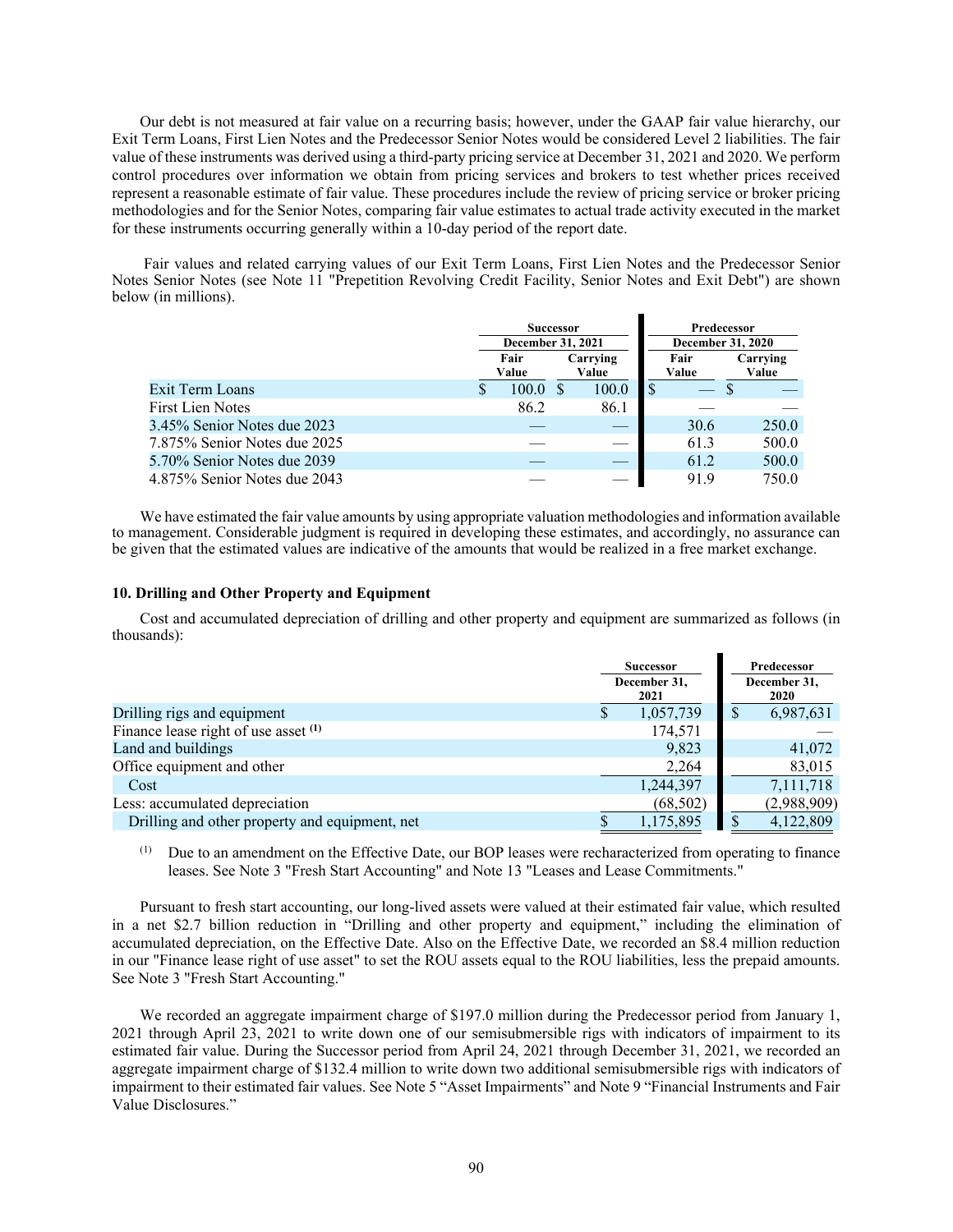### **11. Prepetition Revolving Credit Facility, Senior Notes and Exit Debt**

### *Prepetition Revolving Credit Facility*

On October 2, 2018, Diamond Offshore Drilling, Inc., or DODI, as the U.S. borrower, and our subsidiary DFAC, as the foreign borrower, entered into a senior 5-year Revolving Credit Agreement with a syndicate of lenders and Wells Fargo Bank, National Association, as administrative agent, for general corporate purposes, including investments, acquisitions and capital expenditures. The maximum amount of borrowings available under the RCF was \$950.0 million and it was scheduled to mature on October 2, 2023.

On the Petition Date, we had borrowings outstanding under our prepetition RCF aggregating \$436.0 million. Upon commencement of the Chapter 11 Cases, which constituted an event of default under the RCF, the principal and interest under the RCF became immediately due and payable. Subsequently, as a result of the commencement of the Chapter 11 Cases, we received notification on April 28, 2020 that the commitments under the RCF had been reduced from \$950.0 million to approximately \$442.0 million. In January 2021, a \$6.0 million financial letter of credit was drawn on by the beneficiary and converted to an adjusted base rate loan under the RCF, which resulted in total outstanding borrowings of \$442.0 million under the RCF prior to the Effective Date.

On April 26, 2020, as a result of commencement of the Chapter 11 Cases, we ceased accruing interest on our borrowings under the RCF. As a result, we did not record \$21.3 million of contractual interest expense related to outstanding borrowings under our RCF for the year ended December 31, 2020. Additionally, we wrote off \$3.9 million in deferred arrangement fees associated with the RCF during the year ended December 31, 2020, which have been reported as "Reorganization items, net" in our Consolidated Statements of Operations.

The outstanding borrowings and accrued prepetition interest under the RCF were presented as "Liabilities subject to compromise" in the Predecessor's Consolidated Balance Sheet at December 31, 2020. However, as a result of the signing of the PSA in January 2021, we no longer considered the outstanding borrowings and accrued pre-petition interest on the RCF to be "Liabilities subject to compromise" as such claims, including accrued interest since the Petition Date, would be settled in full upon emergence from bankruptcy. In addition, due to provisions in the PSA and other orders of the Bankruptcy Court, we resumed recognizing interest on our outstanding borrowings under the RCF in the first quarter of 2021 and also recorded the unpaid post-petition interest not previously recognized. See Note 2 "Chapter 11 Proceedings – *Chapter 11 Cases*."

On the Effective Date, the RCF claims were settled as follows:

- Approximately \$279.6 million paid in cash; and
- Rollover of prepetition RCF into new debt of \$200.0 million on a dollar-for-dollar basis. See "—*Exit Debt —* Exit Revolving Credit Agreement" and "—*Exit Debt —* Exit Term Loan Credit Agreement."

#### *Senior Notes*

At December 31, 2020, the Senior Notes were comprised of the following debt issues and were reported as "Liabilities subject to compromise" in the Predecessor's Consolidated Balance Sheet (in thousands):

|                              | Predecessor          |
|------------------------------|----------------------|
|                              | December 31,<br>2020 |
| 3.45% Senior Notes due 2023  | 250,000              |
| 7.875% Senior Notes due 2025 | 500,000              |
| 5.70% Senior Notes due 2039  | 500,000              |
| 4.875% Senior Notes due 2043 | 750,000              |
| Total Senior Notes, net      | 2,000,000            |

Upon commencement of the Chapter 11 Cases, we ceased accruing interest on the Senior Notes. As a result, we did not record \$76.7 million of contractual interest expense related to our Senior Notes for the Predecessor year ended December 31, 2020. In addition, we wrote off \$23.7 million in unamortized discount and debt issuance costs associated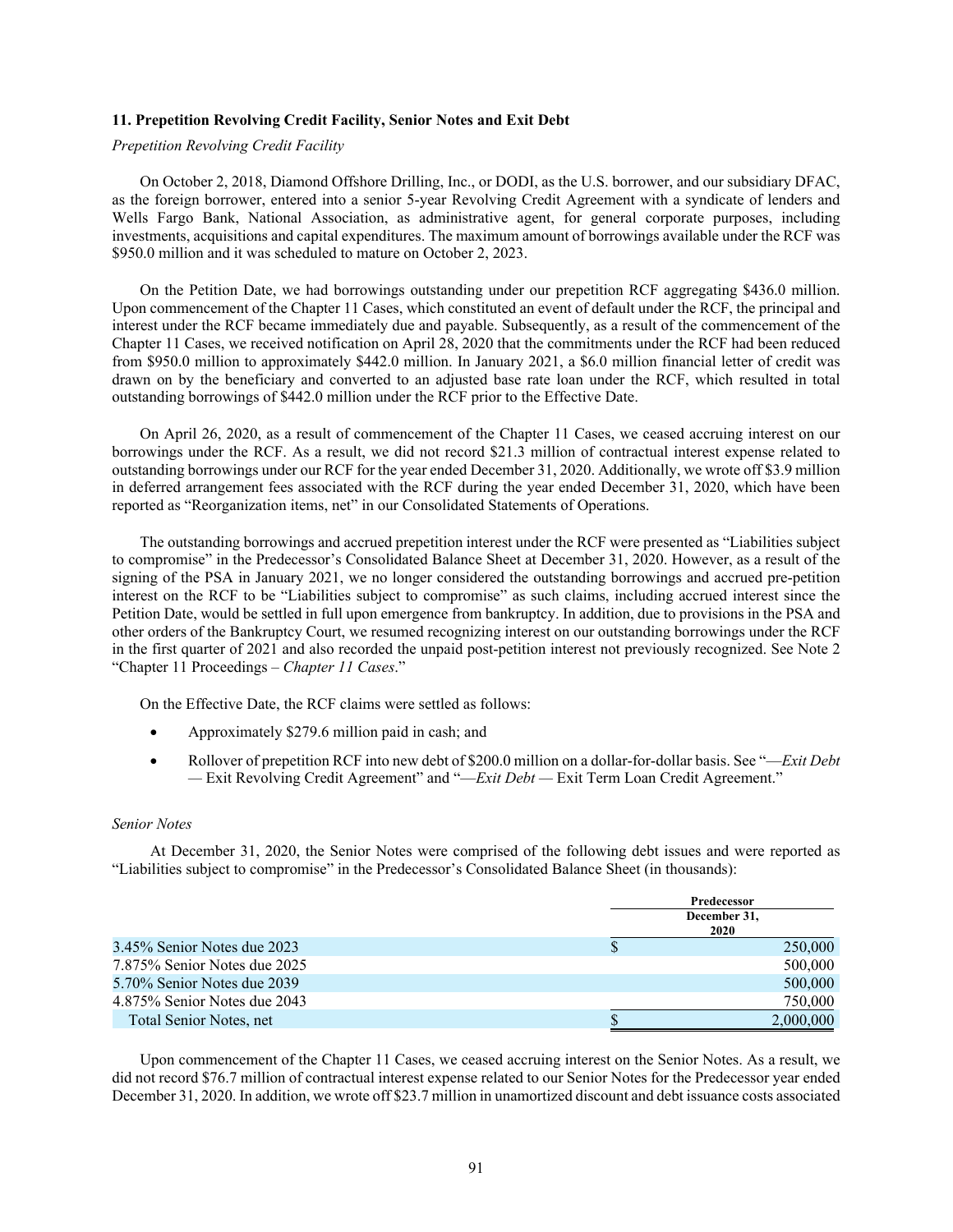with the Senior Notes during the year ended December 31, 2020, which have been reported as "Reorganization items, net" in our Consolidated Statements of Operations.

On the Effective Date, New Diamond Common Shares were transferred pro rata to the holders of the Senior Notes in exchange for the cancellation of the Senior Notes. See Note 2 "Chapter 11 Proceedings – *Chapter 11 Cases*." As a result of the cancellation of the Senior Notes and associated accrued interest of \$44.9 million, we recognized a pretax gain on extinguishment of debt of approximately \$1.1 billion which was reported in "Reorganization items, net" in the Predecessor's Consolidated Statement of Operations for the period January 1, 2021 through April 23, 2021.

#### *Exit Debt*

At December 31, 2021, the carrying value of the Successor long-term debt (or Exit Debt), net of unamortized discount, premium and debt issuance costs, was comprised as follows (in thousands):

|                           | <b>Successor</b><br>December 31,<br>2021 |
|---------------------------|------------------------------------------|
| Borrowings under Exit RCF | 83,478                                   |
| Exit Term Loans           | 99,034                                   |
| First Lien Notes          | 83,729                                   |
| Total Exit Debt, net      | 266,241                                  |

The borrower under the Exit RCF and the Exit Term Loan Credit Agreement (or, collectively, the Credit Facilities) is DFAC (or the Borrower) and the co-issuers of the First Lien Notes are DFAC and DFLLC (or, together, the Issuers). The Credit Facilities and the First Lien Notes are unconditionally guaranteed, on a joint and several basis, by the Borrower and certain of its direct and indirect subsidiaries (or, collectively with the Borrower, the Credit Parties and each, a Credit Party) and secured by senior priority liens on substantially all of the assets of, and the equity interests in, each Credit Party, including all rigs owned by the Company as of the Effective Date or acquired thereafter and certain assets related thereto, in each case, subject to certain exceptions and limitations described in the Credit Facilities and the First Lien Notes Indenture.

As of December 31, 2021, the aggregate annual maturity of the Successor Exit Debt, excluding net unamortized premium and debt issuance costs of \$0.8 million and \$3.3 million, respectively, was as follows (in thousands):

|                                    | Aggregate<br>Principal<br>Amount |         |
|------------------------------------|----------------------------------|---------|
| <b>Year Ending December 31,</b>    |                                  |         |
| 2022                               |                                  |         |
| 2023                               |                                  |         |
| 2024                               |                                  |         |
| 2025                               |                                  |         |
| 2026                               |                                  | 83,478  |
| Thereafter                         |                                  | 185,321 |
| Total maturities of long-term debt |                                  | 268,799 |

### **Exit Revolving Credit Agreement**

On the Effective Date, the Company entered into the Exit RCF, which provides for a \$400.0 million senior secured revolving credit facility, with a \$100.0 million sublimit for the issuance of letters of credit thereunder, that is scheduled to mature on April 22, 2026.

Borrowings under the Exit RCF may be used to finance capital expenditures, pay fees, commissions and expenses in connection with the loan transactions and consummation of the Plan, and for working capital and other general corporate purposes. Availability of borrowings under the Exit RCF is subject to the satisfaction of certain conditions, including restrictions on borrowings if, after giving effect to any such borrowings and the application of the proceeds thereof, (i) the aggregate amount of Available Cash (as defined in the Exit Revolving Credit Agreement) would exceed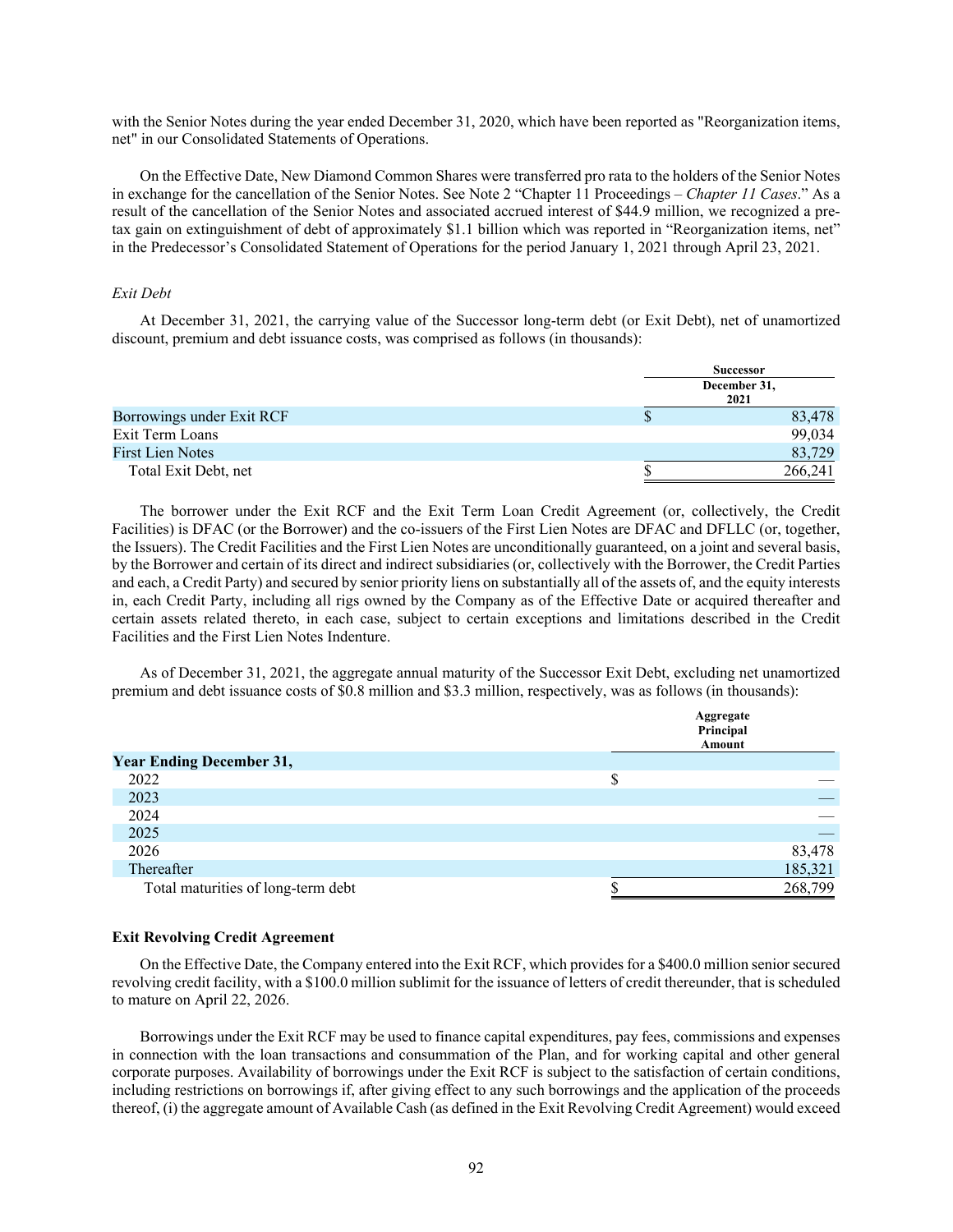\$125.0 million or (ii) the Collateral Coverage Ratio (as defined below) would be less than 2.00 to 1.00 and the aggregate principal amount outstanding under the Exit RCF would exceed \$400.0 million and/or the Total Collateral Coverage Ratio (as defined below) would be less than 1.30 to 1.00.

On the Effective Date, the Borrower incurred loans under the Exit RCF in an aggregate amount of approximately \$103.5 million, of which \$100.0 million was deemed incurred in exchange for certain obligations of the Company under its prepetition RCF and approximately \$3.5 million was deemed incurred in satisfaction of certain upfront fees payable to the lenders under the prepetition RCF (or PIK Loans). The PIK Loans do not reduce the amount of available commitments under the Exit RCF, and if repaid or prepaid may not be reborrowed.

Loans outstanding under the Exit RCF bear interest at a rate per annum equal to the applicable margin *plus*, at the Borrower's option, either: (i) the reserve-adjusted London Interbank Offered Rate (or LIBOR Rate), subject to a floor of 1.00%, or (ii) a base rate, subject to a floor of 2.00%, determined as the greatest of  $(x)$  the rate per annum publicly announced from time to time by Wells Fargo Bank, National Association, as its prime rate (or the Wells Fargo Prime Rate), (y) the federal funds effective rate *plus* ½ of 1.00%, and (z) the reserve-adjusted one-month LIBOR Rate *plus* 1.00%. The applicable margin was initially 4.25% per annum for LIBOR Rate loans and 3.25% per annum for base rate loans. Mandatory prepayments and, under certain circumstances, commitment reductions are required under the Exit RCF in connection with certain specified asset dispositions (subject to reinvestment rights if no event of default exists). Available Cash (as defined in the Exit Revolving Credit Agreement) in excess of \$125 million is also required to be applied periodically to prepay loans (without a commitment reduction). The loans under the Exit RCF may be voluntarily prepaid and the commitments thereunder voluntarily terminated or reduced by the Borrower at any time without premium or penalty, other than customary breakage costs.

The Borrower is required to pay a quarterly commitment fee to each lender under the Exit Revolving Credit Agreement, which accrues at a rate per annum equal to 0.50% on the average daily unused portion of such lender's commitments under the Exit RCF. The Borrower is also required to pay customary letter of credit and fronting fees.

The Exit Revolving Credit Agreement obligates the Borrower and its restricted subsidiaries to comply with the following financial maintenance covenants:

- as of the last day of each fiscal quarter, the ratio of (a) the Collateral Rig Value (as defined in the Exit Revolving Credit Agreement), to (b) the aggregate outstanding principal amount of all Loans and L/C Obligations (both as defined in the Exit Revolving Credit Agreement) thereunder (or the Collateral Coverage Ratio) is not permitted to be less than 2.00 to 1.00; and
- as of the last day of each fiscal quarter, the ratio of (a) the Collateral Rig Value to (b) the sum of (1) the aggregate outstanding principal amount of all Loans and L/C Obligations thereunder, *plus* (2) the aggregate outstanding principal amount of the Exit Term Loans, *plus* (3) the aggregate outstanding principal amount of the First Lien Notes, *plus* (4) the aggregate outstanding principal amount of the Last Out Incremental Debt (or the Total Collateral Coverage Ratio) as of the last day of any such fiscal quarter is not permitted to be less than 1.30 to 1.00.

The Exit Revolving Credit Agreement contains negative covenants that limit, among other things, the Borrower's ability and the ability of its restricted subsidiaries to: (i) incur, assume or guarantee additional indebtedness; (ii) create, incur or assume liens; (iii) make investments; (iv) merge or consolidate with or into any other person or undergo certain other fundamental changes; (v) transfer or sell assets; (vi) pay dividends or distributions on capital stock or redeem or repurchase capital stock; (vii) enter into transactions with certain affiliates; (viii) repay, redeem or amend certain indebtedness;  $(ix)$  sell stock of its subsidiaries; or  $(x)$  enter into certain burdensome agreements. These negative covenants are subject to a number of important limitations and exceptions.

Additionally, the Exit Revolving Credit Agreement contains other covenants, representations and warranties and events of default that are customary for a financing of this type. Events of default include, among other things, nonpayment of principal or interest, breach of covenants, breach of representations and warranties, failure to pay final judgments in excess of a specified threshold, failure of a guarantee to remain in effect, failure of a security document to create an effective security interest in collateral, bankruptcy and insolvency events, cross-default to other material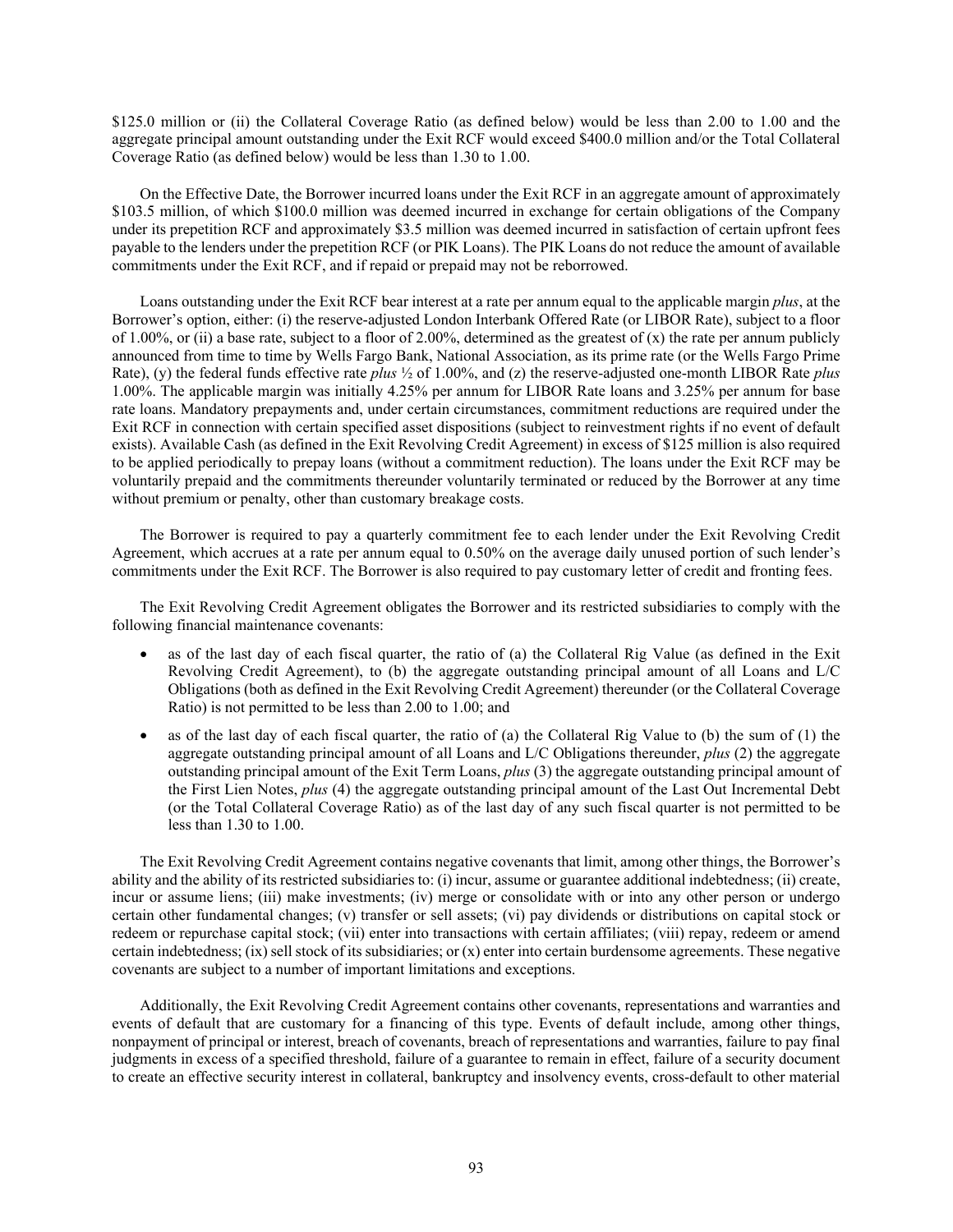indebtedness, and a change of control. At December 31, 2021, we were in compliance with all covenants under the Exit Revolving Credit Agreement.

We incurred \$6.6 million in debt issuance costs and \$3.5 million in paid-in-kind upfront fees in connection with the Exit RCF, which have been deferred and are being amortized as incremental interest expense over the term of the Exit RCF on a straight-line basis. Deferred debt issuance costs and upfront fees associated with the Exit RCF are presented as a component of "Other assets" in the Successor's Consolidated Balance Sheet at December 31, 2021. At December 31, 2021, we had borrowings outstanding of \$83.5 million under the Exit RCF, including \$3.5 million in PIK Loans. In July 2021, we utilized \$6.1 million for the issuance of a letter of credit in replacement of a previously existing letter of credit. The weighted average interest rate on the combined borrowings outstanding under the Exit RCF at December 31, 2021 was 5.35%.

At March 1, 2022, we had borrowings of \$100.0 million outstanding under the Exit RCF, excluding the PIK Loans, and had utilized \$6.1 million of the Exit RCF for the issuance of a letter of credit in replacement of a previously existing letter of credit. As of March 1, 2022, approximately \$293.9 million was available for borrowings or the issuance of letters of credit under the Exit RCF, subject to its terms and conditions.

### **Exit Term Loan Credit Agreement**

The Exit Term Loan Credit Agreement provides for a \$100.0 million senior secured term loan credit facility, scheduled to mature on April 22, 2027. On the Effective Date, the Borrower utilized the entire \$100.0 million under the Exit Term Loan Credit Facility to refinance a portion of the Predecessor obligations under the prepetition RCF. The Exit Term Loans outstanding under the Exit Term Loan Credit Facility bear interest at a rate per annum equal to the applicable margin *plus*, at the Borrower's option, either: (i) the reserve-adjusted LIBOR Rate, subject to a floor of 1.00% (or LIBOR Rate Term Loans), or (ii) a base rate (or Base Rate Term Loans), subject to a floor of 2.00%, determined as the greatest of (x) the Wells Fargo Prime Rate, (y) the federal funds effective rate *plus* ½ of 1.00%, and (z) the reserve-adjusted one-month LIBOR Rate *plus* 1.00%. The margin applicable to LIBOR Rate Term Loans is, at the Borrower's option: (i) 6.00%, paid in cash; (ii) 4.00% paid in cash plus an additional 4.00% paid in kind; or (iii) 10.00% paid in kind. The margin applicable to Base Rate Term Loans is, at the Borrower's option: (i) 5.00%, paid in cash; (ii) 3.50% paid in cash plus an additional 3.50% paid in kind; or (iii) 9.00% paid in kind. The Exit Term Loans may be voluntarily prepaid, and the commitments thereunder voluntarily terminated or reduced, by the Borrower at any time without premium or penalty, other than customary breakage costs. Interest on LIBOR Rate Term Loans is payable one, two, three, six, or, if agreed by all lenders, twelve months after such LIBOR Rate Term Loan is disbursed as, converted to or continued as a LIBOR Rate Term Loan, as selected by the Borrower. Interest on Base Rate Term Loans is payable quarterly.

The Exit Term Loan Credit Agreement contains negative covenants that limit, among other things, the Borrower's ability and the ability of its restricted subsidiaries to: (i) incur, assume or guarantee additional indebtedness; (ii) create, incur or assume liens; (iii) make investments; (iv) merge or consolidate with or into any other person or undergo certain other fundamental changes; (v) transfer or sell assets; (vi) pay dividends or distributions on capital stock or redeem or repurchase capital stock; (vii) enter into transactions with certain affiliates; (viii) repay, redeem or amend certain indebtedness; (ix) sell stock of its subsidiaries; or  $(x)$  enter into certain burdensome agreements. These negative covenants are subject to a number of important limitations and exceptions.

Additionally, the Exit Term Loan Credit Agreement contains other covenants, representations and warranties and events of default that are customary for a financing of this type. Events of default include, among other things, nonpayment of principal or interest, breach of covenants, breach of representations and warranties, failure to pay final judgments in excess of a specified threshold, failure of a guarantee to remain in effect, failure of a security document to create an effective security interest in collateral, bankruptcy and insolvency events, any material default under certain material contracts and agreements, cross-default to other material indebtedness, and a change of control. At December 31, 2021, we were in compliance with all covenants under the Exit Term Loan Credit Agreement.

The Exit Term Loans were valued at par for fresh start accounting purposes and are presented net of debt issuance costs of \$1.0 million, which are being amortized as interest expense over the stated maturity of the loans using the effective interest method. At December 31, 2021, we had Exit Term Loans outstanding of \$100.0 million, which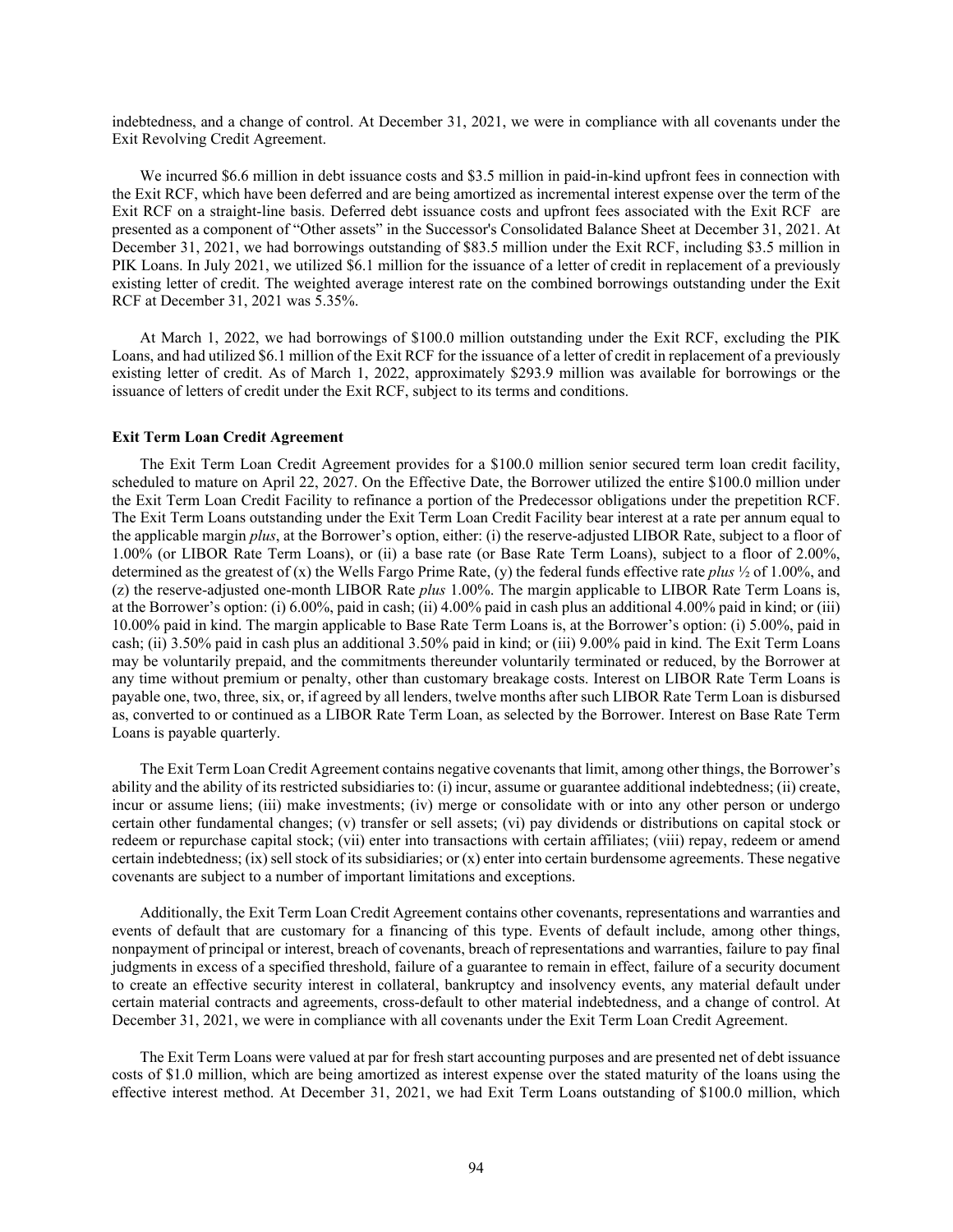accrue interest at 7.0% per annum, assuming a six-month LIBOR and cash interest payment option, and had an effective interest rate of 7.2% per annum.

#### **First Lien Notes Indenture**

On the Effective Date, we entered into the First Lien Notes Indenture and, pursuant to the Backstop Agreement and in accordance with the Plan, (i) consummated the primary rights offering of the Issuers' First Lien Notes and associated New Diamond Common Shares at an aggregate subscription price of approximately \$46.9 million, (ii) closed the delayed draw rights offering of the First Lien Notes and associated New Diamond Common Shares at an aggregate subscription price of approximately \$21.9 million, which was committed to but unfunded as of the Effective Date, (iii) consummated the primary private placement of the Issuers' First Lien Notes and associated New Diamond Common Shares in an aggregate amount of approximately \$28.1 million, (iv) closed the delayed draw private placement of the Issuers' First Lien Notes and associated New Diamond Common Shares in an aggregate amount of approximately \$17.8 million, which was committed to but unfunded as of the Effective Date, and (v) paid as consideration to the participants in the Backstop Agreement a commitment premium in the form of additional First Lien Notes in a principal amount of approximately \$10.3 million, equal to 9.00% of the aggregate amount of the committed First Lien Notes. First Lien Notes in the aggregate principal amount of \$85.3 million were issued on the Effective Date and will mature on April 22, 2027.

Interest on the First Lien Notes accrues, at the Issuers' option, at a rate of: (i) 9.00% per annum, payable in cash; (ii) 11.00% per annum, with 50% of such interest to be payable in cash and 50% of such interest to be payable by issuing additional First Lien Notes (or PIK Notes); or (iii) 13.00% per annum, with the entirety of such interest to be payable by issuing PIK Notes. The Issuers shall pay interest semi-annually in arrears on April 30 and October 31 of each year, commencing October 31, 2021. In addition, the Issuers shall pay a commitment premium of 3% per annum on the aggregate principal amount of undrawn delayed draw First Lien Notes pursuant to the terms of the First Lien Notes Indenture.

The First Lien Notes Indenture provides for the early redemption of the First Lien Notes by the Issuers as follows:

- before October 23, 2021, all of the First Lien Notes were redeemable at 101% of the principal amount, *plus* accrued and unpaid interest, if any, to, but excluding, the redemption date;
- on or after October 23, 2021 and prior to April 22, 2023, the First Lien Notes may be redeemed, in whole or in part, at any time and from time to time at a redemption price equal to 100% of the principal amount *plus* the Applicable Premium (as defined in the First Lien Notes Indenture) as of, and accrued and unpaid interest, if any, to, but excluding, the applicable redemption date;
- on or after April 22, 2023, the First Lien Notes may be redeemed, in whole or in part, at any time and from time to time at fixed redemption prices (expressed as percentages of the principal amount) *plus* accrued and unpaid interest, if any, to, but excluding, the applicable redemption date; and
- upon a Change of Control (as defined in the First Lien Notes Indenture), the Issuers must offer to purchase all remaining outstanding First Lien Notes at a redemption price equal to 101% of the principal amount, *plus* accrued and unpaid interest, if any, to, but excluding, the applicable redemption date, within 30 days of such Change of Control.

The First Lien Notes Indenture contains covenants that limit, among other things, the ability of the Company and certain of its subsidiaries to: (i) incur, assume or guarantee additional indebtedness; (ii) pay dividends or distributions on capital stock or redeem or repurchase capital stock; (iii) make investments; (iv) repay or redeem junior debt; (v) sell stock of its subsidiaries; (vi) transfer or sell assets; (vii) enter into sale and leaseback transactions; (viii) create, incur or assume liens; or (ix) enter into transactions with certain affiliates. These covenants are subject to a number of important limitations and exceptions.

The First Lien Notes Indenture also provides for certain customary events of default, including, among other things, nonpayment of principal or interest, breach of covenants, failure to pay final judgments in excess of a specified threshold, failure of a guarantee to remain in effect, failure of a security document to create an effective security interest in collateral, bankruptcy and insolvency events, and cross acceleration, which would permit the principal,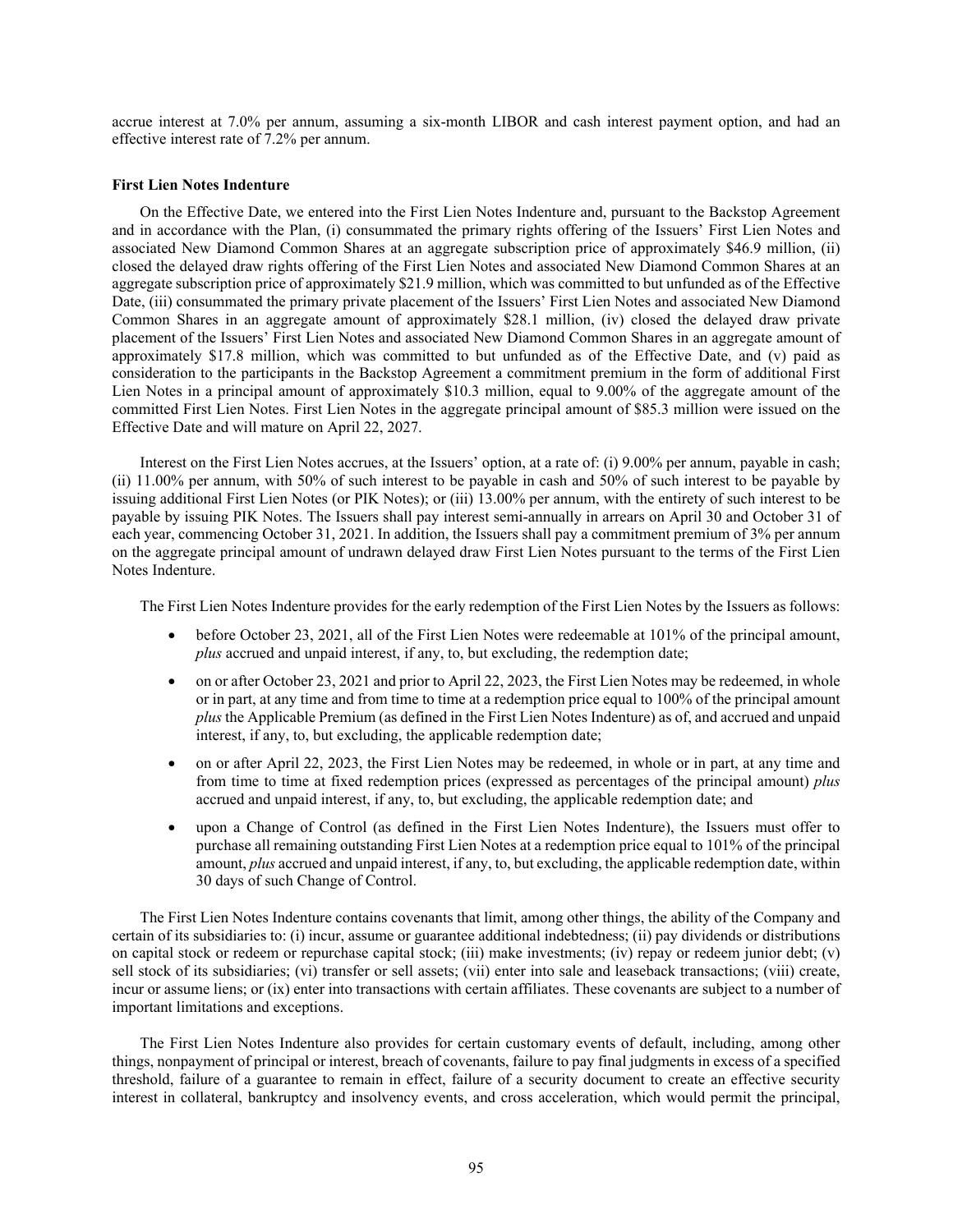premium, if any, interest and other monetary obligations on all the then outstanding First Lien Notes to be declared due and payable immediately. At December 31, 2021, we were in compliance with all covenants under the First Lien Notes Indenture.

The First Lien Notes were valued at a 101% of par value for fresh start accounting purposes and are presented net of debt issuance costs of \$2.5 million, which are being amortized as interest expense over the stated maturity of the notes using the effective interest method. At December 31, 2021, we had First Lien Notes outstanding aggregating \$85.3 million, which accrue interest at 9.0% per annum, assuming a cash interest payment option, and had an effective interest rate of 9.7% per annum.

### **12. Commitments and Contingencies**

Various claims have been filed against us in the ordinary course of business, including claims by offshore workers alleging personal injuries. With respect to each claim or exposure, we have made an assessment, in accordance with GAAP, of the probability that the resolution of the matter would ultimately result in a loss. When we determine that an unfavorable resolution of a matter is probable and such amount of loss can be estimated, we record a liability at the time that both of these criteria are met. Our management believes that we have recorded adequate accruals for any liabilities that may reasonably be expected to result from these claims.

*Asbestos Litigation.* Prior to December 31, 2021, we were one of several unrelated defendants in lawsuits filed in Louisiana state courts alleging that defendants manufactured, distributed or utilized drilling mud containing asbestos and, in our case, allowed such drilling mud to have been utilized aboard our drilling rigs. The plaintiffs sought, among other things, an award of unspecified compensatory and punitive damages. The manufacture and use of asbestoscontaining drilling mud had already ceased before we acquired any of the drilling rigs addressed in these lawsuits. As of December 31, 2021, we had been dismissed as a defendant from each of these lawsuits.

*Non-Income Tax and Related Claims*. We have received assessments related to, or otherwise have exposure to, non-income tax items such as sales-and-use tax, value-added tax, ad valorem tax, custom duties, and other similar taxes in various taxing jurisdictions. We have determined that we have a probable loss for certain of these taxes and the related penalties and interest and, accordingly, have recorded a \$13.7 million and \$13.5 million liability at December 31, 2021 and 2020, respectively. We intend to defend these matters vigorously; however, the ultimate outcome of these assessments and exposures could result in additional taxes, interest and penalties for which the fully assessed amounts would have a material adverse effect on our financial condition, results of operations or cash flows.

*Other Litigation.* We have been named in various other claims, lawsuits or threatened actions that are incidental to the ordinary course of our business, including a claim by one of our customers in Brazil, Petróleo Brasileiro S.A. (or Petrobras), that it will seek to recover from its contractors, including us, any taxes, penalties, interest and fees that it must pay to the Brazilian tax authorities for our applicable portion of withholding taxes related to Petrobras' charter agreements with its contractors. We intend to defend these matters vigorously; however, litigation is inherently unpredictable, and the ultimate outcome or effect of any claim, lawsuit or action cannot be predicted with certainty. As a result, there can be no assurance as to the ultimate outcome of any litigation matter. Any claims against us, whether meritorious or not, could cause us to incur significant costs and expenses and require significant amounts of management and operational time and resources. In the opinion of our management, no such pending or known threatened claims, actions or proceedings against us are expected to have a material adverse effect on our consolidated financial position, results of operations or cash flows.

*Personal Injury Claims*. Under our current insurance policies, our deductibles for marine liability insurance coverage with respect to personal injury claims not related to named windstorms in the U.S. Gulf of Mexico, which primarily result from Jones Act liability in the U.S. Gulf of Mexico, are \$5.0 million for the first occurrence and vary in amounts ranging between \$5.0 million and, if aggregate claims exceed certain thresholds, up to \$100.0 million for each subsequent occurrence, depending on the nature, severity and frequency of claims that might arise during the policy year. Our deductibles for personal injury claims arising due to named windstorms in the U.S. Gulf of Mexico are \$25.0 million for the first occurrence and vary in amounts ranging between \$25.0 million and, if aggregate claims exceed certain thresholds, up to \$100.0 million for each subsequent occurrence, depending on the nature, severity and frequency of claims that might arise during the policy year.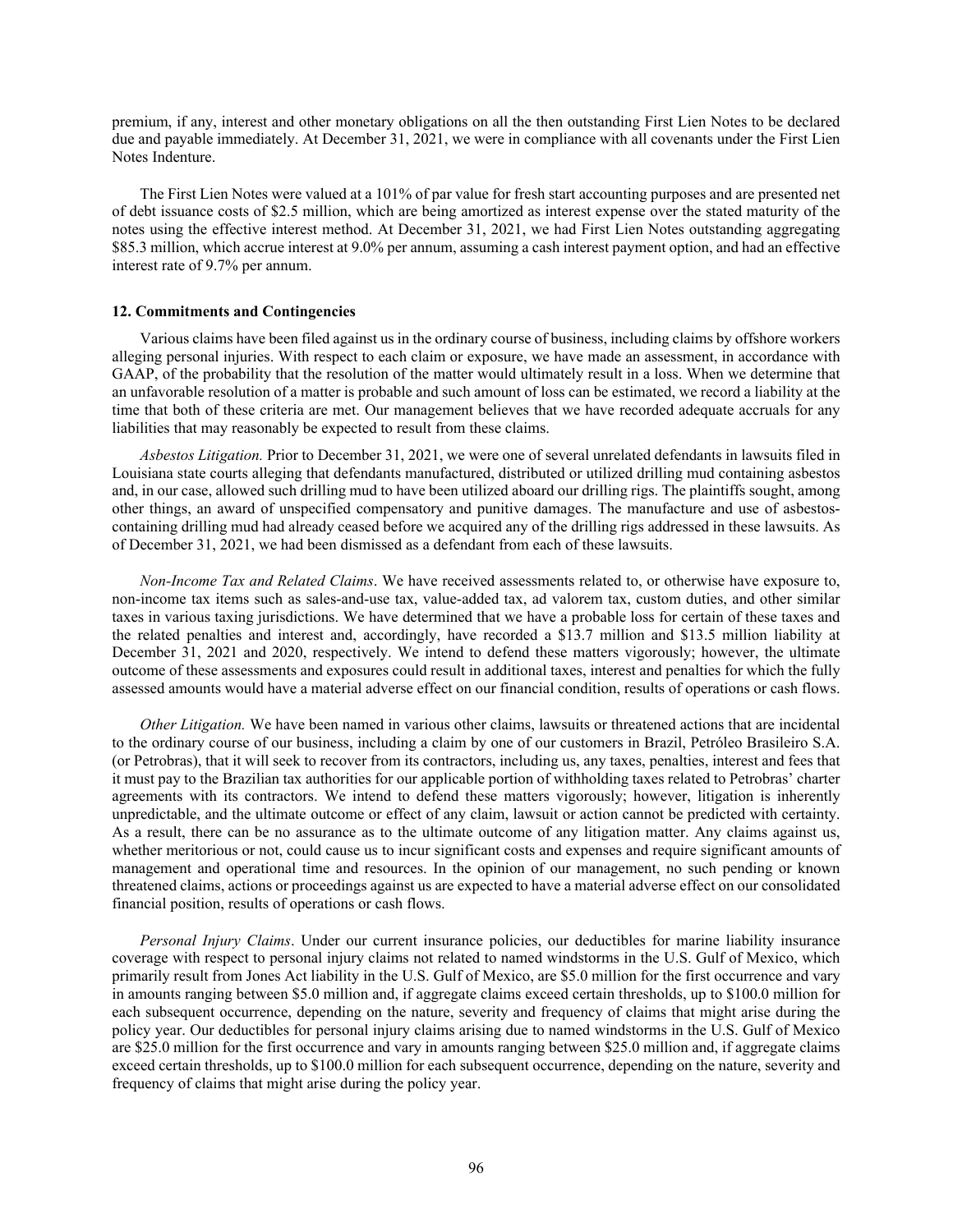The Jones Act is a federal law that permits seamen to seek compensation for certain injuries during the course of their employment on a vessel and governs the liability of vessel operators and marine employers for the work-related injury or death of an employee. We engage outside consultants to assist us in estimating our aggregate liability for personal injury claims based on our historical losses and utilizing various actuarial models. We allocate a portion of the aggregate liability to "Accrued liabilities" based on an estimate of claims expected to be paid within the next twelve months with the residual recorded as "Other liabilities." At December 31, 2021, our estimated liability for personal injury claims was \$13.5 million, of which \$5.4 million and \$8.1 million were recorded in "Accrued liabilities" and "Other liabilities," respectively, in our Consolidated Balance Sheet. At December 31, 2020, our estimated liability for personal injury claims was \$14.7 million, of which \$5.9 million and \$8.8 million were recorded in "Accrued liabilities" and "Other liabilities," respectively, in our Consolidated Balance Sheet. The eventual settlement or adjudication of these claims could differ materially from our estimated amounts due to uncertainties such as:

- the severity of personal injuries claimed;
- significant changes in the volume of personal injury claims;
- the unpredictability of legal jurisdictions where the claims will ultimately be litigated;
- inconsistent court decisions; and
- the risks and lack of predictability inherent in personal injury litigation.

*Purchase Obligations*. At December 31, 2021, we had no purchase obligations for major rig upgrades or any other significant obligations, except for those related to our direct rig operations, which arise during the normal course of business.

*Services Agreement*. In February 2016, we entered into a ten-year agreement with a subsidiary of Baker Hughes Company (formerly named Baker Hughes, a GE company) (or Baker Hughes) to provide services with respect to certain blowout preventer and related well control equipment (or Well Control Equipment) on our drillships. Such services include management of maintenance, certification and reliability with respect to such equipment. Future commitments under the contractual services agreements are estimated to be approximately \$39.0 million per year or an estimated \$170.0 million in the aggregate over the remaining term of the agreements.

In addition, we lease Well Control Equipment for our drillships under ten-year finance leases. See Note 13 "Leases and Lease Commitments".

*Letters of Credit and Other.* We were contingently liable as of December 31, 2021 in the amount of \$23.1 million under certain tax, performance, supersedeas, VAT and customs bonds and letters of credit. Agreements relating to approximately \$17.0 million of customs, tax, VAT and supersedeas bonds can require collateral at any time, while the remaining agreements, aggregating \$6.1 million, cannot require collateral except in events of default. At December 31, 2021, we had made aggregate collateral deposits of \$17.5 million with respect to other bonds and letters of credit. These deposits are recorded in "Other assets" in our Successor Consolidated Balance Sheet at December 31, 2021.

#### **13. Leases and Lease Commitments**

Our leasing activities primarily consist of operating leases for our corporate and shorebase offices, office and information technology equipment, employee housing, vehicles, onshore storage yards and certain rig equipment and tools and finance leases for Well Control Equipment. Our leases have original terms ranging from one month to ten years, some of which include options to extend the lease for up to five years and/or to terminate the lease within one year.

We are participants in four sale and leaseback arrangements with a subsidiary of Baker Hughes pursuant to the 2016 sale of Well Control Equipment on our drillships and corresponding agreements to lease back that equipment under ten-year finance leases for approximately \$26.0 million per year in the aggregate with renewal options for two successive five-year periods. At inception, these leases were determined to be operating leases, and the excess carrying value of the Well Control Equipment over the aggregate proceeds received from the sale resulted in the recognition of prepaid rent, which was included in the operating lease ROU asset balance within "Other assets" in our Consolidated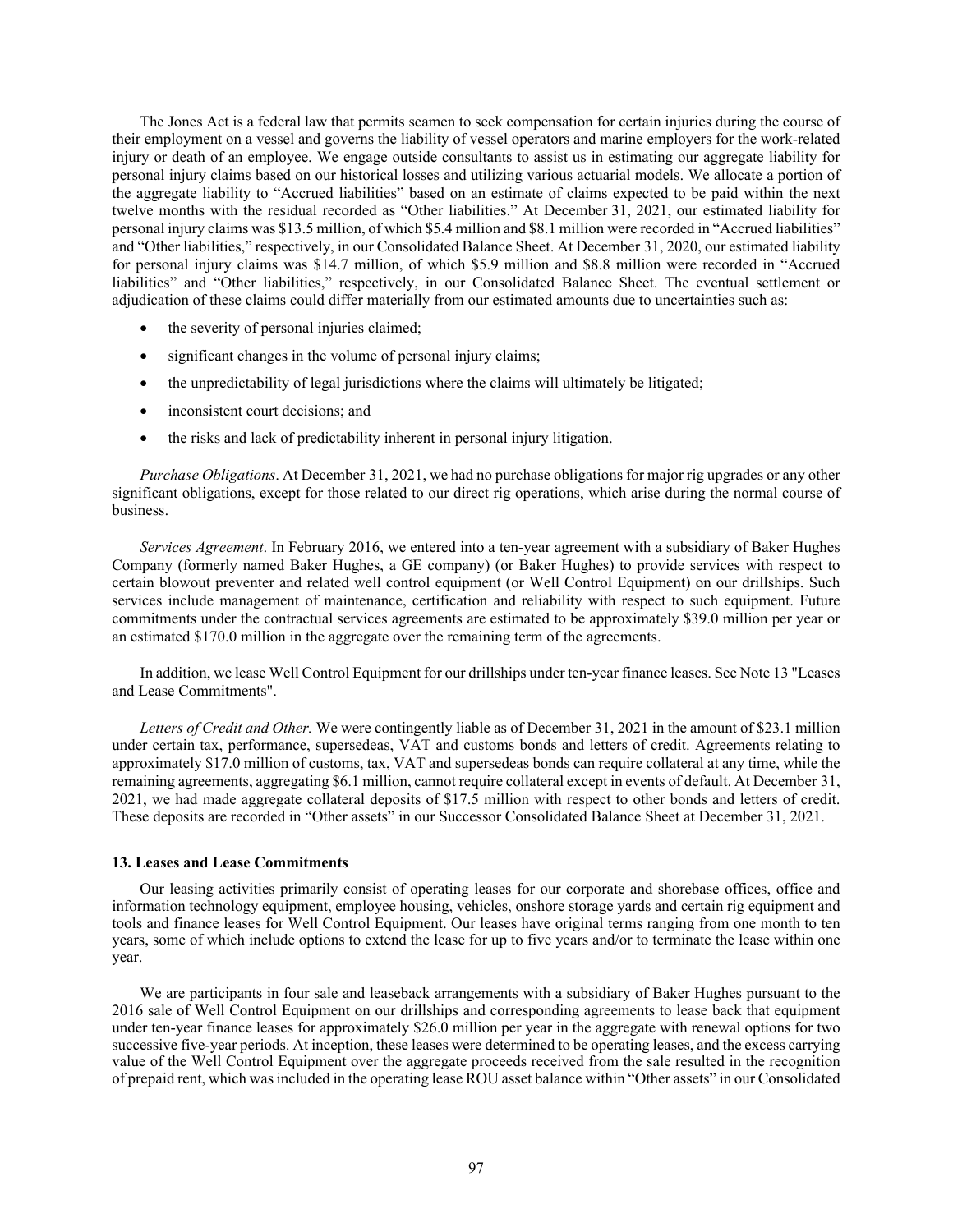Balance Sheet. On the Effective Date, the aggregate remaining prepaid rent balance of \$8.4 million was written off in connection with fresh start accounting.

On March 31, 2021, we signed an amendment to the operating lease agreement for the Well Control Equipment, which became effective on the Effective Date. The general terms of the lease were unchanged, including the stipulated cost per day and available renewal options; however, a ceiling was added to a previously unpriced purchase option at the end of the original 10-year lease term. This amendment was considered a lease modification effective on April 23, 2021, whereby we were required to reassess lease classification and remeasure the corresponding ROU asset and lease liability. Due to the purchase option ceiling provision included in the amendment, we now believe that we are reasonably certain to exercise the purchase option at the end of the original lease term. Therefore, we have changed the lease classification from an operating lease to a finance lease and remeasured the right-of-use asset and lease liability to include the estimated purchase option price of the Well Control Equipment.

In applying ASU 2016-02, we utilize an exemption for short-term leases whereby we do not record leases with terms of one year or less on the balance sheet. We have also made an accounting policy election not to separate lease components from non-lease components for each of our classes of underlying assets, except for subsea equipment, which includes the Well Control Equipment discussed above. At inception, the consideration for the overall Well Control Equipment arrangement was allocated between the lease and service components based on an estimation of stand-alone selling price of each component, which maximized observable inputs. The costs associated with the service portion of the agreement are accounted for separately from the cost attributable to the equipment leases based on that allocation and thus, are not included in our right-of-use lease asset or lease liability balances. The non-lease components for each of our other classes of assets generally relate to maintenance, monitoring and security services and are not separated from their respective lease components. See Note 12 "Commitments and Contingencies."

The lease term used for calculating our right-of-use assets and lease liabilities is determined by considering the noncancelable lease term, as well as any extension options that we are reasonably certain to exercise. The determination to include option periods is generally made by considering the activity in the region or for the rig corresponding to the respective lease, among other contract-based and market-based factors. We have used our incremental borrowing rate to discount future lease payments as the rate implicit in our leases is not readily determinable. To arrive at our incremental borrowing rate prior to filing of the Chapter 11 Cases, we considered our unsecured borrowings and then adjusted those rates to assume full collateralization and to factor in the individual lease term and payment structure. The incremental borrowing rate for leases entered or modified subsequent to the Petition Date was determined primarily based on secured borrowing rates negotiated in relation to our reorganization and the valuations received for our new debt.

Amounts recognized in our Consolidated Balance Sheets for both our operating and finance leases are as follows (in thousands):

|                                                               | <b>Successor</b> |   | Predecessor  |
|---------------------------------------------------------------|------------------|---|--------------|
|                                                               | December 31.     |   | December 31, |
|                                                               | 2021             |   | 2020         |
| <b>Operating Leases:</b>                                      |                  |   |              |
| Other assets                                                  | \$<br>38,834     | S | 154,796      |
| Accrued liabilities                                           | (15,998)         |   | (5,072)      |
| Other liabilities                                             | (22,762)         |   | (23, 476)    |
| Liabilities subject to compromise <sup>(1)</sup>              |                  |   | (112, 646)   |
| <b>Finance Leases:</b>                                        |                  |   |              |
| Drilling and other property and equipment, net of accumulated |                  |   |              |
| depreciation                                                  | 162,717          |   |              |
| Current finance lease liabilities                             | (15,865)         |   |              |
| Noncurrent finance lease liabilities                          | (148, 358)       |   |              |

**(1)** Balance at December 31, 2020 included current and noncurrent operating lease liabilities of \$16.7 million and \$95.9 million, respectively

Components of lease expense are as follows (in thousands):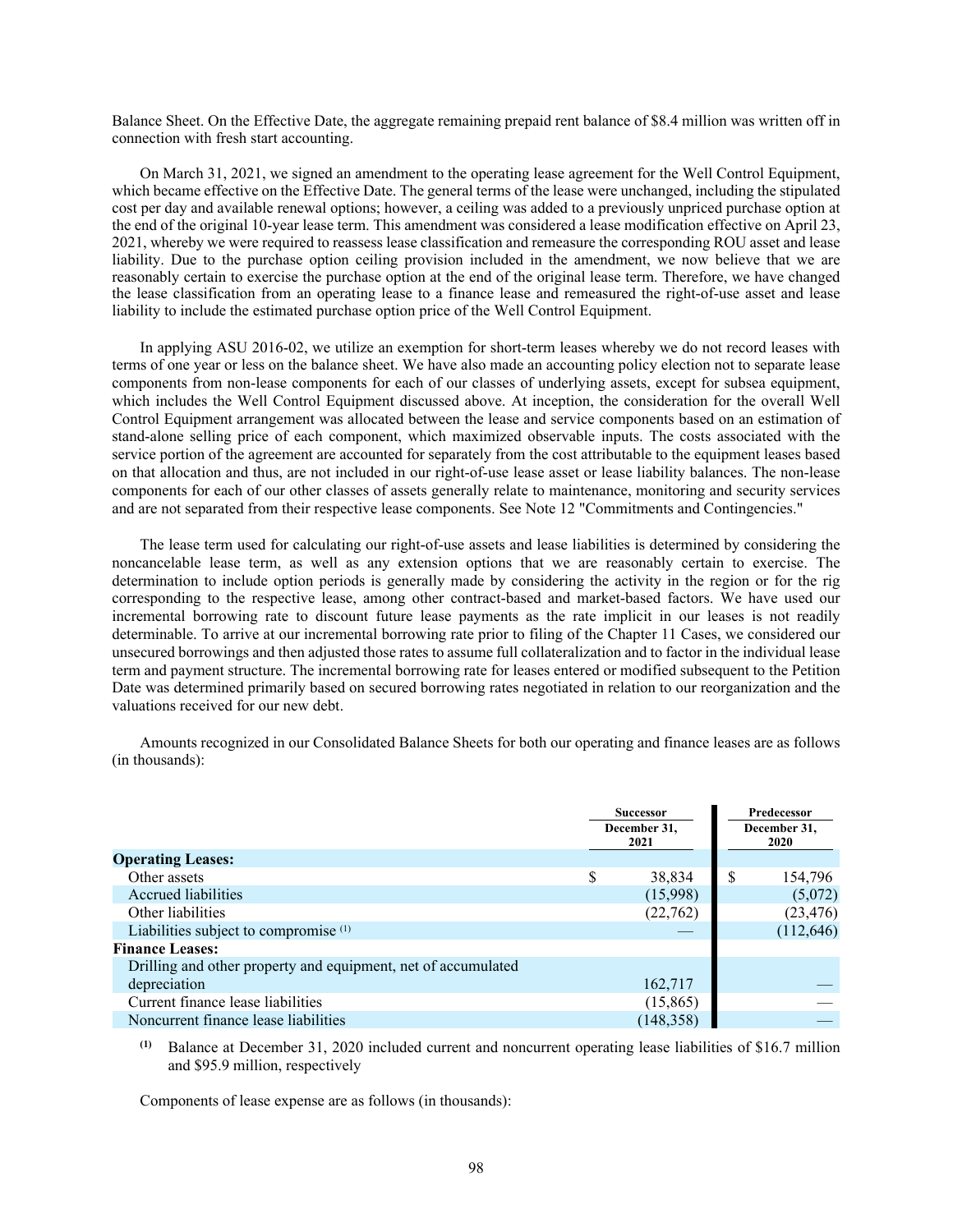|                               | <b>Successor</b>                                       | Predecessor |                                                         |  |                                   |  |                                   |  |  |
|-------------------------------|--------------------------------------------------------|-------------|---------------------------------------------------------|--|-----------------------------------|--|-----------------------------------|--|--|
|                               | <b>Period from</b><br><b>April 24, 2021</b><br>through |             | <b>Period from</b><br><b>January 1, 2021</b><br>through |  | <b>Year Ended</b><br>December 31. |  | <b>Year Ended</b><br>December 31, |  |  |
|                               | December 31, 2021                                      |             | April 23, 2021                                          |  | 2020                              |  | 2019                              |  |  |
| Operating lease cost          | \$<br>11,754                                           | \$          | 11,799 \$                                               |  | 35,964 \$                         |  | 35,752                            |  |  |
| Finance lease cost:           |                                                        |             |                                                         |  |                                   |  |                                   |  |  |
| Amortization of ROU assets    | 11,854                                                 |             |                                                         |  |                                   |  |                                   |  |  |
| Interest on lease liabilities | 7,796                                                  |             |                                                         |  |                                   |  |                                   |  |  |
| Short-term lease cost         | 199                                                    |             | 101                                                     |  | 832                               |  | 3,414                             |  |  |
| Variable lease cost           | 1,237                                                  |             | 598                                                     |  | 1,465                             |  | 504                               |  |  |
| Total lease cost              | 32,840                                                 |             | 12,498                                                  |  | 38,261                            |  | 39,670                            |  |  |

Supplemental information related to leases is as follows (in thousands, except weighted-average data):

|                                                    |              | <b>Successor</b><br>Period<br>from<br>April 24,<br>2021<br>through<br>December 3<br>1,2021 | <b>Period</b><br>from<br>January 1,<br>2021<br>through<br>April 23,<br>2021 |              | Predecessor<br><b>Year Ended</b><br>December 3<br>1,<br>2020 |              | <b>Year Ended</b><br>December 3<br>1,<br>2019 |
|----------------------------------------------------|--------------|--------------------------------------------------------------------------------------------|-----------------------------------------------------------------------------|--------------|--------------------------------------------------------------|--------------|-----------------------------------------------|
| <b>Operating Leases:</b>                           |              |                                                                                            |                                                                             |              |                                                              |              |                                               |
| Operating cash flows used                          | $\mathbb{S}$ | 12,005                                                                                     | \$<br>10,817                                                                | <sup>S</sup> | 35,057                                                       | <sup>S</sup> | 39,561                                        |
| Right-of-use assets obtained in exchange for lease |              |                                                                                            |                                                                             |              |                                                              |              |                                               |
| liabilities                                        |              | 19,064                                                                                     | 1,076                                                                       |              | 10,645                                                       |              | 26,248                                        |
| Weighted-average remaining lease term (1)          |              | 4.4 years                                                                                  | 5.9 years                                                                   |              | 5.6 years                                                    |              | 6.7 years                                     |
| Weighted-average discount rate (1)                 |              | 6.53%                                                                                      | $6.89\%$                                                                    |              | 8.94%                                                        |              | 8.68%                                         |
| <b>Finance Leases:</b>                             |              |                                                                                            |                                                                             |              |                                                              |              |                                               |
| Operating cash flows used                          | \$           | 7,796                                                                                      | \$                                                                          | \$           |                                                              | \$.          |                                               |
| Financing cash flows used                          |              | 9,845                                                                                      |                                                                             |              |                                                              |              |                                               |
| Right-of-use assets obtained in exchange for lease |              |                                                                                            |                                                                             |              |                                                              |              |                                               |
| liabilities                                        |              | 174,571                                                                                    |                                                                             |              |                                                              |              |                                               |
| Weighted-average remaining lease term (1)          |              | 4.5 years                                                                                  | n/a                                                                         |              | n/a                                                          |              | n/a                                           |
| Weighted-average discount rate (1)                 |              | 6.72%                                                                                      | n/a                                                                         |              | n/a                                                          |              | n/a                                           |

(1) Amounts represent the weighted average remaining lease term or discount rate as of the end of the respective period presented.

Maturities of lease liabilities as of December 31, 2021 are as follows (in thousands):

|                       | <b>Operating</b> |              | Finance       |    |              |
|-----------------------|------------------|--------------|---------------|----|--------------|
|                       | <b>Leases</b>    |              | <b>Leases</b> |    | <b>Total</b> |
| 2022                  | \$               | 17,956<br>-S | 26,280        | -S | 44,236       |
| 2023                  |                  | 8,056        | 26,280        |    | 34,336       |
| 2024                  |                  | 4,678        | 26,352        |    | 31,030       |
| 2025                  |                  | 3,403        | 26,280        |    | 29,683       |
| 2026                  |                  | 3,411        | 96,430        |    | 99,841       |
| Thereafter            |                  | 7,694        |               |    | 7,694        |
| Total lease payments  |                  | 45,198       | 201,622       |    | 246,820      |
| Less: interest        |                  | (6, 438)     | (37, 399)     |    |              |
| Total lease liability |                  | 38,760       | 164,223       |    |              |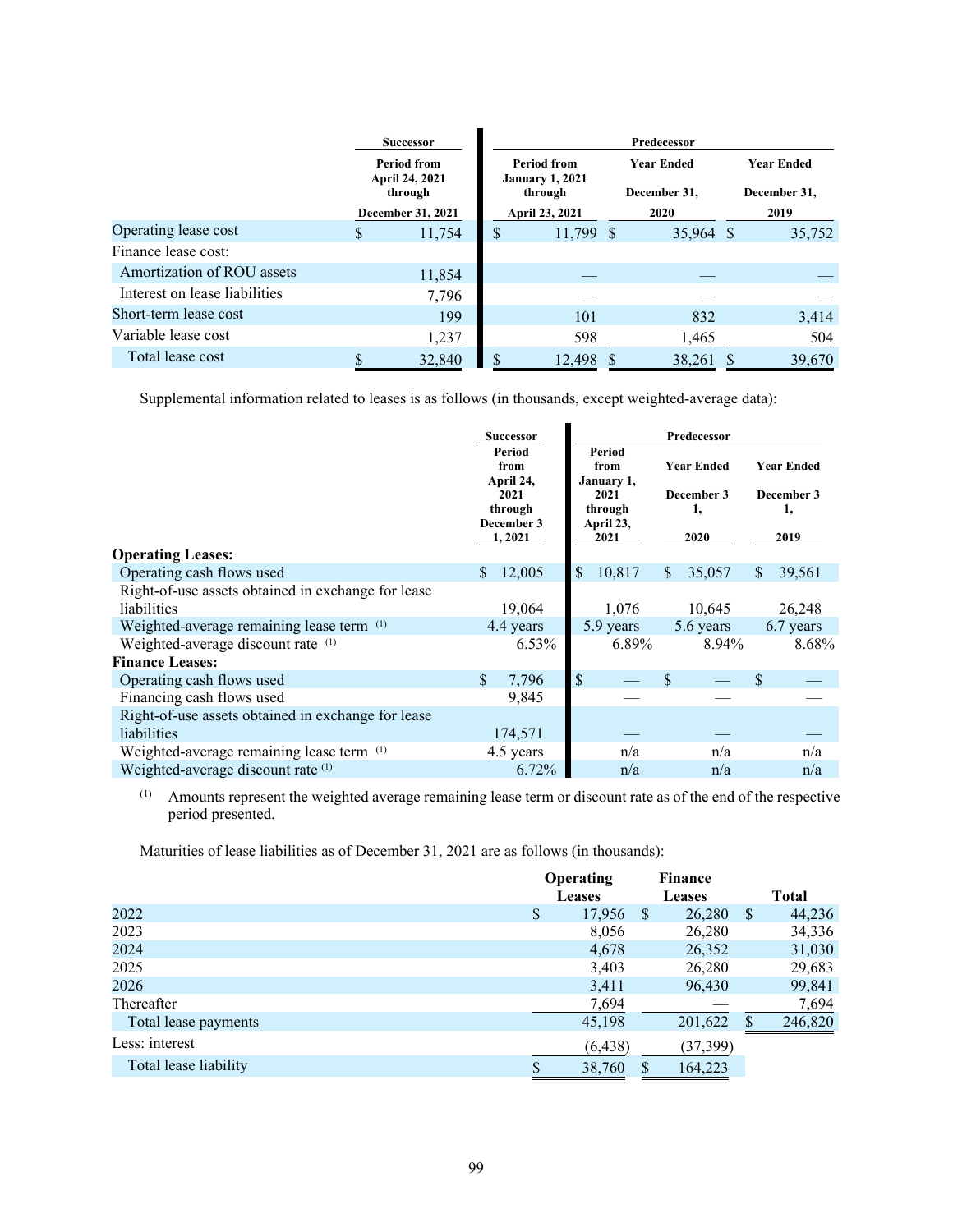#### **14. Related-Party Transactions**

*Transactions with Loews.* We were party to a services agreement with Loews Corporation (or Loews), our former majority shareholder prior to the Effective Date, under which Loews performed certain administrative and technical services on our behalf (or the Services Agreement). Such services included internal auditing services and advice and assistance with respect to obtaining insurance. Under the Services Agreement, we were required to reimburse Loews for (i) allocated personnel cost (such as salaries, employee benefits and payroll taxes) of the Loews personnel actually providing such services and (ii) all out-of-pocket expenses related to the provision of such services. On April 24, 2020, our Services Agreement with Loews was terminated by mutual agreement. We have since retained unrelated third parties to assist us with some of these services, including services related to internal audit functions. We were charged \$0.3 million and \$0.7 million by Loews for these support functions related to the Predecessor years ended December 31, 2020 and 2019, respectively.

#### **15. Restructuring and Separation Costs**

*Prepetition Restructuring Charges*. We engaged financial and legal advisors to assist us in, among other things, analyzing various strategic alternatives to our capital structure, leading to the commencement of the Chapter 11 Cases in the Bankruptcy Court on April 26, 2020. Prior to the Petition Date, we incurred \$7.4 million in legal and other professional advisor fees in connection with the consideration of restructuring alternatives, including the preparation for filing of the Chapter 11 Cases and related matters. We have reported these amounts in "Restructuring and separation costs" in our Consolidated Statements of Operations for the year ended December 31, 2020.

Professional fees in connection with the Chapter 11 Cases after the Petition Date are reported in "Reorganization items, net" in our Consolidated Statements of Operations for the year ended December 31, 2020. See Note 2 "Chapter 11 Proceedings."

*Costs Related to Reductions in Force.* In April 2020, we initiated a plan to reduce the number of employees in our world-wide organization in an effort to restructure our business operations and lower operating costs. During the year ended December 31, 2020, we incurred \$10.3 million, primarily for severance and related costs associated with a reduction in personnel in our corporate offices, warehouse facilities and certain of our international shorebase locations. We have reported these amounts in "Restructuring and separation costs" in our Consolidated Statements of Operations for the Predecessor year ended December 31, 2020.

#### **16. Income Taxes**

In April 2021, we reorganized under Chapter 11 of the U.S. Bankruptcy Code in a transaction treated as a tax free reorganization under Section 368(a)(1)(G) of the Internal Revenue Code of 1986, as amended, (or the IRC) . We realized approximately \$1.3 billion of cancellation of indebtedness (or COD) income for U.S. tax purposes. Under exceptions applying to COD income resulting from a bankruptcy reorganization, we were not required to recognize this COD income currently as taxable income. Instead, our tax attribute carryforwards, including net operating losses, other noncurrent assets and the stock of our foreign corporate subsidiaries, were reduced under the operative tax statute and applicable regulations, affecting the balance of deferred taxes where appropriate. The total reduction of tax attributes under these rules amounted to approximately \$1.3 billion, which impacted net operating losses and, without giving rise to deferred tax consequences, reduced the tax basis of foreign subsidiaries' stock, The tax attribute reduction occurs on the first day of a company's tax year following the tax year in which COD income was realized, or, in our case, January 1, 2022.

IRC Sections 382 and 383 provide an annual limitation with respect to a corporation's ability to utilize its tax attributes, as well as certain built-in-losses, against future U.S. taxable income in the event of a change in ownership. Our emergence from the Chapter 11 Cases is considered a change in ownership for purposes of IRC Section 382. The limitation under the IRC is based on the value of the company as of the emergence date.

To achieve business and administrative efficiencies, we undertook an internal restructuring in conjunction with emergence from bankruptcy and resulting in realignment of substantially all our assets and operations under a wholly owned foreign subsidiary. Consequently, our management has determined that we will permanently reinvest foreign earnings of foreign subsidiaries.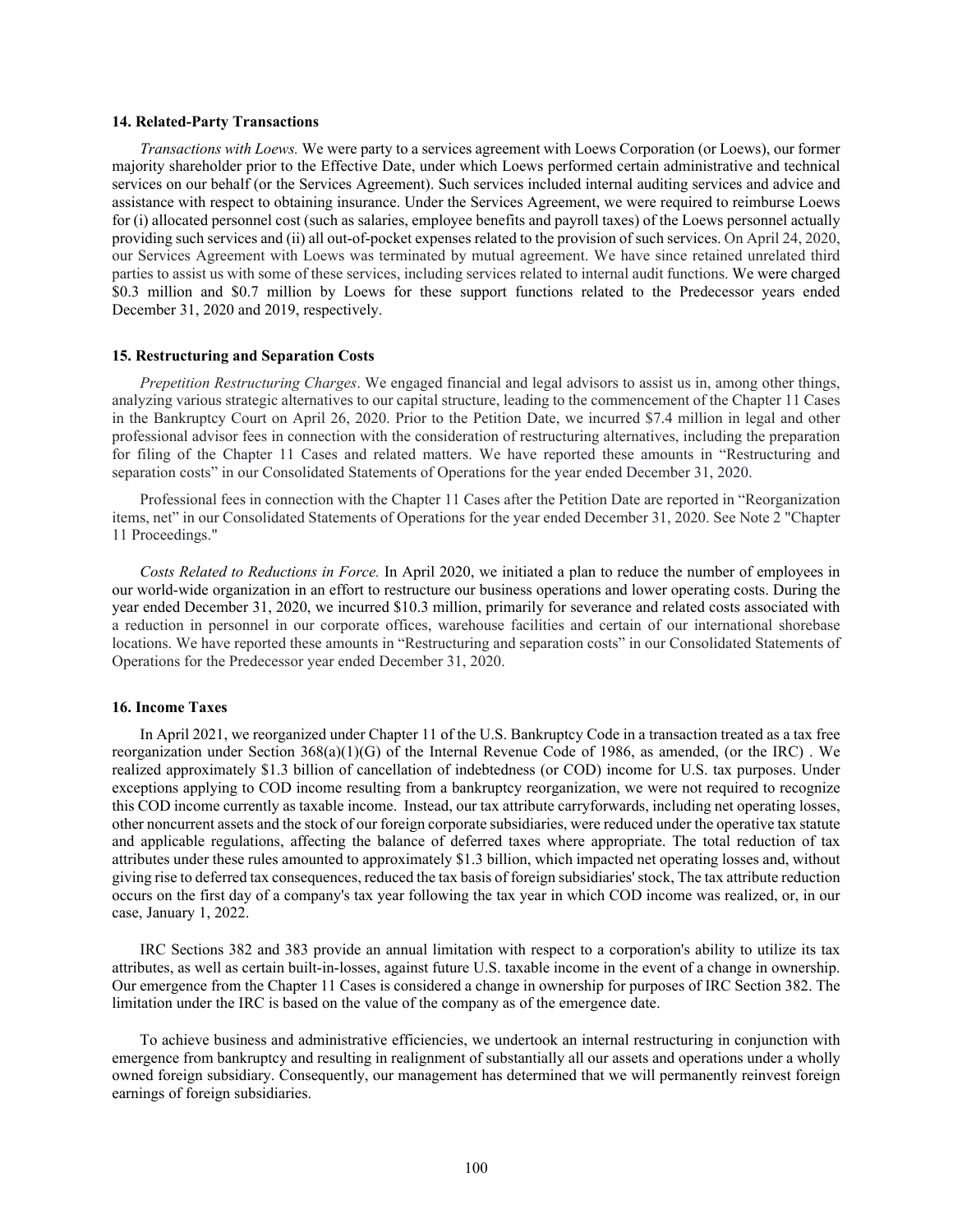Several of our rigs are owned by Swiss branches of entities incorporated in the United Kingdom, or U.K., that have historically been taxed under a special tax regime pursuant to Swiss corporate income tax rules. On September 3, 2019, the Swiss federal government, along with the Canton of Zug, enacted tax legislation, which we refer to as Swiss Tax Reform, effective as of January 1, 2020. Swiss Tax Reform significantly changed Swiss corporate income tax rules by, among other things, abolishing special tax regimes. At the time Swiss Tax Reform was enacted, uncertainty regarding the tax basis of depreciable property under the normal tax Swiss tax regime led us to record a \$187.0 million reserve for uncertain tax positions. The Swiss tax authorities subsequently provided further clarification, and we reversed such reserve for uncertain tax positions during April 2021. In 2021, deferred tax assets and liabilities were established based on the application of the clarifying guidance and offset by an associated increase in valuation allowance.

In 2019, the Internal Revenue Service, or IRS, issued final regulations with respect to the calculation of the toll charge associated with the deemed repatriation of previously deferred earnings of our non-U.S. subsidiaries, or Transition Tax, in response to the Tax Cuts and Jobs Act enacted in 2017, commonly referred to as the Tax Reform Act. Based on the new regulations, we recorded a net tax benefit of \$14.2 million in the second quarter of 2019, primarily to reverse a previously recorded uncertain tax position related to the Transition Tax. Consequently, our revised net tax benefit associated with the Tax Reform Act is \$34.5 million, which now consists of (i) a \$38.0 million charge relating to the one-time mandatory repatriation of previously deferred earnings of certain non-U.S. subsidiaries that are owned either wholly or partially by our U.S. subsidiaries, inclusive of the utilization of certain tax attributes and (ii) a \$72.5 million credit resulting from the determination and re-measurement of our net U.S. deferred tax liabilities at the lower corporate income tax rate.

Our income tax expense is a function of the mix between our domestic and international pre-tax earnings or losses, the mix of international tax jurisdictions in which we operate and recognition of valuation allowances for deferred tax assets for which the tax benefits are not likely to be realized. As of December 31, 2021, all of our rigs are owned and operated, directly or indirectly, by DFAC. Our management has determined that we will permanently reinvest foreign earnings. The potential unrecognized deferred tax liability related to these undistributed earnings was not practicable to estimate at December 31, 2021.

The components of income tax expense (benefit) are as follows (in thousands):

|                     | <b>Successor</b><br><b>Period from</b><br>April 24, 2021<br>through<br>December 31, |          | <b>Period from</b><br>January 1,<br>2021 through<br>April 23, 2021<br>2021 |  |                        | <b>Year Ended December 31,</b><br>2019 |
|---------------------|-------------------------------------------------------------------------------------|----------|----------------------------------------------------------------------------|--|------------------------|----------------------------------------|
| Federal – current   | S.                                                                                  | 3,645    | \$<br>171                                                                  |  | 2020<br>$(11, 844)$ \$ | (13, 810)                              |
| $State$ – current   |                                                                                     |          |                                                                            |  | (12)                   | 19                                     |
| Foreign $-$ current |                                                                                     | 1,491    | (3,681)                                                                    |  | 9,898                  | 25,899                                 |
| Total current       |                                                                                     | 5,136    | (3,510)                                                                    |  | (1,958)                | 12,108                                 |
| Federal – deferred  |                                                                                     | (6,742)  | (30, 955)                                                                  |  | (7, 431)               | (67, 015)                              |
| Foreign – deferred  |                                                                                     | 3,260    | (4,939)                                                                    |  | (11, 797)              | 10,107                                 |
| Total deferred      |                                                                                     | (3, 482) | (35, 894)                                                                  |  | (19,228)               | (56,908)                               |
| Total               |                                                                                     | 1,654    | (39, 404)                                                                  |  | (21, 186)              | (44, 800)                              |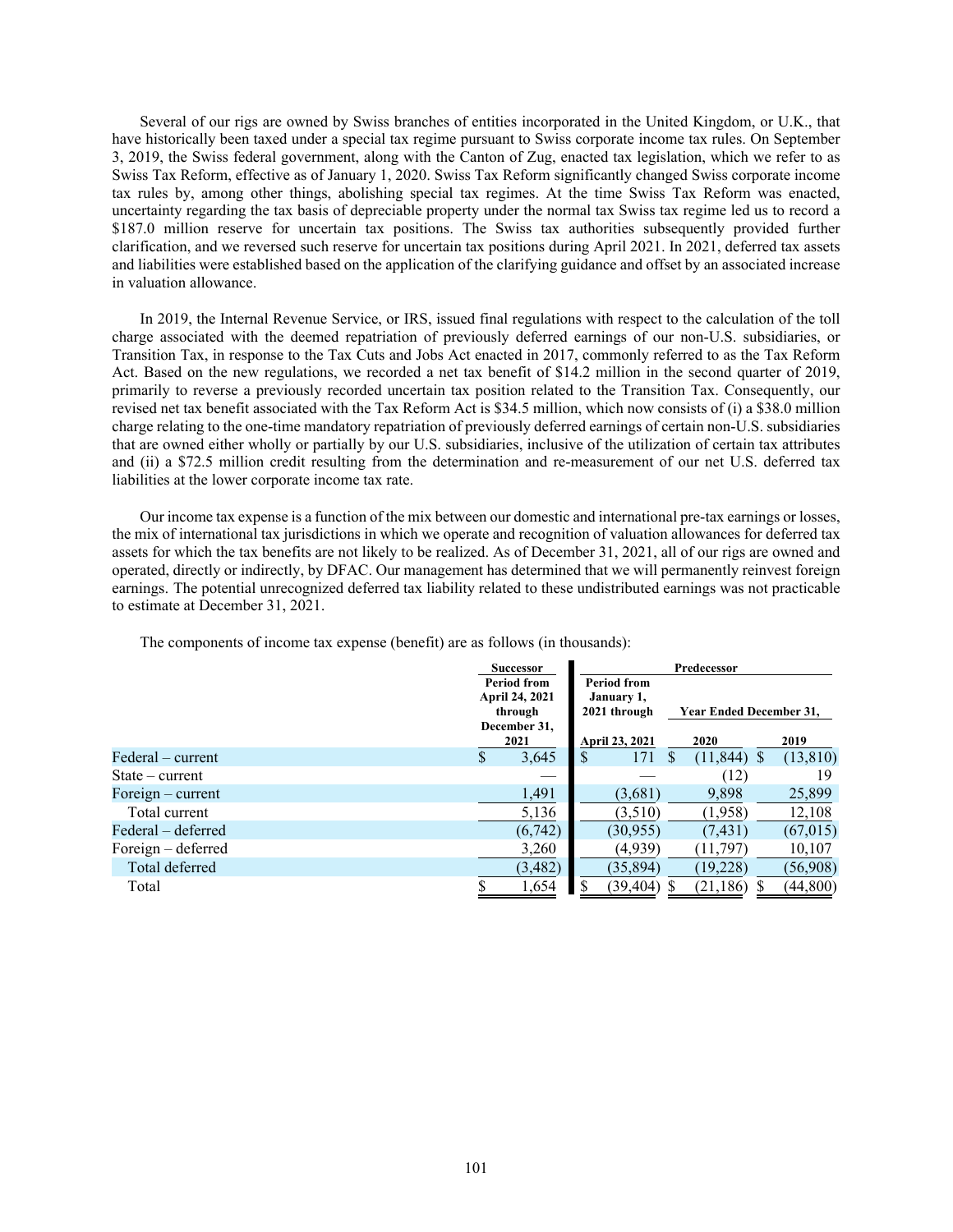The difference between actual income tax expense and the tax provision computed by applying the statutory federal income tax rate to income before taxes is attributable to the following (in thousands):

|                                                       |   | <b>Successor</b>                | Predecessor                |                    |               |                         |             |            |  |  |  |
|-------------------------------------------------------|---|---------------------------------|----------------------------|--------------------|---------------|-------------------------|-------------|------------|--|--|--|
|                                                       |   | <b>Period from</b><br>April 24, |                            | <b>Period from</b> |               |                         |             |            |  |  |  |
|                                                       |   | 2021<br>through                 | January 1,<br>2021 through |                    |               | Year Ended December 31, |             |            |  |  |  |
|                                                       |   | <b>December</b><br>31, 2021     |                            | April 23,<br>2021  | 2020          |                         |             | 2019       |  |  |  |
| (Loss) income before income tax expense:              |   |                                 |                            |                    |               |                         |             |            |  |  |  |
| U.S.                                                  | S | (1,048)                         | <b>S</b>                   | 686,202            | <sup>\$</sup> | $(336,880)$ \$          |             | (339,072)  |  |  |  |
| Foreign                                               |   | (174, 642)                      |                            | (2,687,595)        |               | (939, 210)              |             | (62, 942)  |  |  |  |
|                                                       |   | (175,690)                       |                            | (2,001,393)        | <sup>\$</sup> | (1,276,090)             | S.          | (402, 014) |  |  |  |
| Expected income tax benefit at federal statutory rate |   | (36, 895)                       | $\mathbf{s}$               | $(420, 292)$ \$    |               | (267,979)               | $\mathbf S$ | (84, 423)  |  |  |  |
| Effect of tax rate changes                            |   | 9,871                           |                            |                    |               | (7,003)                 |             | (74, 168)  |  |  |  |
| Reorganization items                                  |   | 266                             |                            | (225, 563)         |               | 7,871                   |             |            |  |  |  |
| Post-petition interest expense                        |   |                                 |                            | (6,771)            |               | (16,778)                |             |            |  |  |  |
| Effect of foreign operations                          |   | 79,600                          |                            | 163,236            |               | 136,262                 |             | 3,129      |  |  |  |
| Valuation allowance                                   |   | (45, 919)                       |                            | 515,421            |               | 17,331                  |             | 11,650     |  |  |  |
| Uncertain tax positions, settlements and              |   |                                 |                            |                    |               |                         |             |            |  |  |  |
| adjustments relating to prior years                   |   | (7,220)                         |                            | (67, 626)          |               | 107,148                 |             | 96,960     |  |  |  |
| Other                                                 |   | 1,951                           |                            | 2,191              |               | 1,962                   |             | 2,052      |  |  |  |
| Income tax benefit                                    |   | 1,654                           |                            | (39, 404)          | <sup>\$</sup> | (21, 186)               |             | (44, 800)  |  |  |  |

The reorganization items listed above in the reconciliation to the statutory income tax rate are inclusive of the impact of fresh start accounting, bankruptcy-related costs, internal restructuring and the impact of attribute reduction. The impact of most reorganization items is offset by valuation allowance.

*Deferred Income Taxes.* Significant components of our deferred income tax assets and liabilities are as follows (in thousands):

|                                           | <b>Successor</b>     | Predecessor          |            |  |
|-------------------------------------------|----------------------|----------------------|------------|--|
|                                           | December 31,<br>2021 | December 31,<br>2020 |            |  |
| Deferred tax assets:                      |                      |                      |            |  |
| Net operating loss carryforwards, or NOLs | \$<br>226,022        | \$                   | 285,910    |  |
| Foreign tax credits                       | 29,243               |                      | 34,089     |  |
| Disallowed interest deduction             | 70,492               |                      | 66,395     |  |
| Worker's compensation and other current   |                      |                      |            |  |
| accruals                                  | 5,150                |                      | 5,644      |  |
| Deferred deductions                       | 6,869                |                      | 7,749      |  |
| Deferred revenue                          | 6,282                |                      | 11,240     |  |
| Operating lease liability                 | 33,815               |                      | 9,156      |  |
| Property, plant and equipment             | 334,757              |                      |            |  |
| Other                                     | 4,971                |                      | 12,967     |  |
| Total deferred tax assets                 | 717,601              |                      | 433,150    |  |
| Valuation allowance                       | (673, 452)           |                      | (203,950)  |  |
| Net deferred tax assets                   | 44,149               |                      | 229,200    |  |
| Deferred tax liabilities:                 |                      |                      |            |  |
| Property, plant and equipment             |                      |                      | (239, 576) |  |
| Mobilization                              |                      |                      | (7, 422)   |  |
| Right-of-use assets                       | (33,117)             |                      | (9,603)    |  |
| Other                                     | (871)                |                      | (937)      |  |
| Total deferred tax liabilities            | (33,988)             |                      | (257, 538) |  |
| Net deferred tax asset (liability)        | \$<br>10,161         | \$                   | (28, 338)  |  |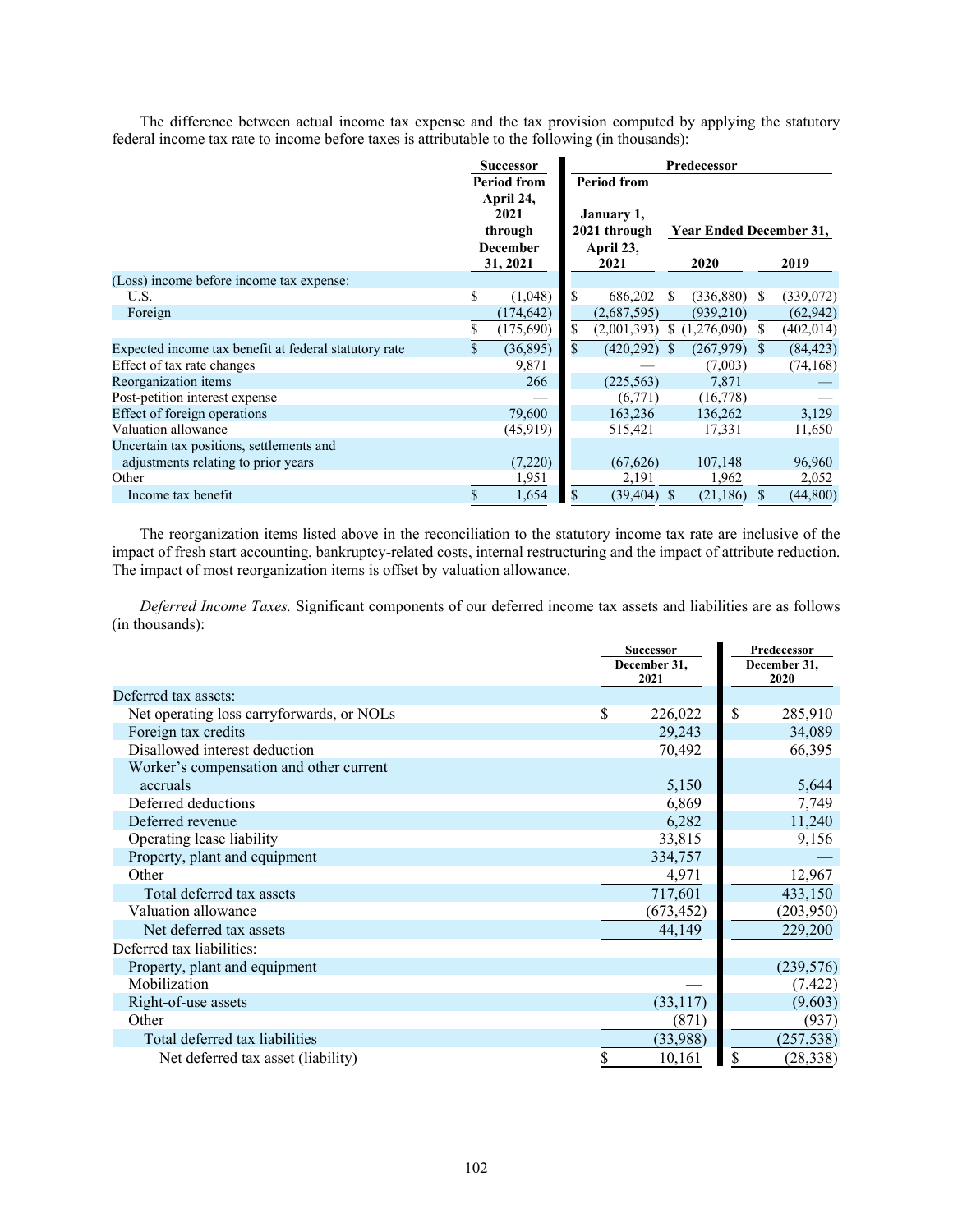*Net Operating Loss Carryforwards*. As of December 31, 2021, we recorded a deferred tax asset of \$226.0 million for the benefit of NOL carryforwards, comprised of \$64.0 million related to our U.S. losses and \$162.0 million related to our international operations. Approximately \$131.1 million of this deferred tax asset relates to NOL carryforwards that have an indefinite life. The remaining \$94.9 million relates to NOL carryforwards in several of our foreign subsidiaries, as well as in the U.S. Unless utilized, these NOL carryforwards will expire between 2023 and 2037. As a result of our emergence from bankruptcy, we have significant limitations on our ability to utilize certain U.S. deferred tax assets.

*Foreign Tax Credits.* As of December 31, 2021, we recorded a deferred tax asset of \$29.2 million for the benefit of foreign tax credits in the U.S. Of this balance, \$2.7 million relates to a foreign tax credit carryback, which is expected to generate a cash tax benefit. The remaining credits will expire, unless utilized, between 2022 to 2028.

*Valuation Allowances.* We record a valuation allowance on a portion of our deferred tax assets not expected to be ultimately realized. In determining the need for a valuation allowance, we consider current and historical financial results, expectations for future taxable income and the availability of tax planning strategies that can be implemented, if necessary, to realize deferred tax assets.

As of December 31, 2021, valuation allowances aggregating \$673.5 million have been recorded for our net operating losses, foreign tax credits and other deferred tax assets for which the tax benefits are not likely to be realized. We intend to maintain a valuation allowance on our net federal and foreign deferred tax assets until there is sufficient evidence to support the reversal of these allowances. Release of the valuation allowance would result in the recognition of certain deferred tax assets and a decrease to income tax expense for the period the release is recorded. However, the exact timing and amount of the valuation allowance release are subject to change based on the level of profitability achieved. The amount of the deferred tax asset considered realizable, however, could be adjusted if estimates of future U.S. taxable income during the carryforward period are reduced or increased or if objective negative evidence in the form of cumulative losses is no longer present and additional weight is given to subjective evidence such as the Company's projections for growth and/or tax planning strategies.

*Unrecognized Tax Benefits.* Our income tax returns are subject to review and examination in the various jurisdictions in which we operate, and we are currently contesting various tax assessments. We accrue for income tax contingencies, or uncertain tax positions, that we believe are not likely to be realized. A rollforward of the beginning and ending amount of unrecognized tax benefits, excluding interest and penalties, is as follows (in thousands):

|                                                         |     | <b>Successor</b>          | Predecessor                    |  |                                           |           |
|---------------------------------------------------------|-----|---------------------------|--------------------------------|--|-------------------------------------------|-----------|
|                                                         |     | <b>For the Period</b>     | <b>For the Period</b>          |  |                                           |           |
|                                                         |     | April 24, 2021<br>through | January 31,<br>2021<br>through |  | <b>For the Year Ended</b><br>December 31, |           |
|                                                         |     | December 31,<br>2021      | April 23, 2021                 |  | 2020                                      | 2019      |
| Balance, beginning of period                            | \$. | (26, 678)                 | \$<br>(214, 626)               |  | $(118, 884)$ \$                           | (55, 943) |
| Additions for current year tax positions                |     | (3, 553)                  |                                |  | (100, 780)                                | (85,970)  |
| Additions for prior year tax positions                  |     | (1, 424)                  | (1,282)                        |  | (1, 559)                                  | (2,113)   |
| Reductions for prior year tax positions                 |     | 1,730                     | 187,389                        |  | 2.944                                     | 23,267    |
| Reductions related to statute of limitation expirations |     | 8,777                     | 1,841                          |  | 3,653                                     | 1,875     |
| Balance, end of period                                  |     | (21, 148)                 | (26, 678)                      |  | (214, 626)                                | 118,884)  |

Due to Swiss Tax Reform and the resulting uncertainties regarding treatment of depreciable property, uncertain tax positions were recorded for \$86.2 million in 2019 and \$100.8 million in 2020. During the Predecessor period from January 1, 2021 and April 23, 2021, further clarification on the treatment of depreciable property resulted in the reversal of the previously recorded amount of \$187.0 million. The \$8.8 million reduction of uncertain tax positions recorded in the Successor period from April 24, 2021 through December 31, 2021 was due to expiry of applicable statutes of limitation for tax returns filed between 2014 and 2018 in several jurisdictions. The \$23.3 million reduction in 2019 for prior year tax positions was mainly due to the reversal of an uncertain tax position recorded for the onetime mandatory repatriation provision of the Tax Cuts and Jobs Act enacted in 2017, following final regulations issued by the IRS in June 2019.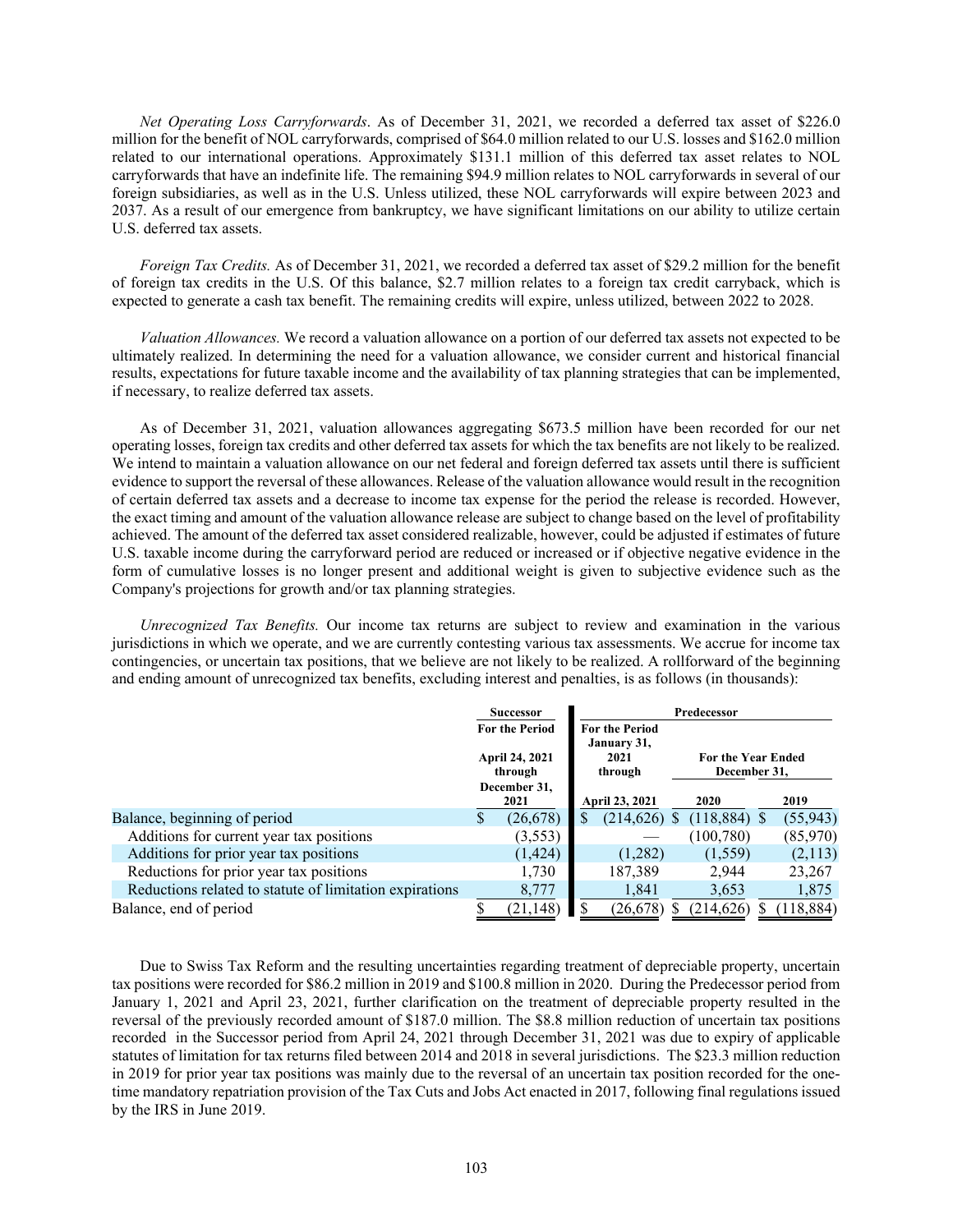At December 31, 2021, \$0.3 million, \$1.7 million and \$47.6 million of the net liability for uncertain tax positions were reflected in "Other assets," "Deferred tax liability" and "Other liabilities," respectively, in our Consolidated Balance Sheet. On December 31, 2020, \$0.6 million, \$193.2 million and \$56.3 million of the net liability for uncertain tax positions were reflected in "Other assets," "Deferred tax liability" and "Other liabilities," respectively, in our Consolidated Balance Sheet. Of the net unrecognized tax benefits at December 31, 2021, 2020 and 2019, \$48.9 million, \$249.0 million and \$148.8 million, respectively, would affect the effective tax rates if recognized.

At December 31, 2021, the amount of accrued interest and penalties related to uncertain tax positions was \$3.9 million and \$19.7 million, respectively. At December 31, 2020, the amount of accrued interest and penalties related to uncertain tax positions was \$6.0 million and \$19.0 million, respectively.

Interest expense (benefit) recognized during the Successor period from April 24, 2021 through December 31, 2021 and the Predecessor periods from January 1, 2021 through April 23, 2021 and the years ended December 31, 2020 and 2019 related to uncertain tax positions was \$1.8 million, \$0.1 million, \$1.9 million and \$1.0 million, respectively. Penalties recognized during the Successor period from April 24, 2021 through December 31, 2021 and the Predecessor periods from January 1, 2021 through April 23, 2021 and the years ended December 31, 2020 and 2019 related to uncertain tax positions were \$0.04 million, \$(0.4) million, \$1.1 million and \$0.3 million, respectively.

We expect the statutes of limitation for the 2014 through 2019 tax years to expire in 2022 for various of our subsidiaries operating in Australia, Malaysia, Mexico, the U.S. and in the U.K. We anticipate that the related unrecognized tax benefit will decrease by \$10.3 million at that time.

Tax Returns and Examinations. We file income tax returns in the U.S. federal jurisdiction, various state jurisdictions and various foreign jurisdictions. We remain subject to examination by these jurisdictions or are contesting assessments raised upon examinations in respect to the year 2000 and the years 2009 to 2021. We are currently under examination or contesting assessments in Australia, Brazil, Egypt, Equatorial Guinea, Malaysia, Mexico, Romania and Trinidad and Tobago. We do not anticipate that any adjustments resulting from the tax audit of any of these years will have a material impact on our consolidated results of operations, financial condition or cash flows.

### **17. Employee Benefit Plans**

#### *Defined Contribution Plans*

We maintain defined contribution retirement plans for our U.S., U.K., and third-country national (or TCN) employees. The plan for our U.S. employees (or the 401k Plan), is designed to qualify under Section 401(k) of the IRC. Under the 401k Plan, each participant may elect to defer taxation on a portion of his or her eligible earnings, as defined by the 401k Plan, by directing his or her employer to withhold a percentage of such earnings. A participating employee may also elect to make after-tax contributions to the 401k Plan. Under the 401k Plan, the employer may elect to match a percentage of each employee's qualifying annual compensation contributed to the 401k Plan on a pretax or Roth elective deferral basis. Participants are fully vested in any employer match immediately upon enrollment in the 401k Plan.

During the years 2020 and 2019, we matched 100% of the first 5% of each employee's qualifying annual compensation contributed to the 401k Plan; however, effective November 2020, we ceased matching contributions to the 401k Plan. For the Predecessor years ended December 31, 2020 and 2019, our provision for contributions was \$6.2 million and \$9.1 million, respectively.

The defined contribution retirement plan for our U.K. employees provides that we make annual contributions in an amount equal to the employee's contributions generally up to a maximum percentage of the employee's defined compensation per year. Our contribution during 2021, 2020 and 2019 for employees working in the U.K. sector of the North Sea was 6% of the employee's defined compensation. Our provision for contributions was \$0.6 million, \$0.3 million, \$1.8 million and \$2.1 million for the Successor period from April 24, 2021 through December 31, 2021 and the Predecessor periods from January 1, 2021 through April 23, 2021 and the years ended December 31, 2020 and 2019, respectively. Effective December 2020, we reduced our matching contribution to 4% of the employee's defined compensation.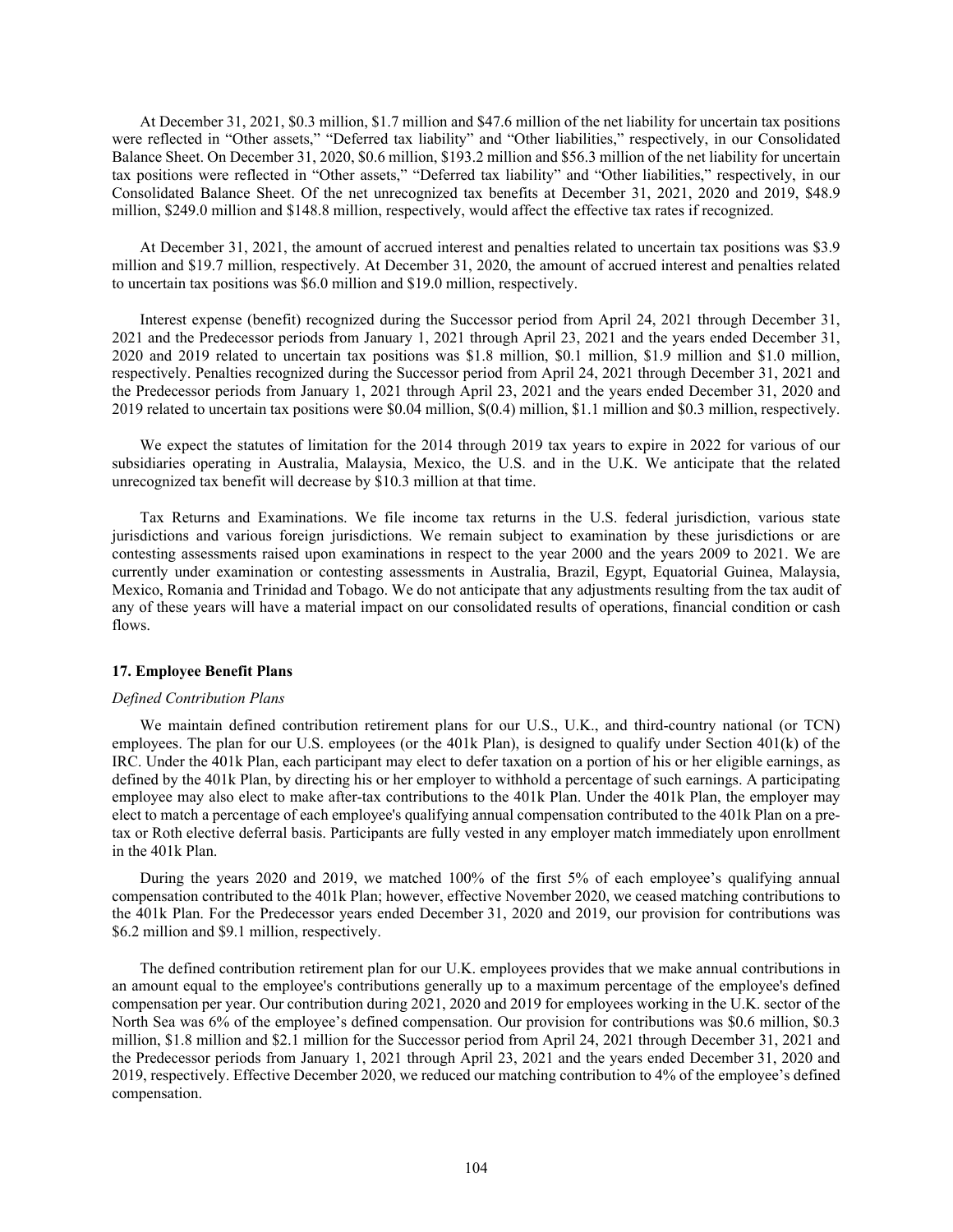The defined contribution retirement plan for our TCN employees (or the International Savings Plan) is similar to the 401k Plan. During the Predecessor years 2020 and 2019, we matched 5% of each employee's compensation contributed to the International Savings Plan in each respective year. We ceased matching contributions to the International Savings Plan effective November 2020. Our provision for contributions to the plan was \$0.2 million and \$0.4 million for the Predecessor years ended December 31, 2020 and 2019, respectively.

#### *Deferred Compensation and Supplemental Executive Retirement Plan*

Our Amended and Restated Diamond Offshore Management Company Supplemental Executive Retirement Plan, or Supplemental Plan, provides benefits to a select group of our management or other highly compensated employees to compensate such employees for any portion of the applicable percentage of the base salary contribution and/or matching contribution under the 401k Plan that could not be contributed to that plan because of limitations within the Code. We ceased matching contributions to the Supplemental Plan effective January 2020. Our provision for contributions to the Supplemental Plan was \$0.1 million for the Predecessor year ended December 31, 2019.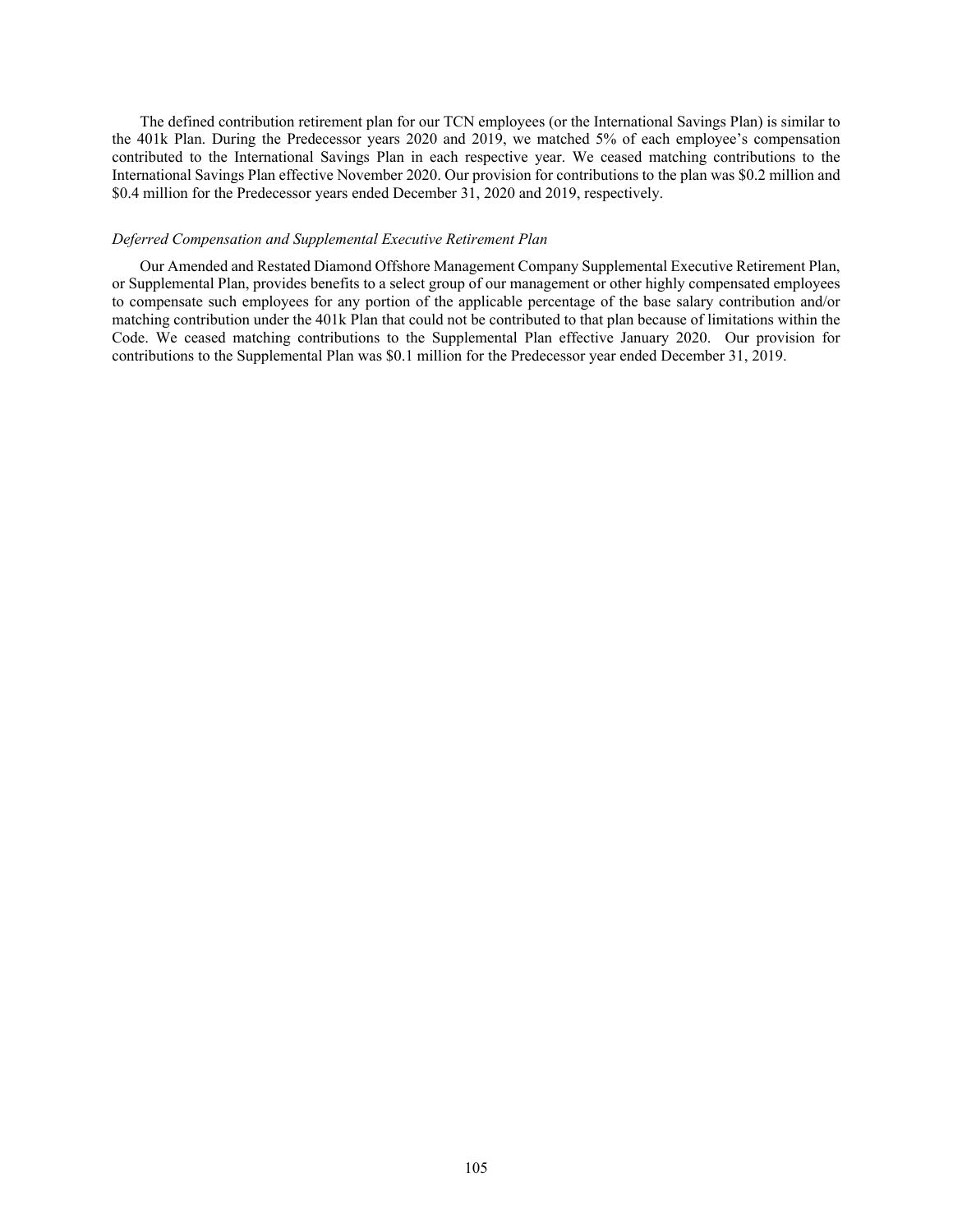### **18. Segments and Geographic Area Analysis**

Although we provide contract drilling services with different types of offshore drilling rigs and also provide such services in many geographic locations, we have aggregated these operations into one reportable segment based on the similarity of economic characteristics due to the nature of the revenue-earning process as it relates to the offshore drilling industry over the operating lives of our drilling rigs.

Our drilling rigs are highly mobile and may be moved to other markets throughout the world in response to market conditions or customer needs. At December 31, 2021, our active drilling rigs were located offshore five countries in addition to the United States. Revenues by geographic area are presented by attributing revenues to the individual country or areas where the services were performed.

The following tables provide information about disaggregated revenue by equipment-type and country (in thousands):

|                      | <b>Successor</b>                                     |                 |                   |                 |  |                 |  |  |
|----------------------|------------------------------------------------------|-----------------|-------------------|-----------------|--|-----------------|--|--|
|                      | Period from April 24, 2021 through December 31, 2021 |                 |                   |                 |  |                 |  |  |
|                      |                                                      | Total           |                   |                 |  | <b>Revenues</b> |  |  |
|                      |                                                      | Contract        | <b>Related to</b> |                 |  |                 |  |  |
|                      |                                                      | <b>Drilling</b> |                   | Reimbursable    |  |                 |  |  |
|                      |                                                      | <b>Revenues</b> |                   | <b>Expenses</b> |  | Total           |  |  |
| <b>United States</b> | \$                                                   | 194,912 \$      |                   | 55,471 \$       |  | 250,383         |  |  |
| Australia            |                                                      | 95,601          |                   | 15,132          |  | 110,733         |  |  |
| United Kingdom       |                                                      | 55,245          |                   | 3,859           |  | 59,104          |  |  |
| Senegal              |                                                      | 48,758          |                   | 10,110          |  | 58,868          |  |  |
| <b>Brazil</b>        |                                                      | 42,215          |                   |                 |  | 42,215          |  |  |
| Myanmar              |                                                      | 28,597          |                   | 6,166           |  | 34,763          |  |  |
| Total                |                                                      | 465,328         |                   | 90,738          |  | 556,066         |  |  |

|                      |   | Predecessor                                                                                  |                 |  |         |  |  |
|----------------------|---|----------------------------------------------------------------------------------------------|-----------------|--|---------|--|--|
|                      |   | Period from January 1, 2021 through April 23, 2021                                           |                 |  |         |  |  |
|                      |   | Total<br><b>Revenues</b><br><b>Related to</b><br>Contract<br><b>Drilling</b><br>Reimbursable |                 |  |         |  |  |
|                      |   | <b>Revenues</b>                                                                              | <b>Expenses</b> |  | Total   |  |  |
| <b>United States</b> | D | $93,215$ \$                                                                                  | 7,048 \$        |  | 100,263 |  |  |
| Australia            |   | 17,031                                                                                       | 4,697           |  | 21,728  |  |  |
| United Kingdom       |   | 27,967                                                                                       | 2,300           |  | 30,267  |  |  |
| <b>Brazil</b>        |   | 3,421                                                                                        |                 |  | 3,421   |  |  |
| Myanmar              |   | 11,730                                                                                       | 1,970           |  | 13,700  |  |  |
| Total                |   | 153,364                                                                                      | 16,015          |  | 169,379 |  |  |

|                         |   | Predecessor                 |                                     |             |  |         |  |
|-------------------------|---|-----------------------------|-------------------------------------|-------------|--|---------|--|
|                         |   |                             | <b>Year Ended December 31, 2020</b> |             |  |         |  |
|                         |   | Total                       | <b>Revenues</b>                     |             |  |         |  |
|                         |   | Contract<br><b>Drilling</b> | <b>Related to</b><br>Reimbursable   |             |  |         |  |
|                         |   | <b>Revenues</b>             | <b>Expenses</b>                     |             |  | Total   |  |
| <b>United States</b>    | D | 321,150 \$                  |                                     | $13,262$ \$ |  | 334,412 |  |
| Australia               |   | 63,876                      |                                     | 13,271      |  | 77,147  |  |
| United Kingdom          |   | 112,121                     |                                     | 8,929       |  | 121,050 |  |
| <b>Brazil</b>           |   | 155,436                     |                                     | (18)        |  | 155,418 |  |
| Malaysia <sup>(1)</sup> |   | 40,170                      |                                     | 5,490       |  | 45,660  |  |
| Total                   |   | 692,753                     |                                     | 40,934      |  | 733,687 |  |

(1) Revenue earned by the *Ocean Monarch* during a standby period in Malaysia while awaiting clearance to begin operations in Myanmar waters.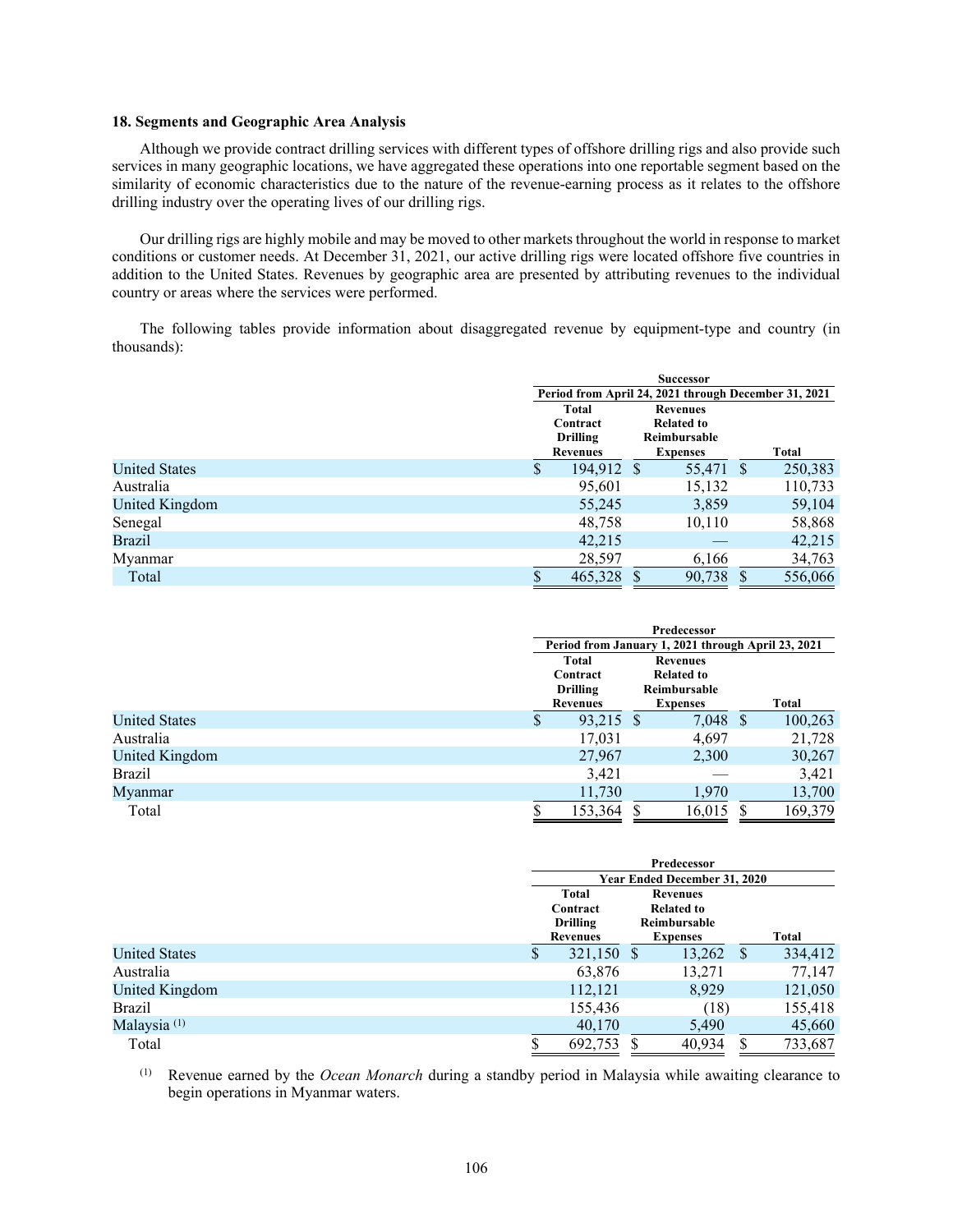|                      | Predecessor                          |                 |                                                      |                 |  |              |
|----------------------|--------------------------------------|-----------------|------------------------------------------------------|-----------------|--|--------------|
|                      | Year Ended December 31, 2019         |                 |                                                      |                 |  |              |
|                      | Total<br>Contract<br><b>Drilling</b> |                 | <b>Revenues</b><br><b>Related to</b><br>Reimbursable |                 |  |              |
|                      |                                      | <b>Revenues</b> |                                                      | <b>Expenses</b> |  | <b>Total</b> |
| <b>United States</b> | D                                    | 507,759 \$      |                                                      | 7,881 \$        |  | 515,640      |
| Australia            |                                      | 85,932          |                                                      | 23,710          |  | 109,642      |
| United Kingdom       |                                      | 149,724         |                                                      | 14,036          |  | 163,760      |
| <b>Brazil</b>        |                                      | 191,519         |                                                      | 83              |  | 191,602      |
| Total                |                                      | 934,934         |                                                      | 45,710          |  | 980,644      |

The following table presents the locations of our long-lived tangible assets by country as of December 31, 2021, 2020 and 2019. A substantial portion of our assets is comprised of rigs that are mobile and, therefore, asset locations at the end of the period are not necessarily indicative of the geographic distribution of the earnings generated by such assets during the periods and may vary from period to period due to the relocation of rigs. In circumstances where our drilling rigs were in transit at the end of a calendar year, they have been presented in the tables below within the country in which they were expected to operate (in thousands).

|                                                 | <b>Successor</b><br>December 31, |         | Predecessor<br>December 31, |               |           |
|-------------------------------------------------|----------------------------------|---------|-----------------------------|---------------|-----------|
|                                                 | $2021^{(1)(2)}$                  | 2020(2) |                             |               | 2019      |
| Drilling and other property and equipment, net: |                                  |         |                             |               |           |
| <b>United States</b>                            | \$<br>559,288                    | \$      | 2,162,488                   | <sup>\$</sup> | 2,227,934 |
| International:                                  |                                  |         |                             |               |           |
| Senegal                                         | 188,694                          |         |                             |               |           |
| Spain                                           | 142,930                          |         | 686,436                     |               |           |
| Australia                                       | 106,173                          |         | 722,389                     |               | 570,964   |
| United Kingdom                                  | 98,338                           |         | 248,500                     |               | 1,061,585 |
| <b>Brazil</b>                                   | 76,383                           |         | 87,543                      |               | 883,607   |
| Myanmar                                         | 2,258                            |         | 207,451                     |               |           |
| Singapore                                       |                                  |         | 5,819                       |               | 404,420   |
| Other countries <sup>(3)</sup>                  | 1,831                            |         | 2,183                       |               | 4,318     |
|                                                 | 616,607                          |         | 1,960,321                   |               | 2,924,894 |
| Total                                           | 1,175,895                        | \$.     | 4,122,809                   |               | 5,152,828 |

- (1) Balances reflect a fair value adjustment to "Drilling and other property and equipment" and the elimination of accumulated depreciation aggregating  $\S(2,712.1)$  million. In addition, the adjustment reflects the fair value adjustment of \$(8.4) million to the BOP finance lease assets by setting the ROU assets equal to the ROU liabilities less the prepaid amounts. See Note 3 "Fresh Start Accounting."
- (2) During the Predecessor period from January 1, 2021 through April 23, 2021 and the Successor period from April 24, 2021 through December, 31, 2021, we recorded aggregate impairment losses of \$197.0 million and \$132.4 million, respectively, to write down certain of our drilling rigs and related equipment with indicators of impairment to their estimated recoverable amounts. During the Predecessor year 2020, we recorded aggregate impairment losses of \$842.0 million to write down certain of our drilling rigs and related equipment with indicators of impairment to their estimated recoverable amounts.
- $^{(3)}$  Countries with long-lived assets that individually comprise less than 5% of total drilling and other property and equipment, net of accumulated depreciation.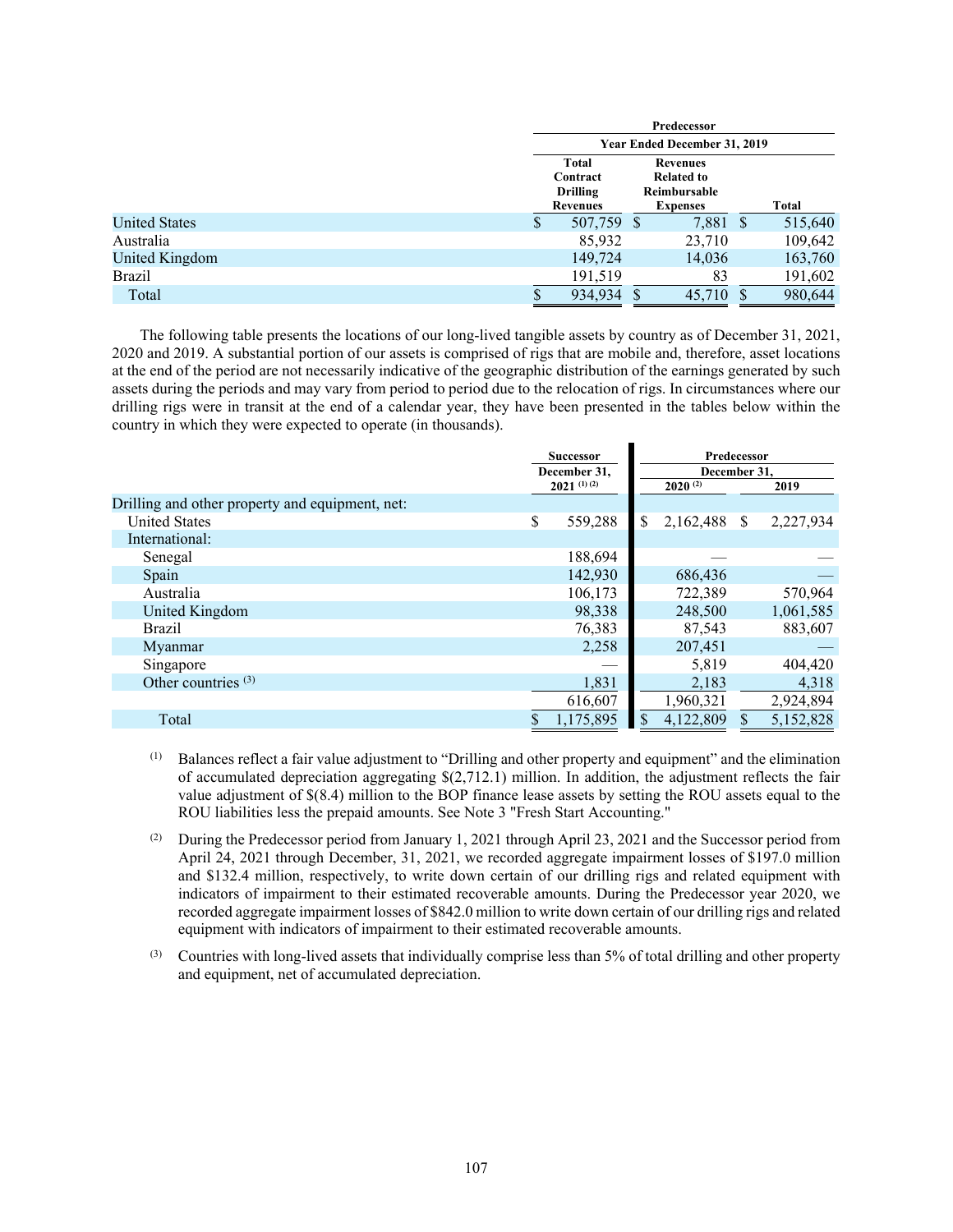# *Major Customers*

Our customer base includes major and independent oil and gas companies and government-owned oil companies. Revenues from our major customers for the Successor period from April 24, 2021 through December 31, 2021 and the Predecessor periods from January 1, 2021 through April 23, 2021 and the years ended December 31, 2020 and 2019 that contributed more than 10% of our total revenues are as follows:

|                          | <b>Successor</b>                                                       | Predecessor                                      |                                |         |
|--------------------------|------------------------------------------------------------------------|--------------------------------------------------|--------------------------------|---------|
|                          | <b>Period from</b><br><b>April 24, 2021</b><br>through<br>December 31, | <b>Period from</b><br>January 1,<br>2021 through | <b>Year Ended December 31,</b> |         |
| <b>Customer</b>          | 2021                                                                   | April 23, 2021                                   | 2020                           | 2019    |
| BP                       | 25.4%                                                                  | 39.8%                                            | 20.6%                          | 3.1%    |
| Woodside                 | 22.4%                                                                  | $0.5\%$                                          | $7.0\%$                        | 3.6%    |
| Occidental               | 11.5%                                                                  | 21.4%                                            | $20.1\%$                       | 20.6%   |
| Petróleo Brasileiro S.A. | $7.6\%$                                                                | $2.0\%$                                          | $21.2\%$                       | 19.5%   |
| Shell                    | $5.1\%$                                                                | $9.2\%$                                          | $10.1\%$                       | $5.2\%$ |
| Hess Corporation         |                                                                        |                                                  | $10.7\%$                       | 28.9%   |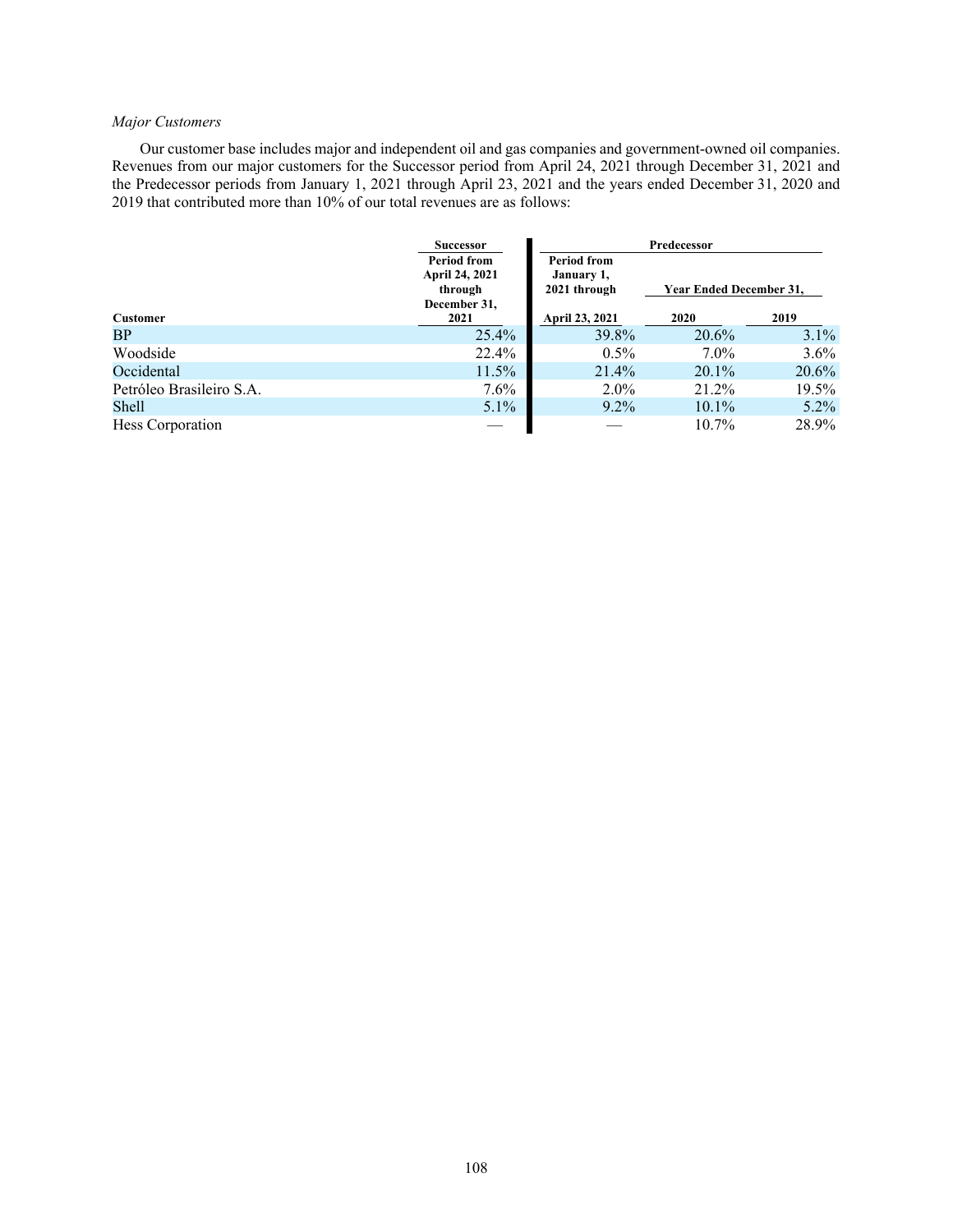#### **Item 9. Changes in and Disagreements with Accountants on Accounting and Financial Disclosure.**

Not applicable.

#### **Item 9A. Controls and Procedures**

#### *Disclosure Controls and Procedures*

We maintain a system of disclosure controls and procedures that are designed to ensure information required to be disclosed by us in reports that we file or submit under the federal securities laws, including this report, is recorded, processed, summarized and reported on a timely basis. These disclosure controls and procedures include controls and procedures designed to ensure that information required to be disclosed by us under the federal securities laws is accumulated and communicated to our management on a timely basis to allow decisions regarding required disclosure.

Our Chief Executive Officer, or CEO, and Chief Financial Officer, or CFO, participated in an evaluation by our management of the effectiveness of our disclosure controls and procedures (as defined in Exchange Act Rules 13a-15(e) and 15d-15(e)) as of December 31, 2021. Based on their participation in that evaluation, our CEO and CFO concluded that our disclosure controls and procedures were effective as of December 31, 2021.

#### *Internal Control Over Financial Reporting*

#### **Management's Annual Report on Internal Control Over Financial Reporting**

Our management is responsible for establishing and maintaining adequate internal control over financial reporting (as defined in Exchange Act Rules 13a-15(f) and 15d-15(f)) for Diamond Offshore Drilling, Inc. Our internal control system was designed to provide reasonable assurance to our management and Board of Directors regarding the preparation and fair presentation of published financial statements.

There are inherent limitations to the effectiveness of any control system, however well designed, including the possibility of human error or mistakes, faulty judgments in decision-making and the possible circumvention or overriding of controls. Further, the design of a control system must reflect the fact that there are resource constraints, and the benefits of controls must be considered relative to their costs. Management must make judgments with respect to the relative cost and expected benefits of any specific control measure. The design of a control system also is based in part upon assumptions and judgments made by management about the likelihood of future events, and there can be no assurance that a control will be effective under all potential future conditions. As a result, even an effective system of internal controls can provide no more than reasonable assurance with respect to the fair presentation of financial statements and the processes under which they were prepared. Because of its inherent limitations, internal control over financial reporting may not prevent or detect misstatements. Also, projections of any evaluation of effectiveness to future periods are subject to the risk that controls may become inadequate because of changes in conditions, or that the degree of compliance with the policies and procedures may deteriorate.

Our management assessed the effectiveness of our internal control over financial reporting as of December 31, 2021. In making this assessment, our management used the criteria set forth by the Committee of Sponsoring Organizations of the Treadway Commission (COSO) in *Internal Control – Integrated Framework (2013)*. Based on this assessment our management believes that, as of December 31, 2021, our internal control over financial reporting was effective.

There were no changes in our internal control over financial reporting identified in connection with the foregoing evaluation that occurred during our fourth fiscal quarter of 2021 that have materially affected, or are reasonably likely to materially affect, our internal control over financial reporting.

#### **Item 9B. Other Information.**

Not applicable.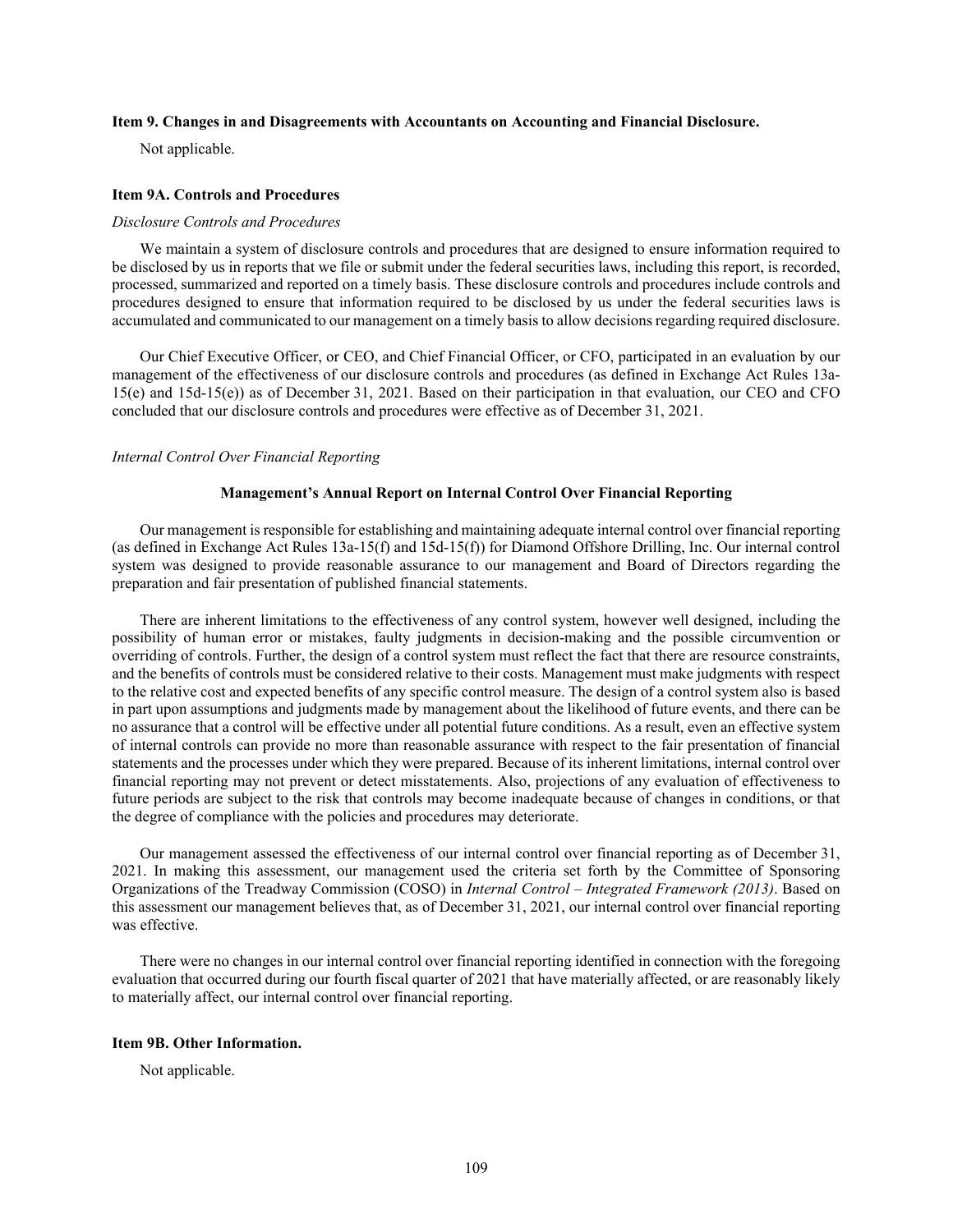# **Item 9C. Disclosure Regarding Foreign Jurisdictions that Prevent Inspections.**

Not applicable.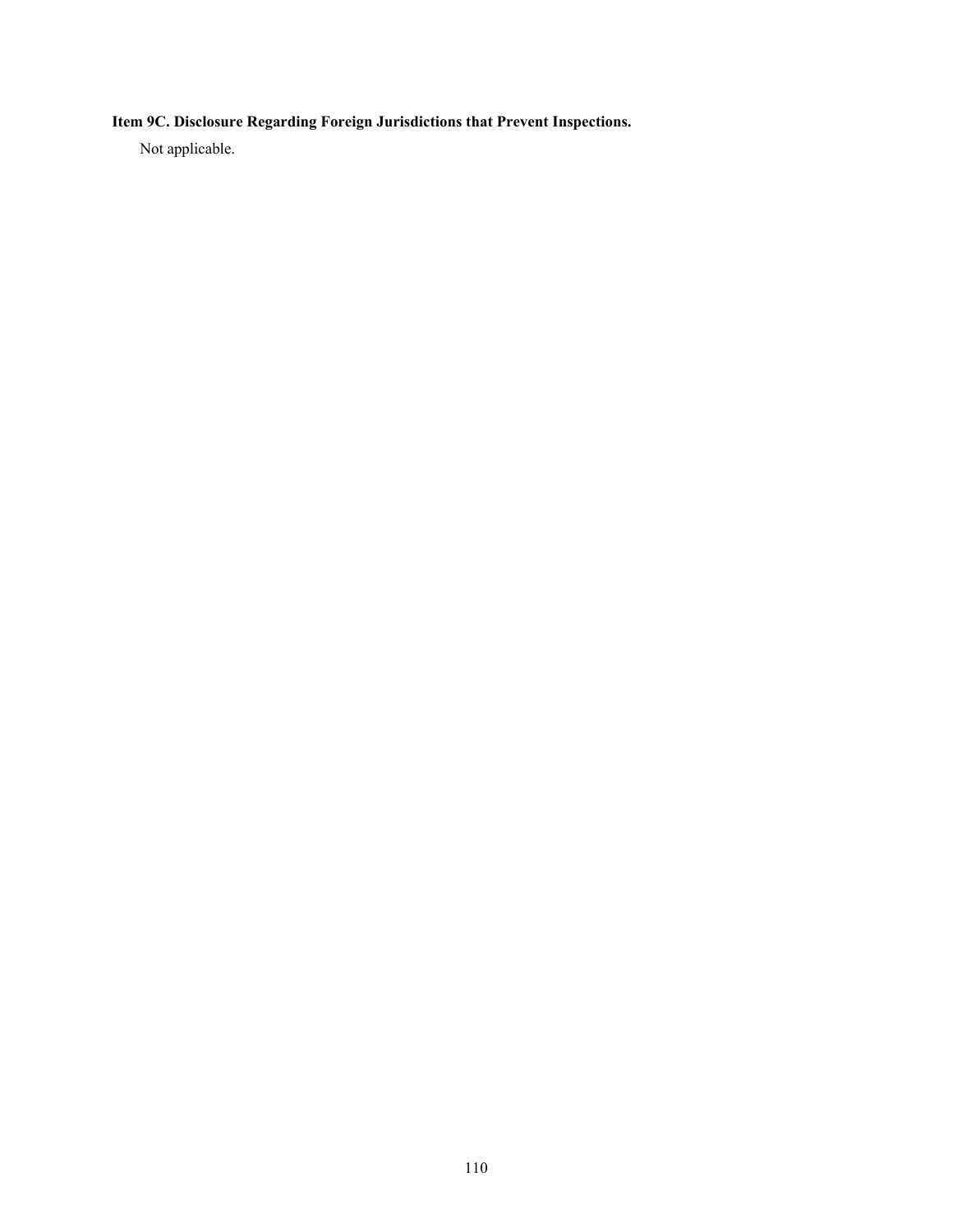## **PART III**

## **Item 10. Directors, Executive Officers and Corporate Governance.**

Information about our executive officers is reported under the caption "Information About Our Executive Officers" in Item 1 of Part I of this report.

Additional information required by this item will be provided in an amendment to this Annual Report on Form 10-K/A to be filed no later than May 2, 2022.

#### **Item 11. Executive Compensation.**

Information required by this item will be provided in an amendment to this Annual Report on Form 10-K/A to be filed no later than May 2, 2022.

#### **Item 12. Security Ownership of Certain Beneficial Owners and Management and Related Stockholder Matters.**

Information required by this item will be provided in an amendment to this Annual Report on Form 10-K/A to be filed no later than May 2, 2022.

#### **Item 13. Certain Relationships and Related Transactions, and Director Independence.**

Information required by this item will be provided in an amendment to this Annual Report on Form 10-K/A to be filed no later than May 2, 2022.

#### **Item 14. Principal Accounting Fees and Services.**

.

Information required by this item will be provided in an amendment to this Annual Report on Form 10-K/A to be filed no later than May 2, 2022.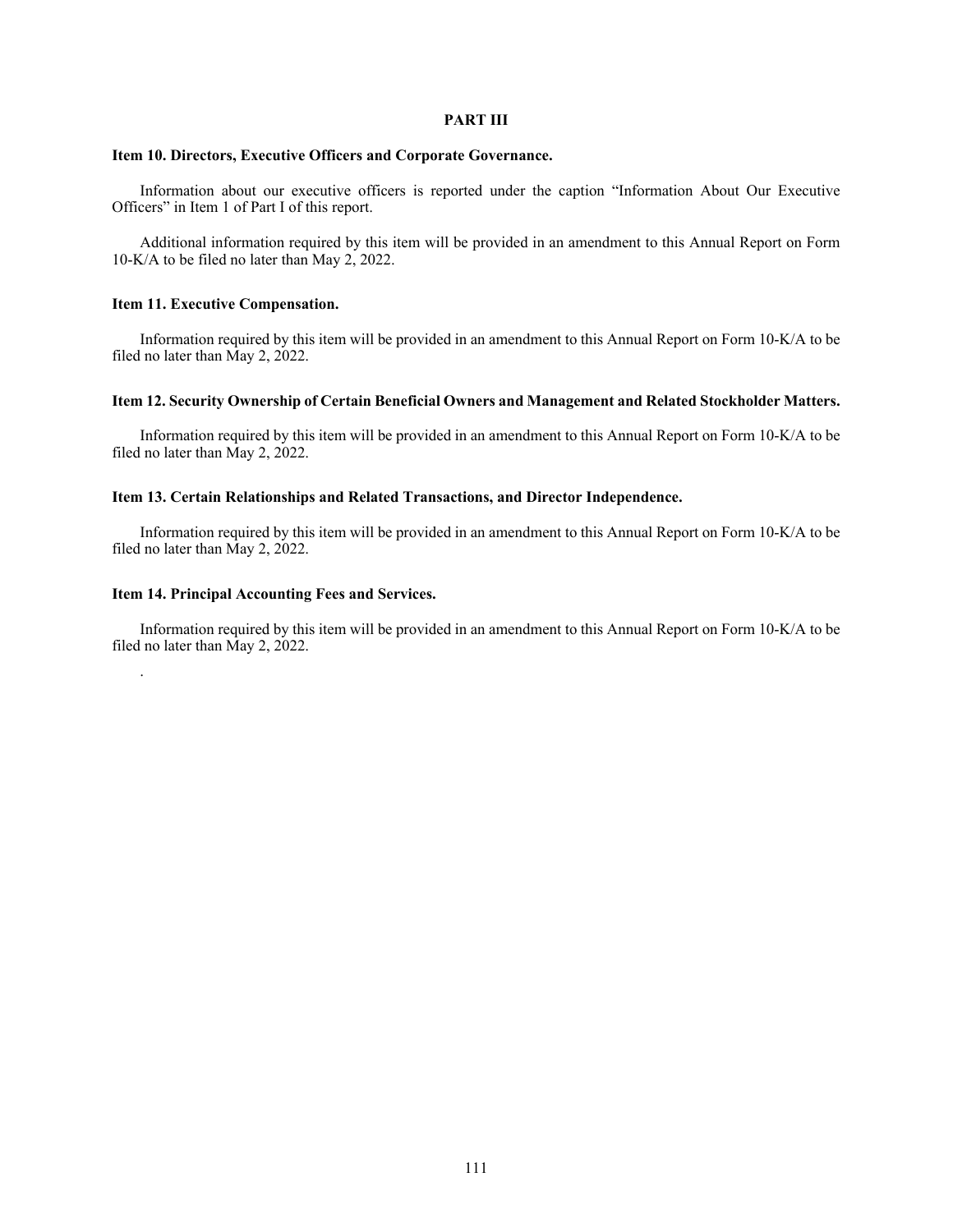# **PART IV**

#### **Item 15. Exhibits and Financial Statement Schedules.**

- (a) Index to Financial Statements and Financial Statement Schedules
	- (1) Financial Statements **Page**

(b) Exhibits

#### **Exhibit No. Description**

- 2.1 [Second Amended Joint Chapter 11 Plan of Reorganization of Diamond Offshore Drilling, Inc. and Its](https://www.sec.gov/Archives/edgar/data/949039/000119312521115558/d135254dex991.htm)  [Debtor Affiliates \(incorporated by reference to Exhibit 1 of the Confirmation Order attached as Exhibit](https://www.sec.gov/Archives/edgar/data/949039/000119312521115558/d135254dex991.htm)  [99.1 to our Current Report on Form 8-K filed on April 14, 2021\).](https://www.sec.gov/Archives/edgar/data/949039/000119312521115558/d135254dex991.htm)
- 3.1 [Third Amended and Restated Certificate of Incorporation of Diamond Offshore Drilling, Inc.](https://www.sec.gov/Archives/edgar/data/949039/000119312521140719/d176125dex31.htm)  [\(incorporated by reference to Exhibit 3.1 to our Current Report on Form 8-K filed on April 29, 2021\).](https://www.sec.gov/Archives/edgar/data/949039/000119312521140719/d176125dex31.htm)
- 3.2 [Second Amended and Restated Bylaws of Diamond Offshore Drilling, Inc. \(incorporated by reference to](https://www.sec.gov/Archives/edgar/data/949039/000119312521140719/d176125dex32.htm)  [Exhibit 3.2 to our Current Report on Form 8-K filed on April 29, 2021\).](https://www.sec.gov/Archives/edgar/data/949039/000119312521140719/d176125dex32.htm)
- 4.1 [Indenture, dated as of April 23, 2021, among Diamond Foreign Asset Company, Diamond Finance, LLC,](https://www.sec.gov/Archives/edgar/data/949039/000119312521140719/d176125dex41.htm)  [the guarantors party thereto, Wilmington Savings Fund Society, FSB, as trustee, and Wells Fargo Bank,](https://www.sec.gov/Archives/edgar/data/949039/000119312521140719/d176125dex41.htm)  [National Association, as collateral agent \(including the form of Global Note attached thereto\)](https://www.sec.gov/Archives/edgar/data/949039/000119312521140719/d176125dex41.htm)  [\(incorporated by reference to Exhibit 4.1 to our Current Report on Form 8-K filed on April 29, 2021\).](https://www.sec.gov/Archives/edgar/data/949039/000119312521140719/d176125dex41.htm)
- 10.1 [Senior Secured Term Loan Credit Agreement, dated as of April 23, 2021, by and among Diamond](https://www.sec.gov/Archives/edgar/data/949039/000119312521140719/d176125dex101.htm)  [Offshore Drilling, Inc., Diamond Foreign Asset Company, the lenders party thereto, Wells Fargo Bank,](https://www.sec.gov/Archives/edgar/data/949039/000119312521140719/d176125dex101.htm)  [National Association, as administrative agent and collateral agent, Wells Fargo Securities, LLC, Barclays](https://www.sec.gov/Archives/edgar/data/949039/000119312521140719/d176125dex101.htm)  [Bank PLC, Citigroup Global Markets Inc., HSBC Securities \(USA\) Inc., and Truist Bank, as joint lead](https://www.sec.gov/Archives/edgar/data/949039/000119312521140719/d176125dex101.htm)  [arrangers and joint bookrunners \(incorporated by reference to Exhibit 10.1 to our Current Report on Form](https://www.sec.gov/Archives/edgar/data/949039/000119312521140719/d176125dex101.htm)  [8-K filed on April 29, 2021\).](https://www.sec.gov/Archives/edgar/data/949039/000119312521140719/d176125dex101.htm)
- 10.2 [Senior Secured Revolving Credit Agreement, dated as of April 23, 2021, by and among Diamond Offshore](https://www.sec.gov/Archives/edgar/data/949039/000119312521140719/d176125dex102.htm)  [Drilling, Inc., Diamond Foreign Asset Company, the lenders party thereto, Wells Fargo Bank, National](https://www.sec.gov/Archives/edgar/data/949039/000119312521140719/d176125dex102.htm)  [Association, as administrative agent, collateral agent and issuing lender, Wells Fargo Securities, LLC,](https://www.sec.gov/Archives/edgar/data/949039/000119312521140719/d176125dex102.htm)  [Barclays Bank PLC, Citigroup Global Markets Inc., HSBC Securities \(USA\) Inc., and Truist Bank, as](https://www.sec.gov/Archives/edgar/data/949039/000119312521140719/d176125dex102.htm)  [joint lead arrangers and joint bookrunners \(incorporated by reference to Exhibit 10.2 to our Current Report](https://www.sec.gov/Archives/edgar/data/949039/000119312521140719/d176125dex102.htm)  [on Form 8-K filed on April 29, 2021\).](https://www.sec.gov/Archives/edgar/data/949039/000119312521140719/d176125dex102.htm)
- 10.3 [Warrant Agreement, dated as of April 23, 2021, by and among Diamond Offshore Drilling, Inc.,](https://www.sec.gov/Archives/edgar/data/949039/000119312521140719/d176125dex103.htm)  [Computershare, Inc. and Computershare Trust Company, N.A. \(incorporated by reference to Exhibit 10.3](https://www.sec.gov/Archives/edgar/data/949039/000119312521140719/d176125dex103.htm)  [to our Current Report on Form 8-K filed on April 29, 2021\).](https://www.sec.gov/Archives/edgar/data/949039/000119312521140719/d176125dex103.htm)
- 10.4 [Registration Rights Agreement, dated as of April 23, 2021, by and among Diamond Offshore Drilling,](https://www.sec.gov/Archives/edgar/data/949039/000119312521140719/d176125dex105.htm)  [Inc. and the holders party thereto \(incorporated by reference to Exhibit 10.5 to our Current Report on Form](https://www.sec.gov/Archives/edgar/data/949039/000119312521140719/d176125dex105.htm)  [8-K filed on April 29, 2021\).](https://www.sec.gov/Archives/edgar/data/949039/000119312521140719/d176125dex105.htm)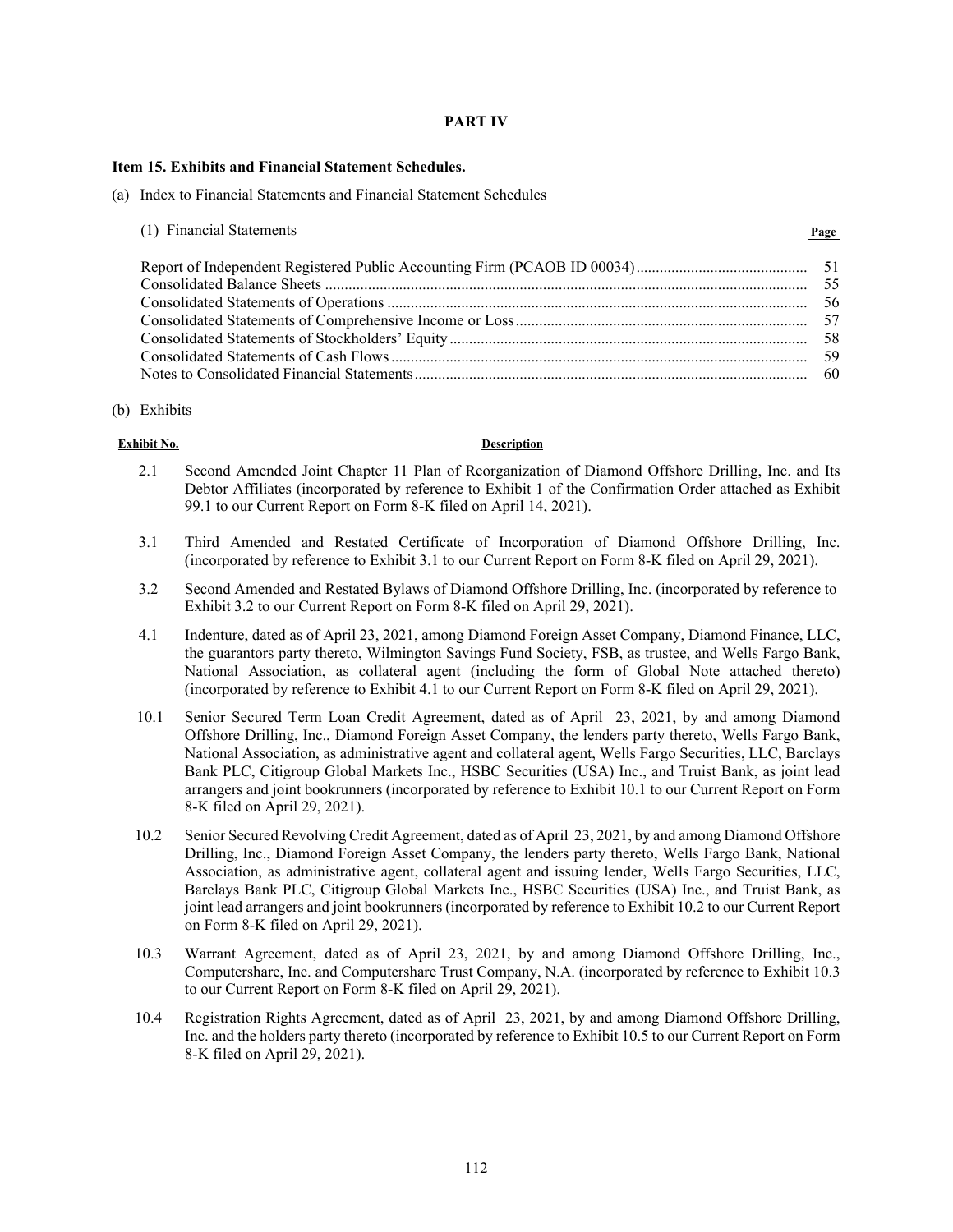- 10.5+ [Amended and Restated Diamond Offshore Management Company Supplemental Executive Retirement](https://www.sec.gov/Archives/edgar/data/949039/000095013407003960/h43845exv10w4.htm)  [Plan effective as of January 1, 2007 \(incorporated by reference to Exhibit 10.4 to our Annual Report on](https://www.sec.gov/Archives/edgar/data/949039/000095013407003960/h43845exv10w4.htm)  [Form 10-K for the fiscal year ended December 31, 2006\).](https://www.sec.gov/Archives/edgar/data/949039/000095013407003960/h43845exv10w4.htm)
- 10.6+ [Form of Indemnification Agreement of Diamond Offshore Drilling, Inc. \(incorporated by reference to](https://www.sec.gov/Archives/edgar/data/949039/000119312521140719/d176125dex104.htm)  [Exhibit 10.4 to our Current Report on Form 8-K filed on April 29, 2021\).](https://www.sec.gov/Archives/edgar/data/949039/000119312521140719/d176125dex104.htm)
- 10.7+ [Diamond Offshore Drilling, Inc. 2021 Long-Term Stock Incentive Plan \(incorporated by reference to](https://www.sec.gov/Archives/edgar/data/949039/000119312521140719/d176125dex106.htm)  [Exhibit 10.6 to our Current Report on Form 8-K filed on April 29, 2021\).](https://www.sec.gov/Archives/edgar/data/949039/000119312521140719/d176125dex106.htm)
- 10.8+ [Form of Director Restricted Stock Unit Award Agreement \(incorporated by reference to Exhibit 10.7 to](https://www.sec.gov/Archives/edgar/data/949039/000119312521140719/d176125dex107.htm)  [our Current Report on Form 8-K filed on April 29, 2021\).](https://www.sec.gov/Archives/edgar/data/949039/000119312521140719/d176125dex107.htm)
- 10.9+ [Specimen Time-Vesting Restricted Stock Unit Award Agreement \(incorporated by reference to Exhibit](https://www.sec.gov/Archives/edgar/data/949039/000119312521265520/d216389dex101.htm)  [10.1 to our Current Report on Form 8-K filed on September 3, 2021\).](https://www.sec.gov/Archives/edgar/data/949039/000119312521265520/d216389dex101.htm)
- 10.10+ [Specimen Executive Performance-Vesting Restricted Stock Unit Award Agreement \(incorporated by](https://www.sec.gov/Archives/edgar/data/949039/000119312521265520/d216389dex102.htm)  [reference to Exhibit 10.2 to our Current Report on Form 8-K filed on September 3, 2021\).](https://www.sec.gov/Archives/edgar/data/949039/000119312521265520/d216389dex102.htm)
- 10.11+ [Employment Agreement, dated as of May 8, 2021, between Diamond Offshore Drilling, Inc. and Bernie](https://www.sec.gov/Archives/edgar/data/949039/000119312521159947/d21180dex101.htm)  [Wolford, Jr. \(incorporated by reference to Exhibit 10.1 to our Current Report on Form 8-K filed on May](https://www.sec.gov/Archives/edgar/data/949039/000119312521159947/d21180dex101.htm)  [13, 2021\).](https://www.sec.gov/Archives/edgar/data/949039/000119312521159947/d21180dex101.htm)
- 10.12+ [Restricted Stock Award Agreement, dated as of May 8, 2021, between Diamond Offshore Drilling, Inc.](https://www.sec.gov/Archives/edgar/data/949039/000119312521159947/d21180dex102.htm)  [and Bernie Wolford, Jr. with respect to the time-vesting award \(incorporated by reference to Exhibit 10.2](https://www.sec.gov/Archives/edgar/data/949039/000119312521159947/d21180dex102.htm)  [to our Current Report on Form 8-K filed on May 13, 2021\).](https://www.sec.gov/Archives/edgar/data/949039/000119312521159947/d21180dex102.htm)
- 10.13+ [Restricted Stock Award Agreement, dated as of May 8, 2021, between Diamond Offshore Drilling, Inc.](https://www.sec.gov/Archives/edgar/data/949039/000119312521159947/d21180dex103.htm)  [and Bernie Wolford, Jr. with respect to the performance-vesting award \(incorporated by reference to](https://www.sec.gov/Archives/edgar/data/949039/000119312521159947/d21180dex103.htm)  [Exhibit 10.3 to our Current Report on Form 8-K filed on May 13, 2021\).](https://www.sec.gov/Archives/edgar/data/949039/000119312521159947/d21180dex103.htm)
- 10.14+ [Diamond Offshore Drilling, Inc. Severance Plan \(incorporated by reference to Exhibit 10.9 to our Current](https://www.sec.gov/Archives/edgar/data/949039/000119312521140719/d176125dex109.htm)  [Report on Form 8-K filed on April 29, 2021\).](https://www.sec.gov/Archives/edgar/data/949039/000119312521140719/d176125dex109.htm)
- 10.15+ [Supplemental Severance Plan \(incorporated by reference to Exhibit 10.3 to our Current Report on Form](https://www.sec.gov/Archives/edgar/data/949039/000119312521265520/d216389dex103.htm)  [8-K filed on September 3, 2021\).](https://www.sec.gov/Archives/edgar/data/949039/000119312521265520/d216389dex103.htm)
- 10.16+ [Employment Agreement, dated as of March 20, 2020, between Diamond Offshore Drilling, Inc. and Marc](https://www.sec.gov/Archives/edgar/data/949039/000119312520082469/d875287dex101.htm)  [Edwards \(incorporated by reference to Exhibit 10.1 to our Current Report on Form 8-K filed on March 23,](https://www.sec.gov/Archives/edgar/data/949039/000119312520082469/d875287dex101.htm)  [2020\).](https://www.sec.gov/Archives/edgar/data/949039/000119312520082469/d875287dex101.htm)
- 10.17+ [Side Letter, dated April 22, 2021, between Diamond Offshore Drilling, Inc. and Marc Edwards](https://www.sec.gov/Archives/edgar/data/949039/000119312521140719/d176125dex108.htm)  [\(incorporated by reference to Exhibit 10.8 to our Current Report on Form 8-K filed on April 29, 2021\).](https://www.sec.gov/Archives/edgar/data/949039/000119312521140719/d176125dex108.htm)
- 10.18\*\* [Plan Support Agreement, dated as of January 22, 2021, by and among the Debtors, certain holders of the](https://www.sec.gov/Archives/edgar/data/949039/000119312521015351/d284576dex101.htm)  [Company's former senior notes and certain holders of claims under the Company's former revolving credit](https://www.sec.gov/Archives/edgar/data/949039/000119312521015351/d284576dex101.htm)  [facility \(incorporated by reference to Exhibit 10.1 to our Current Report on Form 8-K filed on January 25,](https://www.sec.gov/Archives/edgar/data/949039/000119312521015351/d284576dex101.htm)  [2021\).](https://www.sec.gov/Archives/edgar/data/949039/000119312521015351/d284576dex101.htm)
- 10.19+ [Settlement Agreement, dated December 29, 2021, by and among Diamond Offshore Drilling, Inc., Avenue](https://www.sec.gov/Archives/edgar/data/949039/000119312521370582/d114513dex101.htm)  [Capital Management II, L.P. and Avenue Energy Opportunities Fund II AIV, L.P.\(incorporated by](https://www.sec.gov/Archives/edgar/data/949039/000119312521370582/d114513dex101.htm)  [reference to Exhibit 10.1 to our Current Report on Form 8-K filed on December 30, 2021\).](https://www.sec.gov/Archives/edgar/data/949039/000119312521370582/d114513dex101.htm)
- 21.1\* [List of Subsidiaries of Diamond Offshore Drilling, Inc.](/exhibit)
- 23.1\* [Consent of Deloitte & Touche LLP.](/exhibit)
- 24.1 [Power of Attorney \(set forth on the signature page hereof\)](#page-114-0).
- 31.1\* [Rule 13a-14\(a\) Certification of the Chief Executive Officer.](/exhibit)
- 31.2\* [Rule 13a-14\(a\) Certification of the Chief Financial Officer.](/exhibit)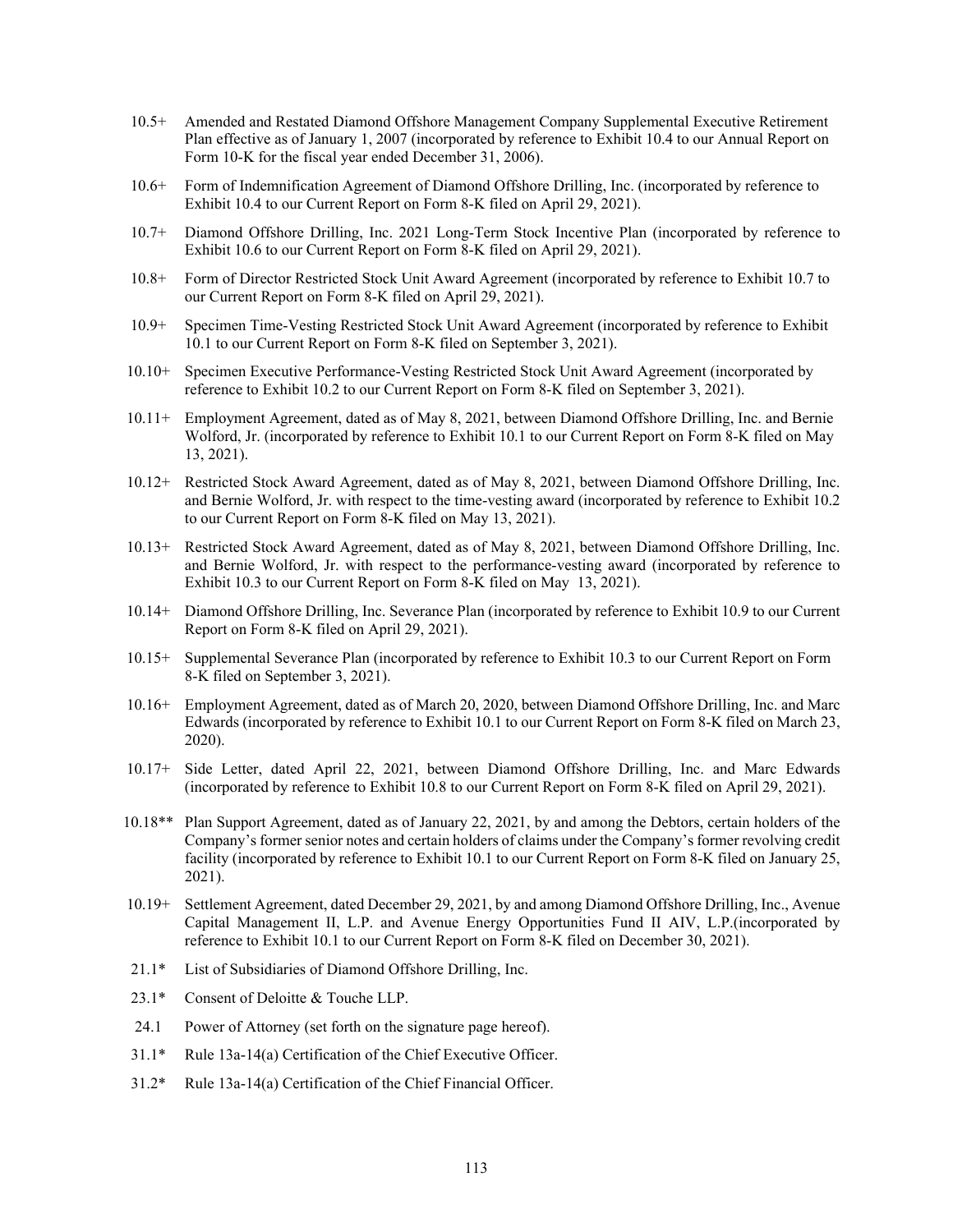- 32.1\* [Section 1350 Certification of the Chief Executive Officer and Chief Financial Officer.](/exhibit)
- 99.1 [Confirmation Order of the United States Bankruptcy Court for the Southern District of Texas, dated](https://www.sec.gov/Archives/edgar/data/949039/000119312521115558/d135254dex991.htm)  [April 8, 2021 \(incorporated by reference to Exhibit 99.1 to our Current Report on Form 8-K filed on](https://www.sec.gov/Archives/edgar/data/949039/000119312521115558/d135254dex991.htm)  [April 14, 2021\).](https://www.sec.gov/Archives/edgar/data/949039/000119312521115558/d135254dex991.htm)
- 101.INS\* Inline XBRL Instance Document the instance document does not appear in the Interactive Data File because its XBRL tags are embedded within the Inline XBRL document.
- 101.SCH\* Inline XBRL Taxonomy Extension Schema Document.
- 101.CAL\* Inline XBRL Taxonomy Calculation Linkbase Document.
- 101.LAB\* Inline XBRL Taxonomy Label Linkbase Document.
- 101.PRE\* Inline XBRL Presentation Linkbase Document.
- 101.DEF\* Inline XBRL Definition Linkbase Document.
	- 104\* The cover page of our Annual Report on Form 10-K for the fiscal year ended December 31, 2021, formatted in Inline XBRL (included with the Exhibit 101 attachments).
- \* Filed or furnished herewith.

\*\* Certain schedules and similar attachments have been omitted. The Company agrees to furnish a supplemental copy of any omitted schedule or attachment to the Securities and Exchange Commission upon request. + Management contracts or compensatory plans or arrangements.

# **Item 16. Form 10-K Summary.**

None.